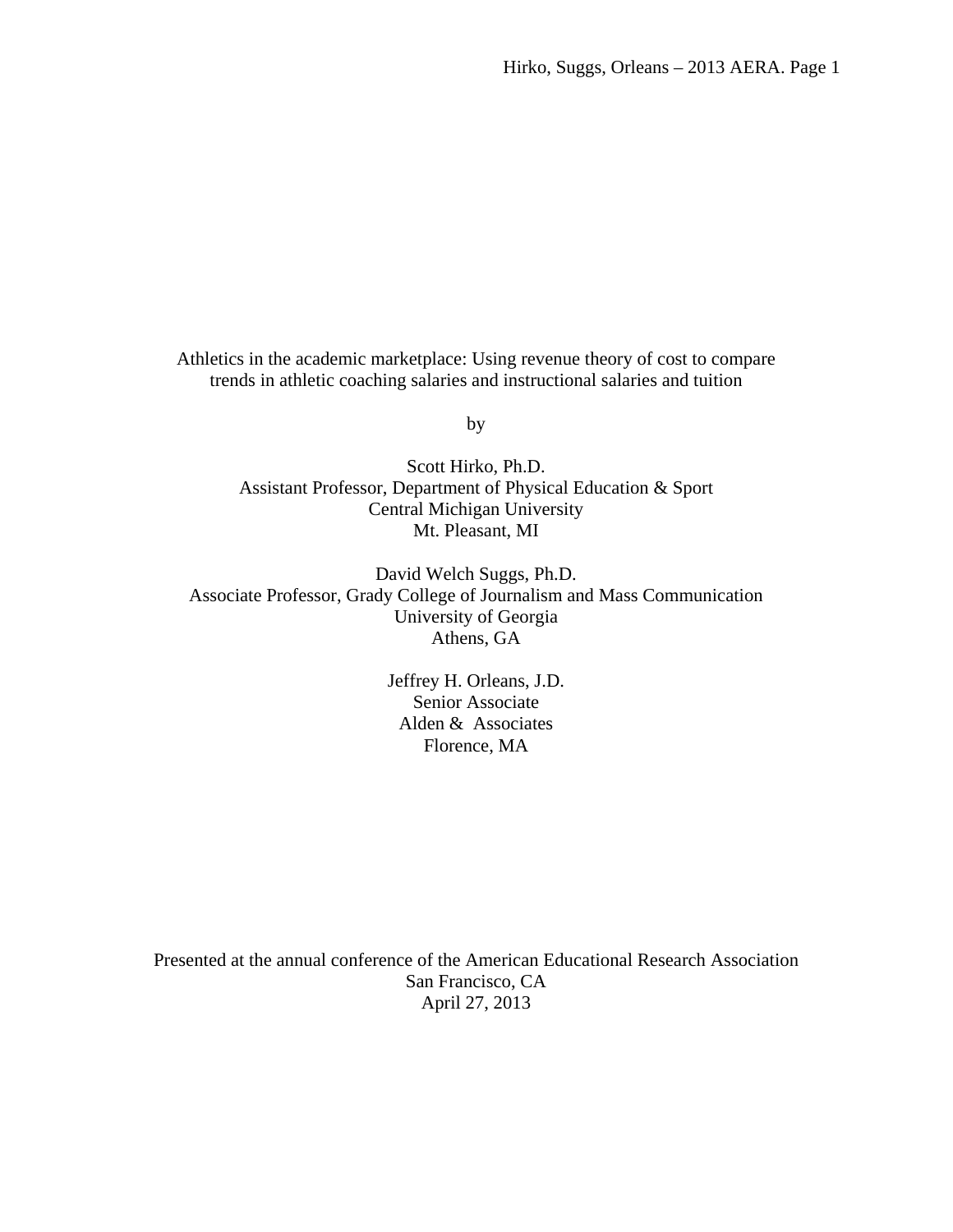### **Abstract**

This study reviewed publicly available institutional financial and participation reports at the highest level of athletic competition, National Collegiate Athletic Association (NCAA) Division I. Institutions were grouped by NCAA subdivision status, athletic conference, flagship status, football Bowl Championship Series automatic qualifying status, and several athletic expenses categories. Growth rates between 2005 and 2011 were compared in instructional salaries, tuition rates, athletic coaching salaries, and costs of instruction. Revenue theory of cost and resource dependency theory related these costs within the context of institutional identity to explicate the marketplace of athletics compared to academics in higher education. Descriptive statistics, correlations, ANOVAs, and visual representations were used to analyze the data. The study found the growth rate of total athletic coaching salaries and football coaching salaries far exceeded the corresponding growth rate for instructional salaries and tuition rates at a significant level in all groupings of institutions with major college sports programs.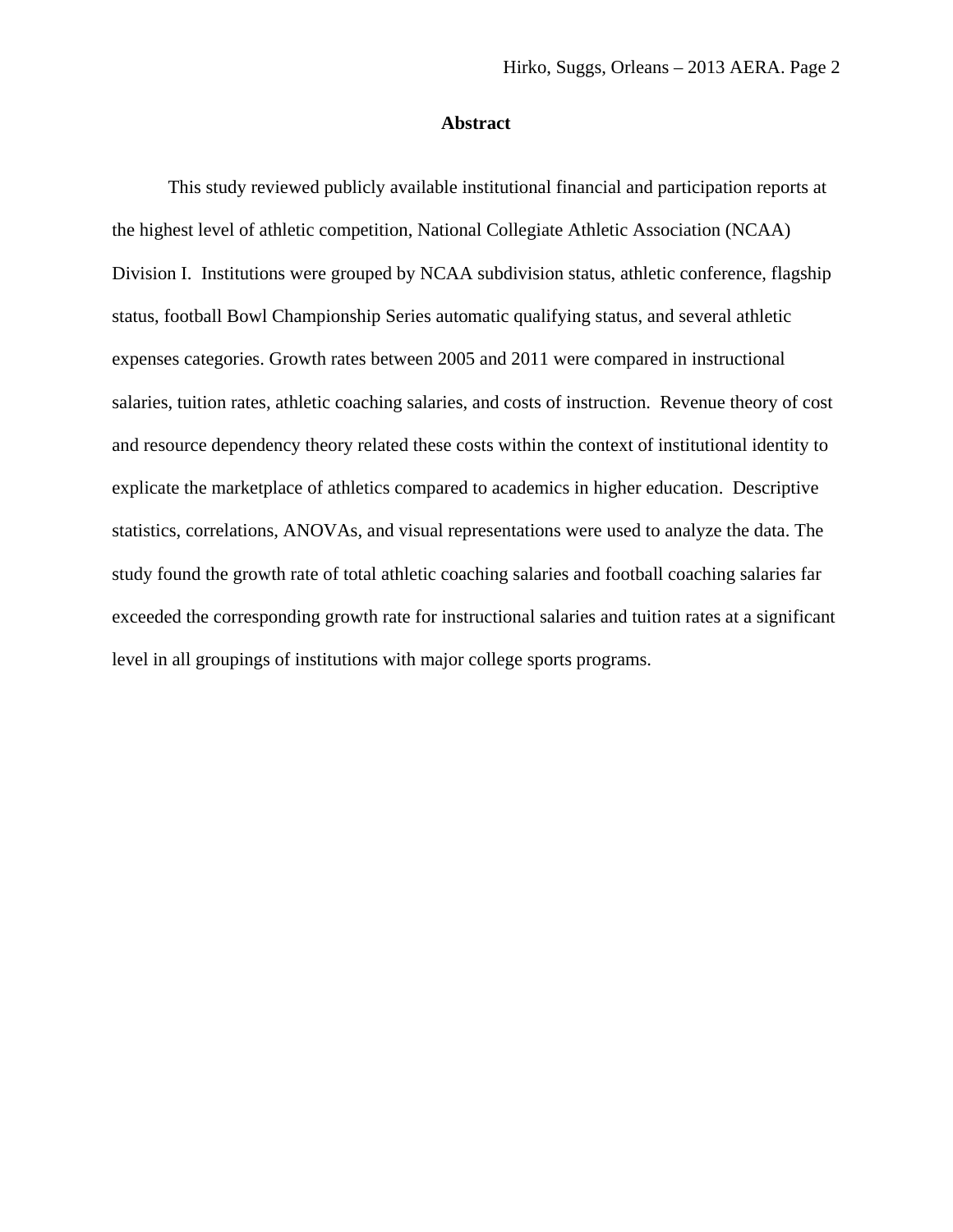The purpose of this study is to provide a more complete understanding of the place of intercollegiate athletics in American higher education by comparing the growth of athletic coaching salaries to that of tuition costs and instructional salaries at public institutions with athletic programs competing in Division I of the National Collegiate Athletic Association (NCAA). This study is particularly significant in the current era. As state and federal funding erode and as college spending is more closely scrutinized, this research provides a new context to understand the current marketplace of athletics as compared to academics in America's system of higher education.

This study examines theories relating the costs of higher education tuition and instructional salaries to the costs of intercollegiate athletics coaching salaries. The revenue theory of cost and resource dependency theory relate these concepts within the context of institutional identity. This framework shapes a research question to investigate the relationship between these costs at an institutional level. Subsequently, the process of data collection and analysis are shared, with a conclusion about the potential implications of the findings.

### **Introduction**

The cost of higher education has taken center stage in public discourse about the future of America. The costs of higher education have not decreased despite the most recent economic recession, leading to concerns about the well-being of higher education that enrollment has reached a peak (Marcus, 2012). The increasing costs are making it more difficult for a greater number and greater diversity of people to choose a college, or even to attend college. A 2012 national public opinion poll found that the number of adults who think college is a good investment dropped to 57 percent, down from 81 percent in 2008 (Klingkade, 2012). Despite the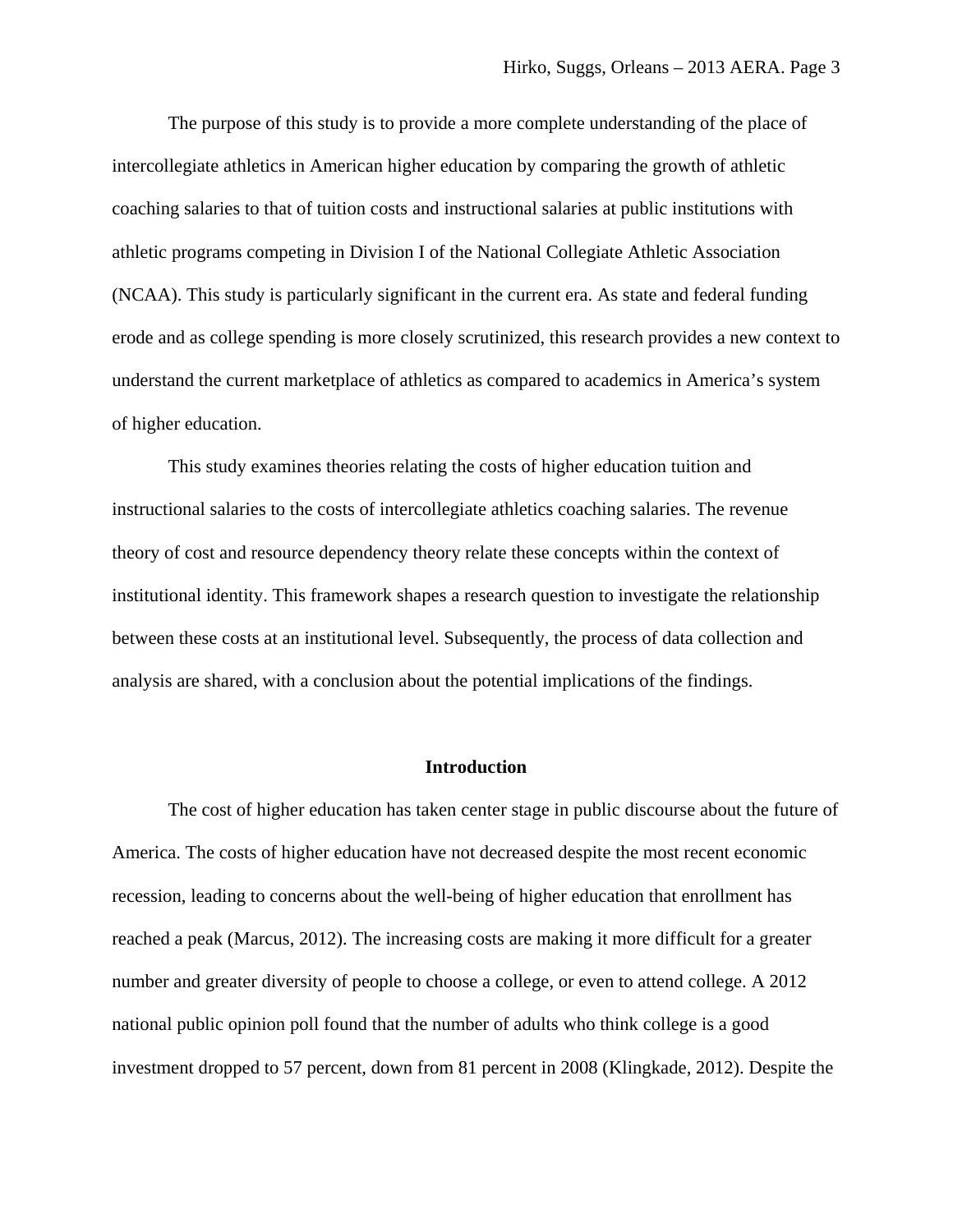trends, scholars, legislators, financial advisors, and even a significant majority of the public (Rotherham, 2011) understand that higher education is necessary for improved quality of life and the future prosperity of the nation (Wieckowski, 2012).

One of the most easily understood, and most widely-used, measures of the costs of higher education is the annual cost of tuition for an individual to attend a four-year institution on a fulltime basis. Since 2004, the cost for tuition to attend public four-year institutions full-time has increased more than 31 percent in current dollars, or more than 16 percent in real dollars (U.S. DOE, 2012). In recent years, tuition has increased three times faster than the nation's median family income (Komolafe, 2012).

A significant internal cost for higher education is the cost of instruction, particularly compensation and salaries for faculty. While compensation and salary for faculty are substantial from the standpoint of public interest (Bowen 1980; Ehrenberg, 2000), this study will focus only on faculty salaries. Ehrenburg (2000) discussed the competitive nature of setting salaries to attract talented faculty. The debate necessitates consideration of a variety of factors, including professional and nonprofessional programs; private and public institutional status; professoriate experience; and, cost of living adjustments. Institutions "compete most strenuously to attract new faculty and retain new faculty, and to do so it must 'meet the market'" (Ehrenburg, 2000, p. 123). Since 2004, the costs at public four-year institutions to support the salaries of full-time professors rose 15.3 percent, or 2.0 percent in constant dollars (U.S. DOE, 2011).

As financial costs of learning and teaching continue to rise, the competitive marketplace of American higher education is one in which institutions solicit funds to pay for offerings that differentiate their school from other schools. During the most recent recessionary period, institutions carved out their own institutional identity by investing in many areas, such as unique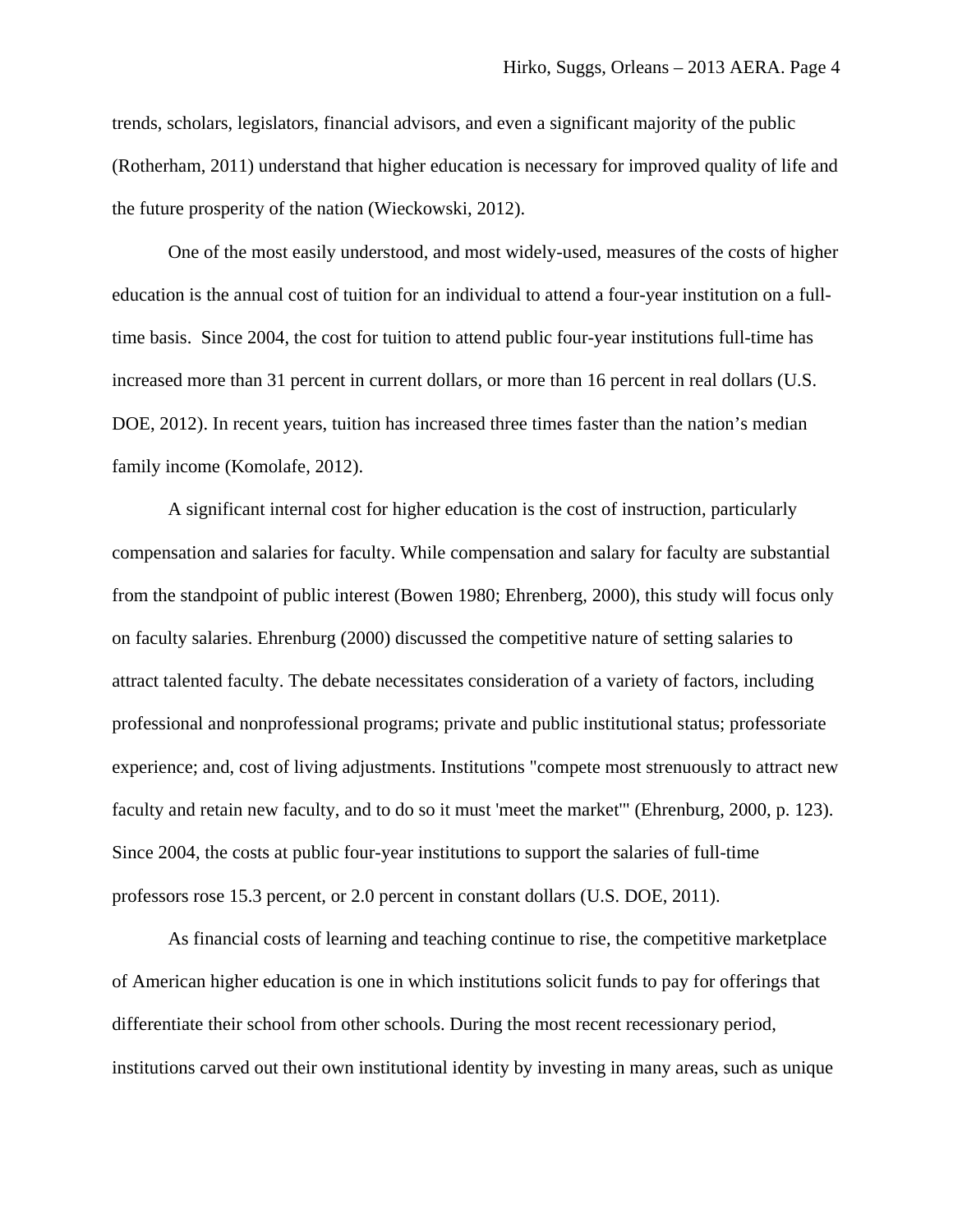curricular offerings (Giegerich, 2012; JBHE, 2012), professional programs (Young, 2012), integrating learning with community needs (University of Michigan-Dearborn, 2012), building extravagant campus room and dining opportunities (Oregon State University, 2012), and elaborate recreational opportunities (University of Iowa, 2010). Additionally, intercollegiate athletics may be the most publicly recognized area in which financial investments are intended to enhance an institution's identity (Shulman & Bowen, 2000; Toma, 2003).

The prominence of coaching salaries, and their comparable nature to the role of faculty, make it apt to compare the competitive marketplace of coaching salaries to the marketplace of instructional salaries. This is especially true because, regardless of the national economic climate or the fiscal well-being of an institution, institutions are reported to spend increasingly more of their strapped financial resources on the salaries of coaches to make these programs as competitive as possible, with the expectation that such investment will increase exposure and institutional notoriety (Knight Commission, 2010; Knight Commission, 2009). There is wide media attention that these salaries, particularly for head football coaches, have grown astronomically in the past decade (Berkowitz, 2012; Brady, Upton, & Berkowitz, 2011; Clark, 2012; Grasgreen, 2012). However, the growth in coaches salaries now extends beyond football into other many other sports that are not traditionally revenue-producers (Brackin, 2012). According to data obtained for this study from the USA Today, salaries for athletic coaches at the nation's most athletically competitive level, NCAA Division I-FBS, have increased by 67.1 percent since the 2004-2005 academic year. At the next tier of competition, NCAA Division I-FCS, coaches' salaries increased by 59.4 percent.

While the excesses of coaching salaries has been well aired in the media, this study helps to place these salaries in the context of other costs that are more directly aligned with the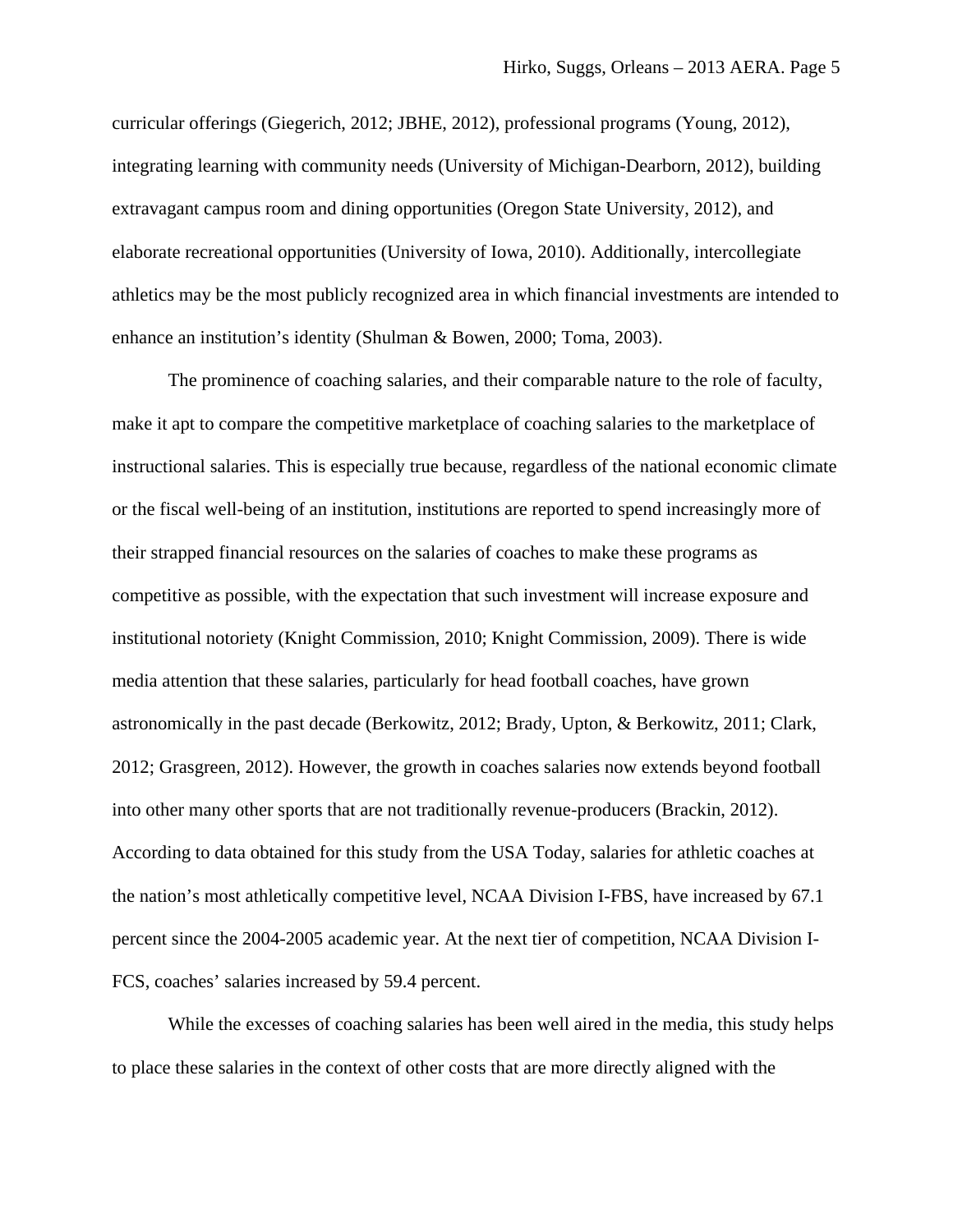academic mission of higher education. Further, a look at each institution in the nation's most competitive athletic levels can provide a greater understanding of the extent that athletics may be considered a priority in the context of the academic missions. Thus, it is a useful perspective to compare how much students are asked to pay for an education at times of economic stress, and how much institutions are willing in these times to pay instructors involved in helping students learn in the classroom, to how much institutions are willing to pay individuals involved in providing athletics as a major institutional activity that may or may not be related to college athletes' educational welfare.

#### **Conceptual Framework**

The framework for this study is couched in several concepts to provide a lens for understanding how the costs of athletics can be viewed in comparison to the costs for instructional salaries and tuition. The revenue theory of cost and resource dependency theory help to explain how college leaders spend money based upon institutional needs to maximize revenue, and to explain that colleges are dependent on those who maximize those revenues. This proposal also provides an understanding of the impact of organizational culture in setting policy, and shows that symbolism and institutional identity are a significant impact in how college leaders set fiscal policy.

Bowen (1980) summed up the revenue theory of cost as a short-run theory for higher education which explains, on a year-to-year basis, that the cost of higher education is "determined by the revenue available for education that can be raised per student unit" (p. 18). He qualified this by explaining that control over decisions that impact the flow of revenues is diffused to those who are able to influence how revenues can be maximized. In the long-term,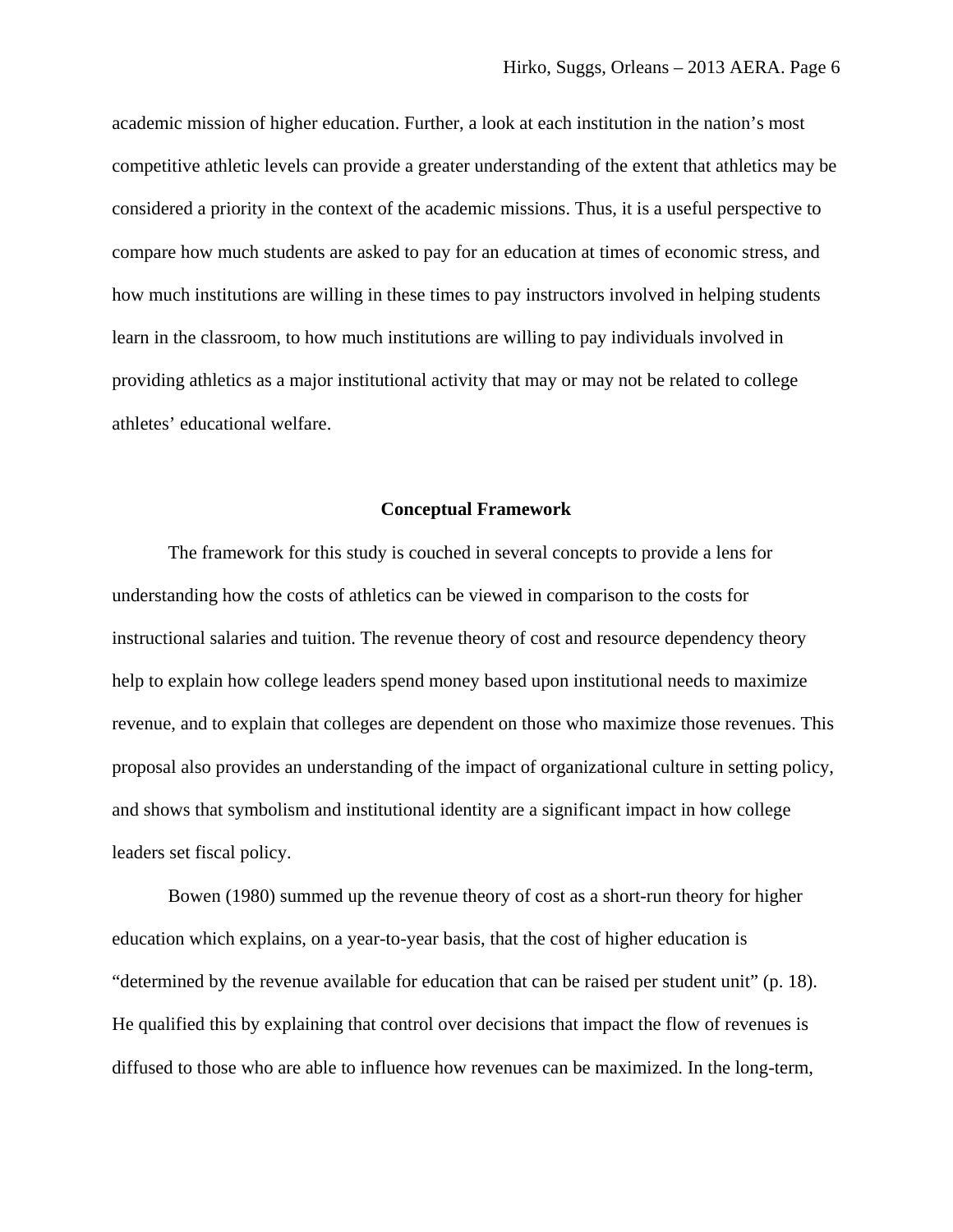"the amount of revenue… will be influenced by… changes in the competitive conditions within the higher education community" (Bowen, 1980, p. 19).

Resource dependency theory is also a way to understand financial decisions in higher education. The theory suggests that parts of an institution closer to the marketplace are able to command greater internal resources (Suggs, 2009). This is particularly poignant to intercollegiate athletics. Athletics at many of the most competitive campuses generate significant revenues from media contracts and donors (Gilde, 2007; Knight Commission, 2009), and also generate a significant amount of publicity (Duderstadt, 2003; Toma, 2003). In *College Sports 101*, the Knight Commission noted that 17 percent of external sources of athletic department revenue came from media contracts and revenue generated from football or basketball teams playing in postseason games (Knight Commission, 2009). This latter amount has increased significantly in recent years, with a minimum of \$13 billion in lifetime media contracts guaranteed to five of the most competitive athletic conferences (Knight Commission, 2011). However, scholars and the media debate as to how much of this amount of money is actually necessary to administer all of the teams of an institution's athletic program and provide a reasonable quality of life for college athletes. Resource dependency theory would suggest a significant amount of the money raised in the marketplace from these media contracts goes back into athletics in the form of coaches' salaries because coaches are defined as individuals with access to external resource providers (Pfeffer & Salancik, 1978). Coaching salaries have increased substantially to comprise the largest expense of athletics programs, on average 32 percent of the budget at the most competitive athletics programs (Knight Commission, 2009).

In addition, it is important to consider that higher education organizations typically have strong institutional cultures, in which individuals view the school based on historic and symbolic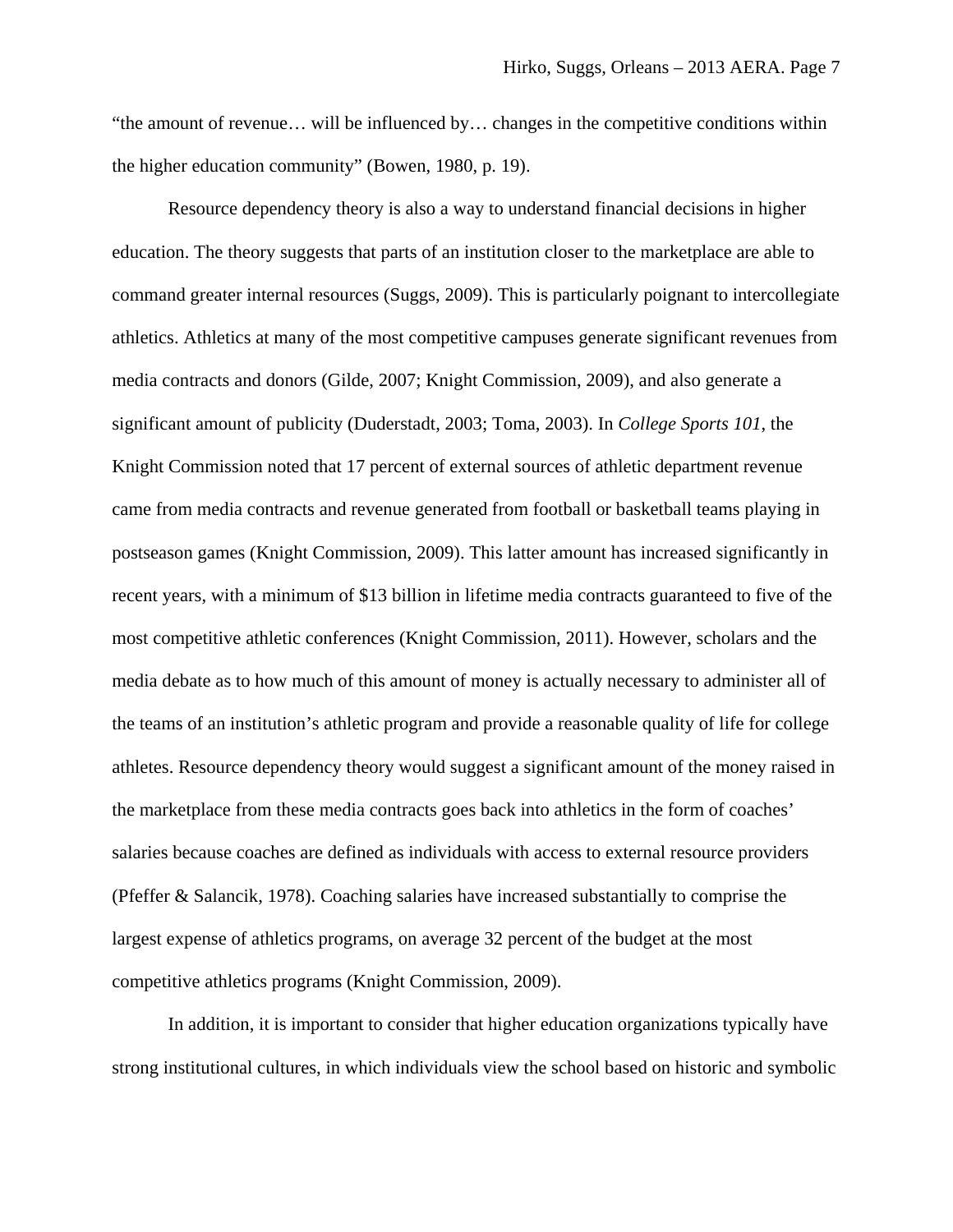forms. It is this culture which influences financial decisions (Hirko, 2011; Tierney, 1991). Athletics have become an increasingly important symbol of institutional pride and identity, and financial decisions made by college leaders help to support and enhance this identity (Duderstadt, 2003; Grasgreen, 2012; Toma, 2003). As coaches help to make their athletics programs successful, and enhance an institution's identity on a national stage, they are paid a higher market price. Coaching salaries reflect "other factors" as suggested by Bowen (1980) that impact the marketplace and lead to legislative appropriations and students' and families' willingness to pay tuitions (Duderstadt, 2003; Gilde, 2007; Knight Commission, 2009).

By investigating the increase in coaching salaries and comparing it to instructional salaries and tuition rates, this study hopes to provide a useful way to understand the extent to which the cost of investing in athletics is tied to the marketplace.

### **Research Question**

Thus, the direction of this study is to consider the extent that intercollegiate athletics is more closely tied to the marketplace than academics. The financial situation of institutions was used as a context to frame the research question for the analysis of the study:

*To what extent are the costs of intercollegiate athletic coaching salaries tied to the academic marketplace?*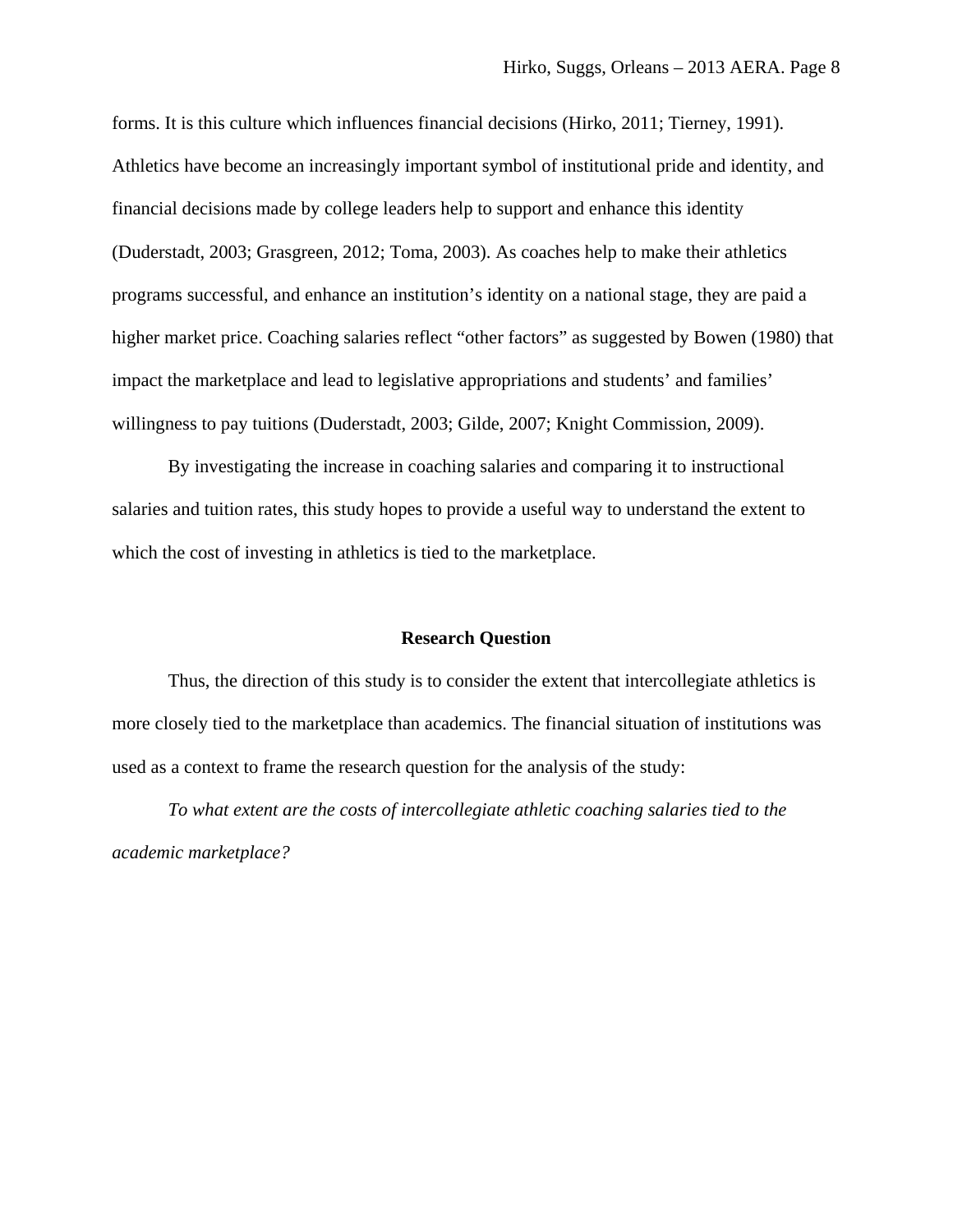## **Methods**

## *Data Categorization*

Institutions were categorized (Table 1) for the purposes of responding to the research question of whether or not certain affiliations of institutions will spend more money for athletic coaching salaries than on instructional salaries or tuition, despite their financial situation. Level of competition (NCAA Subdivision) and athletics conference membership were among the categories used to group institutions. The most recent conference affiliation was used to conduct data analysis of each institution for each year of the data analysis (2004-2005 through 2010-2011 academic years). While many institutions moved from one athletics conference to another since 2012, only a few institutions (University of Nebraska, West Virginia University, Boise State University) switched conferences during the years of focus of investigation for this study. Because this study was interested in and looking at within-group comparisons, it was deemed necessary to use the most recent affiliation as the grouping most consistent for our analysis. This same logic was applied to Western Kentucky University, which shifted subdivision status from FBS to FCS in 2009.

In addition, athletics expense data of each institution was used to group institutions by size of athletics programs. If institutions were a member of the most competitive level, Division I-FBS Bowl Championship Series (BCS) automatic qualifying (AQ) institutions, they were then split into halves by size of athletics expense budget, as well as by thirds. Membership in a BCS AQ conference is important with respect to the rise of spending in college athletics, because those institutions typically have the largest football stadiums, alumni base, and media exposure due to their affiliation with the lucrative BCS. Therefore, BCS halves and thirds were used as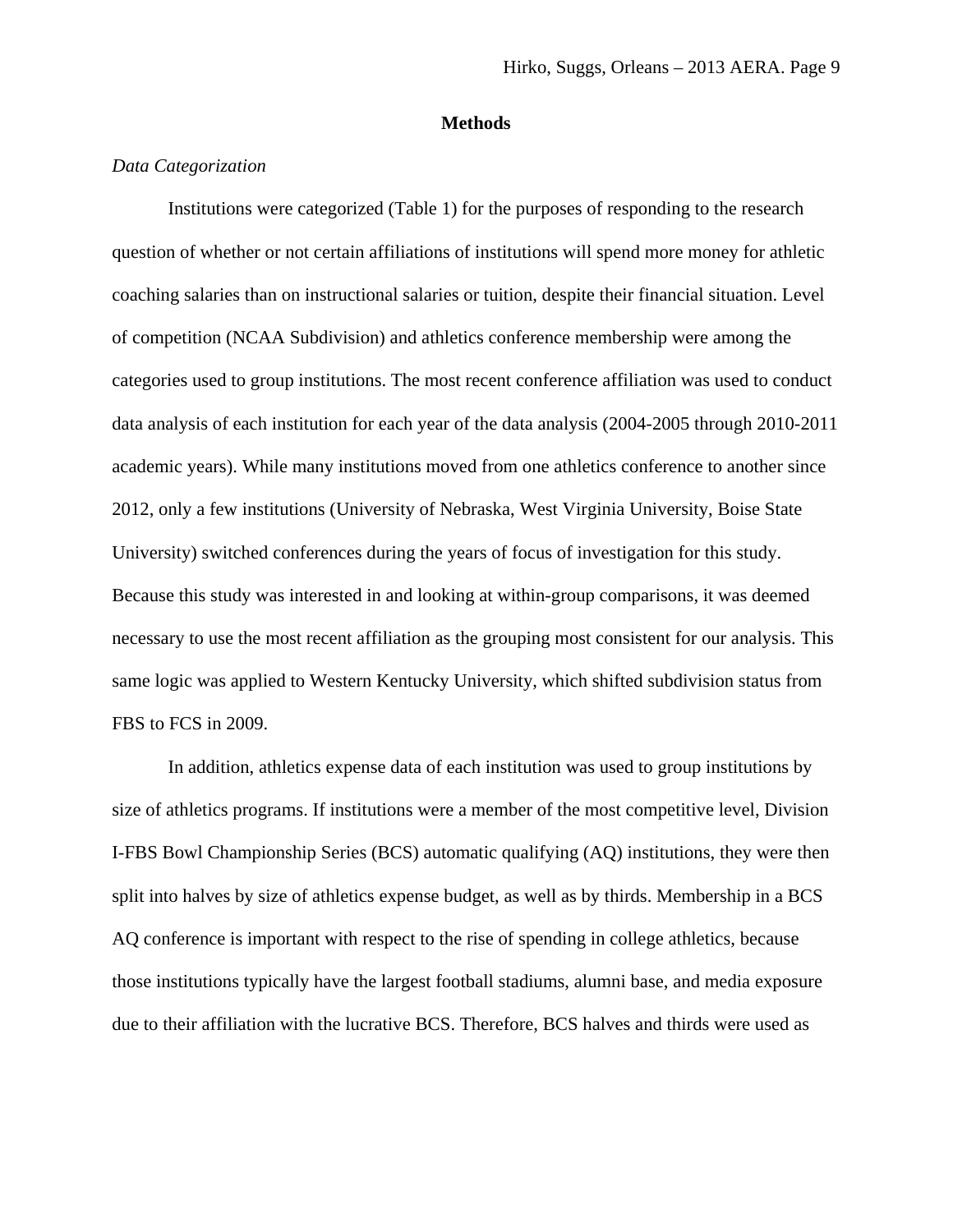categorical groupings to respond to the research question. A complete list of institutional

membership in each category is available in Appendix A.

Table 1.

*List of categories for institutions* 

```
NCAA Division I‐Football Bowl Subdivision (FBS)   
NCAA Division I‐Football Championship Subdivision (FCS)
Bowl Championship Series automatic qualifying conference (BCS AQ)
Bowl Championship Series non‐automatic qualifying conference (BCS non‐AQ)
BCS institutions in top half of athletics expenses (BCS top half)
BCS institutions in bottom half of athletics expenses (BCS bottom half)
BCS institutions in top third of athletics expenses (BCS top third)
BCS institutions in bottom two‐thirds of athletics expenses (BCS bottom thirds)
Flagship institution
Non‐flagship institution
Athletic Conference:
        America East
        Atlantic Coast (ACC)
        Atlantic Ten
        Big East
        Big Sky
        Big South
        Big Ten
        Big Twelve
        Colonial Athletic
        Conference USA
        Great West
        Horizon League
        Mid‐American (MAC)
        Mid‐Eastern Athletic (MEAC)
        Missouri Valley
        Mountain West
        Northeast
        Ohio Valley
        Pacific Ten
        Southeastern
        Southern
        Southland
        Southwestern Athletic (SWAC)
        Summit League
        Sun Belt
        Western Athletic
```
# *Data Sources*

Data were collected from publicly available financial and participation documents provided under license from *USA Today*. The 2004-2005 to 2010-2011 academic years were used as this period included the most recently available NCAA financial reports.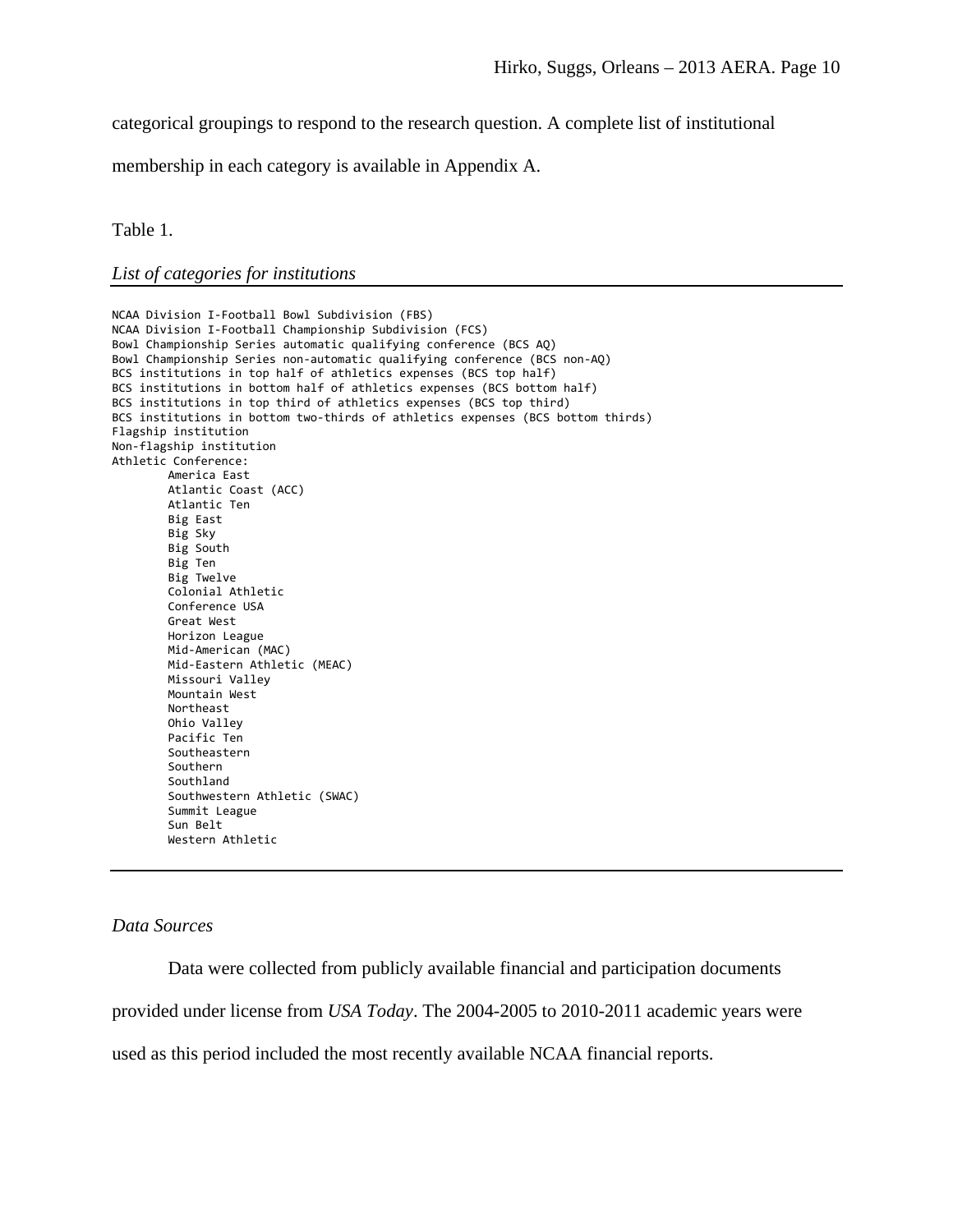To determine financial situation, growth rates in institutional budgets will be considered, specifically cost of instruction expenses available from the U.S. Department of Education Integrated Postsecondary Education Data System (IPEDS) database (http://nces.ed.gov/ipeds/). Cost of instruction was used as the variable for financial situation because of the availability of data from IPEDS through 2011. IPEDS cost of instruction includes the "sum of all operating expenses associated with the colleges, schools, departments, and other instructional divisions of the institution and for departmental research and public service" (IPEDS, 2013). Several significant national studies have investigated cost of instruction and concluded its close tie to institutional mission, range of program offerings, commitment to graduate education, and priority given to research and public service (Hellenbrand, Horn, Shubin, & Stinner, 2012; Middaugh, Graham, & Shadid, 2003; Radcliffe, 2012). In other words, cost of instruction is an easily available measure of the university's investment in its core mission and academic programs.

Instructional salaries and tuition rates used for this study were also available from IPEDS database for the 2005-2011 time period. Instructional salaries were defined as the average salary equated to nine-month contracts of full-time instructional faculty from all ranks (professors, associate professors, assistant professors, instructors, lecturers, and no academic rank). Tuition rates were defined as in-state average tuition charges for full-time undergraduates (IPEDS, 2013).

Total athletics coaching salaries and football coaching salaries for each public NCAA Division I institution from 2005-2011 are reported on NCAA Financial Report forms, and were available by agreement with USA Today. USA Today retrieved this data through Freedom of Information Act (FOIA) requests of athletics departments at nearly each NCAA Division I public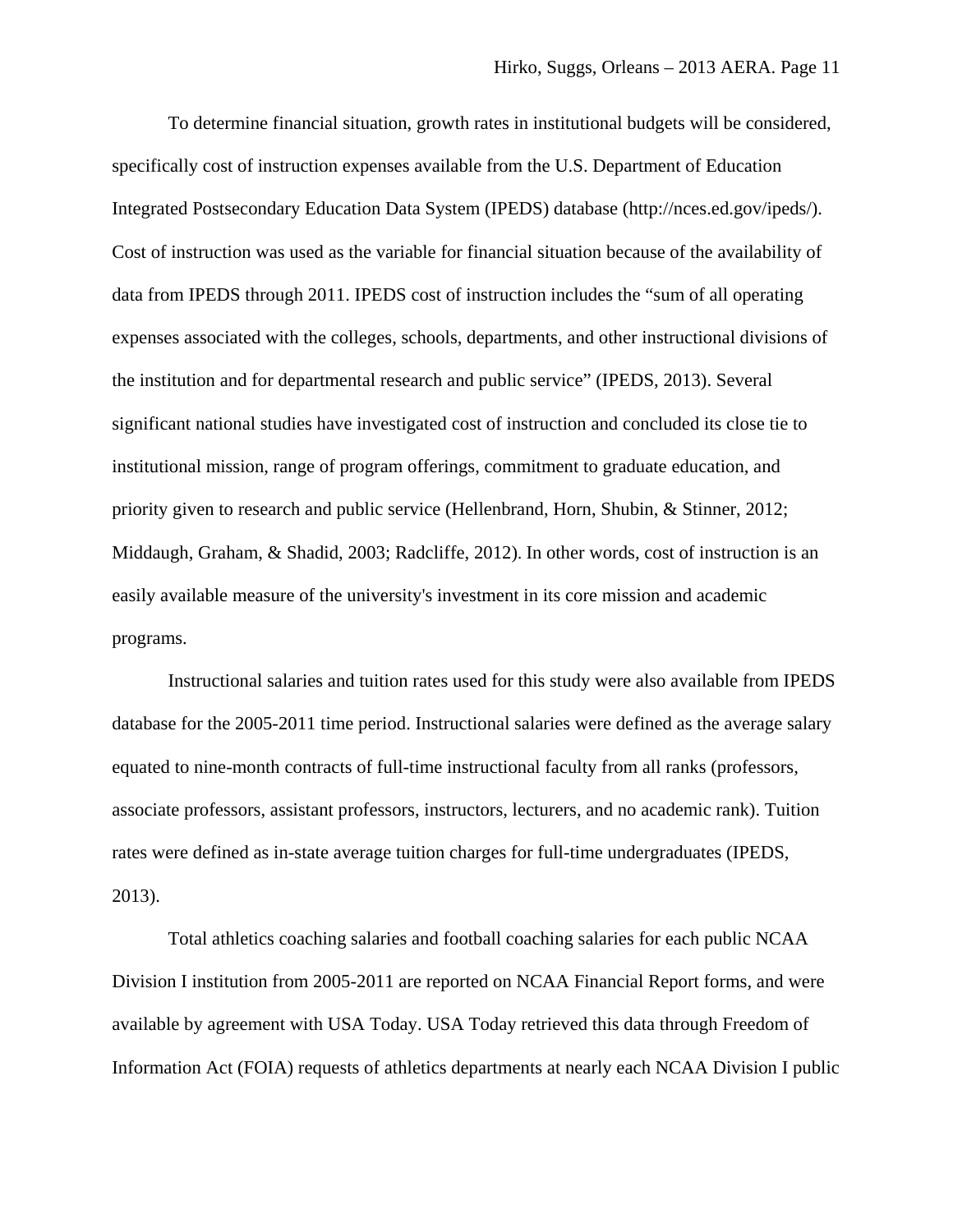institution, for each year of this study. NCAA financial reports are not available from private institutions, which are exempt from state Freedom of Information Act laws; thus, this study will only focus on public institutions. Several institutions were excluded from this study, notably the military academies (U.S. Military Academy, U.S. Air Force Academy, U.S. Naval Academy) as well as public institutions from the state of Pennsylvania (University of Pittsburgh, Pennsylvania State University) which are immune from FOIA requests as a matter of state law. Further, in order to obtain the data from USA Today, it was agreed to present findings by categorical grouping and not by institution.

Total athletics coaching salaries used for this study were defined as gross salaries, bonuses and benefits provided to all head and assistant coaches, which includes all gross wages, benefits and bonuses attributable to coaching that would be reported to the IRS by university and related entities (e.g. foundations or booster clubs). Total football coaching salaries were a subset of total athletics coaching salaries expenses, but directly related to the football team.

Total athletics expenses used for this study were defined as costs paid by an institution's athletics program for: athletic student aid (scholarships); athletic contest guarantees, coaching salaries, benefits, and bonuses paid by the university and related entities; coaching other compensation and benefits paid by a third party; support staff/administrative salaries, benefits, and bonuses paid by the university and related entities; support staff/administrative other compensation and benefits paid by a third party; severance payments; recruiting; team travel; equipment, uniforms and supplies; game expenses; fundraising, marketing and promotion; sports camp expenses; direct facilities, maintenance, and rental; spirit groups; indirect facilities and administrative support; medical expenses and medical insurance; memberships and dues; other operating expenses.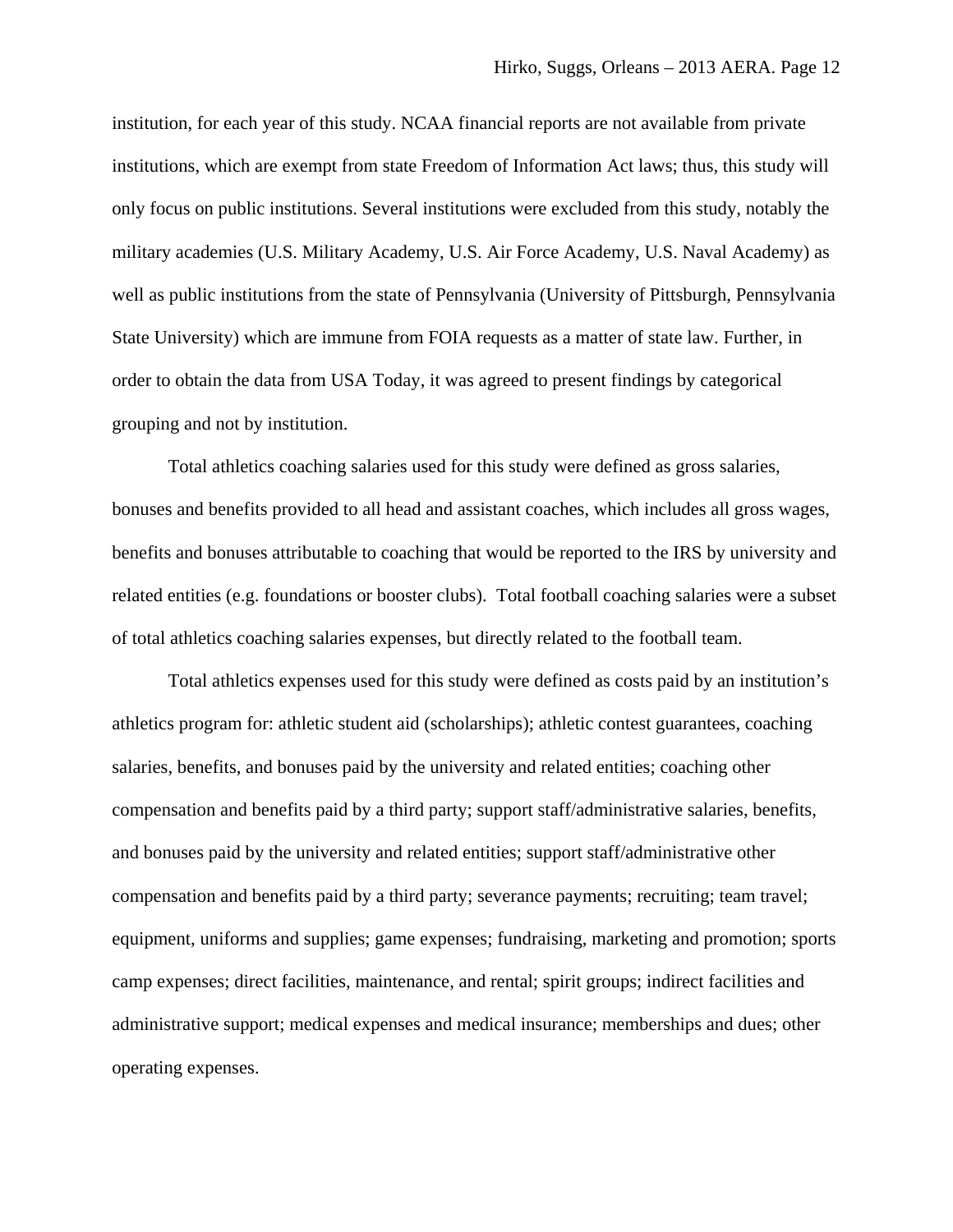Values used were nominal dollar values, not corrected for inflation. No process has yet been used to develop an inflation correction formula for college sports; college athletics departments consume a different market basket of goods than colleges as a whole, so measures such as HEPI are inappropriate; and because consumers are also different, the CPI is also questionable.

#### *Data Analyses*

The research question was tested by creating and comparing growth rates of each of the variables by category, as well as through more rigorous statistical analysis. Each process is explained below.

Upon receipt of data, a review of missing data from USA Today and IPEDS revealed 66 instances of missing data from 4,820 data points, or 1.3 percent of missing data from seven years of data, 2005-2011, for the 172 institutions, and for the variables: instructional salaries, tuition rates, total coaches salaries, football coaches salaries, and cost of instruction. Imputation was used to supplant the missing data, using average annual growth rates in each of the athletic conferences by year as a proxy for growth rates (Donders, van der Heijden, Stijnen, & Moons, 2006).

After completing the data set, growth rates for each of the variables were calculated, looking at the difference in spending in each of the variables between 2005 and 2011. The differences between these years for each of the variables were grouped by athletic conference, subdivision status, BCS AQ status, BCS halves and thirds, and flagship status.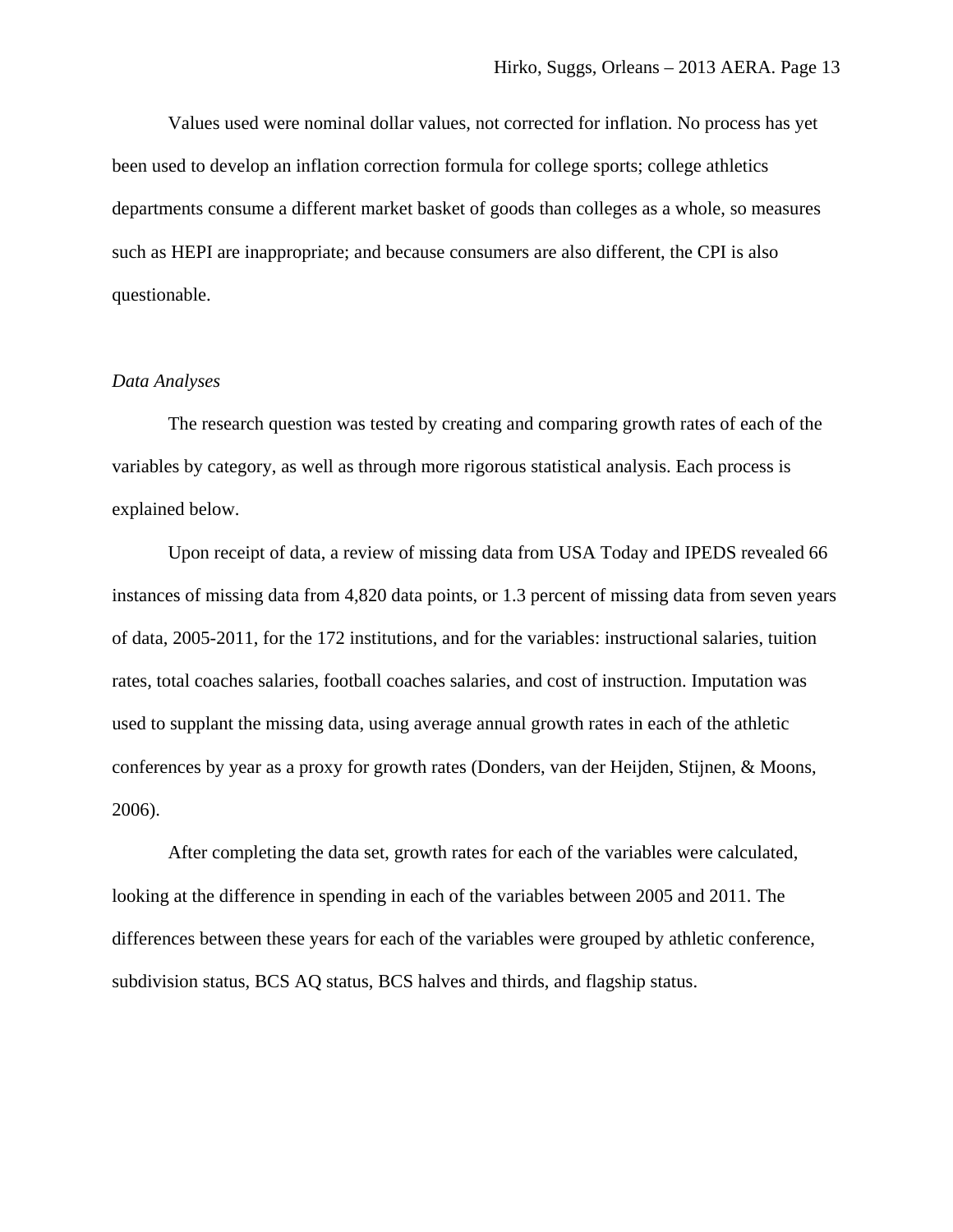Pearson correlation within each of the categories was used to determine if there was a relationship between the variables. The strongest and most statistically significant relationships provided insight as to whether or not total athletic coaching salaries or football coaching salaries had any relation to cost of instruction, instructional salaries, or tuition rates.

Analysis of variance (ANOVA) is a measure of whether a category has an effect on a particular variable. Therefore, ANOVAs were conducted of the categorical variables on the dependent variables of interest, i.e. the growth rates of the various salary and expense categories. Findings from ANOVA were expected to help respond to the research question by category.

Bar graphs were also used as a visual comparison of the growth rates of each of the variables as grouped by categories. In other words, these graphs helped provide another way to compare average growth rates in total coaching salaries and football coaching salaries with respect to average growth rates in instructional salaries, tuition rates, and the financial situation (average growth in or cost of instruction) of institutions.

Finally, t-tests were conducted on growth rates of instructional salaries and football coaching salaries to determine if there was any chance that they could be random draws from the same sample.

### **Results**

Growth rates (Table 2) showed that growth has varied widely in most fields, but growth in total athletic coaching salaries (FBS =  $67.1\%$ , FCS =  $59.4\%$ ) and football coaching salaries  $(FBS=80.8\% , FCS=61.9\%)$  surpass growth in instructional salaries  $(FBS=15.8\% , FCS=14.1\%)$ between 2005 and 2011. The ratio of the growth in spending on football coaching and institutional salaries to the growth of cost of instruction (aka financial situation) is another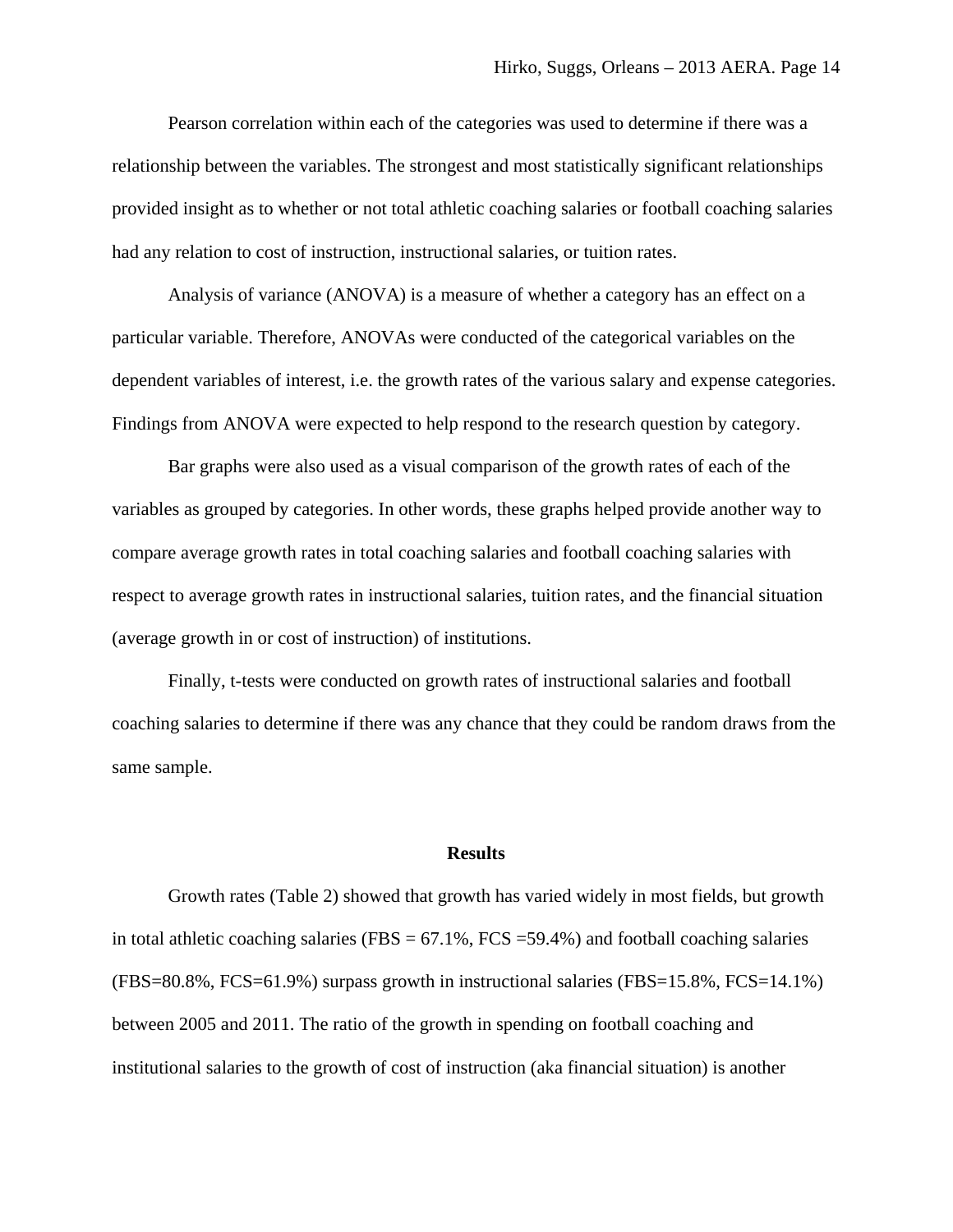$\mathbf{r}$ 

demonstration of the data (Figure 5). The Summit League is an outlier in this figure, with the highest growth in football coaching salaries to cost of instruction (4.19), and the highest growth in instructional salaries to cost of instruction (0.99). For all other athletic conferences, the graph demonstrates in all but two athletic conferences (America East=0.83, Big South=0.94), growth in football coaching salaries was greater than the growth in cost of instruction, from to 1.04 (Western Athletic) to 2.83 (Atlantic Coast) times greater. In comparison, growth instructional salaries were more consistent for all conferences, from 0.19 to 0.48 the size of growth in cost of instruction. In other words, cost of football coaching salaries was between two and nine times greater than that of instructional salaries in each of the FBS and FCS athletic conferences, despite the financial situation.

## Table 2.

|                             |                |               |         | Total             |          |             |
|-----------------------------|----------------|---------------|---------|-------------------|----------|-------------|
|                             |                | Instructional |         | Athletic<br>Coach | FB Coach | Cost of     |
| Category*                   | N              | Salaries      | Tuition | Salaries          | Salaries | Instruction |
| <b>FBS</b>                  | 97             | 15.8%         | 54.6%   | 67.1%             | 80.8%    | 53.3%       |
| <b>FCS</b>                  | 72             | 14.1%         | 47.0%   | 59.4%             | 61.9%    | 48.2%       |
| BCS AQ                      | 53             | 15.8%         | 56.0%   | 78.4%             | 96.6%    | 54.3%       |
| BCS non-AQ                  | 44             | 15.8%         | 52.9%   | 53.5%             | 61.8%    | 52.0%       |
| Flagship                    | 43             | 16.2%         | 53.3%   | 69.9%             | 88.6%    | 55.7%       |
| Not Flagship                | 126            | 14.7%         | 43.9%   | 61.7%             | 67.4%    | 48.2%       |
| America East                | 3              | 22.9%         | 43.1%   | 38.3%             | 54.0%    | 65.3%       |
| Atlantic Coast (ACC)        | 8              | 15.4%         | 53.6%   | 89.7%             | 112.2%   | 39.7%       |
| Big East                    | 6              | 15.8%         | 59.3%   | 87.5%             | 119.8%   | 63.3%       |
| Big Sky                     | 10             | 14.0%         | 55.3%   | 49.0%             | 49.5%    | 36.8%       |
| Big South                   | 3              | 15.2%         | 38.3%   | 42.8%             | 75.1%    | 80.0%       |
| Big Ten                     | 10             | 16.0%         | 46.3%   | 58.8%             | 69.1%    | 51.3%       |
| Big Twelve                  | 10             | 17.0%         | 43.7%   | 65.4%             | 66.6%    | 54.1%       |
| Colonial Athletic           | 4              | 11.9%         | 45.1%   | 63.8%             | 70.7%    | 43.9%       |
| Conference USA              | 8              | 15.2%         | 84.4%   | 49.7%             | 54.6%    | 48.7%       |
| Mid-American (MAC)          | 12             | 15.6%         | 23.9%   | 55.5%             | 64.8%    | 53.0%       |
| Mid-Eastern Athletic (MEAC) | $\overline{7}$ | 11.2%         | 13.8%   | 70.5%             | 71.0%    | 28.0%       |
| Missouri Valley             | 5              | 17.7%         | 36.8%   | 46.0%             | 55.5%    | 41.6%       |
| Mountain West               | $\overline{7}$ | 17.0%         | 51.8%   | 59.5%             | 68.9%    | 49.8%       |

# *Average growth rates of variables grouped by categories*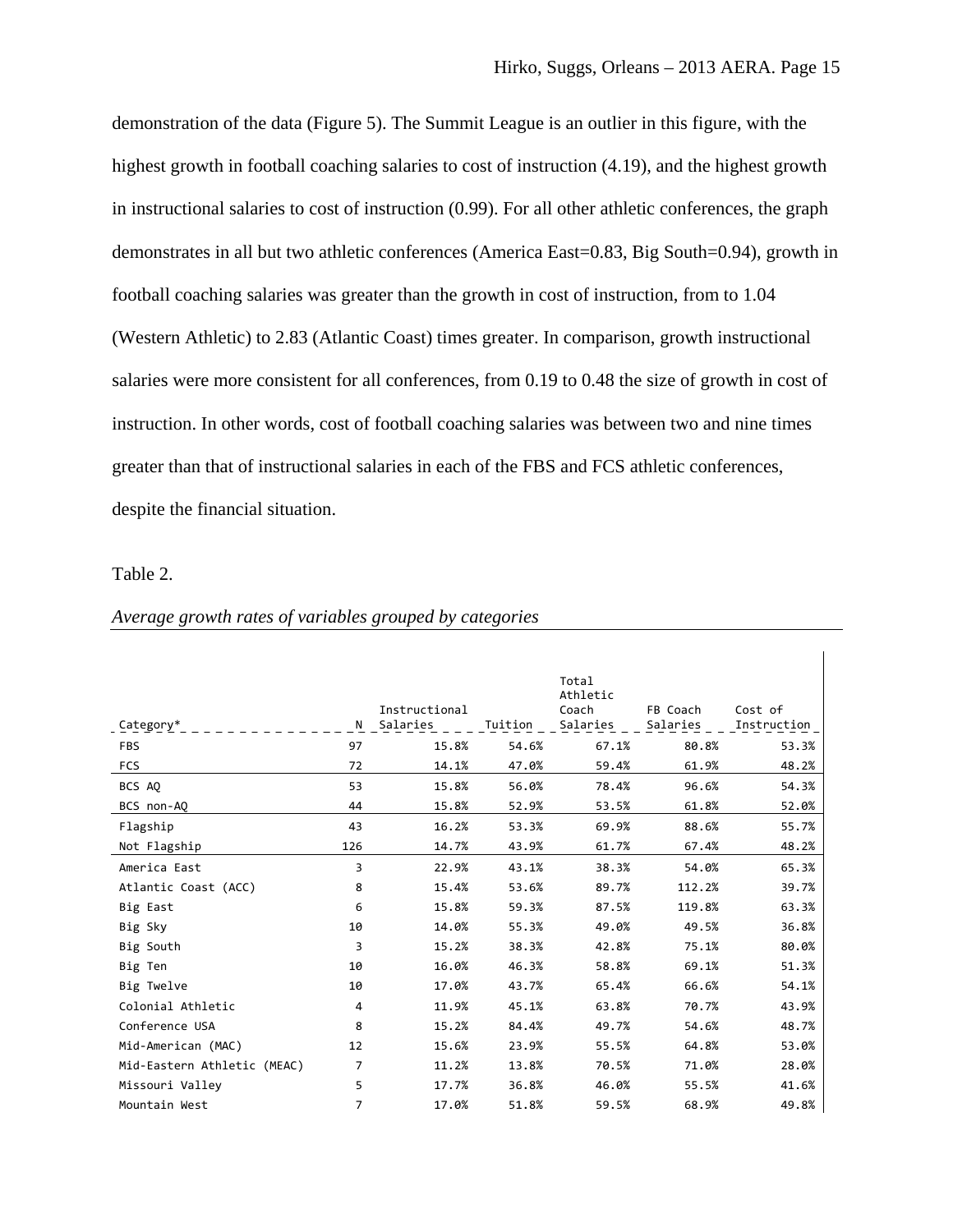|                              |    |               |         | Total    |          |             |
|------------------------------|----|---------------|---------|----------|----------|-------------|
|                              |    |               |         | Athletic |          |             |
|                              |    | Instructional |         | Coach    | FB Coach | Cost of     |
| Category*                    | N  | Salaries      | Tuition | Salaries | Salaries | Instruction |
| Pacific Ten                  | 8  | 14.6%         | 84.1%   | 84.1%    | 91.0%    | 59.3%       |
| Southeastern                 | 11 | 15.5%         | 55.7%   | 90.8%    | 128.9%   | 59.2%       |
| Southern                     | 5  | 14.7%         | 50.8%   | 54.5%    | 51.0%    | 70.5%       |
| Southland                    | 7  | 13.3%         | 46.5%   | 57.1%    | 63.3%    | 59.0%       |
| Southwestern Athletic (SWAC) | 10 | 15.5%         | 55.0%   | 83.4%    | 74.3%    | 44.6%       |
| Summit League                | 3  | 19.3%         | 40.8%   | 84.8%    | 81.4%    | 19.4%       |
| Sun Belt                     | 9  | 16.1%         | 51.3%   | 60.4%    | 72.2%    | 61.9%       |
| Western Athletic             | 8  | 15.2%         | 67.7%   | 41.3%    | 46.4%    | 44.7%       |
|                              |    |               |         |          |          |             |

\* Atlantic Ten, Great West, and the Horizon League conferences each had publicly available data from less than three institutional members and were not included in this table.



Growth rates in spending in salaries, tuition, and cost of instruction NCAA Division I schools, 2005-2011

*Figure 1.* Growth rates by NCAA subdivision.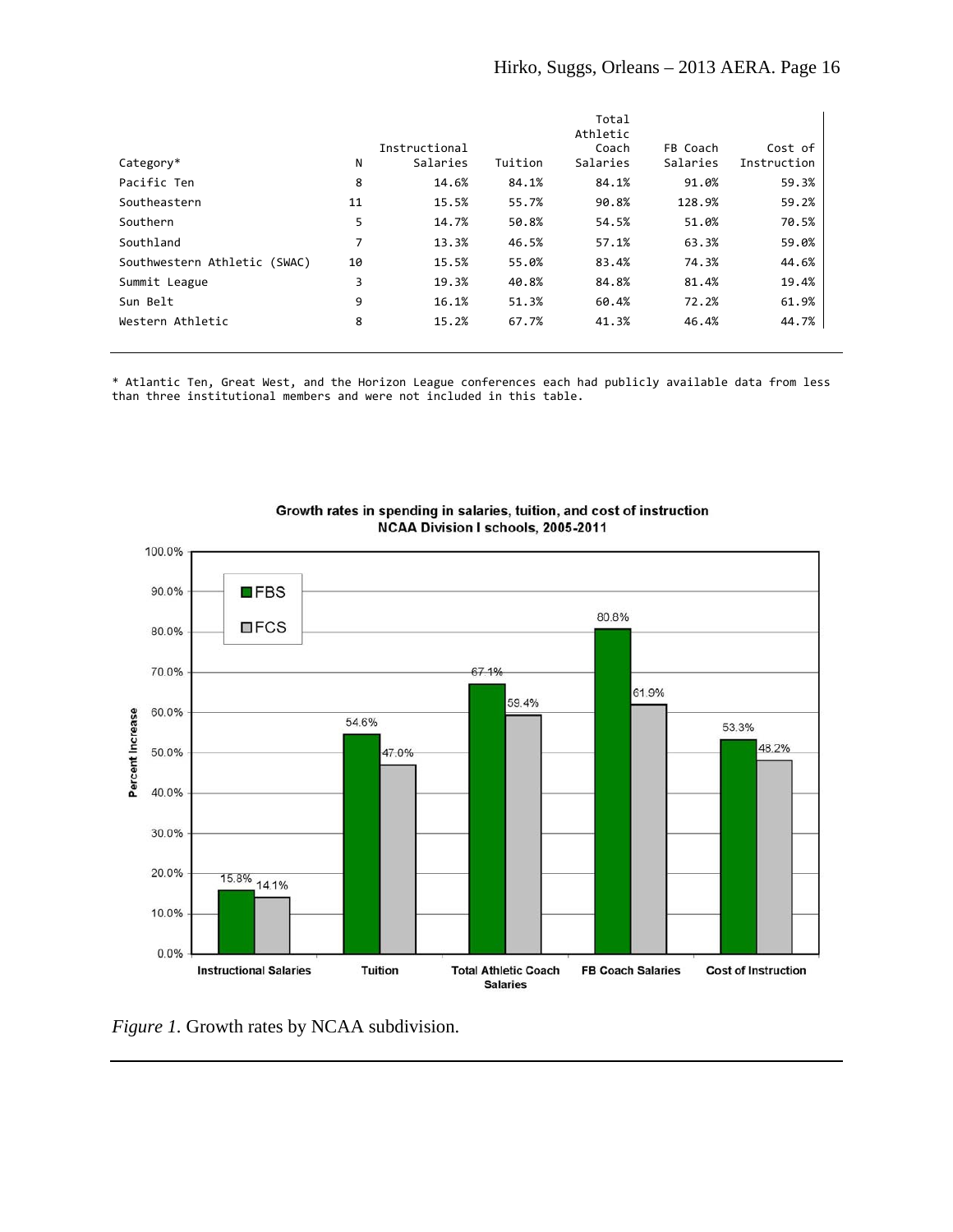



*Figure 2.* Growth rates by BCS Automatic Qualifying status.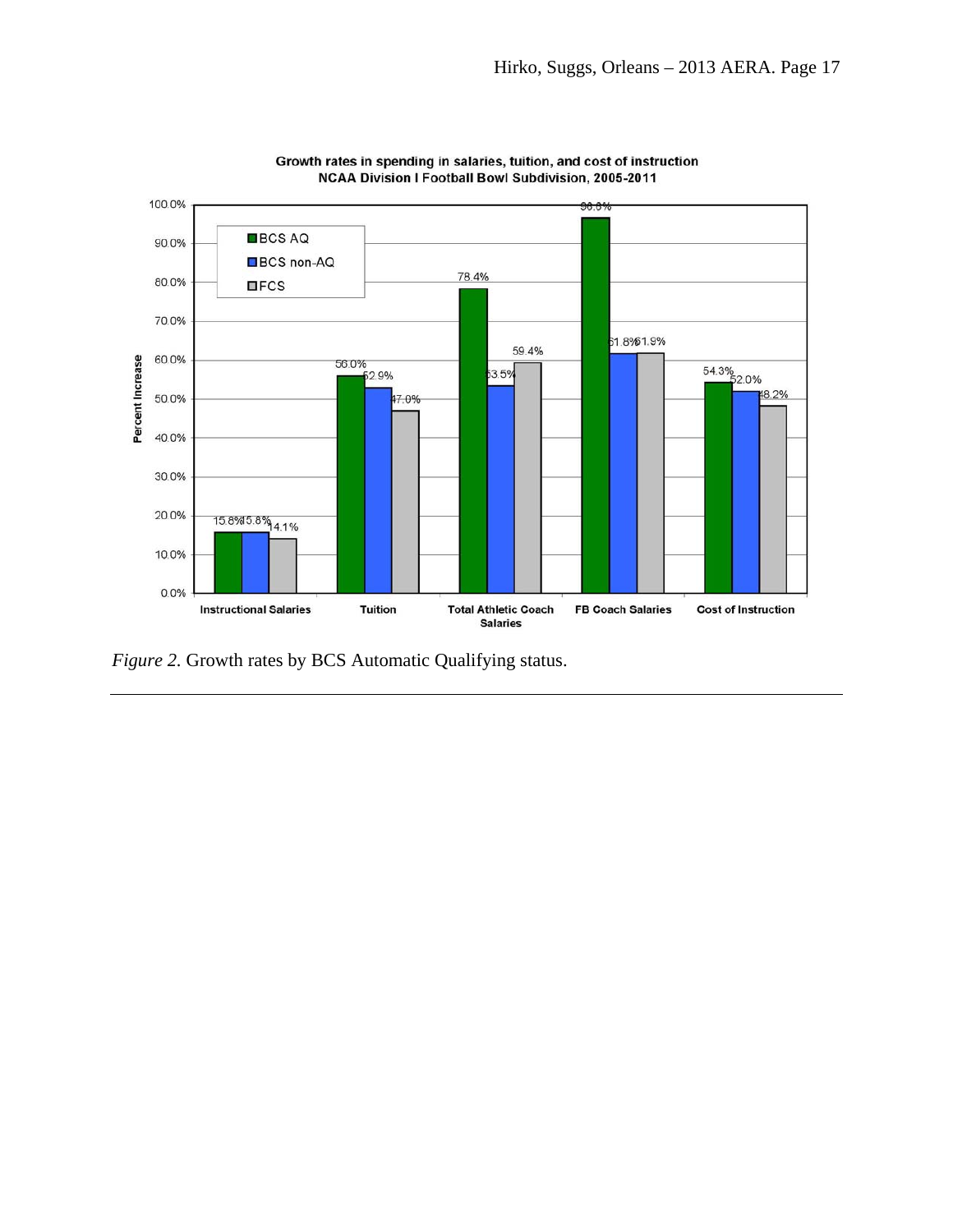

Growth rates in spending in salaries, tuition, and cost of instruction NCAA Division I schools, 2005-2011

*Figure 3.* Growth rates by Flagship status.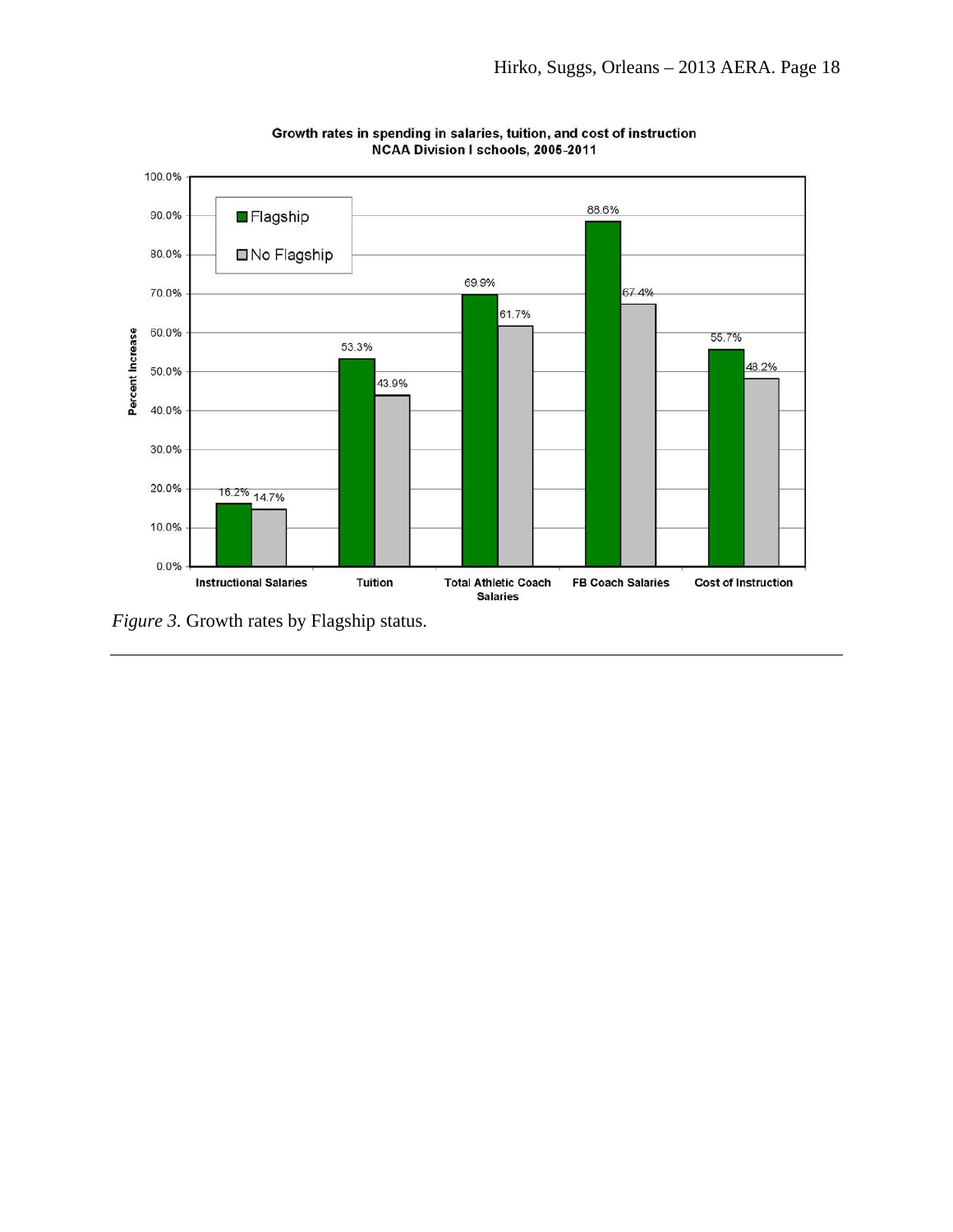



*Figure 4.* Growth in salaries by athletic conference.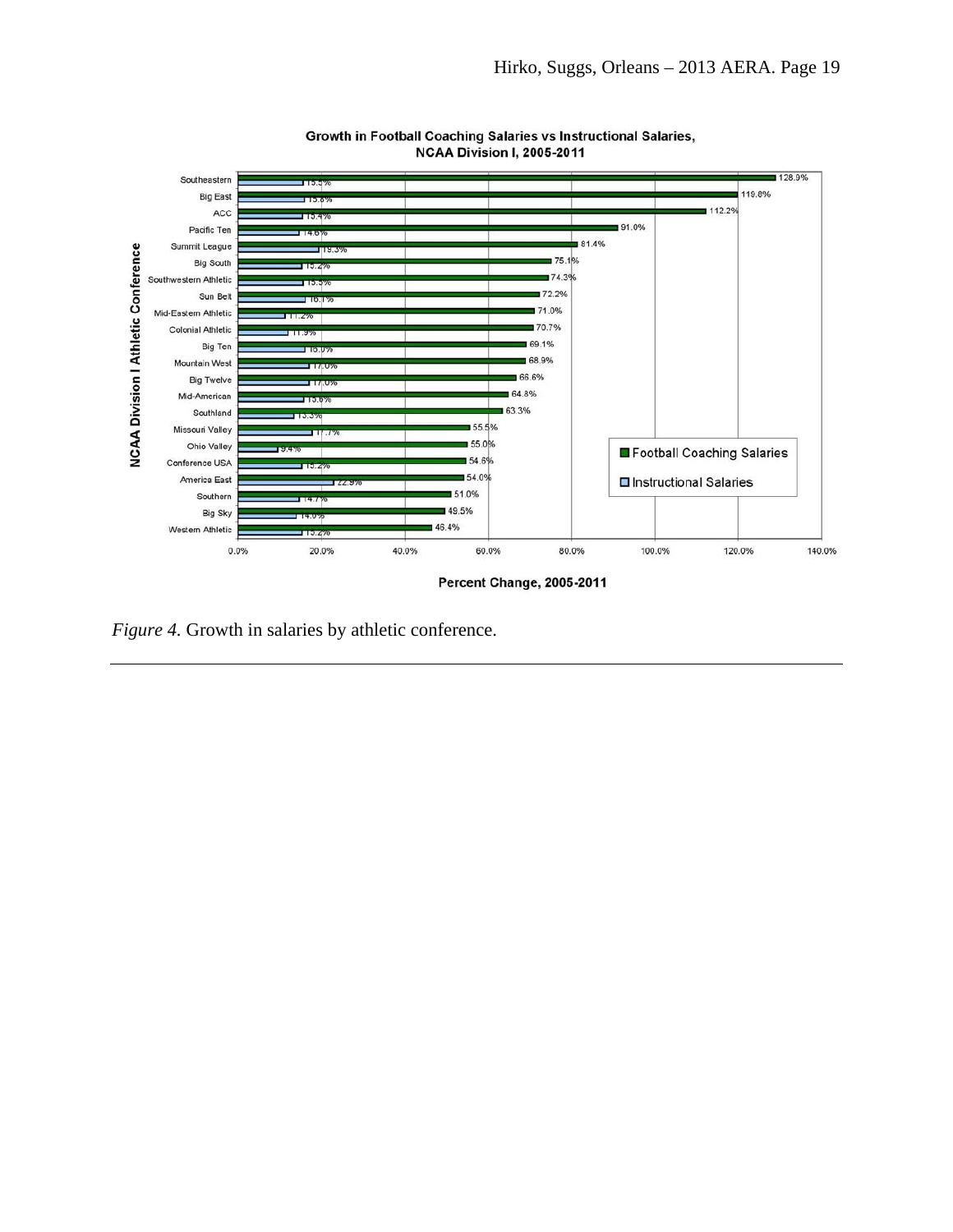



*Figure 5.* Change in instructional and football coaching salaries compared to financial situation.

In no category were there strong correlations between growth in instructional salaries and growth in coaching salaries, and there were no discernable patterns to be found in growth of the cost of instruction and instructional salaries on one hand or growth in athletic expenses and athletic salaries on the other (Appendix C). There were, however, fairly strong, positive correlations in the growth of football coaching salaries and total athletic coaching salaries as a whole (Table 3), despite the headlines generated by fast-growing football coaching salaries **(**Berkowitz, 2012; Brady, Upton, & Berkowitz, 2011; Clark, 2012; Grasgreen, 2012**)**. While some of this may be attributed to the significance of football coaching salaries as a component of total athletic coaching salaries, football coaching salaries may not entirely explain this finding. There were a few other areas where moderate correlations were found, including a moderate positive correlation between total athletic coaching salaries and cost of instruction ( $r=42$ ,  $n=43$ )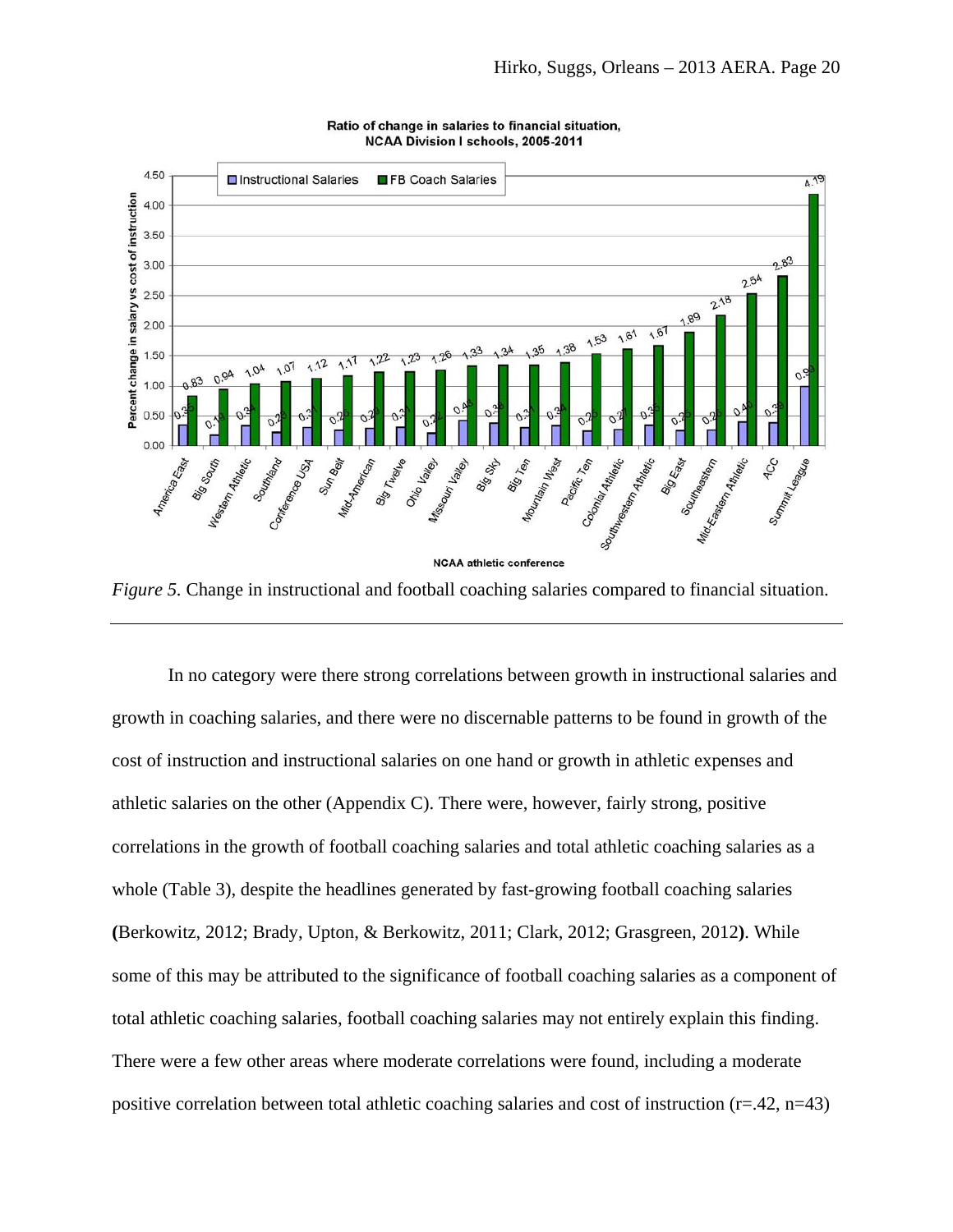and football coaching salaries and cost of instruction  $(r=.45, n=.43)$  among flagship institutions.

There was also found to be moderate positive correlation between football coaching salaries and cost of instruction among BCS AQ schools with the top third of expenses  $(r=.54, n=.18)$ . There was a moderate positive correlation between athletic coaching salaries and in-state tuition among BCS AQ schools with the top third of expenses  $(r=.44, n=18)$  and BCS AQ schools with the top half of expenses ( $r = .40$ ,  $n = 28$ ).

### Table 3.

| Variable (Category)                                   |                                                               | Cost of     | In-State | Athletic |
|-------------------------------------------------------|---------------------------------------------------------------|-------------|----------|----------|
|                                                       |                                                               | Instruction | Tuition  | Coaching |
|                                                       |                                                               |             |          | Salaries |
| Football Coaching Salaries (BCS AQ)                   |                                                               |             |          | .8469    |
| Football Coaching Salaries (BCS not AQ)               |                                                               |             |          | .7727    |
| Football Coaching Salaries (FBS)                      |                                                               |             |          | .8455    |
| Football Coaching Salaries (FCS)                      |                                                               |             |          | .5445    |
| Athletic Coaching Salaries (Flagship schools)         |                                                               | .4221       |          |          |
| Football Coaching Salaries (Flagship schools)         |                                                               | .4544       |          | .8624    |
| Football Coaching Salaries (Not Flagship schools)     |                                                               |             |          | .6742    |
|                                                       | Athletic Coaching Salaries (BCS AQ top third expenses)        |             | .4369    |          |
|                                                       | Football Coaching Salaries (BCS AO top third expenses)        | .5449       |          | .8525    |
|                                                       | Football Coaching Salaries (BCS AQ bottom two-third expenses) |             |          | .8456    |
| Athletic Coaching Salaries (BCS AQ top half expenses) |                                                               |             | .4047    |          |
| Football Coaching Salaries (BCS AQ top half expenses) |                                                               |             |          | .8582    |
|                                                       | Football Coaching Salaries (BCS AQ bottom half expenses)      |             |          | .8283    |
|                                                       |                                                               |             |          |          |

*Strongest correlations among growth of variables from 2005-2011* 

ANOVA results were mixed (Appendix C), with most significant statistical relationships presented in Table 4. Results ultimately showed that athletic conference membership  $[F(25,143)=1.64, p=.04]$  and membership in a BCS AQ conference  $[F(2,166)=7.48, p=.000]$ were significant predictors of variance on total athletic coaching salaries. In addition, athletic conference membership  $[F(25,143)=1.85, p=.01]$ , membership in a BCS AQ conference  $[F(2,166)=9.87, p=.000]$ , subdivision status  $[F(1,167)=6.17, p=.01]$ , and flagship status [F(1,167)=6.05, p=.01] were significant predictors on variance of football coaching salaries.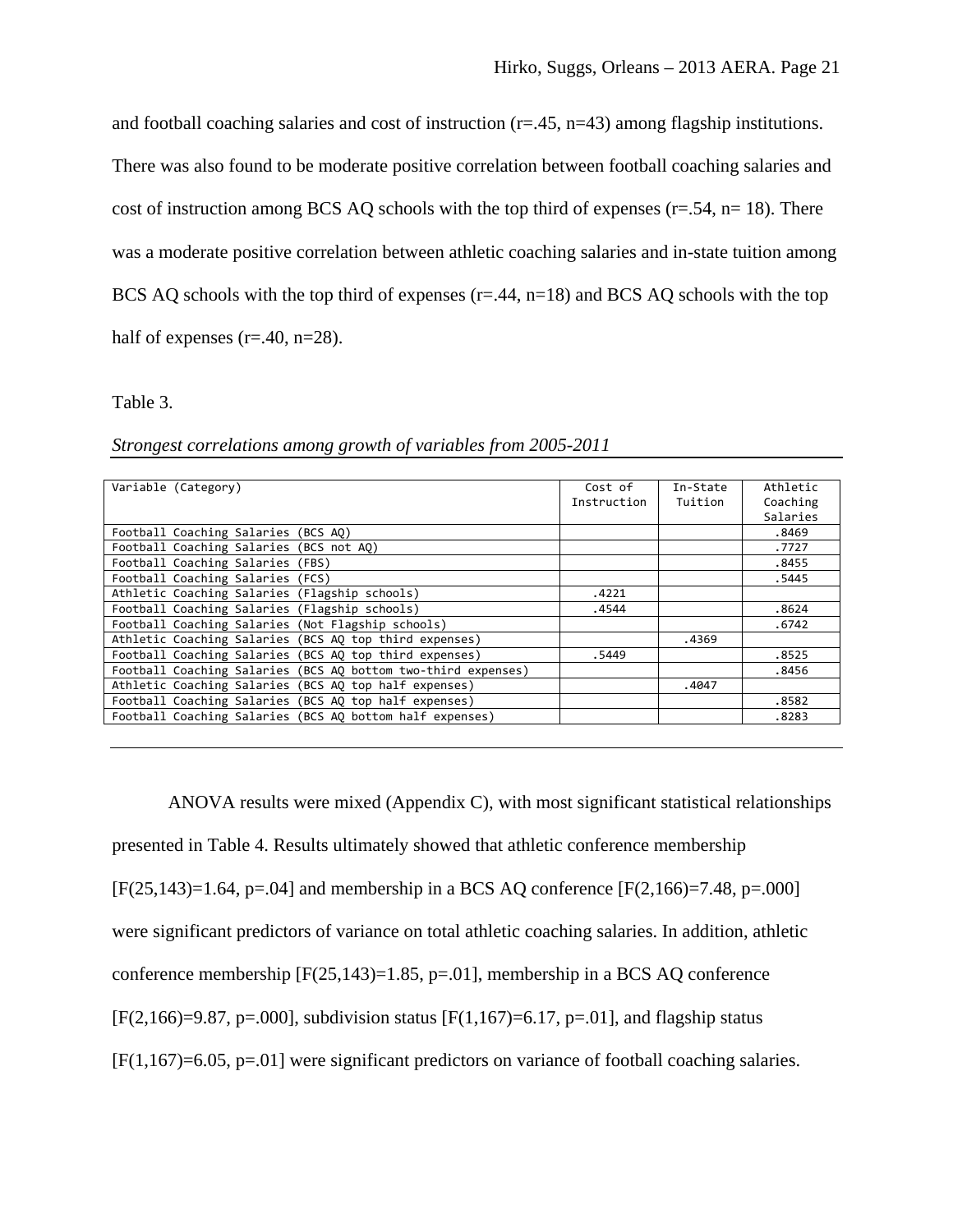To some extent, athletic conference also was a significant predictor of the variance in cost of

instruction (to which we are using as an institution's financial situation)  $[F(25,143)=1.73, p=.02]$ .

However, there was no significant finding of the impact of categorical status on instructional

salaries or tuition rates (Appendix C).

Table 4.

*Significant ANOVA results of variables presented by categorical grouping* 

| Variable and category                        | SS         | df  | MS         |           |
|----------------------------------------------|------------|-----|------------|-----------|
| Total Athletic coaching salaries by Athletic | 21.0521864 | 168 | .125310633 | $1.64*$   |
| Conference                                   |            |     |            |           |
| Total Athletic coaching salaries by BCS AQ   | 21.0521864 | 168 | .125310633 | $7.48***$ |
| Football coaching salaries by Athletic       | 41.2457321 | 168 | .24551031  | $1.85*$   |
| Conference                                   |            |     |            |           |
| Football coaching salaries by BCS AQ         | 41.2457321 | 168 | .24551031  | $9.87***$ |
| Football coaching salaries by Division       | 41.2457321 | 168 | .24551031  | $6.17*$   |
| Football coaching salaries by Flagship       | 41.2457321 | 168 | .24551031  | $6.05*$   |
| Cost of instruction by Athletic Conference   | 10.3090236 | 168 | .061363236 | $1.73*$   |

<sup>\*\*\*</sup>p<.001, \*\* p<.01, \* p<.05

Results from paired sample t-tests on growth rates of instructional salaries and football coaching salaries on all in all categories measured in the study (Table 1), were statistically significant ( $p<0.05$ ) in all but three athletic conferences: America East, Atlantic Ten, and Summit League. In aggregate, these findings imply the data were not randomly drawn from the same sample. Including all the t-test results in the body of the paper would be exhaustive, and are instead presented in Appendix E.

## **Conclusions**

At every level of this study's investigation of spending for athletics competition at the nation's largest research institutions, tuition is up, faculty salaries are flat, and athletics salaries keep rising. What does this mean? This study set out to determine the extent to which athletic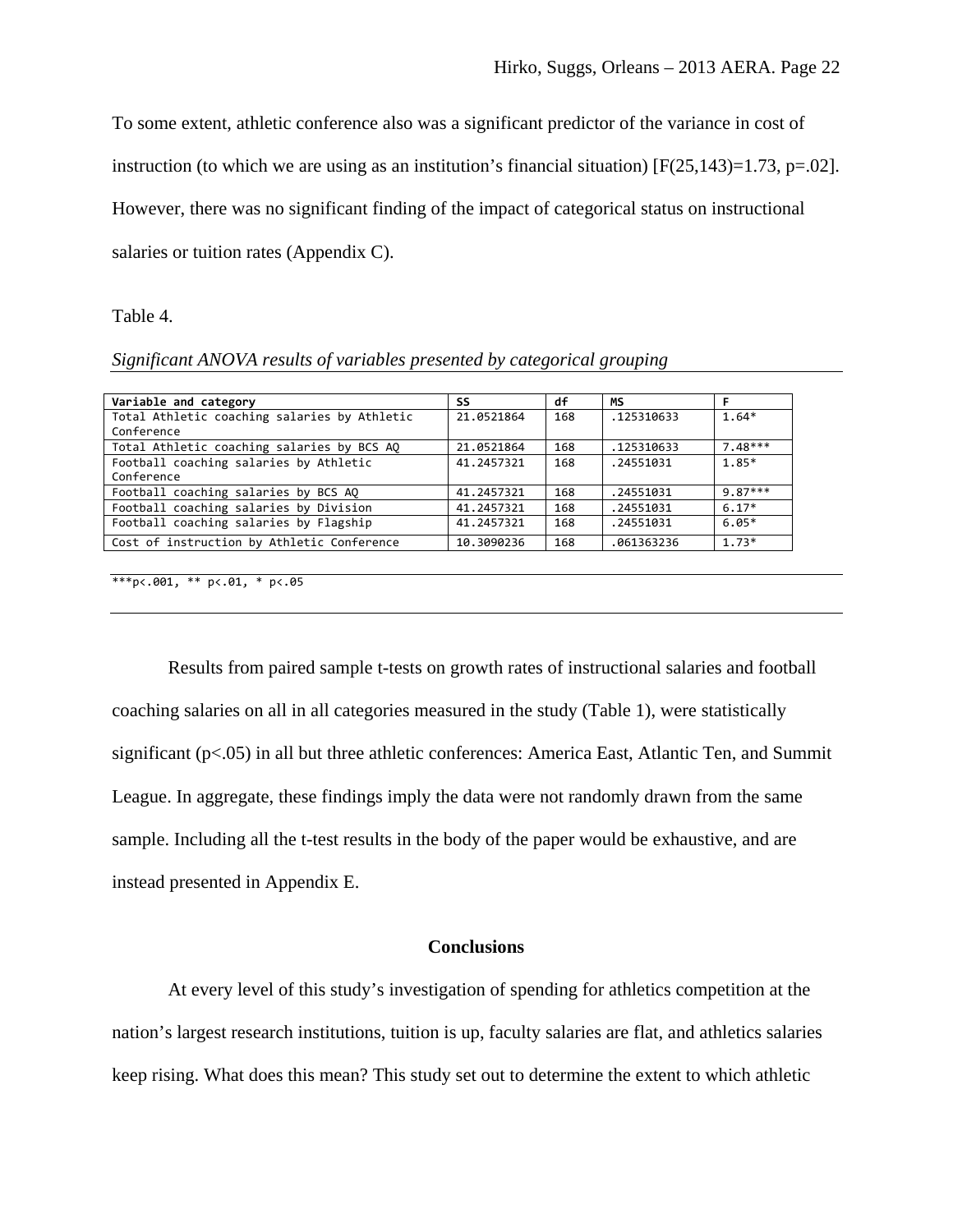coaching salaries are tied to the academic marketplace. Below, we share our conclusions and recommendations.

The top of FBS may well be able to do all that they're doing given the new revenue streams from media contracts to broadcast the NCAA Division I men's basketball tournament, BCS football playoff, and with individual athletic conferences (Knight Commission, 2013, Knight Commission, 2011) -- if institutional leaders at the top of the FBS remember that even the new revenue has limits. The data demonstrate huge variances within the top of the college athletics landscape at a potential cost to the institutional mission of higher education. This study also shows a concern at the bottom half of FBS, in which institutions spend increasing amounts of money they do not have on salaries in athletics with the attempt to try and remain competitive. There really does seem to be a difference between what FCS schools can do with the financial pressures and what the bottom of FBS seems unable and unwilling to do. It is a concern about how long FCS institutions can sustain overall non-football increases against clear budget constraints.

Below, we attempt to make more specific conclusions from this data about the current financial situation in college athletics at each level of athletic competition: BCS AQ, BCS non-AQ, and FCS.

Among those institutions with the largest expenses (also known as the "Haves"), specifically those which are BCS AQ, the growth rates in athletic salaries, tuition, and cost of instructional expenses are roughly more than three times the growth in instructional salaries. In particular, growth in total coaching salaries are higher than growth in tuition and instructional salaries, and growth in football coaching salaries are about six times the increase in instructional salaries. In other words, where there is big money in athletics, football and total coaching salaries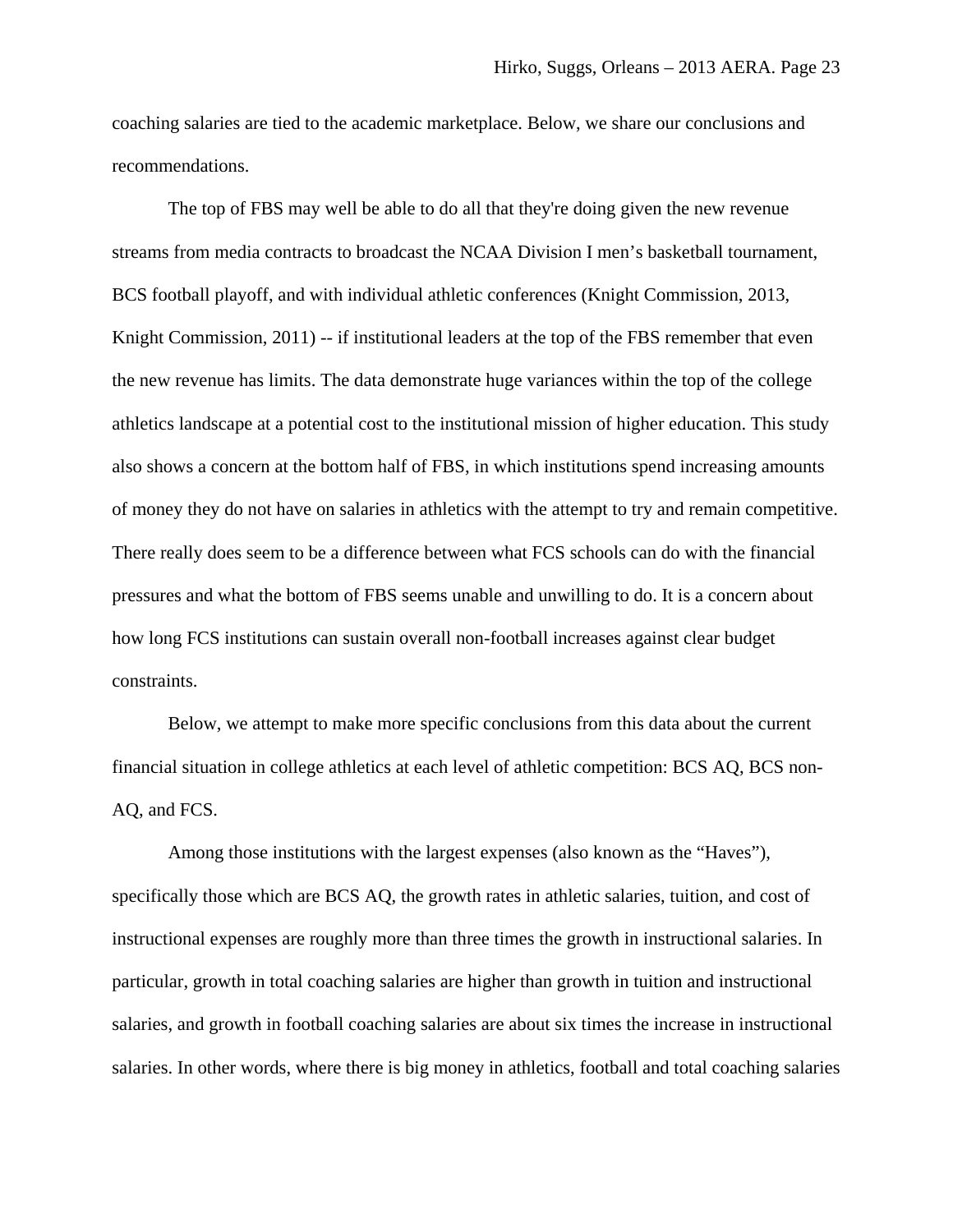are the recipients. And, the revenue stream may be significant enough to sustain these expenses (Knight Commission, 2013).

Institutions which are trying to catch the "Haves," primarily those of FBS which are not BCS-AQ schools, have much less growth rates in tuition, athletic expense, instructional expense and instructional salary than at AQ schools. The data demonstrate similar results for Flagship and non-Flagship institutions. In each case, the increases in football and overall coaching salaries are greater than in instructional salaries and tuition, but this increase at BCS non-AQ schools is less than at BCS-AQ schools. The conclusion from this finding is those schools that are not among the Haves are spending significant dollars on total athletics coaching and football coaching salaries despite their financial situation, though they're not being able to keep up (and, when decisions were made at these institutions to compete at the highest level, they had significantly fewer financial resources). The current revenue stream in athletics (Knight Commission, 2013) cannot sustain these decisions to keep up. Moreover, the revenue stream could not sustain it before the increases demonstrated in this study, so it is "just going from bad to worse" for these institutions.

In the FCS cohort, growth in tuition and instructional salary increases are parallel to those in FBS but smaller in each case. Growth in total athletic coaching and football coaching salaries also are significant, but clearly less so than in FBS and with a smaller gap between coaching generally and football coaching. In FCS, growth in athletic expenses is greater than the cost of instruction, and greater than in FBS. Therefore, in FCS, where football is not king, and programs are of a smaller scale, total athletics coaching and football coaching are both under better control, but overall athletic expenses are a burden, and comparatively a greater burden because the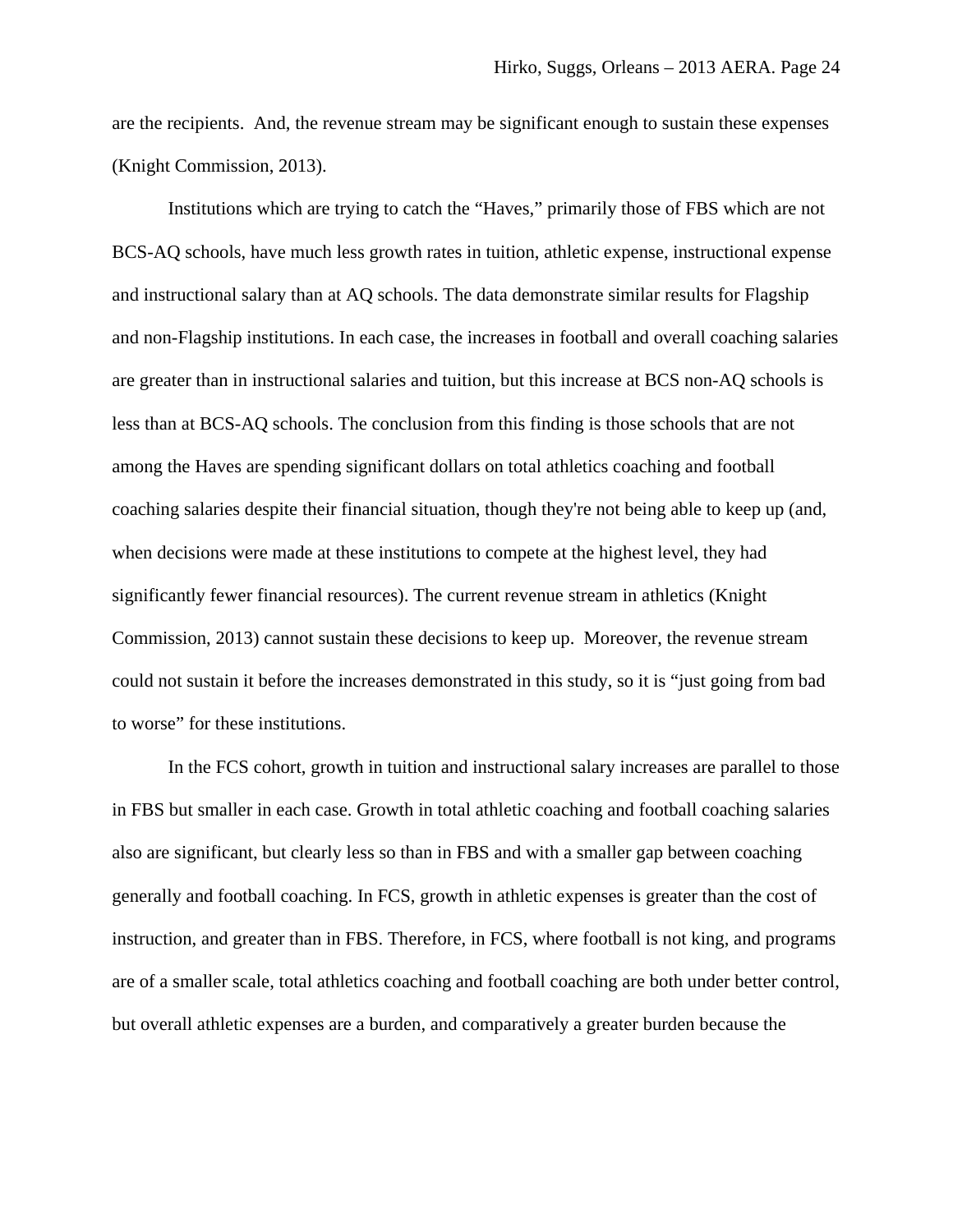academic (tuition) resources are more constrained and the institutions have a lower budget (lower instructional salaries and lower cost of instruction).

The descriptive statistics, correlations, ANOVAs, and visual representations support the research question that, at all levels and in all categories, the growth rate of total athletic coaching salaries and football coaching salaries has far exceeded the corresponding rate for instructional salaries at a statistically significant level, despite the financial situation.

### **Recommendations**

This study further supports the need for dialogue within higher education about the outof-control spending in the arms race of college athletics. By placing coaching salaries in the context of the mission of higher education, we have been able to demonstrate the differences in the financial model for athletics compared to the financial model of academics. There seems to be a difference in value placed on athletics than placed on academics. The marketplace has driven the costs for athletic salaries far beyond what is necessary to support effective coaching. This "salary bubble" may also be defined as the difference between the price attached to the "best" coach and that attached to the "best" faculty member, since presumably their work is similar. That is, whatever should be the relative difference between the "best" and "worst" coach in the coaching marketplace, what is the educational reason for that marketplace itself being wildly inflated above the faculty marketplace? Looking at the data from this perspective could help leaders identify how to collaborate on controlling or minimizing spending on athletic salaries with respect to the cost of fulfilling their academic mission. It would behoove leaders to ask the question, "What is the purpose for having an intercollegiate athletics program at our institution?" Using the data to answer such a question would be a good starting point to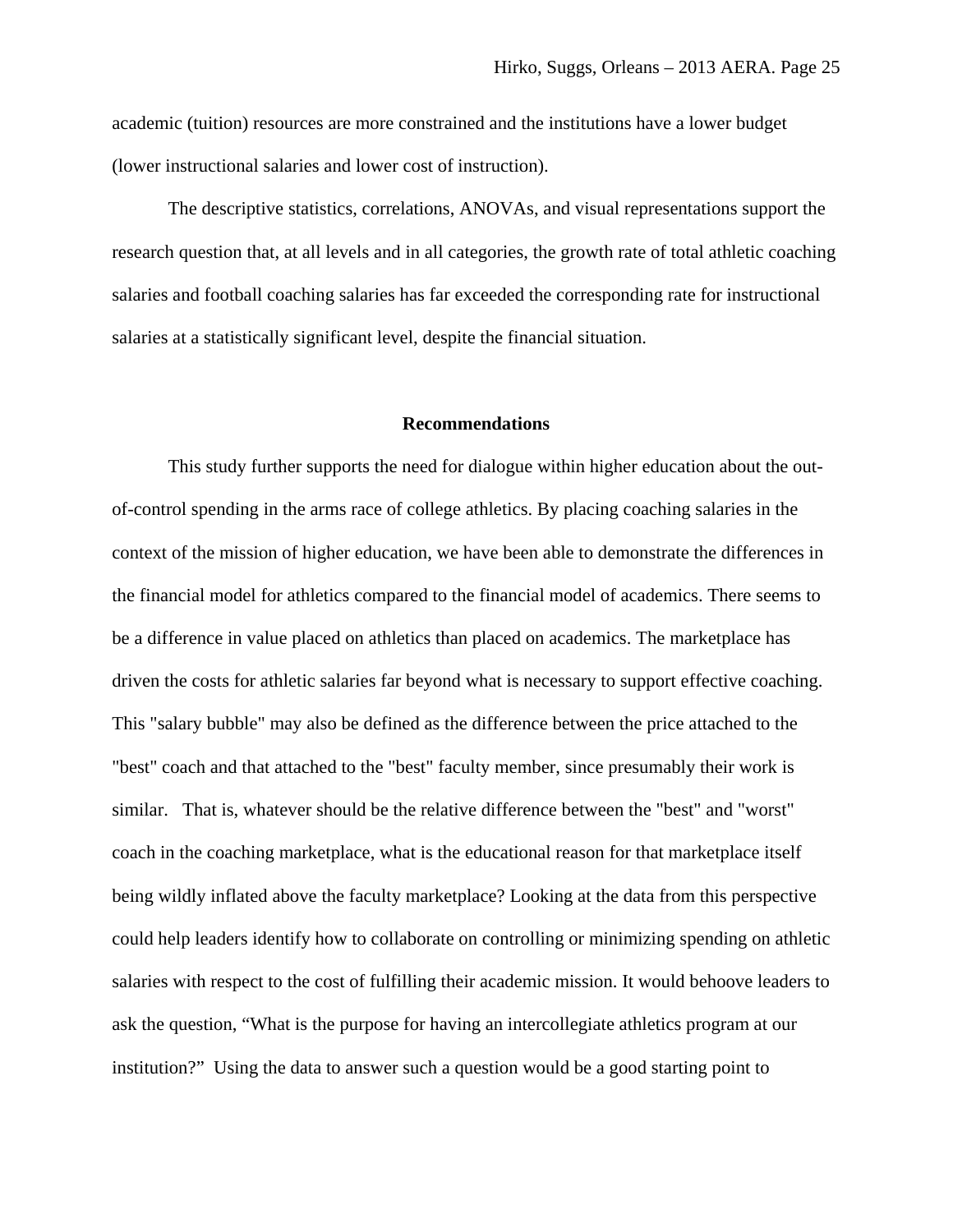reevaluate priorities, and lay out a more in-depth understanding and rationale for financing a substantially growing sector of the higher education enterprise.

The clear difference in value placed on instructional salaries compared to football coaching salaries should alarm higher education leaders. College football is a zero-sum game on the field: if one institution wins another must lose. Therefore, paying more money to hire coaches with more significant profiles does not necessarily, nor readily, translates into success, as previous research has shown (Litan, Orszag, & Orszag, 2005). For every success story, such as Urban Meyer at Ohio State University or Mike Gundy at Oklahoma State University, there is a failing story such as Derek Dooley at the University of Tennessee, Rick Neuheisel at the University of California-Los Angeles, or Jeff Tedford at the University of California-Berkeley. These are institutional decisions and not an NCAA decision, and institutional leaders need to be held accountable for the amount of money they spend on athletic coaches. The decisions are worth millions of dollars, and are a gamble.

While federal court decisions and antitrust law prohibit schools from setting limits on coaching salaries, presidents can form a coalition of peer institutions and set boundaries to control spending no more than the growth of cost of instruction. We recommend presidents and other leaders at institutions recognize their educational mission and work together in a coalition to rein in spending on coaching salaries. Furthermore, state legislators should keep a keen eye on how public institutions receiving state appropriations are spending money at far greater rates for coaches than for instructors or for reducing tuition costs.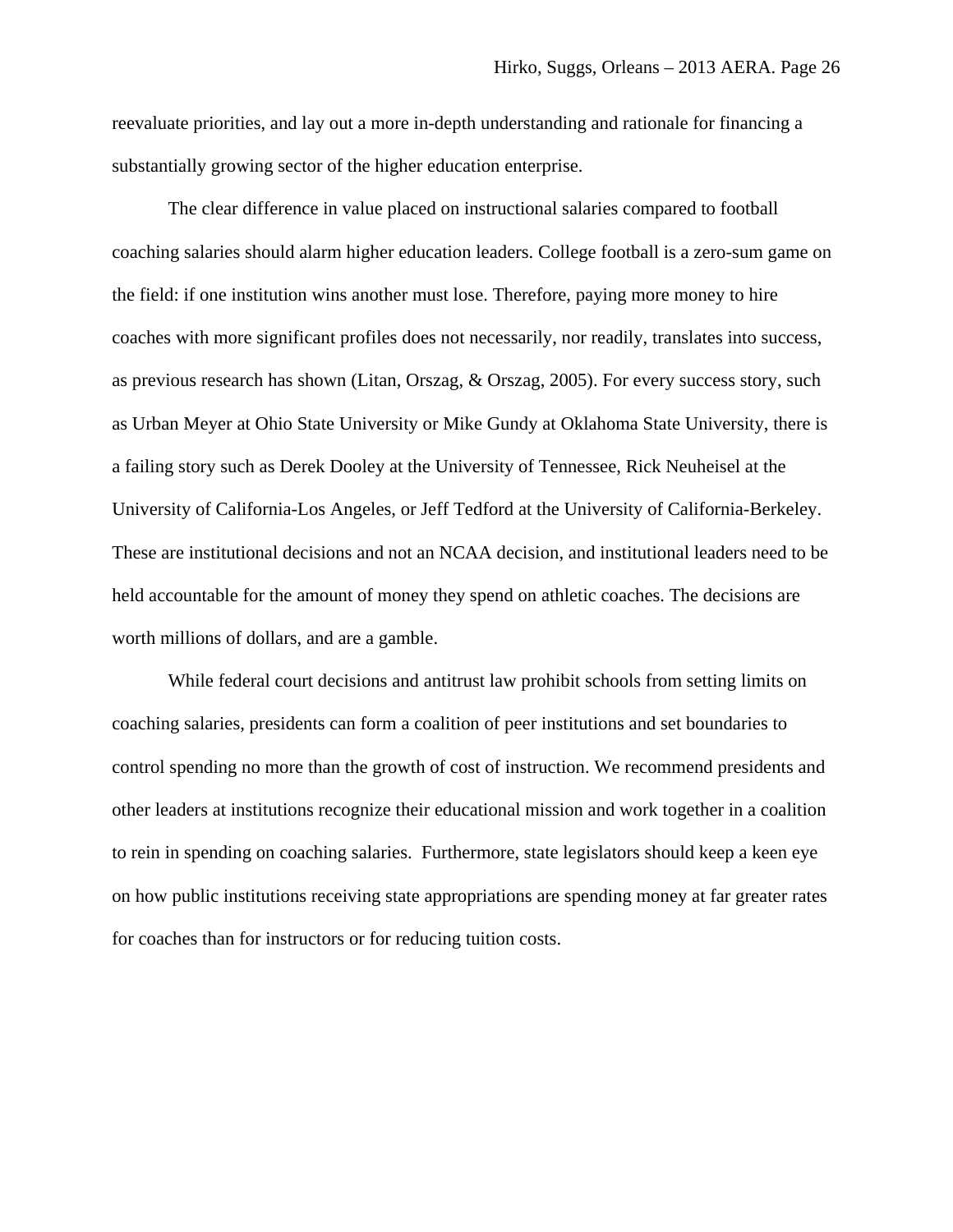### **Limitations**

The scope of this study was limited by several factors. First, cost of instruction was used as a measure to determine financial situation of an institution. Other measures may be more suitable, and potentially could produce different results by the categories analyzed in this study. For instance, E&R ("Education & Research") is a commonly used measure of an institution's financial well-being, particularly in recent reports by the Knight Commission on Intercollegiate Athletics (2010) and the Delta Cost Project on Higher Education (2011). E&G ("Education & General") is also considered as a measure of institutional financial health. However, both E&R and E&G require more extensive statistical compilation than the use of cost of instruction, and each also have annual adjustment factors as well as parental relationships (for example, the University of Texas El Paso is included in the E&R and E&G totals for the University of Texas at Austin).

Another limitation is the grouping of institutions. For instance, another consideration may be to investigate athletic success of a football team or the cost for salaries relating to football success as more accurate indications of the marketplace of intercollegiate athletics. Or, including Historically Black Colleges and Universities (HBCU) as a category because these institutions have different missions, and may demonstrate different decisions in funding salaries of instructors and coaches, as well as maintaining a different balance on the cost of tuition. These different groupings may demonstrate that athletic success is the driving force behind coaching salaries, despite other studies which demonstrate a week relationship, if any, between athletics success and athletics expenses (Frank, 2004).

One other limitation of the study is the use of coaching salaries as compensation and benefits only provided by the university. Extensive media coverage about coaching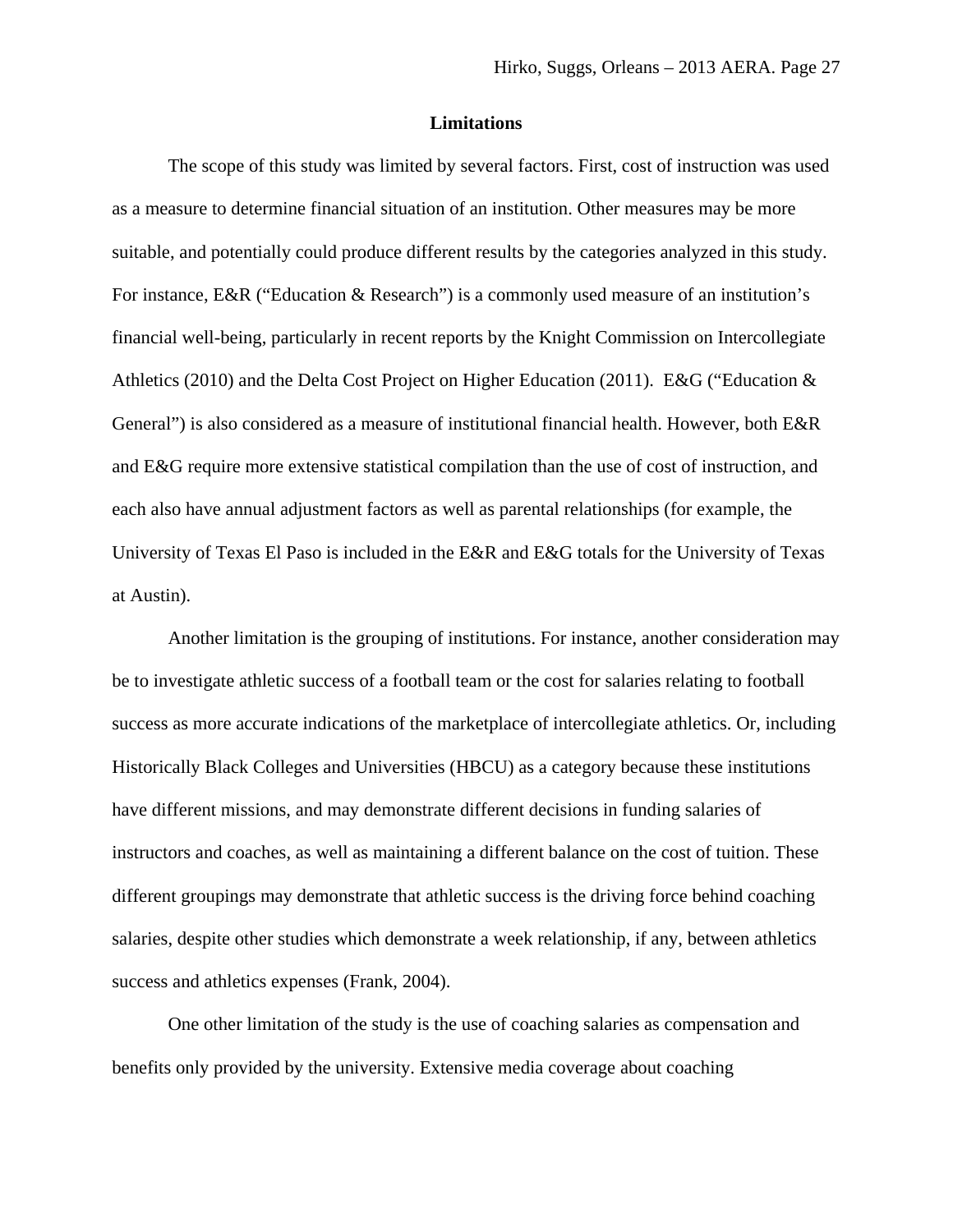compensation and benefits from external third parties, particularly for men's basketball (Brady, Berkowitz, & Upton, 2013) and football coaches (Brady, Berkowitz, & Upton, 2012), may significantly impact the findings. In other words, many of the football and basketball coaches at the highest level of competition, notably BCS automatic qualifying institutions, are receiving increasingly significant amounts of money and benefits from private companies and corporations in addition to their university salary. The growth in this area is worth exploring and comparing to other areas of non-institutional compensation in other areas of the university.

In addition, recent movement by many institutions at the highest level of college athletics from one athletics conference affiliation to another may significantly impact the financial structure for those college athletics programs. It may be worthwhile to look at growth rates for those institutions that switch conferences. Creating a new category of "conference switching institutions" and comparing athletic salary structures before and after a conference shift may provide insights into how conference movements impact the salaries of all coaches, and particularly of football coaches. In other words, if institutions are shifting conferences because they seek additional financial resources, is there also an increase in salaries of football coaches in an attempt to improve athletic success? Such a comparison can help understand the extent to which switching allegiances in athletic conferences affects football coaching salaries.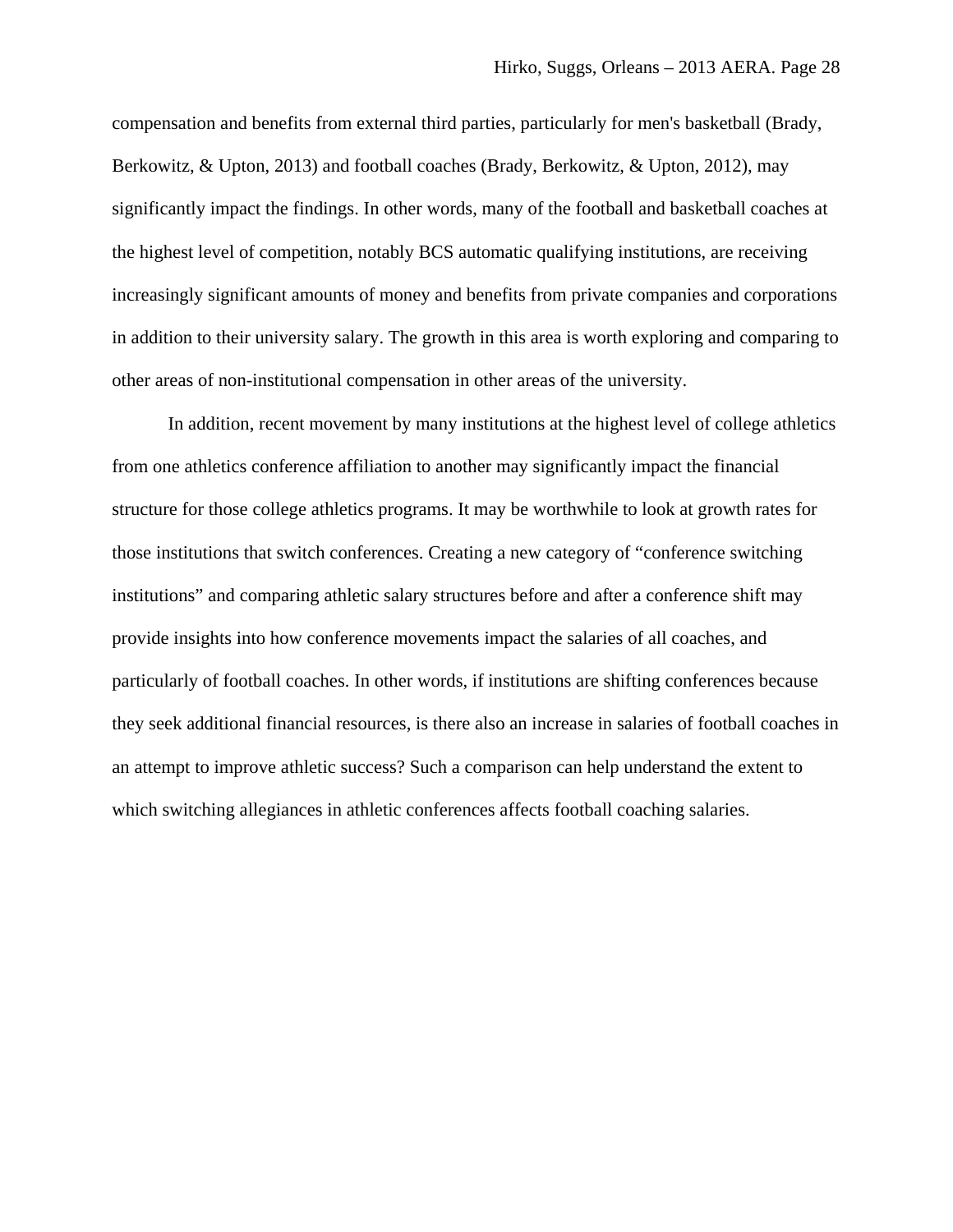## **References**

Berkowitz, S. (2012, July 19). Salaries for college football coaches back on rise*. USA Today*.

- Bowen, H. (2000). *The costs of higher education: How much do colleges and universities spend per student and how much should they spend?* San Francisco: Jossey-Bass.
- Brackin, D. (2012, May 5). Chart: The rising cost of U nonrevenue sports coaches*. Minneapolis Star-Tribune*.
- Brady, E., Berkowitz, S., & Upton, J. (2013, April 3). Pitino, Calipari among highest-paid college basketball coaches*. USA Today*.
- Brady, E., Berkowitz, S., & Upton, J. (2012, November 20). College football coaches continue to see salary explosion*. USA Today*.
- Brady, E., Upton, J., & Berkowitz, S. (2011). Salaries for college football coaches back on rise*. USA Today*.
- Clark, L. (2012, June 28). Maryland athletics' financial woes reveal a broken college sports revenue model*. Washington Post*.
- Delta Cost Project on Postsecondary Education Costs. (2011). *Delta Cost Project Documentation of IPEDS Database and Related Products*. Washington, DC: Delta Cost Project.
- Donders, A. R., van der Heijden, G. J., Stijnen, T., & Moons, K. G. (2006). Review: A gentle introductions ot imputation of missing values. *Journal of Clinical Epidemiology, 59*(10), 1087-0191.
- Duderstadt, J. J. (2003). *Intercollegiate Athletics and the American University: A University President's Perspective*. Ann Arbor, MI: University of Michigan Press.
- Ehrenberg, R. G. (2000). *Tuition rising: Why college costs so much*. Cambridge, MA: Harvard University Press.
- Frank, R. (2004). *Challenging the Myth: A Review of the Links Among College Athletic Success, Student Quality and Donations*: Knight Commission on Intercollegiate Athletics.
- Giegerich, S. (2012, Summer). CUNY's newest college is forming ASAP. *Lumina Foundation Focus*.
- Gilde, C. (2007). The overcommercialization of higher education. In C. Gilde (Ed.), *Higher education: Open for business*. Lantham, Md.: Lexington Books.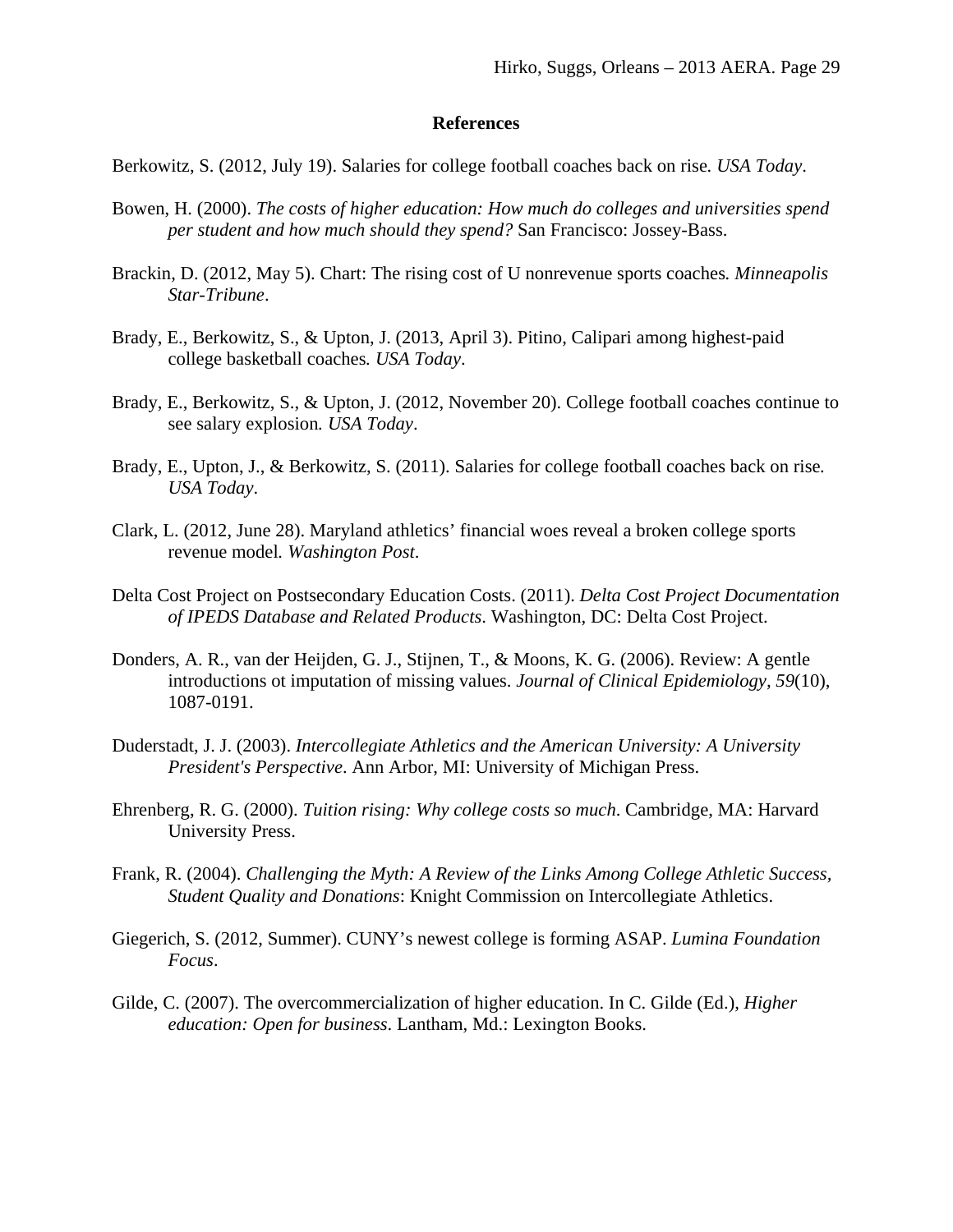- Grasgreen, A. (2012, July 23). Money Still Talks*. Inside Higher Ed*. http://www.insidehighered.com/news/2012/07/23/criticism-athletics-spending-wakepenn-state-unlikely-slow-growth
- Hellenbrand, H., Horn, W., Shubin, C., & Stinner, J. (2012). *The case for increasing enrollment and leveraging marginal costs: CSUN case study*: California State University - Northridge.
- Hirko, S. (2011). *Using sanctioned athletics programs to understand stakeholders' perceived influence in decisions at major research universities.* Unpublished dissertation. Doctorate of Philosophy, Michigan State University, East Lansing.
- Journal of Blacks in Higher Education. (JBHE). (2012). Bobby Watson to direct new bachelor's degree program in Jazz studies at UMKC. *Journal of Blacks in Higher Education*.
- Klingkade, T. (2012, July 18). Student loan debt sours public opinion on college degrees' worth, consumers prioritize retirement savings instead: Survey *The Huffington Post*.
- Knight Commission on Intercollegiate Athletics. (2013). Figure #3: Where the money comes from. From http://www.knightcommission.org/images/pdfs/2010data/fig\_3\_sources\_of\_revenue\_201 0.pdf (Ed.)

Knight Commission on Intercollegiate Athletics. (2011). Knight Commission calls for examination of college sports governance, while recognizing NCAA steps toward reform from http://www.knightcommission.org/index.php?option=com\_content&view=article&id=65 4:october-24-2011-knight-commission-calls-for-examination-of-college-sportsgovernance-while-recognizing-ncaa-steps-toward-reform&catid=1:content&Itemid=11

- Knight Commission on Intercollegiate Athletics. (2010). *Restoring the balance: Dollars, values and the future of college sports*. Miami, FL: John S. and James L. Knight Foundation. http://restoringbalance.knightcommission.org
- Knight Commission on Intercollegiate Athletics. (2009). *College sports 101: A primer on money, athletics, and higher education in the 21st century*. Miami: John S. and James L. Knight Foundation. http://collegesports101.knightcommission.org
- Komolafe, K. (2012, July 20). Senate hears ideas on keeping down college costs*. Boston Herald*.
- Litan, R. E., Orszag, J. M., & Orszag, P. R. (2005). *The Empirical Effects of Collegiate Athletics: An Update.* Indianapolis, IN: National Collegiate Athletic Association.
- Marcus, J. (2012, May 31). Why Is College Enrollment Dropping? *Time*.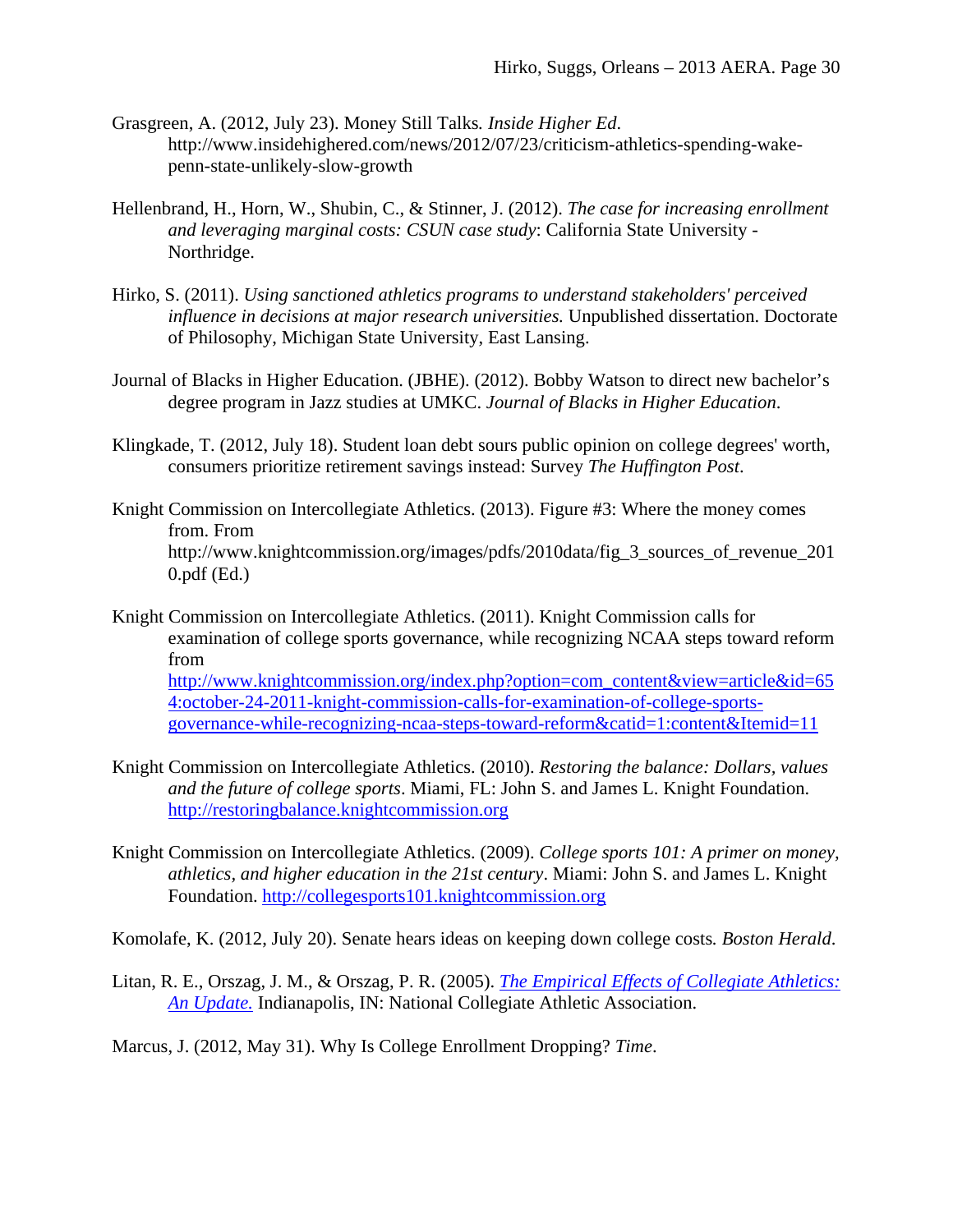- Middaugh, M. F., Graham, R. G., & Shahid, A. (2003). *A Study of Higher Education Instructional Expenditures: The Delaware Study of Instructional Costs and Productivity, NCES 2003-161*. Washington, D.C.: U.S. Department of Education, National Center for Education Statistics.
- Oregon State University. (2012). Flavors from Cascadia Market. Retrieved July 23, 2012, from http://oregonstate.edu/uhds/flavors-cascadia-market
- Pfeffer, J., & Salancik, G. R. (1978). *The External Control of Organizations: A Resource Dependence Perspective*. New York: Harper and Row.
- Radcliffe, P. (2012, June 2-6). *Deconstructing Delta: Explaining Educational Costs through Analysis of the Instructional Portfolio.* Paper presented at the Association for Institutional Research Annual Forum, New Orleans, LA.
- Rotherham, A. (2012, May 19). Actually, College Is Very Much Worth It. *Time*.
- Shulman, J. L., & Bowen, W. G. (2001). *The Game of Life: College Sports and Educational Values*. Princeton, N.J.: Princeton University Press.
- Suggs, W. (2009). Old challenges and new opportunities for studying the financial aspects of intercollegiate athletics. *New Directions for Higher Education, 148*, 11-22.
- Tierney, W. G. (1991). Organizational culture in higher education: Defining the essentials. . In M. Peterson (Ed.), *ASHE Reader in Organization and Governance in Higher Education*  (pp. 126-139). Lexington, MS: Ginn Press.
- Toma, J. D. (2003). *Football U: Spectator Sports in the Life of the American University*. Ann Arbor, MI: The University of Michigan Press.
- University of Iowa. (2010). CRWC. Retrieved July 21, 2012, from http://recserv.uiowa.edu/Apps/Facilities/CRWC.aspx
- University of Michigan-Dearborn. (2012). CASL faculty members receive Integrated Learning and Community Partnerships grants. Retrieved June 12, 2012, from http://www.casl.umd.umich.edu/676901/?tx\_ttnews[tt\_news]=61877&cHash=0a154da12 cf557ad2ff5acfbc0571051
- U.S. Department of Education National Center for Education Statistics. (IPEDS). (2013). Integrated Postsecondary Education Data System.
- U.S. Department of Education National Center for Education Statistics. (U.S. DOE). (2012). *Table 271. Average salary of full-time instructional faculty on 9-month contracts in degree-granting institutions, by academic rank, control and level of institution, and sex: Selected years, 1970-71 through 2010-11*. Washington, DC.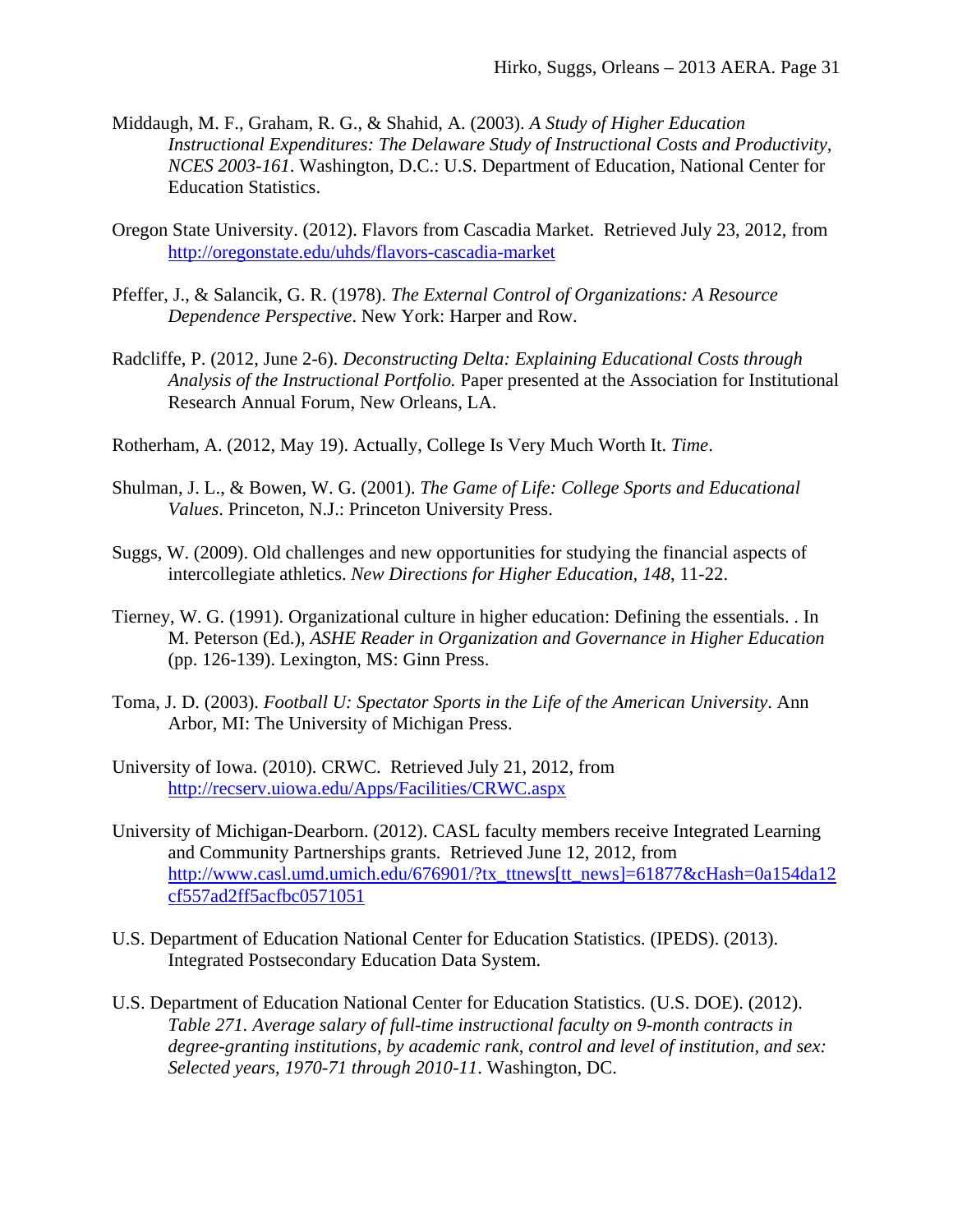- U.S. Department of Education National Center for Education Statistics. (U.S. DOE). (2011). *Digest of Education Statistics 2010 (NCES 2011-015)*. Washington, DC.
- Wieckowski, B. (2012, July 9). California's making progress on higher education accountability*. San Jose Mercury News*.
- Young, E. (2012, July 10). Engineering Your Degree*. Inside Higher Ed*. http://www.insidehighered.com/news/2012/07/10/flexible-engineering-degrees-gainpopularity-students-seek-specialization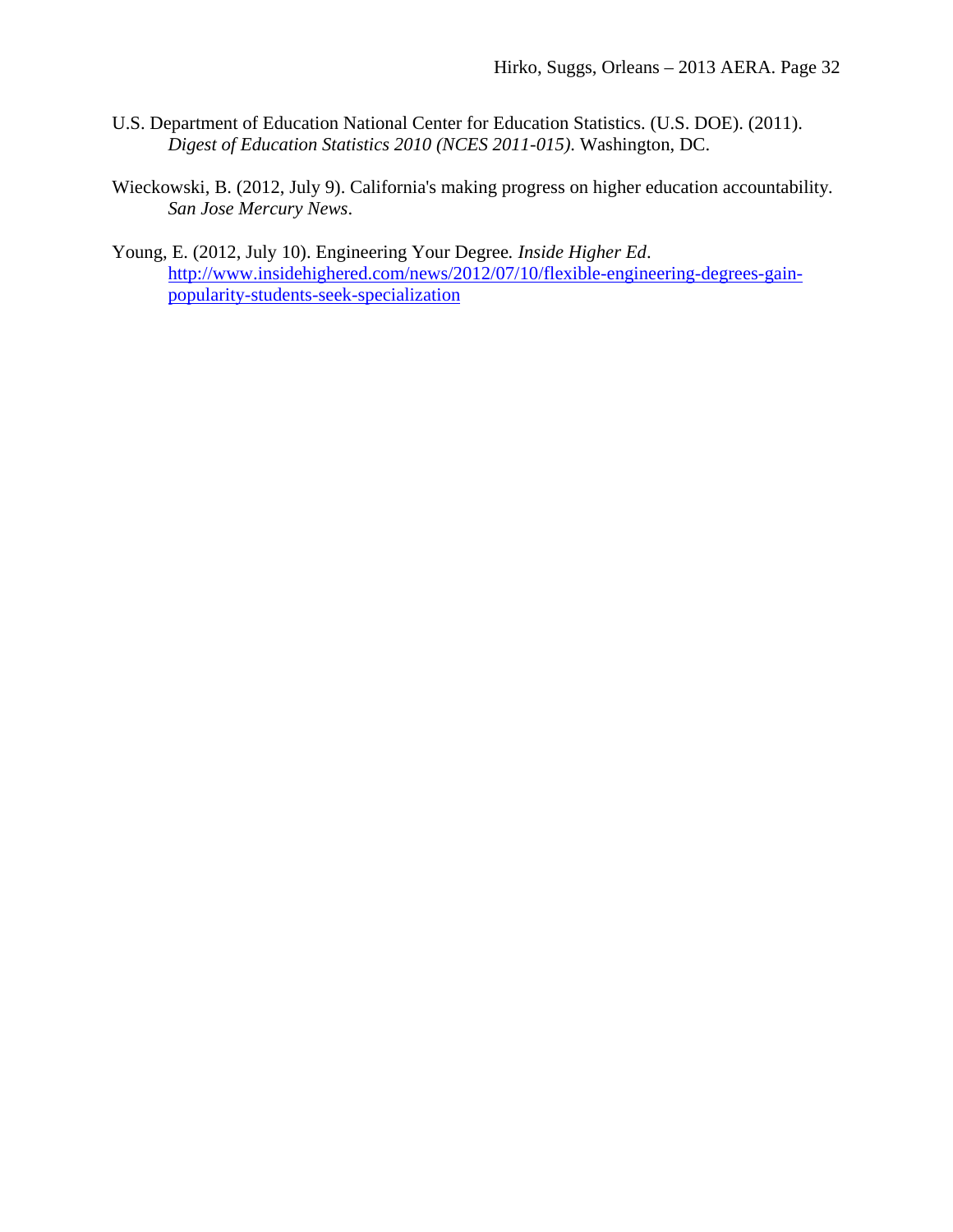# **APPENDIX A**

# **Institutions listed by category**

| Institution                                                                | Athletic Conference<br>Southwestern  | Division   | BCS AQ     | Flagship | BCS AQ thirds            | BCS AQ half           |
|----------------------------------------------------------------------------|--------------------------------------|------------|------------|----------|--------------------------|-----------------------|
| Alabama A & M University                                                   | Athletic<br>Southwestern             | <b>FCS</b> | n/a        | no       |                          |                       |
| Alabama State University                                                   | Athletic<br>Southwestern             | <b>FCS</b> | n/a        | no       |                          |                       |
| Alcorn State University                                                    | Athletic                             | <b>FCS</b> | n/a        | no       |                          |                       |
| Appalachian State University                                               | Southern                             | FCS        | n/a        | no       |                          |                       |
| Arizona State University<br>Arkansas State University-Main                 | Pacific Ten                          | <b>FBS</b> | AQ         | no       | Bottom thirds            | bottomhalf            |
| Campus                                                                     | Sun Belt                             | FBS        | noAQ       | no       |                          |                       |
| Auburn University                                                          | Southeastern                         | FBS        | AQ         | no       | topthird                 | tophalf               |
| Austin Peay                                                                | Ohio Valley                          | FCS        | n/a        | no       |                          |                       |
| Ball State University                                                      | Mid-American                         | FBS        | noAQ       | no       |                          |                       |
| Boise State University<br>Bowling Green State                              | Mountain West                        | FBS        | noAQ       | no       |                          |                       |
| University-Main Campus<br>California State University-                     | Mid-American                         | <b>FBS</b> | noAQ       | no       |                          |                       |
| Fresno<br>California State University-                                     | Western Athletic                     | <b>FBS</b> | noAQ       | no       |                          |                       |
| Sacramento<br>Central Connecticut State                                    | Big Sky                              | FCS        | n/a        | no       |                          |                       |
| University                                                                 | Northeast                            | FCS        | n/a        | no       |                          |                       |
| Central Michigan University<br>Citadel Military College of                 | Mid-American                         | FBS        | noAQ       | no       |                          |                       |
| South Carolina                                                             | Southern                             | FCS        | n/a        | no       |                          |                       |
| Clemson University                                                         | Atlantic Coast                       | <b>FBS</b> | AQ.        | no       | bottomthirds             | bottomhalf            |
| Coastal Carolina University                                                | Big South                            | FCS        | n/a        | no       |                          |                       |
| College of William and Mary<br>Colorado State University-Fort              | Colonial Athletic                    | FCS        | n/a        | no       |                          |                       |
| Collins                                                                    | Mountain West                        | <b>FBS</b> | noAQ       | no       |                          |                       |
| Delaware State University                                                  | Mid-Eastern Athletic                 | FCS        | n/a        | no       |                          |                       |
| East Carolina University                                                   | Conference USA                       | <b>FBS</b> | noAQ       | no       |                          |                       |
| Eastern Illinois University                                                | Ohio Valley                          | FCS        | n/a        | no       |                          |                       |
| Eastern Kentucky University                                                | Ohio Valley                          | FCS        | n/a        | no       |                          |                       |
| Eastern Michigan University                                                | Mid-American                         | <b>FBS</b> | noAQ       | no       |                          |                       |
| Eastern Washington University<br>Florida Agricultural and                  | Big Sky                              | FCS        | n/a        | no       |                          |                       |
| Mechanical University                                                      | Mid-Eastern Athletic                 | FCS        | n/a        | no       |                          |                       |
| Florida Atlantic University<br>Florida International                       | Sun Belt                             | FBS        | noAQ       | no       |                          |                       |
| University                                                                 | Sun Belt                             | FBS        | noAQ       | no       |                          |                       |
| Florida State University<br>Georgia Institute of<br>Technology-Main Campus | Atlantic Coast<br>Atlantic Coast     | FBS        | AQ         | no       | topthird<br>bottomthirds | tophalf<br>bottomhalf |
|                                                                            |                                      | FBS        | AQ         | no       |                          |                       |
| Georgia Southern University<br>Grambling State University                  | Southern<br>Southwestern<br>Athletic | FCS<br>FCS | n/a<br>n/a | no<br>no |                          |                       |
|                                                                            |                                      |            |            |          |                          |                       |
| Idaho State University<br>Illinois State University                        | Big Sky<br>Missouri Valley           | FCS        | n/a        | no       |                          |                       |
|                                                                            |                                      | FCS        | n/a        | no       |                          |                       |
| Indiana State University                                                   | Missouri Valley                      | FCS        | n/a        | no       |                          |                       |
| Indiana University-Bloomington                                             | Big Ten                              | FBS        | AQ         | yes      | bottomthirds             | tophalf               |
| Iowa State University                                                      | Big Twelve                           | <b>FBS</b> | AQ         | no       | bottomthirds             | bottomhalf            |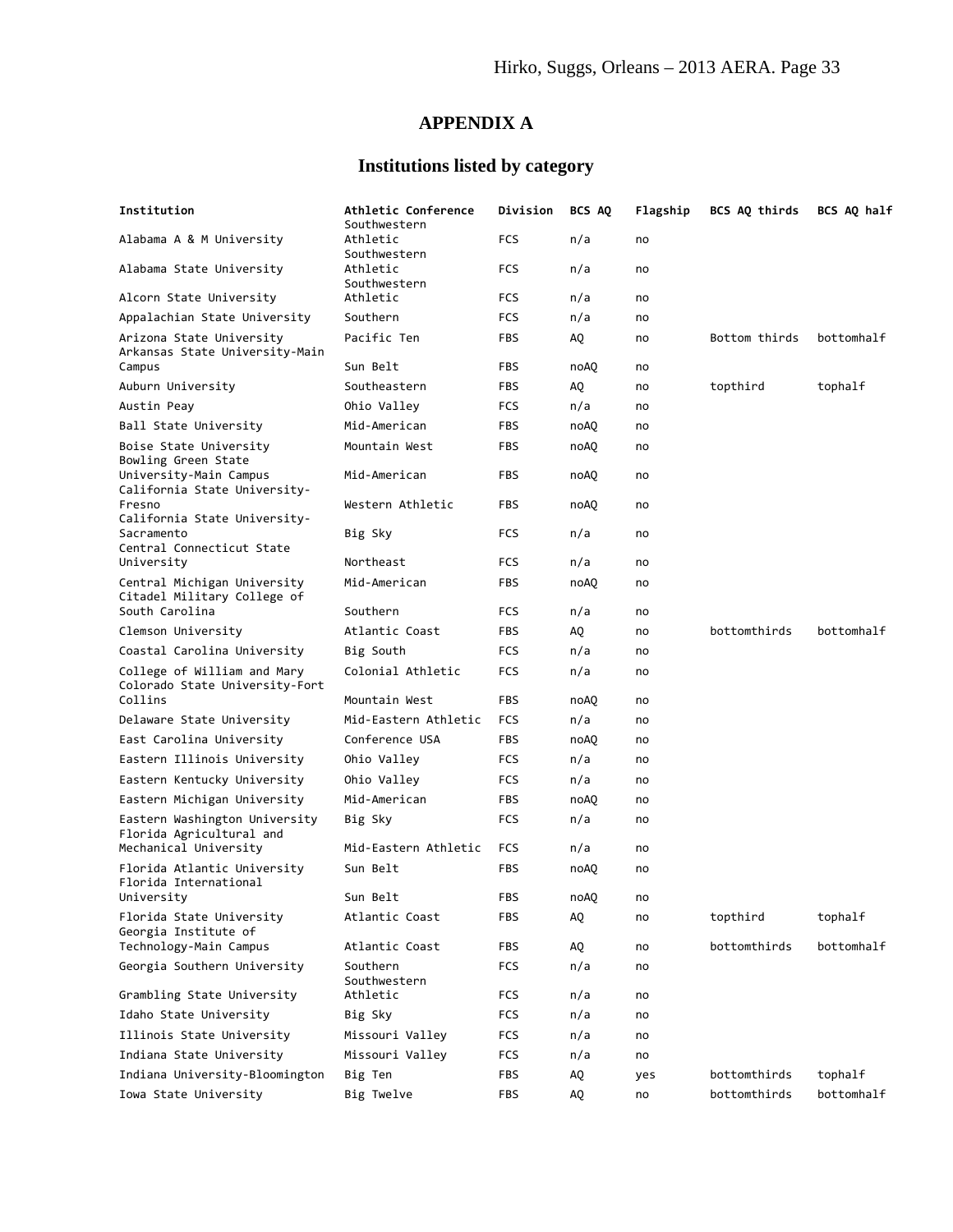# Hirko, Suggs, Orleans – 2013 AERA. Page 34

|                                                                                              | Southwestern                                 |                          |            |          |              |            |
|----------------------------------------------------------------------------------------------|----------------------------------------------|--------------------------|------------|----------|--------------|------------|
| Jackson State University                                                                     | Athletic                                     | FCS                      | n/a        | no       |              |            |
| Jacksonville State University                                                                | Ohio Valley                                  | FCS                      | n/a        | no       |              |            |
| James Madison University                                                                     | Colonial Athletic                            | FCS                      | n/a        | no       |              |            |
| Kansas State University                                                                      | Big Twelve                                   | <b>FBS</b>               | AQ.        | no       | bottomthirds | bottomhalf |
| Kent State University at Kent<br>Louisiana State University and<br>Agricultural & Mechanical | Mid-American                                 | <b>FBS</b>               | noAQ       | no       |              |            |
| College                                                                                      | Southeastern                                 | <b>FBS</b>               | AQ         | yes      | topthird     | tophalf    |
| Louisiana Tech University                                                                    | Western Athletic                             | <b>FBS</b>               | noAQ       | no       |              |            |
| Marshall University                                                                          | Conference USA                               | <b>FBS</b>               | noAQ       | no       |              |            |
| McNeese State University                                                                     | Southland                                    | <b>FCS</b>               | n/a        | no       |              |            |
| Miami University-Oxford                                                                      | Mid-American                                 | <b>FBS</b>               | noAQ       | no       |              |            |
| Michigan State University<br>Middle Tennessee State                                          | Big Ten                                      | FBS.                     | AQ         | no       | topthird     | tophalf    |
| University                                                                                   | Sun Belt                                     | <b>FBS</b>               | noAQ       | no       |              |            |
| Mississippi State University<br>Mississippi Valley State<br>University                       | Southeastern<br>Southwestern<br>Athletic     | <b>FBS</b><br>FCS        | AQ<br>n/a  | no<br>no | bottomthirds | bottomhalf |
| Missouri State University-                                                                   |                                              |                          |            |          |              |            |
| Springfield                                                                                  | Missouri Valley                              | FCS                      | n/a        | no       |              |            |
| Montana State University                                                                     | Big Sky                                      | FCS                      | n/a        | no       |              |            |
| Morehead State University                                                                    | Ohio Valley                                  | FCS                      | n/a        | no       |              |            |
| Morgan State University                                                                      | Mid-Eastern Athletic                         | <b>FCS</b>               | n/a        | no       |              |            |
| Murray State University<br>New Mexico State University-                                      | Ohio Valley                                  | FCS                      | n/a        | no       |              |            |
| Main Campus                                                                                  | Western Athletic                             | <b>FBS</b>               | noAQ       | no       |              |            |
| Nicholls State University                                                                    | Southland                                    | <b>FCS</b>               | n/a        | no       |              |            |
| Norfolk State University<br>North Carolina A & T State                                       | Mid-Eastern Athletic                         | <b>FCS</b>               | n/a        | no       |              |            |
| University<br>North Carolina State<br>University at Raleigh                                  | Mid-Eastern Athletic<br>Atlantic Coast       | <b>FCS</b><br><b>FBS</b> | n/a<br>AQ  | no<br>no | bottomthirds | bottomhalf |
| North Dakota State University-<br>Main Campus                                                | Summit League                                | FCS                      | n/a        | no       |              |            |
| Northern Arizona University                                                                  | Big Sky                                      | <b>FCS</b>               | n/a        | no       |              |            |
| Northern Illinois University<br>Northwestern State University                                | Mid-American                                 | <b>FBS</b>               | noAQ       | no       |              |            |
| of Louisiana<br>Ohio State University-Main                                                   | Southland                                    | <b>FCS</b>               | n/a        | no       |              |            |
| Campus                                                                                       | Big Ten                                      | <b>FBS</b>               | AQ.        | yes      | topthird     | tophalf    |
| Ohio University-Main Campus<br>Oklahoma State University-Main                                | Mid-American                                 | FBS                      | noAQ       | no       |              |            |
| Campus                                                                                       | Big Twelve                                   | <b>FBS</b>               | AQ         | no       | bottomthirds | bottomhalf |
| Old Dominion University                                                                      | Colonial Athletic                            | <b>FCS</b>               | n/a        | no       |              |            |
| Oregon State University                                                                      | Pacific Ten                                  | <b>FBS</b>               | AQ.        | no       | bottomthirds | bottomhalf |
| Portland State University                                                                    | Big Sky<br>Southwestern                      | FCS                      | n/a        | no       |              |            |
| Prairie View A & M University                                                                | Athletic                                     | FCS                      | n/a        | no       |              |            |
| Purdue University-Main Campus<br>Rutgers University-New                                      | Big Ten                                      | <b>FBS</b>               | AQ         | no       | bottomthirds | bottomhalf |
| Brunswick                                                                                    | Big East                                     | <b>FBS</b>               | AQ         | yes      | bottomthirds | bottomhalf |
| Sam Houston State University                                                                 | Southland                                    | FCS                      | n/a        | no       |              |            |
| San Diego State University                                                                   | Mountain West                                | <b>FBS</b>               | noAQ       | no       |              |            |
| San Jose State University                                                                    | Western Athletic                             | <b>FBS</b>               | noAQ       | no       |              |            |
| Savannah State University<br>South Carolina State<br>University                              | Mid-Eastern Athletic<br>Mid-Eastern Athletic | <b>FCS</b><br>FCS        | n/a<br>n/a | no<br>no |              |            |
|                                                                                              |                                              | <b>FCS</b>               | n/a        |          |              |            |
| South Dakota State University                                                                | Summit League                                |                          |            | no       |              |            |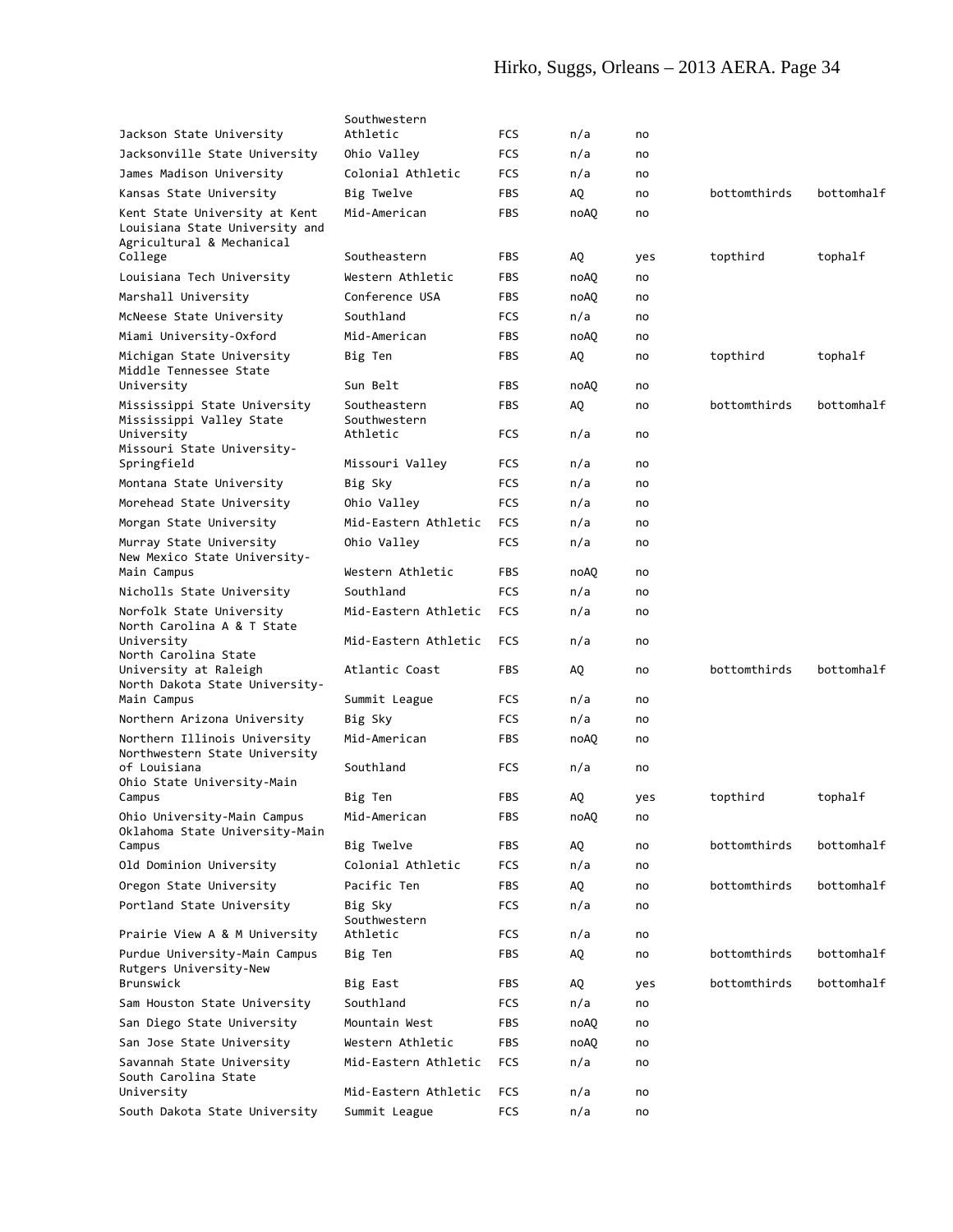| Southeast Missouri State                                 |                              |            |      |     |              |            |
|----------------------------------------------------------|------------------------------|------------|------|-----|--------------|------------|
| University                                               | Ohio Valley                  | <b>FCS</b> | n/a  | no  |              |            |
| Southeastern Louisiana<br>University                     | Southland                    | <b>FCS</b> | n/a  | no  |              |            |
| Southern Illinois University                             |                              |            |      |     |              |            |
| Carbondale                                               | Missouri Valley              | <b>FCS</b> | n/a  | no  |              |            |
| Southern University and A & M<br>College                 | Southwestern<br>Athletic     | <b>FCS</b> | n/a  | no  |              |            |
| Southern Utah University                                 | Big Sky                      | <b>FCS</b> | n/a  | no  |              |            |
| Stephen F Austin State                                   |                              |            |      |     |              |            |
| University                                               | Southland                    | FCS        | n/a  | no  |              |            |
| Stony Brook University                                   | Big South                    | <b>FCS</b> | n/a  | no  |              |            |
| SUNY at Albany                                           | America East                 | FCS        | n/a  | no  |              |            |
| Tennessee State University                               | Ohio Valley                  | <b>FCS</b> | n/a  | no  |              |            |
| Tennessee Technological                                  |                              |            |      |     |              |            |
| University<br>Texas A & M University-College             | Ohio Valley                  | <b>FCS</b> | n/a  | no  |              |            |
| Station                                                  | Big Twelve                   | <b>FBS</b> | AQ.  | no  | bottomthirds | tophalf    |
|                                                          | Southwestern                 |            |      |     |              |            |
| Texas Southern University<br>Texas State University-San  | Athletic                     | FCS        | n/a  | no  |              |            |
| Marcos                                                   | Southland                    | <b>FCS</b> | n/a  | no  |              |            |
| Texas Tech University                                    | Big Twelve                   | <b>FBS</b> | AQ.  | no  | bottomthirds | bottomhalf |
| Towson University                                        | Colonial Athletic            | FCS        | n/a  | no  |              |            |
| Troy University                                          | Sun Belt                     | FBS        | noAQ | no  |              |            |
| University at Buffalo                                    | Mid-American                 | <b>FBS</b> | noAQ | no  |              |            |
| University of Akron Main                                 |                              |            |      |     |              |            |
| Campus                                                   | Mid-American                 | FBS        | noAQ | no  |              |            |
| University of Alabama                                    | Southeastern                 | <b>FBS</b> | AQ   | yes | topthird     | tophalf    |
| University of Alabama at                                 |                              |            |      |     |              |            |
| Birmingham                                               | Conference USA               | <b>FBS</b> | noAQ | no  |              |            |
| University of Arizona                                    | Pacific Ten                  | <b>FBS</b> | AQ   | yes | bottomthirds | bottomhalf |
| University of Arkansas<br>University of Arkansas at Pine | Southeastern<br>Southwestern | <b>FBS</b> | AQ.  | yes | bottomthirds | tophalf    |
| <b>Bluff</b>                                             | Athletic                     | <b>FCS</b> | n/a  | no  |              |            |
| University of California-                                |                              |            |      |     |              |            |
| Berkeley                                                 | Pacific Ten                  | <b>FBS</b> | AQ.  | yes | bottomthirds | bottomhalf |
| University of California-Davis                           | Great West                   | <b>FCS</b> | n/a  | no  |              |            |
| University of California-Los<br>Angeles                  | Pacific Ten                  | <b>FBS</b> | AQ.  | no  | bottomthirds | bottomhalf |
| University of Central Florida                            | Conference USA               | <b>FBS</b> | noAQ | no  |              |            |
| University of Cincinnati-Main                            |                              |            |      |     |              |            |
| Campus                                                   | Big East                     | FBS        | AQ.  | no  | bottomthirds | bottomhalf |
| University of Colorado Boulder                           | Big Twelve                   | FBS        | AQ   | yes | bottomthirds | bottomhalf |
| University of Connecticut                                | Big East                     | <b>FBS</b> | AQ   | yes | bottomthirds | bottomhalf |
| University of Florida                                    | Southeastern                 | FBS        | AQ   | yes | topthird     | tophalf    |
| University of Georgia                                    | Southeastern                 | FBS        | AQ   | yes | topthird     | tophalf    |
| University of Hawaii at Manoa                            | Western Athletic             | FBS        | noAQ | yes |              |            |
| University of Houston                                    | Conference USA               | FBS        | noAQ | no  |              |            |
| University of Idaho                                      | Western Athletic             | <b>FBS</b> | noAQ | yes |              |            |
| University of Illinois at                                |                              |            |      |     |              |            |
| Urbana-Champaign                                         | Big Ten                      | FBS        | AQ   | yes | bottomthirds | tophalf    |
| University of Iowa                                       | Big Ten                      | FBS        | AQ   | yes | topthird     | tophalf    |
| University of Kansas                                     | Big Twelve                   | FBS        | AQ   | yes | bottomthirds | tophalf    |
| University of Kentucky                                   | Southeastern                 | <b>FBS</b> | AQ   | yes | topthird     | tophalf    |
| University of Louisiana at<br>Lafayette                  | Sun Belt                     | FBS        | noAQ | no  |              |            |
| University of Louisiana-Monroe                           | Sun Belt                     | FBS        | noAQ | no  |              |            |
| University of Louisville                                 | Big East                     |            |      |     | topthird     | tophalf    |
|                                                          |                              | FBS        | AQ   | no  |              |            |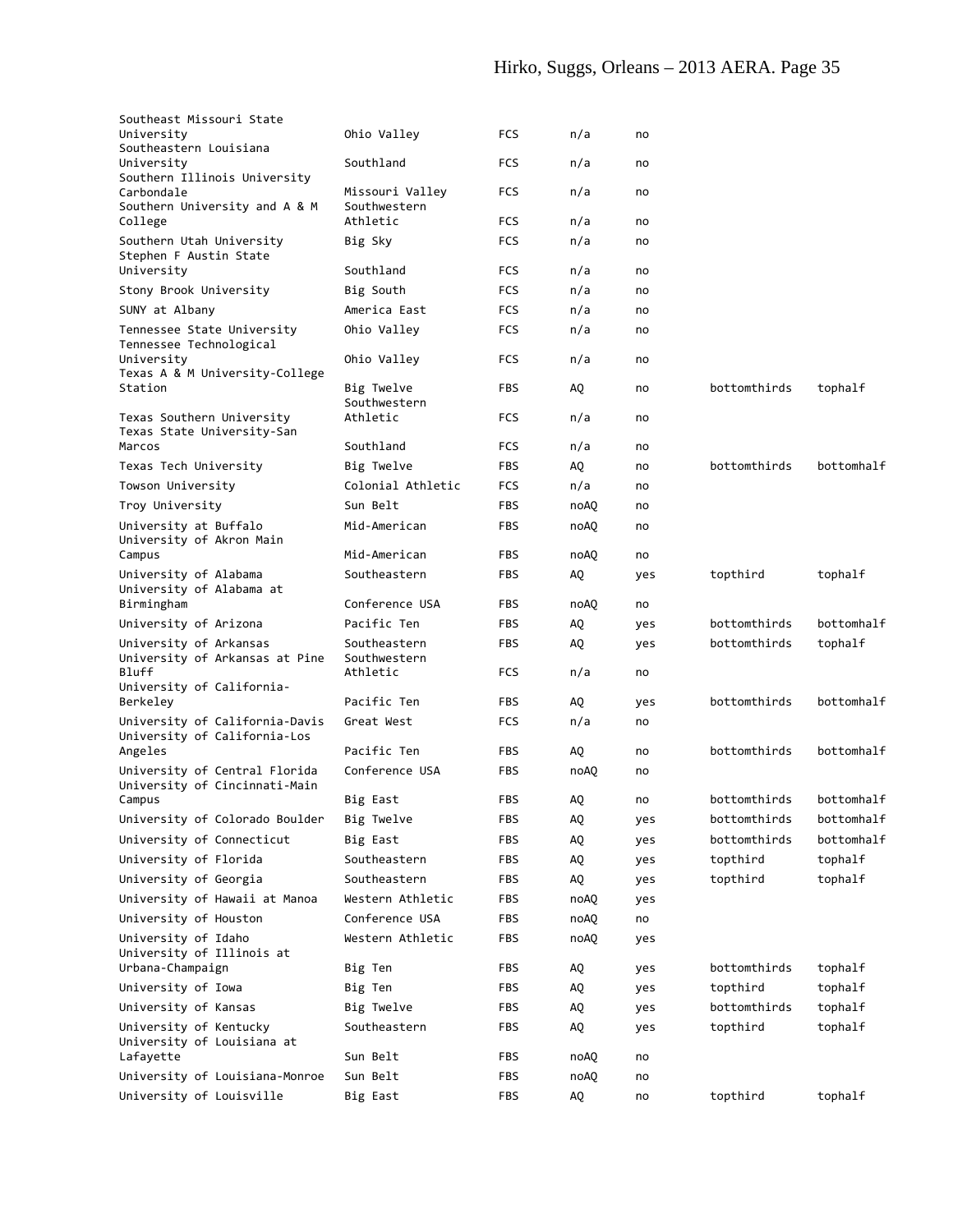# Hirko, Suggs, Orleans – 2013 AERA. Page 36

| University of Maine<br>Park                           | University of Maryland-College                                | America East<br>Atlantic Coast | FCS<br>FBS        | n/a<br>AQ. | yes        | bottomthirds | bottomhalf |
|-------------------------------------------------------|---------------------------------------------------------------|--------------------------------|-------------------|------------|------------|--------------|------------|
| Amherst                                               | University of Massachusetts                                   | Atlantic 10                    | <b>FCS</b>        | n/a        | yes<br>yes |              |            |
| University of Memphis                                 |                                                               | Conference USA                 | <b>FBS</b>        | noAQ       | no         |              |            |
| University of Michigan-Ann<br>Arbor                   |                                                               | Big Ten                        | <b>FBS</b>        | AQ         | yes        | topthird     | tophalf    |
| Cities                                                | University of Minnesota-Twin                                  | Big Ten                        | <b>FBS</b>        | AQ         | yes        | bottomthirds | tophalf    |
| University of Mississippi<br>University of Missouri-  |                                                               | Southeastern                   | <b>FBS</b>        | AQ         | yes        | bottomthirds | bottomhalf |
| Columbia                                              |                                                               | Big Twelve                     | <b>FBS</b>        | AQ         | yes        | bottomthirds | bottomhalf |
| University of Montana                                 |                                                               | Big Sky                        | FCS               | n/a        | yes        |              |            |
|                                                       | University of Nebraska-Lincoln                                | Big Ten                        | <b>FBS</b>        | AQ.        | yes        | topthird     | tophalf    |
|                                                       | University of Nevada-Las Vegas                                | Mountain West                  | <b>FBS</b>        | noAQ       | no         |              |            |
| University of Nevada-Reno                             | University of New Hampshire-                                  | Western Athletic               | <b>FBS</b>        | noAQ       | yes        |              |            |
| Main Campus                                           | University of New Mexico-Main                                 | America East                   | <b>FCS</b>        | n/a        | yes        |              |            |
| Campus                                                | University of North Carolina                                  | Mountain West                  | <b>FBS</b>        | noAQ       | yes        |              |            |
| at Chapel Hill                                        |                                                               | Atlantic Coast                 | <b>FBS</b>        | AQ         | yes        | bottomthirds | tophalf    |
| University of North Texas<br>University of Northern   |                                                               | Sun Belt                       | FBS               | noAQ       | no         |              |            |
| Colorado                                              |                                                               | Big Sky                        | <b>FCS</b>        | n/a        | no         |              |            |
|                                                       | University of Northern Iowa<br>University of Oklahoma Norman  | Missouri Valley                | FCS               | n/a        | no         |              |            |
| Campus                                                |                                                               | Big Twelve                     | <b>FBS</b>        | AQ.        | yes        | topthird     | tophalf    |
| University of Oregon                                  |                                                               | Pacific Ten                    | <b>FBS</b>        | AQ.        | yes        | bottomthirds | tophalf    |
| University of Rhode Island                            | University of South Carolina-                                 | Atlantic 10                    | FCS               | n/a        | yes        |              |            |
| Columbia                                              | University of South Florida-                                  | Southeastern                   | <b>FBS</b>        | AQ         | yes        | topthird     | tophalf    |
| Main Campus<br>University of Southern                 |                                                               | Big East                       | <b>FBS</b>        | AQ         | no         | bottomthirds | bottomhalf |
| Mississippi                                           |                                                               | Conference USA                 | <b>FBS</b>        | noAQ       | no         |              |            |
| University of Tennessee<br>University of Tennessee at |                                                               | Southeastern                   | <b>FBS</b>        | AQ         | yes        | topthird     | tophalf    |
| Chattanooga                                           |                                                               | Southern                       | FCS               | n/a        | no         |              |            |
|                                                       | University of Tennessee-Martin                                | Ohio Valley                    | <b>FCS</b>        | n/a        | no         |              |            |
|                                                       | University of Texas at Austin                                 | Big Twelve                     | FBS               | AQ.        | yes        | topthird     | tophalf    |
|                                                       | University of Texas at El Paso                                | Conference USA                 | FBS<br><b>FBS</b> | noAQ       | no         |              |            |
| University of Toledo                                  |                                                               | Mid-American<br>Mountain West  | FBS               | noAQ       | no         |              |            |
| University of Utah<br>Campus                          | University of Virginia-Main                                   | Atlantic Coast                 | <b>FBS</b>        | noAQ<br>AQ | yes<br>yes | bottomthirds | tophalf    |
| University of Washington-<br>Seattle Campus           |                                                               | Pacific Ten                    | <b>FBS</b>        | AQ         | yes        | bottomthirds | bottomhalf |
| University of Wisconsin-<br>Madison                   |                                                               | Big Ten                        | FBS               | AQ         | yes        | topthird     | tophalf    |
| University of Wyoming                                 |                                                               | Mountain West                  | <b>FBS</b>        | noAQ       | yes        |              |            |
| Utah State University                                 |                                                               | Western Athletic               | <b>FBS</b>        | noAQ       | no         |              |            |
|                                                       | Virginia Military Institute<br>Virginia Polytechnic Institute | Big South                      | FCS               | n/a        | no         |              |            |
| and State University                                  |                                                               | Atlantic Coast                 | FBS               | AQ         | no         | bottomthirds | bottomhalf |
|                                                       | Washington State University                                   | Pacific Ten                    | <b>FBS</b>        | AQ         | no         | bottomthirds | bottomhalf |
| Weber State University                                |                                                               | Big Sky                        | <b>FCS</b>        | n/a        | no         |              |            |
| West Virginia University                              |                                                               | Big East                       | FBS               | AQ         | yes        | bottomthirds | bottomhalf |
|                                                       | Western Carolina University                                   | Southern                       | FCS               | n/a        | no         |              |            |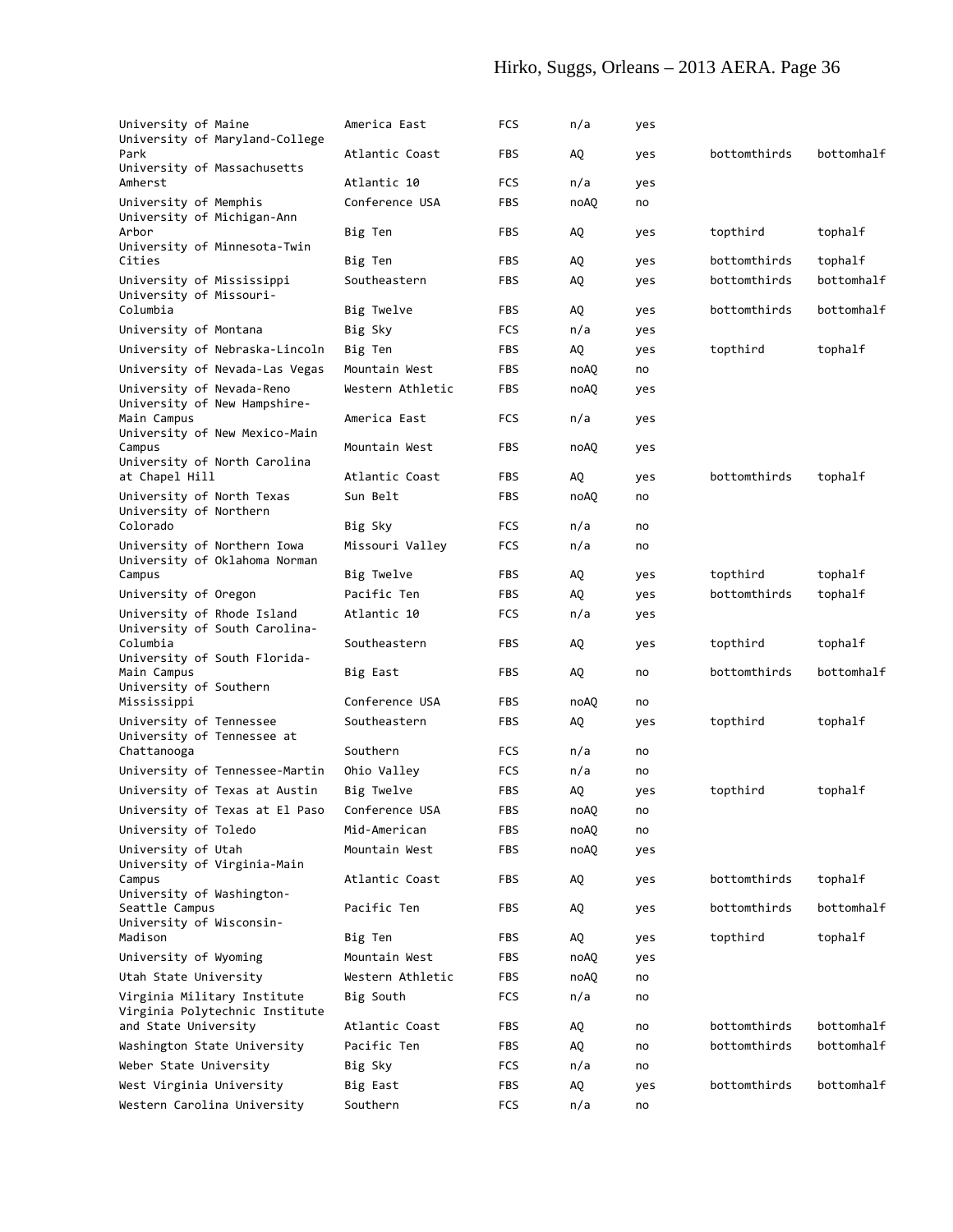| Western Illinois University | Summit League  | FCS | n/a  | no |
|-----------------------------|----------------|-----|------|----|
| Western Kentucky University | Sun Belt       | FBS | noA0 | no |
| Western Michigan University | Mid-American   | FBS | noA0 | no |
| Youngstown State University | Horizon League | FCS | n/a  | no |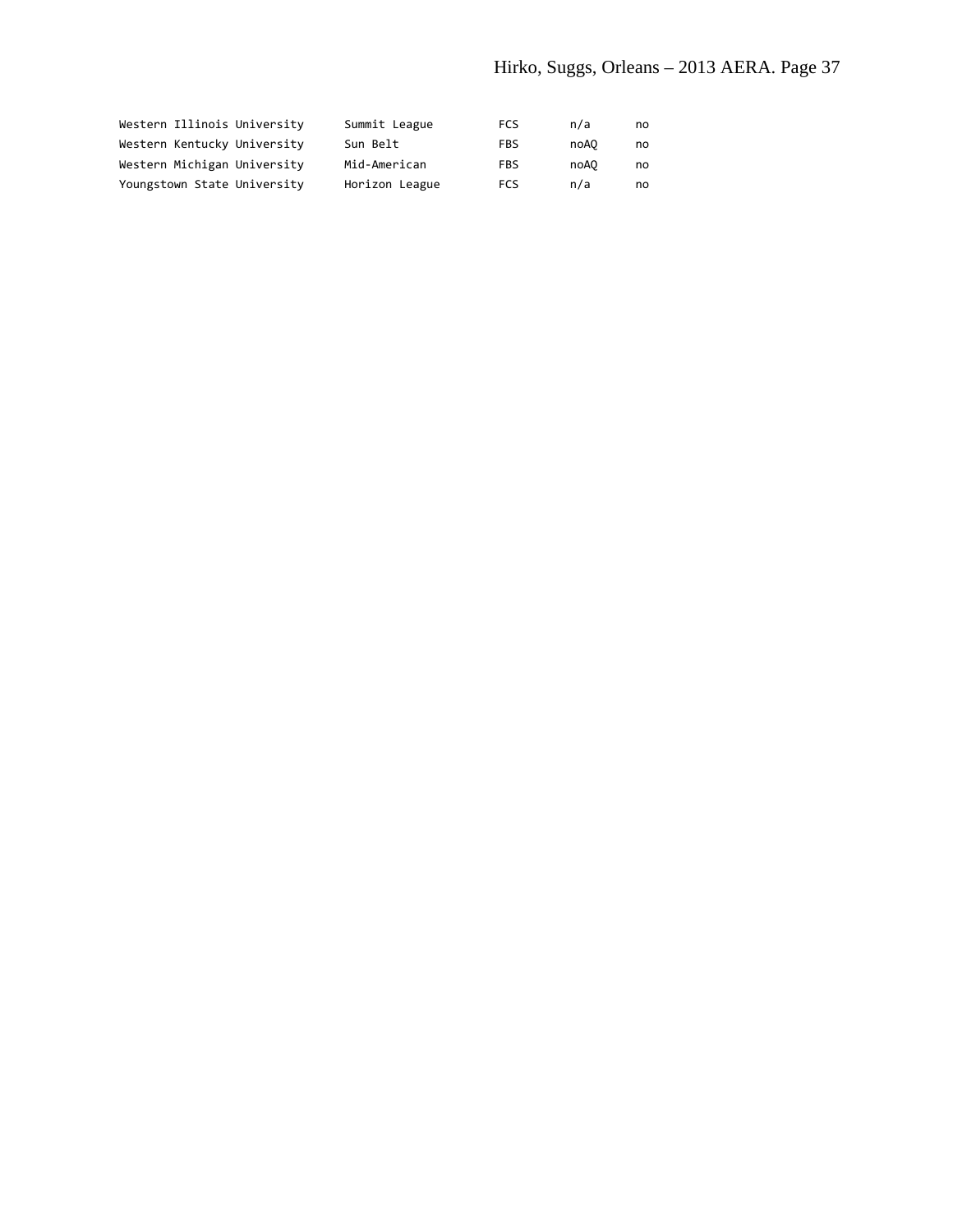# **APPDENDIX B**

# **Growth rates of variables by category**

| FBS members of conferences with                     | Growth rate in             | N   | Mean   | S.D.   | Min    | Max     |
|-----------------------------------------------------|----------------------------|-----|--------|--------|--------|---------|
| automatic qualifier to the BCS<br>(BCS AQ)          | In-state tuition           | 53  | 56.05% | 27.54% | 6.09%  | 166.70% |
|                                                     | Instructional salaries     | 53  | 15.75% | 5.90%  | 5.20%  | 27.76%  |
|                                                     | Athletic coaching salaries | 53  | 78.41% | 36.16% | 19.92% | 258.37% |
|                                                     | Football coaching salaries | 53  | 96.58% | 58.58% | 8.39%  | 291.15% |
|                                                     | Total Athletic Expenses    | 53  | 56.53% | 23.86% | 15.83% | 119.40% |
|                                                     | Cost of instruction        | 53  | 54.28% | 24.42% | 2.81%  | 119.74% |
|                                                     |                            |     |        |        |        |         |
| FBS members of conferences that                     | Growth rate in             | N   | Mean   | S.D.   | Min    | Max     |
| lack automatic qualifier to the<br>BCS (BCS non-AQ) | In-state tuition           | 44  | 52.91% | 52.80% | 45.26% | 331.08% |
|                                                     | Instructional salaries     | 44  | 15.80% | 4.62%  | 4.69%  | 24.49%  |
|                                                     | Athletic coaching salaries | 44  | 53.49% | 25.58% | 14.24% | 128.78% |
|                                                     | Football coaching salaries | 44  | 61.77% | 32.05% | 1.05%  | 147.01% |
|                                                     | Total Athletic Expenses    | 44  | 51.93% | 28.38% | 9.87%  | 149.39% |
|                                                     | Cost of instruction        | 44  | 52.03% | 18.72% | 5.61%  | 101.59% |
|                                                     |                            |     |        |        |        |         |
|                                                     | Growth rate in             | N   | Mean   | S.D.   | Min    | Max     |
| Football Bowl Subdivision (FBS)                     | In-state tuition           | 97  | 54.62% | 40.77% | 45.26% | 331.08% |
|                                                     | Instructional salaries     | 97  | 15.77% | 5.33%  | 5.20%  | 27.76%  |
|                                                     | Athletic coaching salaries | 97  | 67.10% | 34.01% | 14.24% | 258.37% |
|                                                     | Football coaching salaries | 97  | 80.79% | 51.20% | 1.05%  | 291.15% |
|                                                     | Total Athletic Expenses    | 97  | 54.44% | 25.97% | 9.87%  | 149.39% |
|                                                     | Cost of instruction        | 97  | 53.26% | 21.94% | 5.61%  | 119.74% |
|                                                     |                            |     |        |        |        |         |
|                                                     | Growth rate in             | N   | Mean   | S.D.   | Min    | Max     |
| Football Championship Subdivision                   | In-state tuition           | 72  | 47.95% | 25.60% | 0.00%  | 170.80% |
| (FCS)                                               | Instructional salaries     | 72  | 14.09% | 7.24%  | 11.87% | 37.81%  |
|                                                     | Athletic coaching salaries | 72  | 59.37% | 36.96% | 3.52%  | 256.78% |
|                                                     | Football coaching salaries | 72  | 61.93% | 45.35% | 3.44%  | 319.61% |
|                                                     | Total Athletic Expenses    | 67  | 66.14% | 37.87% | 15.94% | 205.92% |
|                                                     | Cost of instruction        | 72  | 45.86% | 27.73% | 12.18% | 113.31% |
|                                                     |                            |     |        |        |        |         |
|                                                     | Growth rate in             | N   | Mean   | S.D.   | Min    | Max     |
| Non-flagship institution                            | In-state tuition           | 126 | 51.25% | 37.58% | 45.26% | 331.08% |
|                                                     | Instructional salaries     | 126 | 14.67% | 6.31%  | 11.87% | 37.81%  |
|                                                     | Athletic coaching salaries | 126 | 61.74% | 32.94% | 3.52%  | 256.78% |
|                                                     | Football coaching salaries | 126 | 67.36% | 43.56% | 3.44%  | 319.61% |
|                                                     | Total Athletic Expenses    | 121 | 61.14% | 34.93% | 9.87%  | 205.92% |
|                                                     | Cost of instruction        | 126 | 48.19% | 25.08% | 12.18% | 113.31% |
|                                                     |                            |     |        |        |        |         |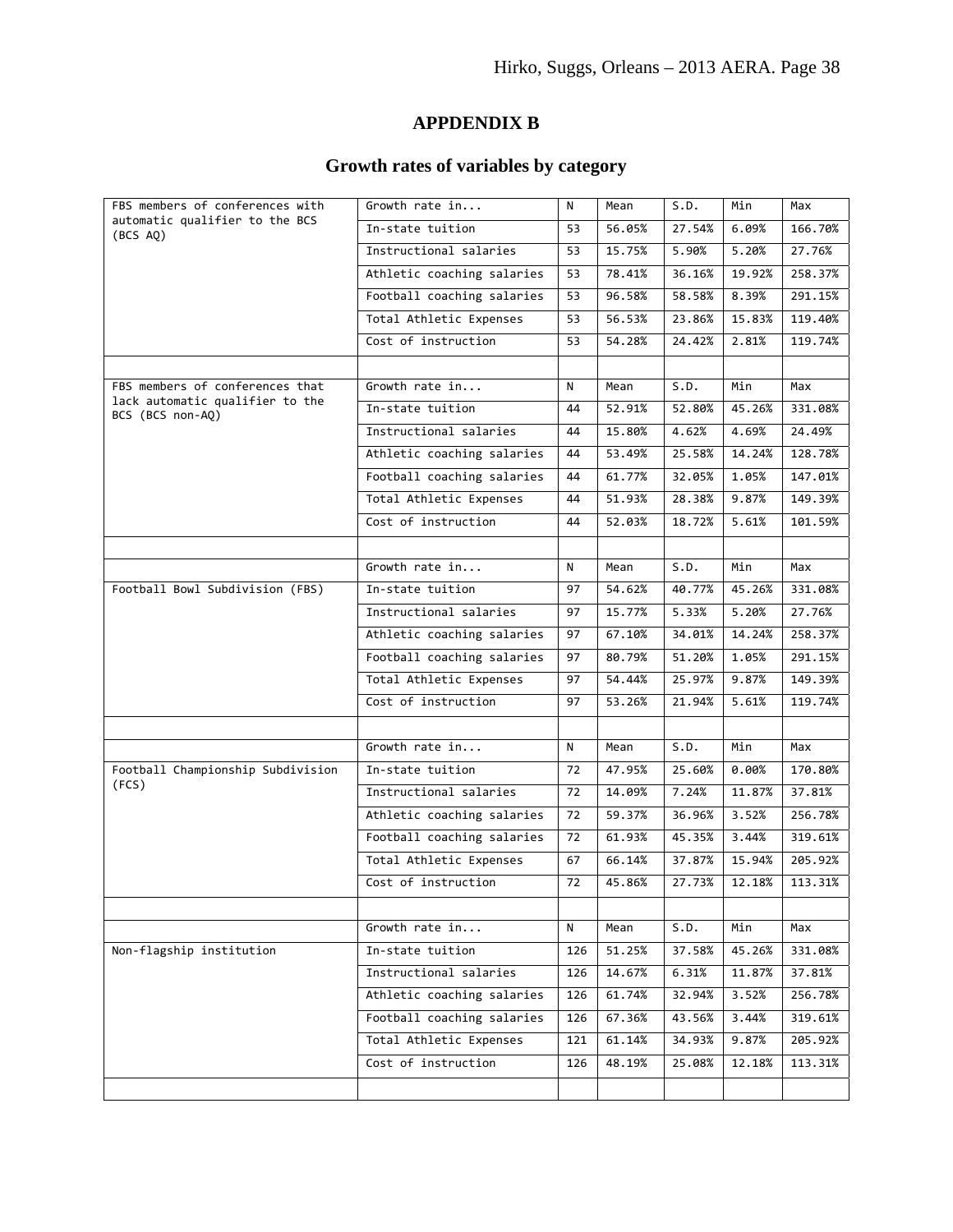|                       | Growth rate in             | N  | Mean   | S.D.   | Min    | Max     |
|-----------------------|----------------------------|----|--------|--------|--------|---------|
| Flagship institutions | In-state tuition           | 43 | 53.33% | 27.29% | 0.00%  | 139.73% |
|                       | Instructional salaries     | 43 | 16.17% | 6.03%  | 5.20%  | 27.76%  |
|                       | Athletic coaching salaries | 43 | 69.87% | 41.63% | 14.04% | 258.37% |
|                       | Football coaching salaries | 43 | 88.58% | 61.88% | 12.34% | 291.15% |
|                       | Total Athletic Expenses    | 43 | 53.82% | 19.92% | 12.87% | 93.96%  |
|                       | Cost of instruction        | 43 | 55.74% | 23.23% | 22.36% | 119.74% |
|                       |                            |    |        |        |        |         |

|                                   | Growth rate in             | N  | Mean    | S.D.   | Min    | Max     |
|-----------------------------------|----------------------------|----|---------|--------|--------|---------|
| Bottom 67% of institutions in     | In-state tuition           | 35 | 57.82%  | 31.02% | 6.09%  | 166.70% |
| BCS-AQ conferences                | Instructional salaries     | 35 | 15.68%  | 6.12%  | 5.20%  | 25.51%  |
|                                   | Athletic coaching salaries | 35 | 78.85%  | 39.98% | 33.06% | 258.37% |
|                                   | Football coaching salaries | 35 | 98.13%  | 64.23% | 8.39%  | 291.15% |
|                                   | Expenses                   | 35 | 52.68%  | 24.42% | 15.83% | 119.40% |
|                                   | Cost of instruction        | 35 | 54.48%  | 25.88% | 2.81%  | 112.31% |
|                                   |                            |    |         |        |        |         |
|                                   | Growth rate in             | N  | Mean    | S.D.   | Min    | Max     |
| Top 33% of institutions in BCS-AQ | In-state tuition           | 18 | 52.60%  | 19.40% | 17.94% | 89.10%  |
| conferences                       | Instructional salaries     | 18 | 15.89%  | 5.62%  | 4.40%  | 27.76%  |
|                                   | Athletic coaching salaries | 18 | 77.55%  | 28.29% | 19.92% | 135.56% |
|                                   | Football coaching salaries | 18 | 93.58%  | 47.21% | 35.81% | 232.37% |
|                                   | Expenses                   | 18 | 64.02%  | 21.42% | 26.29% | 116.89% |
|                                   | Cost of instruction        | 18 | 53.89%  | 22.03% | 22.36% | 119.74% |
|                                   |                            |    |         |        |        |         |
|                                   | Growth rate in             | N  | Mean    | S.D.   | Min    | Max     |
| Bottom 50% of institutions in     | In-state tuition           | 25 | 58.06%  | 35.12% | 6.09%  | 166.70% |
| BCS-AQ conferences                | Instructional salaries     | 25 | 15.26%  | 6.28%  | 5.20%  | 25.51%  |
|                                   | Athletic coaching salaries | 25 | 72.29%  | 24.71% | 35.32% | 121.04% |
|                                   | Football coaching salaries | 25 | 88.60%  | 48.95% | 15.36% | 205.10% |
|                                   | Expenses                   | 25 | 51.48%  | 25.28% | 15.83% | 119.40% |
|                                   | Cost of instruction        | 25 | 50.22%  | 25.70% | 2.81%  | 112.31% |
|                                   |                            |    |         |        |        |         |
|                                   | Growth rate in             | N  | Mean    | S.D.   | Min    | Max     |
| Top 50% of institutions in BCS-AQ | In-state tuition           | 28 | 54.25%  | 18.90% | 17.94% | 89.10%  |
| conferences                       | Instructional salaries     | 28 | 16.19%  | 5.61%  | 3.99%  | 27.76%  |
|                                   | Athletic coaching salaries | 28 | 83.87%  | 43.70% | 19.92% | 258.37% |
|                                   | Football coaching salaries | 28 | 103.71% | 66.08% | 8.39%  | 291.15% |
|                                   | Expenses                   | 28 | 61.04%  | 21.99% | 21.02% | 116.89% |
|                                   | Cost of instruction        | 28 | 57.90%  | 23.08% | 22.36% | 119.74% |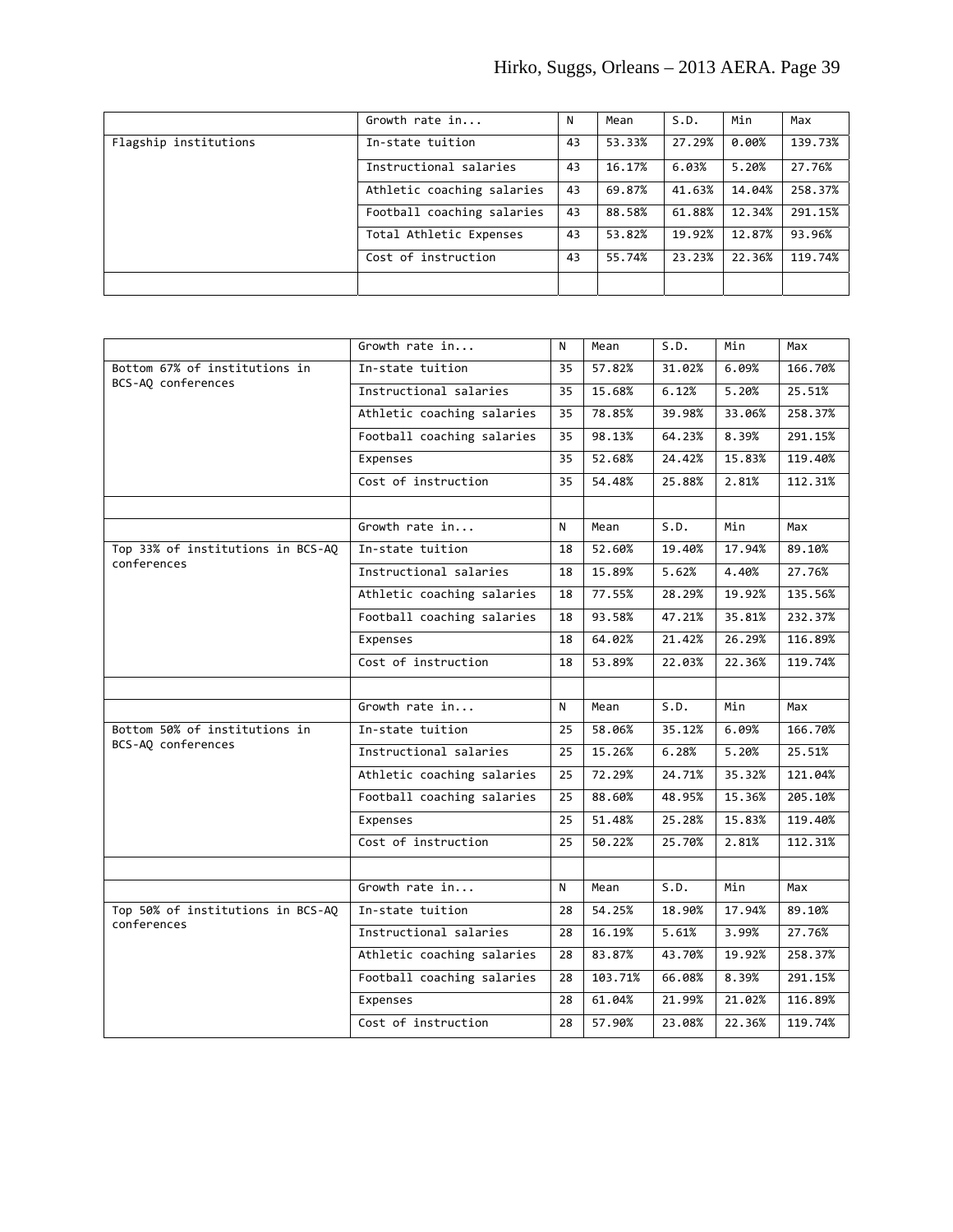|  | Conference-by-conference listings: |  |  |
|--|------------------------------------|--|--|
|--|------------------------------------|--|--|

| America East               |    |         |        |        |         |
|----------------------------|----|---------|--------|--------|---------|
| Growth rate in             | N  | Mean    | S.D.   | Min    | Max     |
| In-state tuition           | 3  | 43.07%  | 19.13% | 21.15% | 56.42%  |
| Instructional salaries     | 3  | 22.91%  | 4.48%  | 18.80% | 27.69%  |
| Athletic coaching salaries | 3  | 38.38%  | 26.11% | 14.04% | 65.95%  |
| Football coaching salaries | 3  | 54.05%  | 21.98% | 30.44% | 73.93%  |
| Expenses                   | 3  | 49.16%  | 20.29% | 36.94% | 72.58%  |
| Cost of instruction        | 3  | 65.29%  | 37.25% | 38.32% | 107.78% |
| Atlantic Coast (ACC)       |    |         |        |        |         |
| Growth rate in             | N  | Mean    | S.D.   | Min    | Max     |
| In-state tuition           | 8  | 53.62%  | 25.64% | 6.09%  | 83.51%  |
| Instructional salaries     | 8  | 15.36%  | 3.79%  | 9.91%  | 20.08%  |
| Athletic coaching salaries | 8  | 89.68%  | 18.16% | 62.96% | 121.04% |
| Football coaching salaries | 8  | 112.20% | 51.27% | 52.48% | 205.10% |
| Expenses                   | 8  | 41.98%  | 14.74% | 21.02% | 67.07%  |
| Cost of instruction        | 8  | 39.69%  | 21.01% | 2.81%  | 63.58%  |
| Big East                   |    |         |        |        |         |
| Growth rate in             | N  | Mean    | S.D.   | Min    | Max     |
| In-state tuition           | 6  | 59.28%  | 54.40% | 18.16% | 166.70% |
| Instructional salaries     | 6  | 15.83%  | 6.85%  | 5.49%  | 25.51%  |
| Athletic coaching salaries | 6  | 87.54%  | 29.71% | 54.54% | 120.12% |
| Football coaching salaries | 6  | 119.78% | 34.82% | 83.85% | 170.26% |
| Expenses                   | 6  | 78.81%  | 33.73% | 33.01% | 119.40% |
| Cost of instruction        | 6  | 63.25%  | 39.56% | 21.74% | 112.31% |
| Big Sky                    |    |         |        |        |         |
| Growth rate in             | N  | Mean    | S.D.   | Min    | Max     |
| In-state tuition           | 10 | 55.34%  | 20.09% | 20.01% | 83.96%  |
| Instructional salaries     | 10 | 13.96%  | 4.38%  | 5.29%  | 19.26%  |
| Athletic coaching salaries | 10 | 49.00%  | 22.20% | 8.67%  | 80.12%  |
| Football coaching salaries | 10 | 49.52%  | 33.55% | 3.44%  | 105.38% |
| Expenses                   | 10 | 59.18%  | 26.54% | 37.23% | 101.97% |
| Cost of instruction        | 10 | 36.84%  | 26.27% | 5.27%  | 68.95%  |
| Big South                  |    |         |        |        |         |
| Growth rate in             | N  | Mean    | S.D.   | Min    | Max     |
| In-state tuition           | 3  | 38.35%  | 15.47% | 21.15% | 51.12%  |
| Instructional salaries     | 3  | 15.21%  | 8.33%  | 8.84%  | 24.63%  |
| Athletic coaching salaries | 3  | 42.80%  | 45.34% | 6.17%  | 93.51%  |
| Football coaching salaries | 3  | 75.08%  | 25.57% | 45.70% | 92.20%  |
| Expenses                   | 3  | 46.68%  | 27.05% | 22.07% | 75.65%  |
| Cost of instruction        | 3  | 80.02%  | 32.58% | 48.19% | 113.31% |
| Big Ten                    |    |         |        |        |         |
| Growth rate in             | N  | Mean    | S.D.   | Min    | Max     |
| In-state tuition           | 10 | 46.27%  | 18.79% | 17.94% | 78.31%  |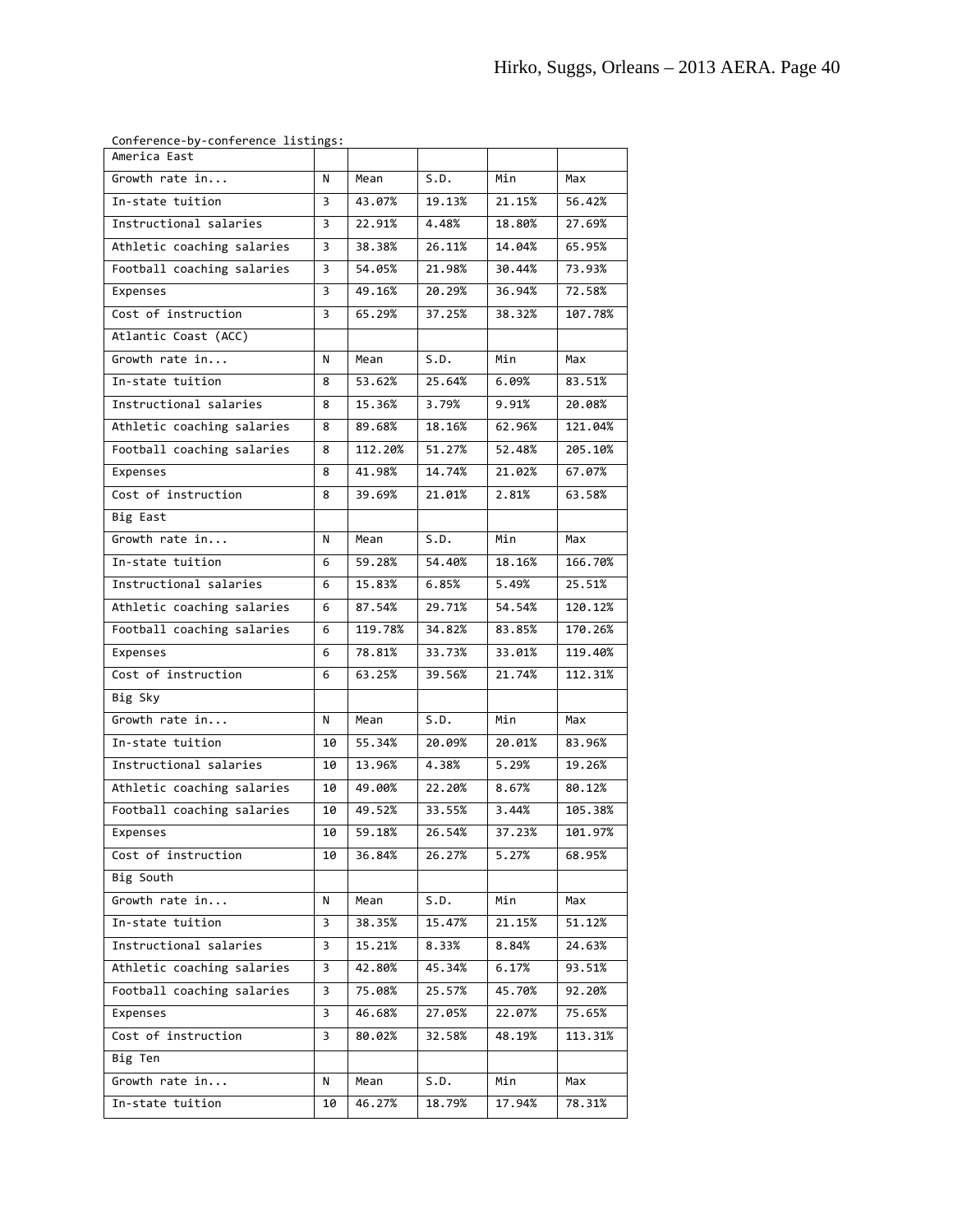| Instructional salaries     | 10             | 15.96% | 7.31%                      | 3.99%  | 27.76%  |
|----------------------------|----------------|--------|----------------------------|--------|---------|
| Athletic coaching salaries | 10             | 58.85% | 16.90%                     | 19.92% | 78.17%  |
| Football coaching salaries | 10             | 69.08% | 23.02%                     | 37.70% | 107.85% |
| Expenses                   | 10             | 50.64% | 21.02%                     | 15.83% | 85.41%  |
| Cost of instruction        | 10             | 51.32% | 14.89%                     | 23.97% | 80.49%  |
| Big Twelve                 |                |        |                            |        |         |
| Growth rate in             | N              | Mean   | S.D.                       | Min    | Max     |
| In-state tuition           | 10             | 43.74% | 14.41%                     | 28.88% | 72.56%  |
| Instructional salaries     | 10             | 17.02% | 4.23%                      | 12.81% | 24.06%  |
| Athletic coaching salaries | 10             | 65.37% | 25.35%                     | 33.06% | 101.31% |
| Football coaching salaries | 10             | 66.64% | 38.43%                     | 8.39%  | 132.46% |
| Expenses                   | 10             | 48.96% | 21.12%                     | 20.75% | 76.62%  |
| Cost of instruction        | 10             | 54.06% | 21.30%                     | 26.83% | 93.05%  |
| Colonial Athletic          |                |        |                            |        |         |
| Growth rate in             | N              | Mean   | $\overline{\mathsf{S.D.}}$ | Min    | Max     |
| In-state tuition           | 4              | 45.09% | 28.87%                     | 6.10%  | 74.84%  |
| Instructional salaries     | 4              | 11.94% | 2.68%                      | 9.52%  | 15.01%  |
| Athletic coaching salaries | 4              | 63.76% | 35.55%                     | 31.57% | 114.34% |
| Football coaching salaries | 4              | 70.74% | 45.54%                     | 12.24% | 121.79% |
| Expenses                   | 4              | 89.23% | 60.31%                     | 47.24% | 177.98% |
| Cost of instruction        | 4              | 43.88% | 37.83%                     | 9.01%  | 76.56%  |
| Conference USA             |                |        |                            |        |         |
|                            |                |        |                            |        |         |
| Growth rate in             | N              | Mean   | S.D.                       | Min    | Max     |
| In-state tuition           | 8              | 84.37% | 100.89%                    | 32.72% | 331.08% |
| Instructional salaries     | 8              | 15.21% | 3.10%                      | 11.55% | 20.88%  |
| Athletic coaching salaries | 8              | 49.68% | 17.03%                     | 16.90% | 74.79%  |
| Football coaching salaries | 8              | 54.57% | 16.93%                     | 28.17% | 74.90%  |
| Expenses                   | 8              | 51.81% | 26.22%                     | 24.80% | 106.49% |
| Cost of instruction        | 8              | 48.75% | 14.01%                     | 21.65% | 71.09%  |
| Mid-American (MAC)         |                |        |                            |        |         |
| Growth rate in             | Ν              | Mean   | S.D.                       | Min    | Max     |
| In-state tuition           | 12             | 23.92% | 25.82%                     | 45.26% | 52.05%  |
| Instructional salaries     | 12             | 15.63% | 5.86%                      | 4.69%  | 24.49%  |
| Athletic coaching salaries | 12             | 55.48% | 31.42%                     | 29.86% | 128.78% |
| Football coaching salaries | 12             | 64.82% | 24.91%                     | 30.10% | 113.07% |
| Expenses                   | 12             | 40.26% | 17.24%                     | 9.87%  | 82.38%  |
| Cost of instruction        | 12             | 53.00% | 24.17%                     | 5.61%  | 88.42%  |
| MidEastern Athletic (MEAC) |                |        |                            |        |         |
| Growth rate in             | N              | Mean   | S.D.                       | Min    | Max     |
| In-state tuition           | $\overline{7}$ | 40.01% | 23.58%                     | 6.07%  | 73.83%  |
| Instructional salaries     | 7              | 11.19% | 6.54%                      | 1.07%  | 21.68%  |
| Athletic coaching salaries | 7              | 70.51% | 38.24%                     | 31.58% | 148.21% |
| Football coaching salaries | 7              | 71.04% | 47.13%                     | 6.37%  | 130.15% |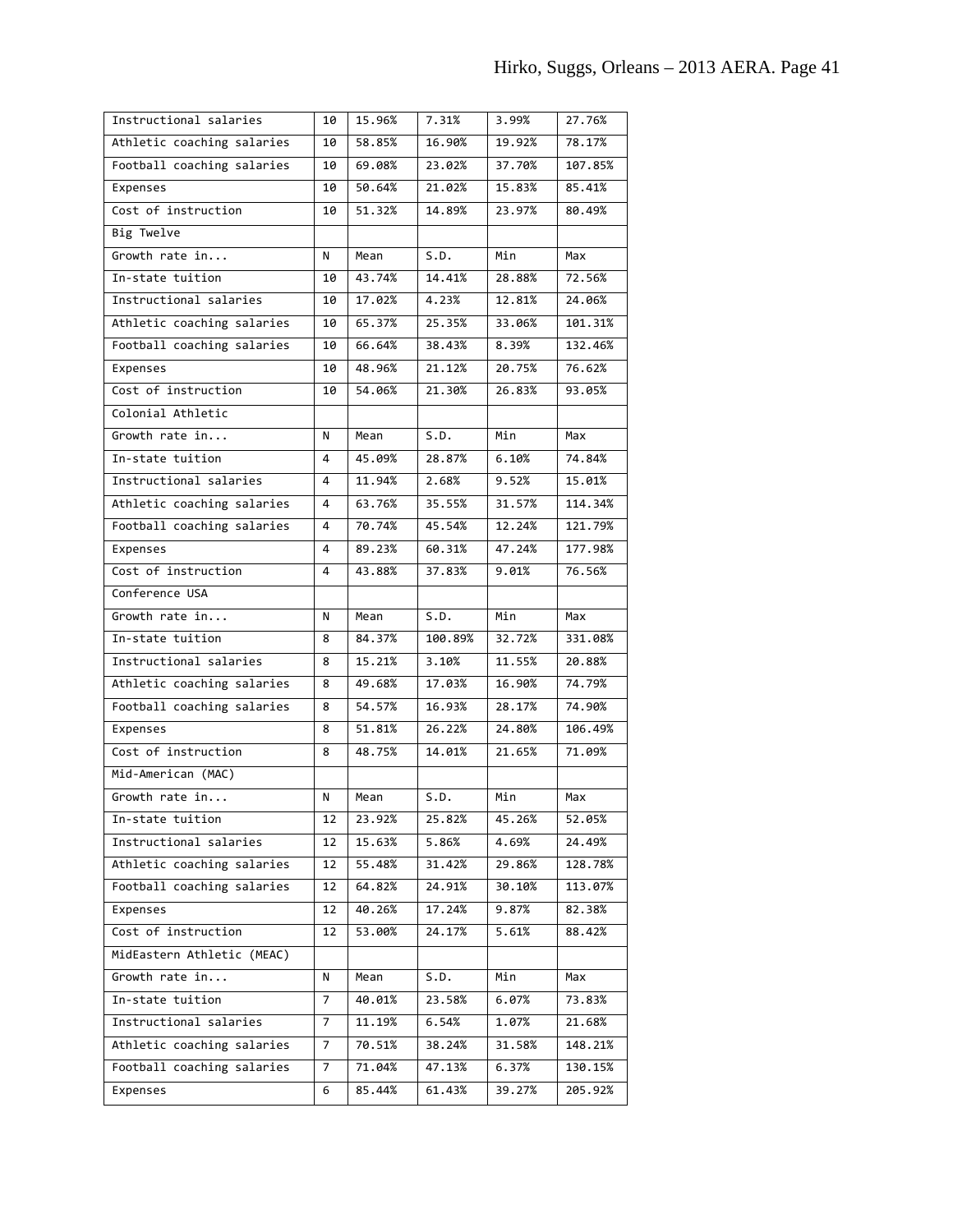| Missouri Valley<br>Growth rate in<br>S.D.<br>Min<br>Mean<br>Max<br>N<br>In-state tuition<br>5<br>36.80%<br>15.66%<br>18.29%<br>61.31%<br>Instructional salaries<br>17.67%<br>4.26%<br>10.88%<br>21.28%<br>5<br>16.69%<br>28.44%<br>65.15%<br>5<br>46.02%<br>Athletic coaching salaries<br>Football coaching salaries<br>5<br>55.46%<br>21.85%<br>35.10%<br>88.85%<br>42.05%<br>15.94%<br>112.22%<br>50.24%<br>Expenses<br>5<br>Cost of instruction<br>41.56%<br>14.32%<br>16.25%<br>50.98%<br>5<br>Mountain West<br>S.D.<br>Growth rate in<br>Mean<br>Min<br>Max<br>N<br>In-state tuition<br>$\overline{7}$<br>51.81%<br>36.92%<br>3.82%<br>89.93%<br>Instructional salaries<br>7<br>16.98%<br>3.61%<br>12.19%<br>21.57%<br>Athletic coaching salaries<br>59.48%<br>14.24%<br>124.68%<br>34.50%<br>7<br>51.41%<br>1.05%<br>147.01%<br>Football coaching salaries<br>68.92%<br>$\overline{7}$<br>73.99%<br>44.44%<br>32.86%<br>149.39%<br>Expenses<br>7<br>Cost of instruction<br>49.77%<br>15.16%<br>31.68%<br>71.66%<br>$\overline{7}$<br>Ohio Valley<br>Growth rate in<br>S.D.<br>Min<br>N<br>Mean<br>Max<br>In-state tuition<br>51.82%<br>18.26%<br>18.70%<br>89.36%<br>10<br>Instructional salaries<br>9.40%<br>3.12%<br>20.30%<br>4.51%<br>10<br>Athletic coaching salaries<br>56.61%<br>33.92%<br>3.52%<br>118.84%<br>10<br>54.95%<br>29.33%<br>2.84%<br>90.32%<br>Football coaching salaries<br>10<br>66.62%<br>9<br>27.84%<br>30.02%<br>112.17%<br>Expenses<br>Cost of instruction<br>74.08%<br>43.56%<br>23.05%<br>9.51%<br>10<br>Pacific Ten<br>Growth rate in<br>S.D.<br>Min<br>N<br>Mean<br>Max<br>In-state tuition<br>84.07%<br>17.79%<br>49.14%<br>113.59%<br>8<br>Instructional salaries<br>14.61%<br>9.98%<br>5.20%<br>25.36%<br>8<br>71.42%<br>41.46%<br>Athletic coaching salaries<br>8<br>84.06%<br>258.37%<br>Football coaching salaries<br>87.99%<br>90.98%<br>15.36%<br>291.15%<br>8<br>Expenses<br>49.10%<br>18.30%<br>25.67%<br>90.17%<br>8<br>Cost of instruction<br>59.33%<br>19.41%<br>36.82%<br>96.58%<br>8<br><b>SOUTH</b><br>Growth rate in<br>S.D.<br>Mean<br>Min<br>N<br>Max<br>In-state tuition<br>5<br>50.83%<br>31.74%<br>0.00%<br>81.59%<br>Instructional salaries<br>5<br>14.67%<br>5.63%<br>6.40%<br>20.94%<br>Athletic coaching salaries<br>19.93%<br>78.47%<br>5<br>54.45%<br>26.75%<br>Football coaching salaries<br>25.16%<br>18.18%<br>86.46%<br>5<br>51.03%<br>45.67%<br>27.95%<br>23.80%<br>92.89%<br>5<br>Expenses<br>Cost of instruction<br>9.00%<br>5<br>70.45%<br>60.79%<br>85.19%<br>Southeastern<br>Growth rate in<br>Min<br>N<br>Mean<br>S.D.<br>Max<br>In-state tuition<br>55.73%<br>19.77%<br>34.03%<br>89.10%<br>11 | Cost of instruction | 7 | 28.02% | 23.24% | 12.18% | 55.66% |
|----------------------------------------------------------------------------------------------------------------------------------------------------------------------------------------------------------------------------------------------------------------------------------------------------------------------------------------------------------------------------------------------------------------------------------------------------------------------------------------------------------------------------------------------------------------------------------------------------------------------------------------------------------------------------------------------------------------------------------------------------------------------------------------------------------------------------------------------------------------------------------------------------------------------------------------------------------------------------------------------------------------------------------------------------------------------------------------------------------------------------------------------------------------------------------------------------------------------------------------------------------------------------------------------------------------------------------------------------------------------------------------------------------------------------------------------------------------------------------------------------------------------------------------------------------------------------------------------------------------------------------------------------------------------------------------------------------------------------------------------------------------------------------------------------------------------------------------------------------------------------------------------------------------------------------------------------------------------------------------------------------------------------------------------------------------------------------------------------------------------------------------------------------------------------------------------------------------------------------------------------------------------------------------------------------------------------------------------------------------------------------------------------------------------------------------------------------------------------------------------------------------------------------------------------------------------------------------------------------------------------------------------------------------------------|---------------------|---|--------|--------|--------|--------|
|                                                                                                                                                                                                                                                                                                                                                                                                                                                                                                                                                                                                                                                                                                                                                                                                                                                                                                                                                                                                                                                                                                                                                                                                                                                                                                                                                                                                                                                                                                                                                                                                                                                                                                                                                                                                                                                                                                                                                                                                                                                                                                                                                                                                                                                                                                                                                                                                                                                                                                                                                                                                                                                                            |                     |   |        |        |        |        |
|                                                                                                                                                                                                                                                                                                                                                                                                                                                                                                                                                                                                                                                                                                                                                                                                                                                                                                                                                                                                                                                                                                                                                                                                                                                                                                                                                                                                                                                                                                                                                                                                                                                                                                                                                                                                                                                                                                                                                                                                                                                                                                                                                                                                                                                                                                                                                                                                                                                                                                                                                                                                                                                                            |                     |   |        |        |        |        |
|                                                                                                                                                                                                                                                                                                                                                                                                                                                                                                                                                                                                                                                                                                                                                                                                                                                                                                                                                                                                                                                                                                                                                                                                                                                                                                                                                                                                                                                                                                                                                                                                                                                                                                                                                                                                                                                                                                                                                                                                                                                                                                                                                                                                                                                                                                                                                                                                                                                                                                                                                                                                                                                                            |                     |   |        |        |        |        |
|                                                                                                                                                                                                                                                                                                                                                                                                                                                                                                                                                                                                                                                                                                                                                                                                                                                                                                                                                                                                                                                                                                                                                                                                                                                                                                                                                                                                                                                                                                                                                                                                                                                                                                                                                                                                                                                                                                                                                                                                                                                                                                                                                                                                                                                                                                                                                                                                                                                                                                                                                                                                                                                                            |                     |   |        |        |        |        |
|                                                                                                                                                                                                                                                                                                                                                                                                                                                                                                                                                                                                                                                                                                                                                                                                                                                                                                                                                                                                                                                                                                                                                                                                                                                                                                                                                                                                                                                                                                                                                                                                                                                                                                                                                                                                                                                                                                                                                                                                                                                                                                                                                                                                                                                                                                                                                                                                                                                                                                                                                                                                                                                                            |                     |   |        |        |        |        |
|                                                                                                                                                                                                                                                                                                                                                                                                                                                                                                                                                                                                                                                                                                                                                                                                                                                                                                                                                                                                                                                                                                                                                                                                                                                                                                                                                                                                                                                                                                                                                                                                                                                                                                                                                                                                                                                                                                                                                                                                                                                                                                                                                                                                                                                                                                                                                                                                                                                                                                                                                                                                                                                                            |                     |   |        |        |        |        |
|                                                                                                                                                                                                                                                                                                                                                                                                                                                                                                                                                                                                                                                                                                                                                                                                                                                                                                                                                                                                                                                                                                                                                                                                                                                                                                                                                                                                                                                                                                                                                                                                                                                                                                                                                                                                                                                                                                                                                                                                                                                                                                                                                                                                                                                                                                                                                                                                                                                                                                                                                                                                                                                                            |                     |   |        |        |        |        |
|                                                                                                                                                                                                                                                                                                                                                                                                                                                                                                                                                                                                                                                                                                                                                                                                                                                                                                                                                                                                                                                                                                                                                                                                                                                                                                                                                                                                                                                                                                                                                                                                                                                                                                                                                                                                                                                                                                                                                                                                                                                                                                                                                                                                                                                                                                                                                                                                                                                                                                                                                                                                                                                                            |                     |   |        |        |        |        |
|                                                                                                                                                                                                                                                                                                                                                                                                                                                                                                                                                                                                                                                                                                                                                                                                                                                                                                                                                                                                                                                                                                                                                                                                                                                                                                                                                                                                                                                                                                                                                                                                                                                                                                                                                                                                                                                                                                                                                                                                                                                                                                                                                                                                                                                                                                                                                                                                                                                                                                                                                                                                                                                                            |                     |   |        |        |        |        |
|                                                                                                                                                                                                                                                                                                                                                                                                                                                                                                                                                                                                                                                                                                                                                                                                                                                                                                                                                                                                                                                                                                                                                                                                                                                                                                                                                                                                                                                                                                                                                                                                                                                                                                                                                                                                                                                                                                                                                                                                                                                                                                                                                                                                                                                                                                                                                                                                                                                                                                                                                                                                                                                                            |                     |   |        |        |        |        |
|                                                                                                                                                                                                                                                                                                                                                                                                                                                                                                                                                                                                                                                                                                                                                                                                                                                                                                                                                                                                                                                                                                                                                                                                                                                                                                                                                                                                                                                                                                                                                                                                                                                                                                                                                                                                                                                                                                                                                                                                                                                                                                                                                                                                                                                                                                                                                                                                                                                                                                                                                                                                                                                                            |                     |   |        |        |        |        |
|                                                                                                                                                                                                                                                                                                                                                                                                                                                                                                                                                                                                                                                                                                                                                                                                                                                                                                                                                                                                                                                                                                                                                                                                                                                                                                                                                                                                                                                                                                                                                                                                                                                                                                                                                                                                                                                                                                                                                                                                                                                                                                                                                                                                                                                                                                                                                                                                                                                                                                                                                                                                                                                                            |                     |   |        |        |        |        |
|                                                                                                                                                                                                                                                                                                                                                                                                                                                                                                                                                                                                                                                                                                                                                                                                                                                                                                                                                                                                                                                                                                                                                                                                                                                                                                                                                                                                                                                                                                                                                                                                                                                                                                                                                                                                                                                                                                                                                                                                                                                                                                                                                                                                                                                                                                                                                                                                                                                                                                                                                                                                                                                                            |                     |   |        |        |        |        |
|                                                                                                                                                                                                                                                                                                                                                                                                                                                                                                                                                                                                                                                                                                                                                                                                                                                                                                                                                                                                                                                                                                                                                                                                                                                                                                                                                                                                                                                                                                                                                                                                                                                                                                                                                                                                                                                                                                                                                                                                                                                                                                                                                                                                                                                                                                                                                                                                                                                                                                                                                                                                                                                                            |                     |   |        |        |        |        |
|                                                                                                                                                                                                                                                                                                                                                                                                                                                                                                                                                                                                                                                                                                                                                                                                                                                                                                                                                                                                                                                                                                                                                                                                                                                                                                                                                                                                                                                                                                                                                                                                                                                                                                                                                                                                                                                                                                                                                                                                                                                                                                                                                                                                                                                                                                                                                                                                                                                                                                                                                                                                                                                                            |                     |   |        |        |        |        |
|                                                                                                                                                                                                                                                                                                                                                                                                                                                                                                                                                                                                                                                                                                                                                                                                                                                                                                                                                                                                                                                                                                                                                                                                                                                                                                                                                                                                                                                                                                                                                                                                                                                                                                                                                                                                                                                                                                                                                                                                                                                                                                                                                                                                                                                                                                                                                                                                                                                                                                                                                                                                                                                                            |                     |   |        |        |        |        |
|                                                                                                                                                                                                                                                                                                                                                                                                                                                                                                                                                                                                                                                                                                                                                                                                                                                                                                                                                                                                                                                                                                                                                                                                                                                                                                                                                                                                                                                                                                                                                                                                                                                                                                                                                                                                                                                                                                                                                                                                                                                                                                                                                                                                                                                                                                                                                                                                                                                                                                                                                                                                                                                                            |                     |   |        |        |        |        |
|                                                                                                                                                                                                                                                                                                                                                                                                                                                                                                                                                                                                                                                                                                                                                                                                                                                                                                                                                                                                                                                                                                                                                                                                                                                                                                                                                                                                                                                                                                                                                                                                                                                                                                                                                                                                                                                                                                                                                                                                                                                                                                                                                                                                                                                                                                                                                                                                                                                                                                                                                                                                                                                                            |                     |   |        |        |        |        |
|                                                                                                                                                                                                                                                                                                                                                                                                                                                                                                                                                                                                                                                                                                                                                                                                                                                                                                                                                                                                                                                                                                                                                                                                                                                                                                                                                                                                                                                                                                                                                                                                                                                                                                                                                                                                                                                                                                                                                                                                                                                                                                                                                                                                                                                                                                                                                                                                                                                                                                                                                                                                                                                                            |                     |   |        |        |        |        |
|                                                                                                                                                                                                                                                                                                                                                                                                                                                                                                                                                                                                                                                                                                                                                                                                                                                                                                                                                                                                                                                                                                                                                                                                                                                                                                                                                                                                                                                                                                                                                                                                                                                                                                                                                                                                                                                                                                                                                                                                                                                                                                                                                                                                                                                                                                                                                                                                                                                                                                                                                                                                                                                                            |                     |   |        |        |        |        |
|                                                                                                                                                                                                                                                                                                                                                                                                                                                                                                                                                                                                                                                                                                                                                                                                                                                                                                                                                                                                                                                                                                                                                                                                                                                                                                                                                                                                                                                                                                                                                                                                                                                                                                                                                                                                                                                                                                                                                                                                                                                                                                                                                                                                                                                                                                                                                                                                                                                                                                                                                                                                                                                                            |                     |   |        |        |        |        |
|                                                                                                                                                                                                                                                                                                                                                                                                                                                                                                                                                                                                                                                                                                                                                                                                                                                                                                                                                                                                                                                                                                                                                                                                                                                                                                                                                                                                                                                                                                                                                                                                                                                                                                                                                                                                                                                                                                                                                                                                                                                                                                                                                                                                                                                                                                                                                                                                                                                                                                                                                                                                                                                                            |                     |   |        |        |        |        |
|                                                                                                                                                                                                                                                                                                                                                                                                                                                                                                                                                                                                                                                                                                                                                                                                                                                                                                                                                                                                                                                                                                                                                                                                                                                                                                                                                                                                                                                                                                                                                                                                                                                                                                                                                                                                                                                                                                                                                                                                                                                                                                                                                                                                                                                                                                                                                                                                                                                                                                                                                                                                                                                                            |                     |   |        |        |        |        |
|                                                                                                                                                                                                                                                                                                                                                                                                                                                                                                                                                                                                                                                                                                                                                                                                                                                                                                                                                                                                                                                                                                                                                                                                                                                                                                                                                                                                                                                                                                                                                                                                                                                                                                                                                                                                                                                                                                                                                                                                                                                                                                                                                                                                                                                                                                                                                                                                                                                                                                                                                                                                                                                                            |                     |   |        |        |        |        |
|                                                                                                                                                                                                                                                                                                                                                                                                                                                                                                                                                                                                                                                                                                                                                                                                                                                                                                                                                                                                                                                                                                                                                                                                                                                                                                                                                                                                                                                                                                                                                                                                                                                                                                                                                                                                                                                                                                                                                                                                                                                                                                                                                                                                                                                                                                                                                                                                                                                                                                                                                                                                                                                                            |                     |   |        |        |        |        |
|                                                                                                                                                                                                                                                                                                                                                                                                                                                                                                                                                                                                                                                                                                                                                                                                                                                                                                                                                                                                                                                                                                                                                                                                                                                                                                                                                                                                                                                                                                                                                                                                                                                                                                                                                                                                                                                                                                                                                                                                                                                                                                                                                                                                                                                                                                                                                                                                                                                                                                                                                                                                                                                                            |                     |   |        |        |        |        |
|                                                                                                                                                                                                                                                                                                                                                                                                                                                                                                                                                                                                                                                                                                                                                                                                                                                                                                                                                                                                                                                                                                                                                                                                                                                                                                                                                                                                                                                                                                                                                                                                                                                                                                                                                                                                                                                                                                                                                                                                                                                                                                                                                                                                                                                                                                                                                                                                                                                                                                                                                                                                                                                                            |                     |   |        |        |        |        |
|                                                                                                                                                                                                                                                                                                                                                                                                                                                                                                                                                                                                                                                                                                                                                                                                                                                                                                                                                                                                                                                                                                                                                                                                                                                                                                                                                                                                                                                                                                                                                                                                                                                                                                                                                                                                                                                                                                                                                                                                                                                                                                                                                                                                                                                                                                                                                                                                                                                                                                                                                                                                                                                                            |                     |   |        |        |        |        |
|                                                                                                                                                                                                                                                                                                                                                                                                                                                                                                                                                                                                                                                                                                                                                                                                                                                                                                                                                                                                                                                                                                                                                                                                                                                                                                                                                                                                                                                                                                                                                                                                                                                                                                                                                                                                                                                                                                                                                                                                                                                                                                                                                                                                                                                                                                                                                                                                                                                                                                                                                                                                                                                                            |                     |   |        |        |        |        |
|                                                                                                                                                                                                                                                                                                                                                                                                                                                                                                                                                                                                                                                                                                                                                                                                                                                                                                                                                                                                                                                                                                                                                                                                                                                                                                                                                                                                                                                                                                                                                                                                                                                                                                                                                                                                                                                                                                                                                                                                                                                                                                                                                                                                                                                                                                                                                                                                                                                                                                                                                                                                                                                                            |                     |   |        |        |        |        |
|                                                                                                                                                                                                                                                                                                                                                                                                                                                                                                                                                                                                                                                                                                                                                                                                                                                                                                                                                                                                                                                                                                                                                                                                                                                                                                                                                                                                                                                                                                                                                                                                                                                                                                                                                                                                                                                                                                                                                                                                                                                                                                                                                                                                                                                                                                                                                                                                                                                                                                                                                                                                                                                                            |                     |   |        |        |        |        |
|                                                                                                                                                                                                                                                                                                                                                                                                                                                                                                                                                                                                                                                                                                                                                                                                                                                                                                                                                                                                                                                                                                                                                                                                                                                                                                                                                                                                                                                                                                                                                                                                                                                                                                                                                                                                                                                                                                                                                                                                                                                                                                                                                                                                                                                                                                                                                                                                                                                                                                                                                                                                                                                                            |                     |   |        |        |        |        |
|                                                                                                                                                                                                                                                                                                                                                                                                                                                                                                                                                                                                                                                                                                                                                                                                                                                                                                                                                                                                                                                                                                                                                                                                                                                                                                                                                                                                                                                                                                                                                                                                                                                                                                                                                                                                                                                                                                                                                                                                                                                                                                                                                                                                                                                                                                                                                                                                                                                                                                                                                                                                                                                                            |                     |   |        |        |        |        |
|                                                                                                                                                                                                                                                                                                                                                                                                                                                                                                                                                                                                                                                                                                                                                                                                                                                                                                                                                                                                                                                                                                                                                                                                                                                                                                                                                                                                                                                                                                                                                                                                                                                                                                                                                                                                                                                                                                                                                                                                                                                                                                                                                                                                                                                                                                                                                                                                                                                                                                                                                                                                                                                                            |                     |   |        |        |        |        |
|                                                                                                                                                                                                                                                                                                                                                                                                                                                                                                                                                                                                                                                                                                                                                                                                                                                                                                                                                                                                                                                                                                                                                                                                                                                                                                                                                                                                                                                                                                                                                                                                                                                                                                                                                                                                                                                                                                                                                                                                                                                                                                                                                                                                                                                                                                                                                                                                                                                                                                                                                                                                                                                                            |                     |   |        |        |        |        |
|                                                                                                                                                                                                                                                                                                                                                                                                                                                                                                                                                                                                                                                                                                                                                                                                                                                                                                                                                                                                                                                                                                                                                                                                                                                                                                                                                                                                                                                                                                                                                                                                                                                                                                                                                                                                                                                                                                                                                                                                                                                                                                                                                                                                                                                                                                                                                                                                                                                                                                                                                                                                                                                                            |                     |   |        |        |        |        |
|                                                                                                                                                                                                                                                                                                                                                                                                                                                                                                                                                                                                                                                                                                                                                                                                                                                                                                                                                                                                                                                                                                                                                                                                                                                                                                                                                                                                                                                                                                                                                                                                                                                                                                                                                                                                                                                                                                                                                                                                                                                                                                                                                                                                                                                                                                                                                                                                                                                                                                                                                                                                                                                                            |                     |   |        |        |        |        |
|                                                                                                                                                                                                                                                                                                                                                                                                                                                                                                                                                                                                                                                                                                                                                                                                                                                                                                                                                                                                                                                                                                                                                                                                                                                                                                                                                                                                                                                                                                                                                                                                                                                                                                                                                                                                                                                                                                                                                                                                                                                                                                                                                                                                                                                                                                                                                                                                                                                                                                                                                                                                                                                                            |                     |   |        |        |        |        |
|                                                                                                                                                                                                                                                                                                                                                                                                                                                                                                                                                                                                                                                                                                                                                                                                                                                                                                                                                                                                                                                                                                                                                                                                                                                                                                                                                                                                                                                                                                                                                                                                                                                                                                                                                                                                                                                                                                                                                                                                                                                                                                                                                                                                                                                                                                                                                                                                                                                                                                                                                                                                                                                                            |                     |   |        |        |        |        |
|                                                                                                                                                                                                                                                                                                                                                                                                                                                                                                                                                                                                                                                                                                                                                                                                                                                                                                                                                                                                                                                                                                                                                                                                                                                                                                                                                                                                                                                                                                                                                                                                                                                                                                                                                                                                                                                                                                                                                                                                                                                                                                                                                                                                                                                                                                                                                                                                                                                                                                                                                                                                                                                                            |                     |   |        |        |        |        |
|                                                                                                                                                                                                                                                                                                                                                                                                                                                                                                                                                                                                                                                                                                                                                                                                                                                                                                                                                                                                                                                                                                                                                                                                                                                                                                                                                                                                                                                                                                                                                                                                                                                                                                                                                                                                                                                                                                                                                                                                                                                                                                                                                                                                                                                                                                                                                                                                                                                                                                                                                                                                                                                                            |                     |   |        |        |        |        |
|                                                                                                                                                                                                                                                                                                                                                                                                                                                                                                                                                                                                                                                                                                                                                                                                                                                                                                                                                                                                                                                                                                                                                                                                                                                                                                                                                                                                                                                                                                                                                                                                                                                                                                                                                                                                                                                                                                                                                                                                                                                                                                                                                                                                                                                                                                                                                                                                                                                                                                                                                                                                                                                                            |                     |   |        |        |        |        |
|                                                                                                                                                                                                                                                                                                                                                                                                                                                                                                                                                                                                                                                                                                                                                                                                                                                                                                                                                                                                                                                                                                                                                                                                                                                                                                                                                                                                                                                                                                                                                                                                                                                                                                                                                                                                                                                                                                                                                                                                                                                                                                                                                                                                                                                                                                                                                                                                                                                                                                                                                                                                                                                                            |                     |   |        |        |        |        |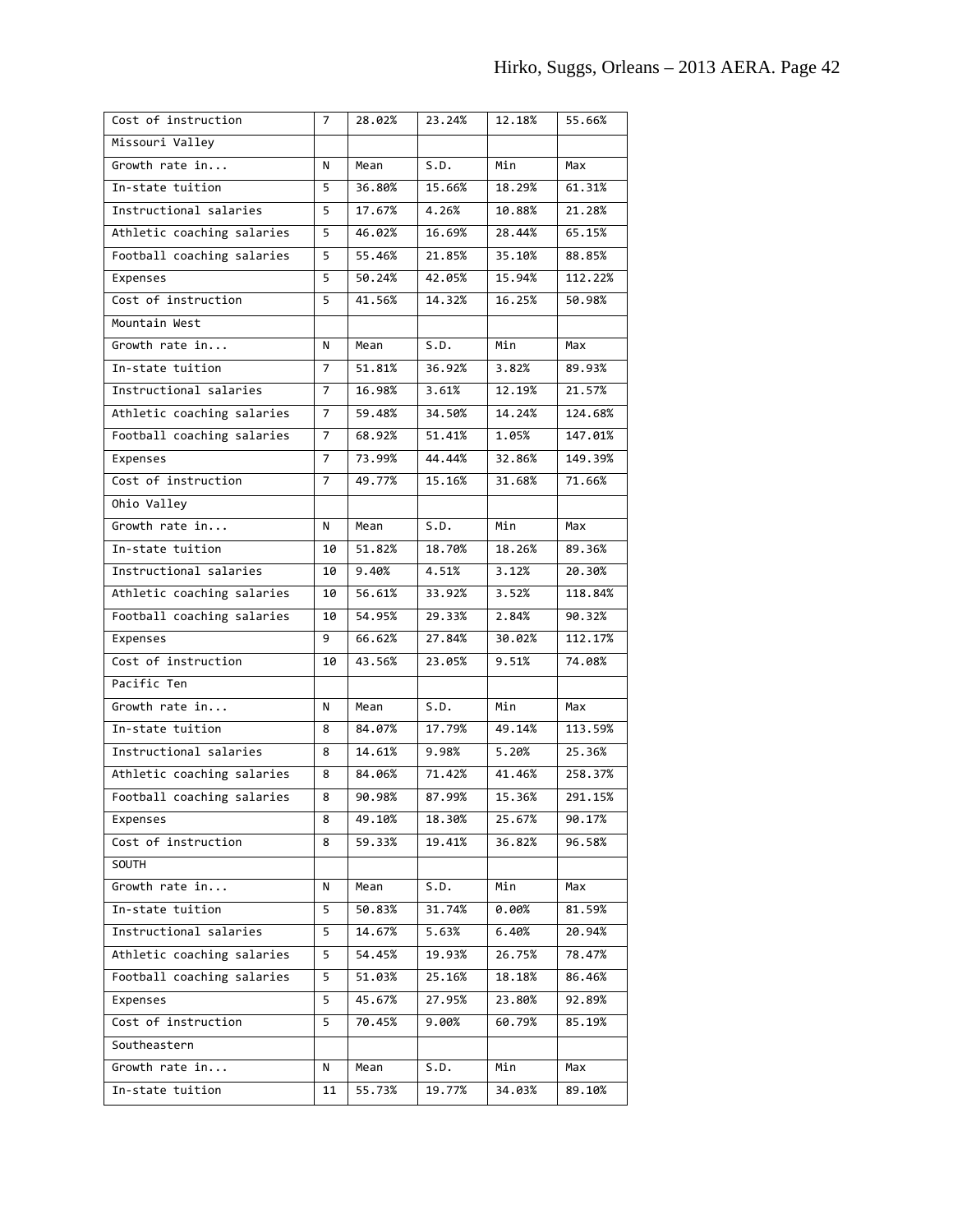| Instructional salaries     | 11             | 15.47%  | 3.25%  | 9.98%  | 20.55%  |
|----------------------------|----------------|---------|--------|--------|---------|
| Athletic coaching salaries | 11             | 90.75%  | 28.68% | 41.38% | 135.56% |
| Football coaching salaries | 11             | 128.87% | 69.47% | 35.81% | 263.40% |
| Expenses                   | 11             | 72.60%  | 17.83% | 45.37% | 108.08% |
| Cost of instruction        | 11             | 59.21%  | 29.40% | 22.36% | 119.74% |
| Southland                  |                |         |        |        |         |
| Growth rate in             | N              | Mean    | S.D.   | Min    | Max     |
| In-state tuition           | 7              | 46.46%  | 22.28% | 1.56%  | 72.82%  |
| Instructional salaries     | $\overline{7}$ | 13.31%  | 4.70%  | 8.84%  | 21.44%  |
| Athletic coaching salaries | $\overline{7}$ | 57.08%  | 17.40% | 44.44% | 94.13%  |
| Football coaching salaries | 7              | 63.35%  | 24.61% | 32.31% | 102.72% |
| Expenses                   | 5              | 80.20%  | 33.29% | 30.06% | 112.72% |
| Cost of instruction        | 7              | 58.98%  | 16.13% | 34.80% | 78.88%  |
| Southwestern Athletic      |                |         |        |        |         |
| Growth rate in             | N              | Mean    | S.D.   | Min    | Max     |
| In-state tuition           | 10             | 55.03%  | 43.83% | 14.67% | 170.80% |
| Instructional salaries     | 10             | 15.49%  | 13.34% | 11.87% | 37.81%  |
| Athletic coaching salaries | 10             | 83.35%  | 66.42% | 21.83% | 256.78% |
| Football coaching salaries | 10             | 74.30%  | 90.94% | 12.00% | 319.61% |
| Expenses                   | 9              | 74.33%  | 46.75% | 18.32% | 175.47% |
| Cost of instruction        | 10             | 44.54%  | 31.56% | 6.16%  | 94.10%  |
| Summit League              |                |         |        |        |         |
|                            |                |         |        |        |         |
| Growth rate in             | Ν              | Mean    | S.D.   | Min    | Max     |
| In-state tuition           | 3              | 40.83%  | 0.54%  | 40.36% | 41.43%  |
| Instructional salaries     | 3              | 19.30%  | 8.96%  | 9.86%  | 27.69%  |
| Athletic coaching salaries | 3              | 84.76%  | 26.15% | 57.07% | 109.03% |
| Football coaching salaries | 3              | 81.38%  | 44.90% | 53.05% | 133.15% |
| Expenses                   | 3              | 83.19%  | 37.24% | 40.98% | 111.40% |
| Cost of instruction        | 3              | 19.41%  | 31.22% | 8.77%  | 52.97%  |
| Sun Belt                   |                |         |        |        |         |
| Growth rate in             | N              | Mean    | S.D.   | Min    | Max     |
| In-state tuition           | 9              | 51.30%  | 17.76% | 24.51% | 87.15%  |
| Instructional salaries     | 9              | 16.11%  | 5.55%  | 9.27%  | 23.69%  |
| Athletic coaching salaries | 9              | 60.36%  | 18.86% | 31.80% | 86.49%  |
| Football coaching salaries | 9              | 72.22%  | 26.73% | 42.86% | 120.58% |
| Expenses                   | 9              | 50.24%  | 18.81% | 27.31% | 82.77%  |
| Cost of instruction        | 9              | 61.92%  | 21.50% | 36.33% | 101.59% |
| Western Athletic           |                |         |        |        |         |
| Growth rate in             | N              | Mean    | S.D.   | Min    | Max     |
| In-state tuition           | 8              | 67.73%  | 39.31% | 6.02%  | 139.73% |
| Instructional salaries     | 8              | 15.25%  | 4.33%  | 9.90%  | 23.53%  |
| Athletic coaching salaries | 8              | 41.33%  | 21.47% | 15.46% | 84.58%  |
| Football coaching salaries | 8              | 46.40%  | 37.79% | 6.89%  | 118.84% |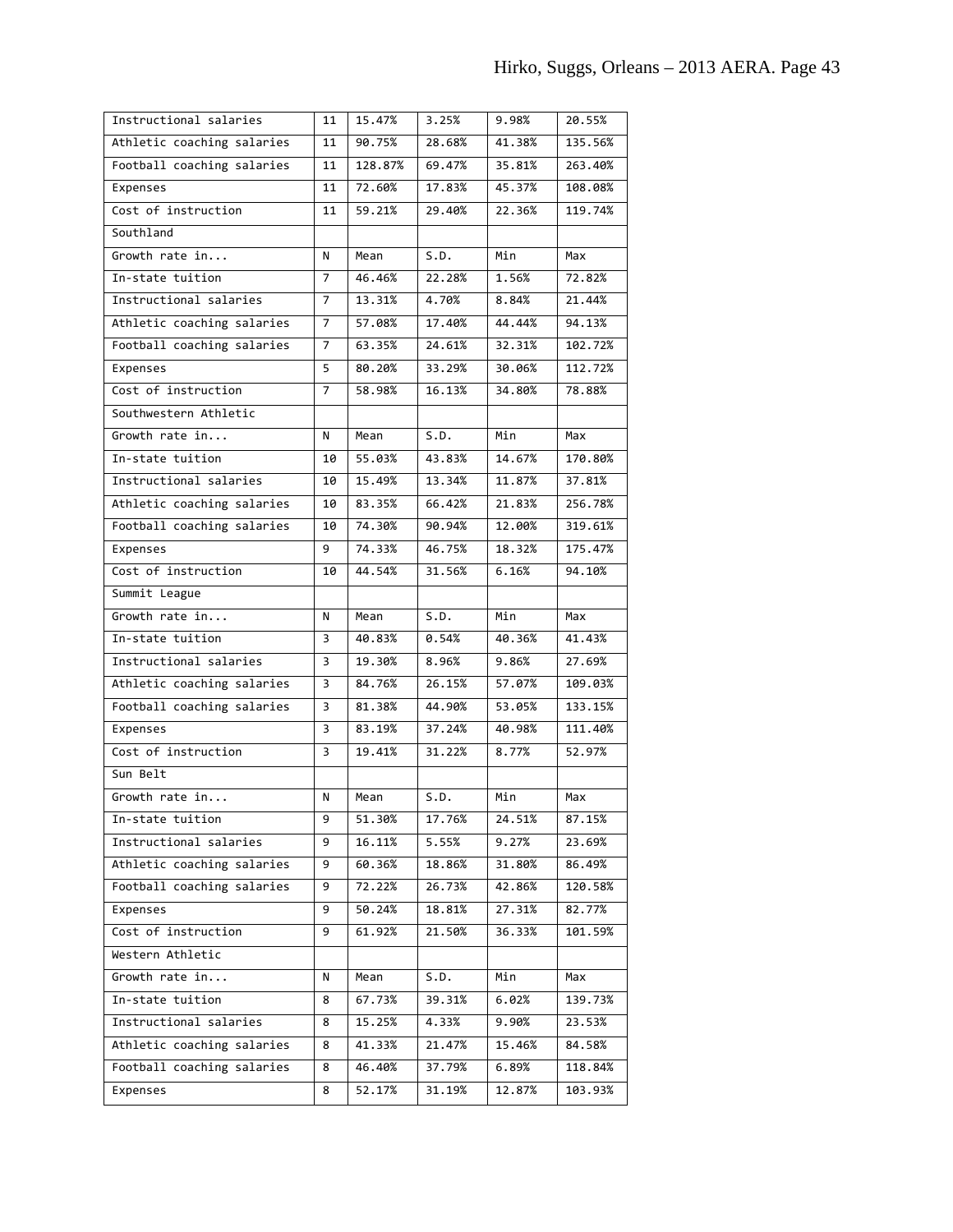| Cost of instruction | 44.71% | 10.38% | 33.19% | 61.82% |
|---------------------|--------|--------|--------|--------|
|                     |        |        |        |        |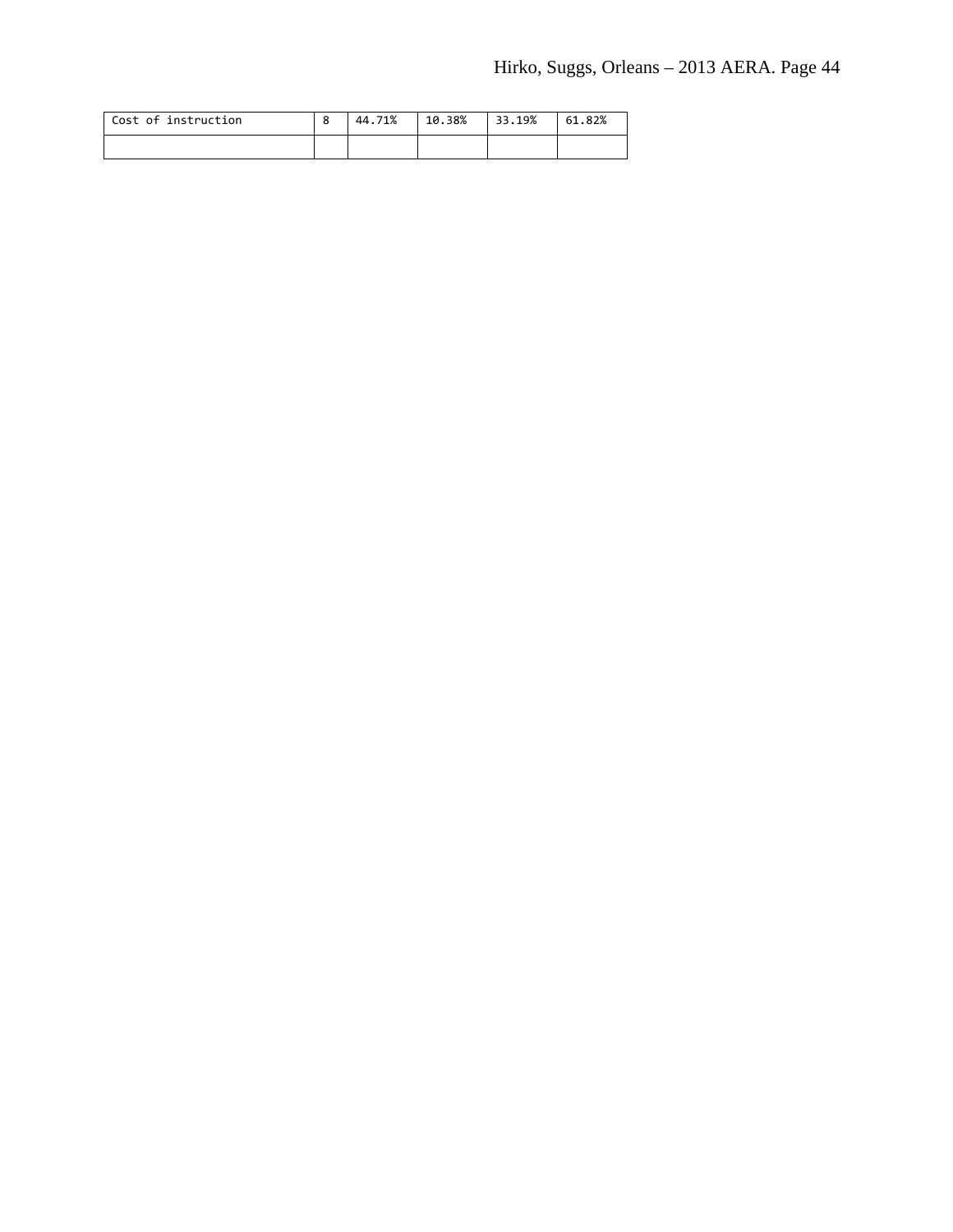# **APPENDIX C**

# **Correlation of growth in variables by category**

| $\rightarrow$ BCSAQ = AQ      |             |           |               |          |          |          |
|-------------------------------|-------------|-----------|---------------|----------|----------|----------|
| $(obs=53)$                    |             |           |               |          |          |          |
|                               |             |           |               |          |          |          |
|                               | Cost of     | In-State  | Instructional | Athletic | Football | Expenses |
|                               | Instruction | Tuition   | Salaries      | Coaching | Coaching |          |
|                               |             |           |               | Salaries | Salaries |          |
| Cost of                       | 1.0000      |           |               |          |          |          |
| Instruction                   |             |           |               |          |          |          |
| In-State                      | $-0.0091$   | 1,0000    |               |          |          |          |
| Tuition                       |             |           |               |          |          |          |
| Instructional                 | 0.1261      | $-0.2948$ | 1.0000        |          |          |          |
| Salaries                      |             |           |               |          |          |          |
| Athletic                      | 0.2183      | 0.2260    | 0.1122        | 1.0000   |          |          |
| Coaching                      |             |           |               |          |          |          |
| Salaries                      |             |           |               |          |          |          |
| Football                      | 0.2343      | 0.1662    | 0.0851        | 0.8469   | 1.0000   |          |
| Coaching                      |             |           |               |          |          |          |
| Salaries                      |             |           |               |          |          |          |
| Expenses                      | 0.1083      | 0.1713    | $-0.1222$     | 0.4069   | 0.4108   | 1.0000   |
|                               |             |           |               |          |          |          |
|                               |             |           |               |          |          |          |
| $\rightarrow$ BCSAQ =<br>noAQ |             |           |               |          |          |          |
|                               |             |           |               |          |          |          |
| $(obs=44)$                    |             |           |               |          |          |          |
|                               |             |           |               |          |          |          |
|                               | Cost of     | In-State  | Instructional | Athletic | Football | Expenses |
|                               | Instruction | Tuition   | Salaries      | Coaching | Coaching |          |
|                               |             |           |               | Salaries | Salaries |          |
|                               |             |           |               |          |          |          |
| Cost of                       | 1.0000      |           |               |          |          |          |
| Instruction                   |             |           |               |          |          |          |
| In-State                      | 0.1570      | 1.0000    |               |          |          |          |
| Tuition                       |             |           |               |          |          |          |
| Instructional                 | 0.2422      | 0.1280    | 1.0000        |          |          |          |
| Salaries                      |             |           |               |          |          |          |
| Athletic                      | 0.2064      | $-0.1961$ | 0.2042        | 1.0000   |          |          |
| Coaching                      |             |           |               |          |          |          |
| Salaries                      |             |           |               |          |          |          |
| Football                      | 0.0618      | $-0.1727$ | 0.2012        | 0.7727   | 1.0000   |          |
| Coaching                      |             |           |               |          |          |          |
| Salaries                      |             |           |               |          |          |          |
| Expenses                      | 0.2363      | 0.0585    | 0.2374        | 0.3864   | 0.2122   | 1.0000   |
|                               |             |           |               |          |          |          |
| $\rightarrow$ Division =      |             |           |               |          |          |          |
| <b>FBS</b>                    |             |           |               |          |          |          |
| $(obs=97)$                    |             |           |               |          |          |          |
|                               |             |           |               |          |          |          |
|                               | LOST OT     | In-State  | Instructional | Athletic | Football | Expenses |
|                               | Instruction | Tuition   | Salaries      | Coaching | Coaching |          |
|                               |             |           |               | Salaries | Salaries |          |
|                               |             |           |               |          |          |          |
| Cost of                       | 1.0000      |           |               |          |          |          |
| Instruction                   |             |           |               |          |          |          |
| In-State                      | 0.0760      | 1.0000    |               |          |          |          |
| Tuition                       |             |           |               |          |          |          |
| Instructional                 | 0.1642      | $-0.0552$ | 1.0000        |          |          |          |
| Salaries                      |             |           |               |          |          |          |
| Athletic                      | 0.2181      | 0.0165    | 0.1294        | 1.0000   |          |          |
| Coaching                      |             |           |               |          |          |          |
| Salaries                      |             |           |               |          |          |          |
| Football                      | 0.1938      | 0.0199    | 0.1057        | 0.8455   | 1.0000   |          |
| Coaching                      |             |           |               |          |          |          |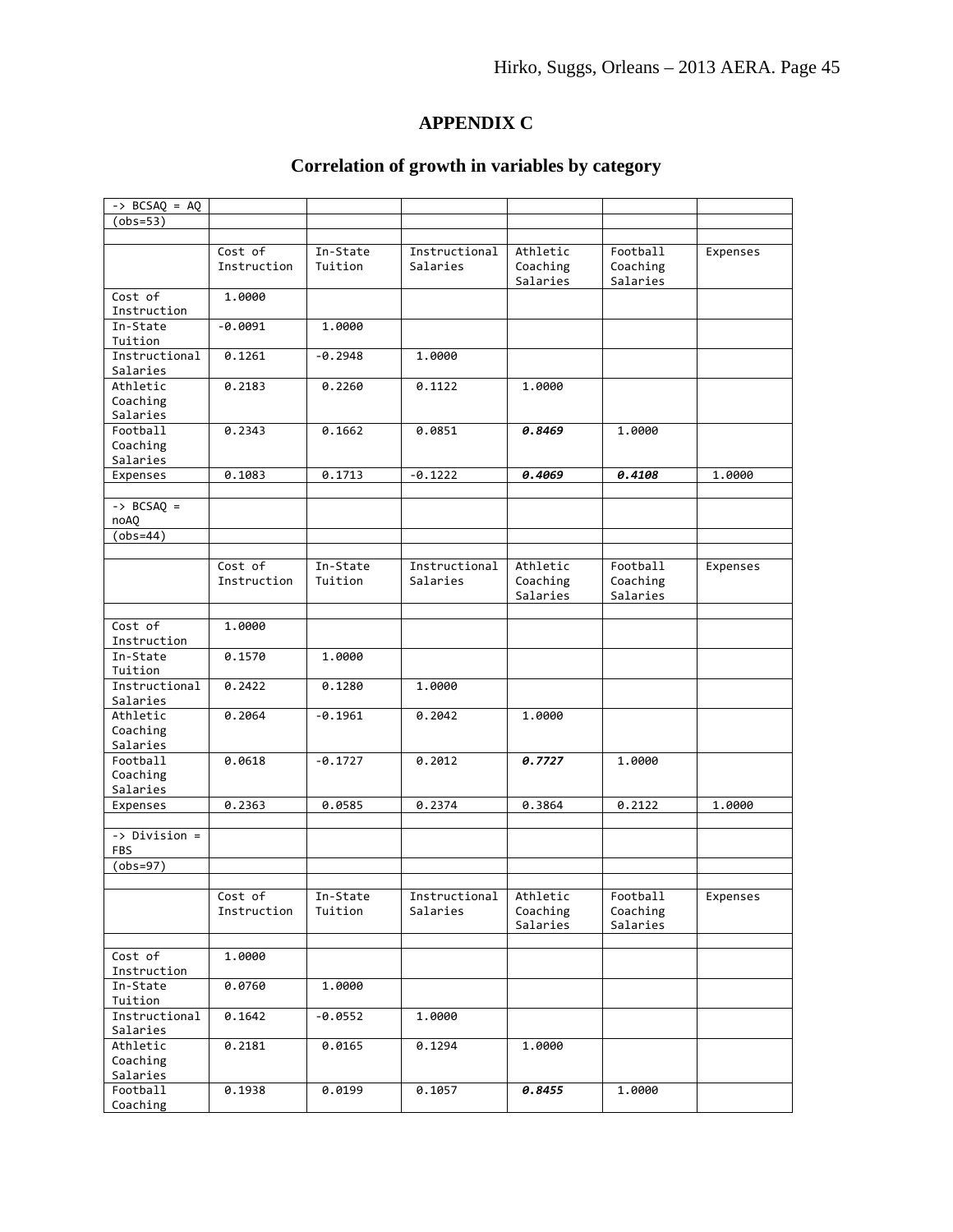| Salaries                 |             |           |               |          |          |          |
|--------------------------|-------------|-----------|---------------|----------|----------|----------|
| Expenses                 | 0.1632      | 0.0981    | 0.0330        | 0.3900   | 0.3290   | 1.0000   |
|                          |             |           |               |          |          |          |
| -> Division =            |             |           |               |          |          |          |
| <b>FCS</b>               |             |           |               |          |          |          |
| $(obs=67)$               |             |           |               |          |          |          |
|                          |             |           |               |          |          |          |
|                          | Cost of     | In-State  | Instructional | Athletic | Football | Expenses |
|                          | Instruction | Tuition   | Salaries      | Coaching | Coaching |          |
|                          |             |           |               | Salaries | Salaries |          |
| Cost of                  | 1.0000      |           |               |          |          |          |
| Instruction              |             |           |               |          |          |          |
| In-State                 | $-0.1707$   | 1.0000    |               |          |          |          |
| Tuition                  |             |           |               |          |          |          |
| Instructional            | 0.0930      | $-0.3118$ | 1.0000        |          |          |          |
| Salaries                 |             |           |               |          |          |          |
| Athletic                 | $-0.0273$   | 0.0892    | $-0.2049$     | 1,0000   |          |          |
| Coaching                 |             |           |               |          |          |          |
| Salaries                 |             |           |               |          |          |          |
| Football                 | $-0.0351$   | 0.1373    | $-0.1202$     | 0.5445   | 1.0000   |          |
| Coaching                 |             |           |               |          |          |          |
| Salaries<br>Expenses     | $-0.0919$   | 0.2553    | $-0.1838$     | 0.6809   | 0.3401   | 1.0000   |
|                          |             |           |               |          |          |          |
| -> Flagship =            |             |           |               |          |          |          |
| no                       |             |           |               |          |          |          |
| $(obs=121)$              |             |           |               |          |          |          |
|                          |             |           |               |          |          |          |
|                          | Cost of     | In-State  | Instructional | Athletic | Football | Expenses |
|                          | Instruction | Tuition   | Salaries      | Coaching | Coaching |          |
|                          |             |           |               | Salaries | Salaries |          |
|                          |             |           |               |          |          |          |
| Cost of                  | 1.0000      |           |               |          |          |          |
| Instruction              |             |           |               |          |          |          |
| In-State                 | 0.0243      | 1.0000    |               |          |          |          |
| Tuition<br>Instructional | 0.1430      | $-0.1340$ | 1,0000        |          |          |          |
| Salaries                 |             |           |               |          |          |          |
| Athletic                 | $-0.0338$   | 0.0397    | $-0.0817$     | 1,0000   |          |          |
| Coaching                 |             |           |               |          |          |          |
| Salaries                 |             |           |               |          |          |          |
| Football                 | $-0.0802$   | 0.0758    | $-0.0106$     | 0.6742   | 1.0000   |          |
| Coaching                 |             |           |               |          |          |          |
| Salaries                 |             |           |               |          |          |          |
| Expenses                 | $-0.0518$   | 0.1394    | $-0.1433$     | 0.5092   | 0.2244   | 1.0000   |
|                          |             |           |               |          |          |          |
| -> Flagship =            |             |           |               |          |          |          |
| yes                      |             |           |               |          |          |          |
| $(obs=43)$               |             |           |               |          |          |          |
|                          | Cost of     | In-State  | Instructional | Athletic | Football | Expenses |
|                          | Instruction | Tuition   | Salaries      | Coaching | Coaching |          |
|                          |             |           |               | Salaries | Salaries |          |
|                          |             |           |               |          |          |          |
| Cost of                  | 1.0000      |           |               |          |          |          |
| In-State                 | $-0.1025$   | 1.0000    |               |          |          |          |
| Tuition                  |             |           |               |          |          |          |
| Instructional            | 0.0770      | $-0.1244$ | 1.0000        |          |          |          |
| Salaries                 |             |           |               |          |          |          |
| Athletic                 | 0.4221      | 0.0827    | 0.1231        | 1.0000   |          |          |
| Coaching                 |             |           |               |          |          |          |
| Salaries                 |             |           |               |          |          |          |
| Football                 | 0.4544      | 0.0590    | 0.0932        | 0.8624   | 1.0000   |          |
| Coaching<br>Salaries     |             |           |               |          |          |          |
| Expenses                 | 0.3760      | 0.0497    | 0.1053        | 0.5651   | 0.5703   | 1.0000   |
|                          |             |           |               |          |          |          |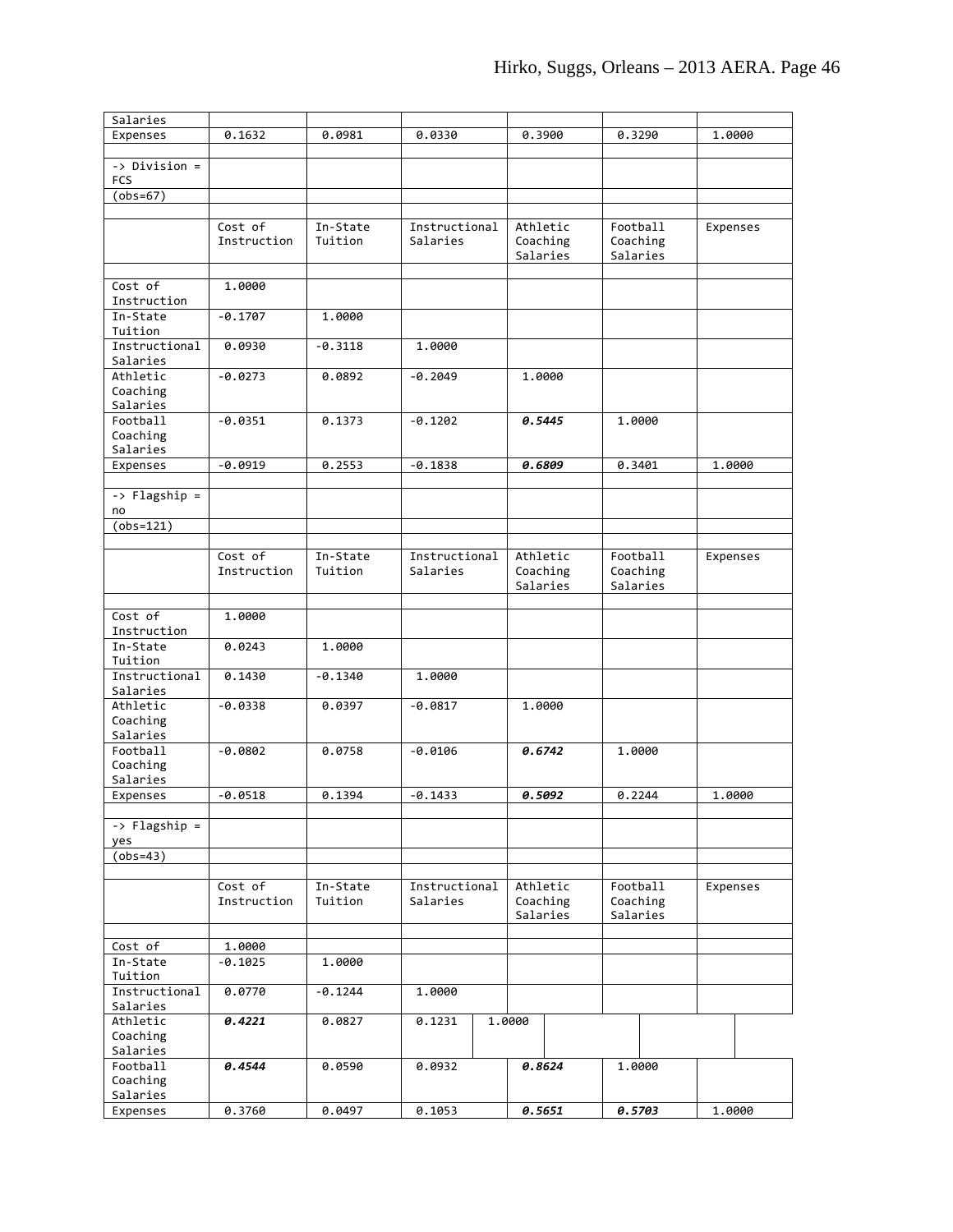| $\rightarrow$           |             |           |                           |                      |                      |          |
|-------------------------|-------------|-----------|---------------------------|----------------------|----------------------|----------|
| $BCSAQthirds =$         |             |           |                           |                      |                      |          |
| bottomthirds            |             |           |                           |                      |                      |          |
| $(obs=35)$              |             |           |                           |                      |                      |          |
|                         |             |           |                           |                      |                      |          |
|                         | Cost of     | In-State  | Instructional<br>Salaries | Athletic             | Football             | Expenses |
|                         | Instruction | Tuition   |                           | Coaching<br>Salaries | Coaching<br>Salaries |          |
|                         |             |           |                           |                      |                      |          |
| Cost of                 | 1.0000      |           |                           |                      |                      |          |
| Instruction             |             |           |                           |                      |                      |          |
| In-State                | $-0.0712$   | 1,0000    |                           |                      |                      |          |
| Tuition                 |             |           |                           |                      |                      |          |
| Instructional           | 0.1600      | $-0.2728$ | 1,0000                    |                      |                      |          |
| Salaries                |             |           |                           |                      |                      |          |
| Athletic                | 0.1820      | 0.1789    | 0.2382                    | 1,0000               |                      |          |
| Coaching                |             |           |                           |                      |                      |          |
| Salaries                |             |           |                           |                      |                      |          |
| Football                | 0.1373      | 0.1248    | 0.1787                    | 0.8456               | 1,0000               |          |
| Coaching<br>Salaries    |             |           |                           |                      |                      |          |
|                         | 0.0418      | 0.1941    | $-0.0090$                 | 0.4044               | 0.4112               | 1,0000   |
| Expenses                |             |           |                           |                      |                      |          |
| $\rightarrow$           |             |           |                           |                      |                      |          |
| $BCSAQthirds =$         |             |           |                           |                      |                      |          |
| topthird                |             |           |                           |                      |                      |          |
| $(obs=18)$              |             |           |                           |                      |                      |          |
|                         |             |           |                           |                      |                      |          |
|                         | Cost of     | In-State  | Instructional             | Athletic             | Football             | Expenses |
|                         | Instruction | Tuition   | Salaries                  | Coaching             | Coaching             |          |
|                         |             |           |                           | Salaries             | Salaries             |          |
|                         |             |           |                           |                      |                      |          |
| Cost of                 | 1.0000      |           |                           |                      |                      |          |
| Instruction<br>In-State |             |           |                           |                      |                      |          |
| Tuition                 | 0.2186      | 1,0000    |                           |                      |                      |          |
| Instructional           | 0.0405      | $-0.3872$ | 1,0000                    |                      |                      |          |
| Salaries                |             |           |                           |                      |                      |          |
| Athletic                | 0.3410      | 0.4369    | $-0.2712$                 | 1.0000               |                      |          |
| Coaching                |             |           |                           |                      |                      |          |
| Salaries                |             |           |                           |                      |                      |          |
| Football                | 0.5449      | 0.3343    | $-0.1876$                 | 0.8525               | 1,0000               |          |
| Coaching                |             |           |                           |                      |                      |          |
| Salaries                |             |           |                           |                      |                      |          |
| Expenses                | 0.3070      | 0.2204    | $-0.4281$                 | 0.4860               | 0.4967               | 1,0000   |
|                         |             |           |                           |                      |                      |          |
| -> BCSAQhalf            |             |           |                           |                      |                      |          |
|                         |             |           |                           |                      |                      |          |
| $(obs=111)$             |             |           |                           |                      |                      |          |
|                         | Cost of     | In-State  | Instructional             | Athletic             | Football             | Expenses |
|                         | Instruction | Tuition   | Salaries                  | Coaching             | Coaching             |          |
|                         |             |           |                           | Salaries             | Salaries             |          |
|                         |             |           |                           |                      |                      |          |
| Cost of                 | 1.0000      |           |                           |                      |                      |          |
| Instruction             |             |           |                           |                      |                      |          |
| In-State                | $-0.0034$   | 1.0000    |                           |                      |                      |          |
| Tuition                 |             |           |                           |                      |                      |          |
| Instructional           | 0.1337      | $-0.0849$ | 1.0000                    |                      |                      |          |
| Salaries                |             |           |                           |                      |                      |          |
| Athletic                | 0.0364      | $-0.0636$ | $-0.1001$                 | 1.0000               |                      |          |
| Coaching<br>Salaries    |             |           |                           |                      |                      |          |
| Football                | 0.0003      | $-0.0292$ | $-0.0203$                 | 0.6189               | 1.0000               |          |
| Coaching                |             |           |                           |                      |                      |          |
| Salaries                |             |           |                           |                      |                      |          |
|                         |             |           |                           |                      |                      |          |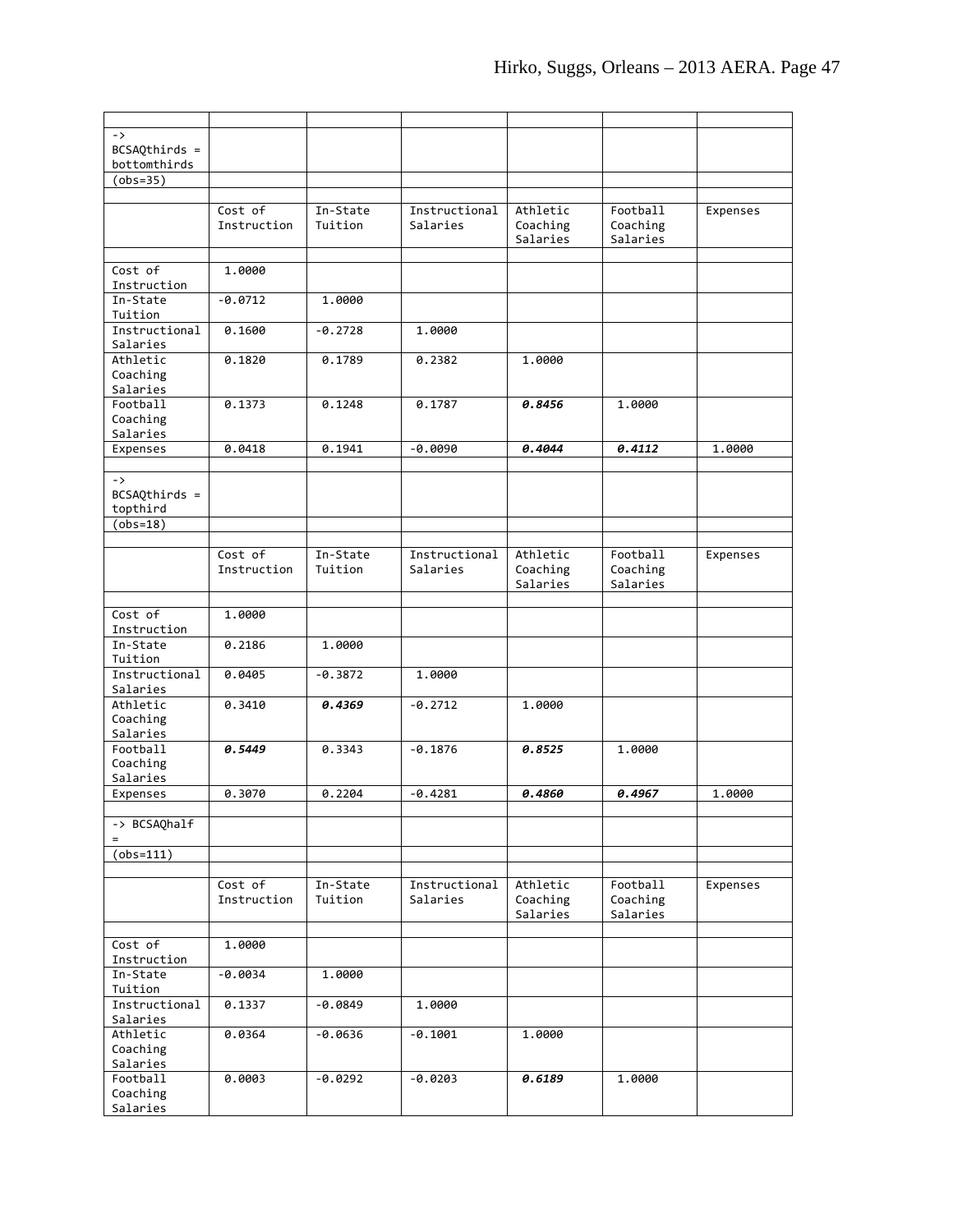| Expenses                | $-0.0213$   | 0.1204    | $-0.1031$     | 0.5891   | 0.2763   | 1.0000   |
|-------------------------|-------------|-----------|---------------|----------|----------|----------|
|                         |             |           |               |          |          |          |
| -> BCSAQhalf            |             |           |               |          |          |          |
| = bottomhalf            |             |           |               |          |          |          |
| $(obs=25)$              |             |           |               |          |          |          |
|                         | Cost of     | In-State  | Instructional | Athletic | Football | Expenses |
|                         | Instruction | Tuition   | Salaries      | Coaching | Coaching |          |
|                         |             |           |               | Salaries | Salaries |          |
|                         |             |           |               |          |          |          |
| Cost of                 | 1.0000      |           |               |          |          |          |
| Instruction             |             |           |               |          |          |          |
| In-State                | $-0.0225$   | 1.0000    |               |          |          |          |
| Tuition                 |             |           |               |          |          |          |
| Instructional           | 0.1284      | $-0.3812$ | 1.0000        |          |          |          |
| Salaries                |             |           |               |          |          |          |
| Athletic                | 0.0544      | 0.1566    | 0.0972        | 1,0000   |          |          |
| Coaching                |             |           |               |          |          |          |
| Salaries                |             |           |               |          |          |          |
| Football                | 0.0249      | 0.1019    | 0.0161        | 0.8283   | 1.0000   |          |
| Coaching<br>Salaries    |             |           |               |          |          |          |
| Expenses                | $-0.0840$   | 0.2420    | $-0.0683$     | 0.3107   | 0.3508   | 1.0000   |
|                         |             |           |               |          |          |          |
| -> BCSAQhalf            |             |           |               |          |          |          |
| $=$ tophalf             |             |           |               |          |          |          |
| $(obs=28)$              |             |           |               |          |          |          |
|                         |             |           |               |          |          |          |
|                         | Cost of     | In-State  | Instructional | Athletic | Football | Expenses |
|                         | Instruction | Tuition   | Salaries      | Coaching | Coaching |          |
|                         |             |           |               | Salaries | Salaries |          |
|                         |             |           |               |          |          |          |
| Cost of                 | 1.0000      |           |               |          |          |          |
| Instruction<br>In-State | 0.0470      | 1.0000    |               |          |          |          |
| Tuition                 |             |           |               |          |          |          |
| Instructional           | 0.1011      | $-0.1483$ | 1.0000        |          |          |          |
| Salaries                |             |           |               |          |          |          |
| Athletic                | 0.2945      | 0.4047    | 0.1119        | 1.0000   |          |          |
| Coaching                |             |           |               |          |          |          |
| Salaries                |             |           |               |          |          |          |
| Football                | 0.3677      | 0.3114    | 0.1224        | 0.8582   | 1.0000   |          |
| Coaching                |             |           |               |          |          |          |
| Salaries                |             |           |               |          |          |          |
| Expenses                | 0.2643      | 0.1048    | $-0.2251$     | 0.4676   | 0.4468   | 1.0000   |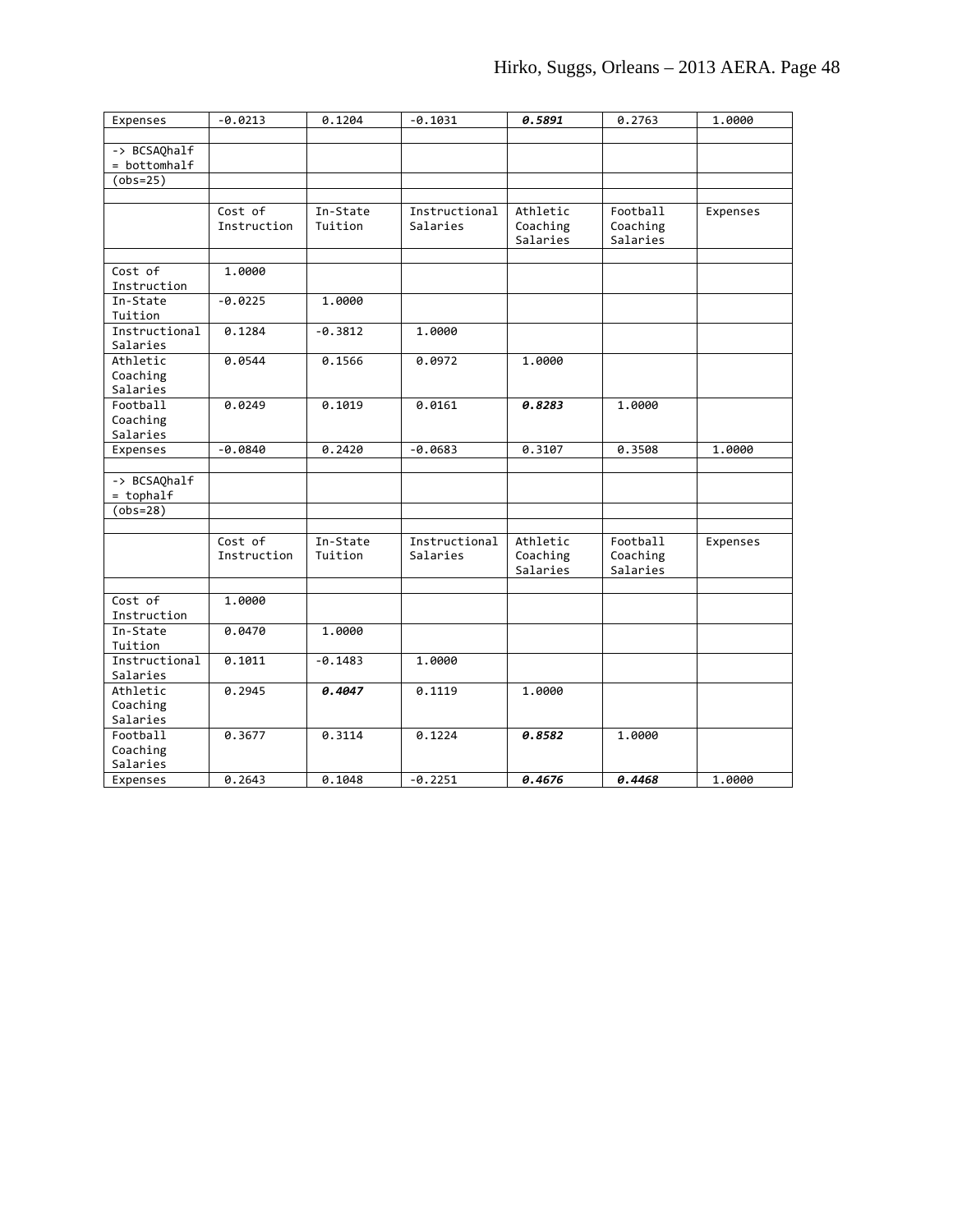# **APPENDIX D**

# **Analysis of variance (ANOVA) of variables by category**

|                                                | SS          | Df  | <b>MS</b>  | F         |
|------------------------------------------------|-------------|-----|------------|-----------|
| Cost of instruction BCS AQ                     | 10.3090236  | 168 | .061363236 | 1.96      |
| In-state tuition BCS AO                        | 20.792846   | 168 | .123766941 | 0.84      |
| Instructional salaries BCS AQ                  | 0.657065177 | 168 | .003911102 | 1.51      |
| Athletic coaching salaries BCS AQ              | 21.0521864  | 168 | .125310633 | $7.48***$ |
| Football coaching salaries BCS AQ              | 41.2457321  | 168 | .24551031  | $9.87***$ |
| Cost of instruction Athletic Conference        | 10.3090236  | 168 | .061363236 | $1.73*$   |
| In-state tuition Athletic Conference           | 20.792846   | 168 | .123766941 | 1.13      |
| Instructional salaries Athletic Conference     | 0.657065177 | 168 | .003911102 | 1.00      |
| Athletic coaching salaries Athletic Conference | 21.0521864  | 168 | .125310633 | $1.64*$   |
| Football coaching salaries Athletic Conference | 41.2457321  | 168 | .24551031  | 1.85*     |
| Cost of instruction Division                   | 10.3090236  | 168 | .061363236 | 3.74      |
| In-state tuition Division                      | 20.792846   | 168 | .123766941 | 1.49      |
| Instructional salaries Division                | 0.657065177 | 168 | .003911102 | 3.04      |
| Athletic coaching salaries Division            | 21.0521864  | 168 | .125310633 | 1.99      |
| Football coaching salaries Division            | 41.2457321  | 168 | .24551031  | $6.17*$   |
| Cost of instruction Flagship                   | 10.3090236  | 168 | .061363236 | 3.01      |
| In-state tuition Flagship                      | 20.792846   |     | .123766941 | 0.11      |
| Instructional salaries Flagship                | 0.657065177 | 168 | .003911102 | 1.83      |
| Athletic coaching salaries Flagship            | 21.0521864  | 168 | .125310633 | 1.70      |
| Football coaching salaries Flagship            | 41.2457321  | 168 | .24551031  | $6.05*$   |
| Cost of instruction BCS AO thirds              | 3.10218459  | 52  | .059657396 | 0.01      |
| In-state tuition BCS AO thirds                 | 3.94305985  | 52  | .075828074 | 0.42      |
| Instructional salaries BCS AQ thirds           | 0.180921903 | 52  | .003479267 | 0.01      |
| Athletic coaching salaries BCS AQ thirds       | 6.79831166  | 52  | .130736763 | 0.02      |
| Football coaching salaries BCS AQ thirds       | 17.841635   | 52  | .343108366 | 0.07      |
| Cost of instruction BCS AQ halves              | 3.10218459  | 52  | .059657396 | 1.31      |
| In-state tuition BCS AO halves                 | 3.94305985  | 52  | .075828074 | 0.25      |
| Instructional salaries BCS AQ halves           | 0.180921903 | 52  | .003479267 | 0.32      |
| Athletic coaching salaries BCS AQ halves       | 6.79831166  | 52  | .130736763 | 1.36      |
| Football coaching salaries BCS AQ halves       | 17.841635   | 52  | .343108366 | 0.88      |

\*\*\*p<.001, \*\* p<.01, \* p<.05

| oneway Cost of instruction BCSAQ<br>Analysis of Variance |    |      |                |                                          |      |                                                                                            |
|----------------------------------------------------------|----|------|----------------|------------------------------------------|------|--------------------------------------------------------------------------------------------|
| Source SS                                                |    |      |                | df MS F Prob > F                         |      |                                                                                            |
| Between groups .238167132 2 .119083566                   |    |      |                |                                          |      | $1.96$ 0.1437                                                                              |
| Within groups 10.0708565 166 .06066781                   |    |      |                |                                          |      |                                                                                            |
| Total 10.3090236                                         |    |      | 168 .061363236 |                                          |      |                                                                                            |
|                                                          |    |      |                |                                          |      | Bartlett's test for equal variances: $\frac{1}{2}$ chi2(2) = 7.5447 Prob>chi2 = 0.023      |
| oneway In-state tuition BCSAQ                            |    |      |                |                                          |      |                                                                                            |
| Analysis of Variance                                     |    |      |                |                                          |      |                                                                                            |
| Source SS df MS F Prob > F                               |    |      |                |                                          |      |                                                                                            |
|                                                          |    |      |                | Between groups . 207879059 2 . 103939529 |      | $0.84$ $0.4343$                                                                            |
| Within groups 20.584967 166 .124005825                   |    |      |                |                                          |      |                                                                                            |
| Total 20.792846                                          |    |      | 168 .123766941 |                                          |      |                                                                                            |
|                                                          |    |      |                |                                          |      | Bartlett's test for equal variances: $\frac{1}{2}$ chi2(2) = 35.7225 Prob>chi2 = 0.000     |
| oneway Instructional salaries BCSAQ                      |    |      |                |                                          |      |                                                                                            |
| Analysis of Variance                                     |    |      |                |                                          |      |                                                                                            |
| Source SS df                                             |    |      |                | $MS$ F Prob > F                          |      |                                                                                            |
|                                                          |    |      |                | Between groups .011748923 2 .005874461   | 1.51 | 0.2237                                                                                     |
| Within groups .645316254 166 .003887447                  |    |      |                |                                          |      |                                                                                            |
| Total .657065177                                         |    |      | 168 .003911102 |                                          |      |                                                                                            |
|                                                          |    |      |                |                                          |      | Bartlett's test for equal variances: $\qquad$ chi2(2) = $\qquad$ 10.1735 Prob>chi2 = 0.006 |
| oneway Athletic coaching salaries BCSAQ                  |    |      |                |                                          |      |                                                                                            |
| Analysis of Variance                                     |    |      |                |                                          |      |                                                                                            |
| Source SS                                                | df | MS . | F              | $Prob$ > F                               |      |                                                                                            |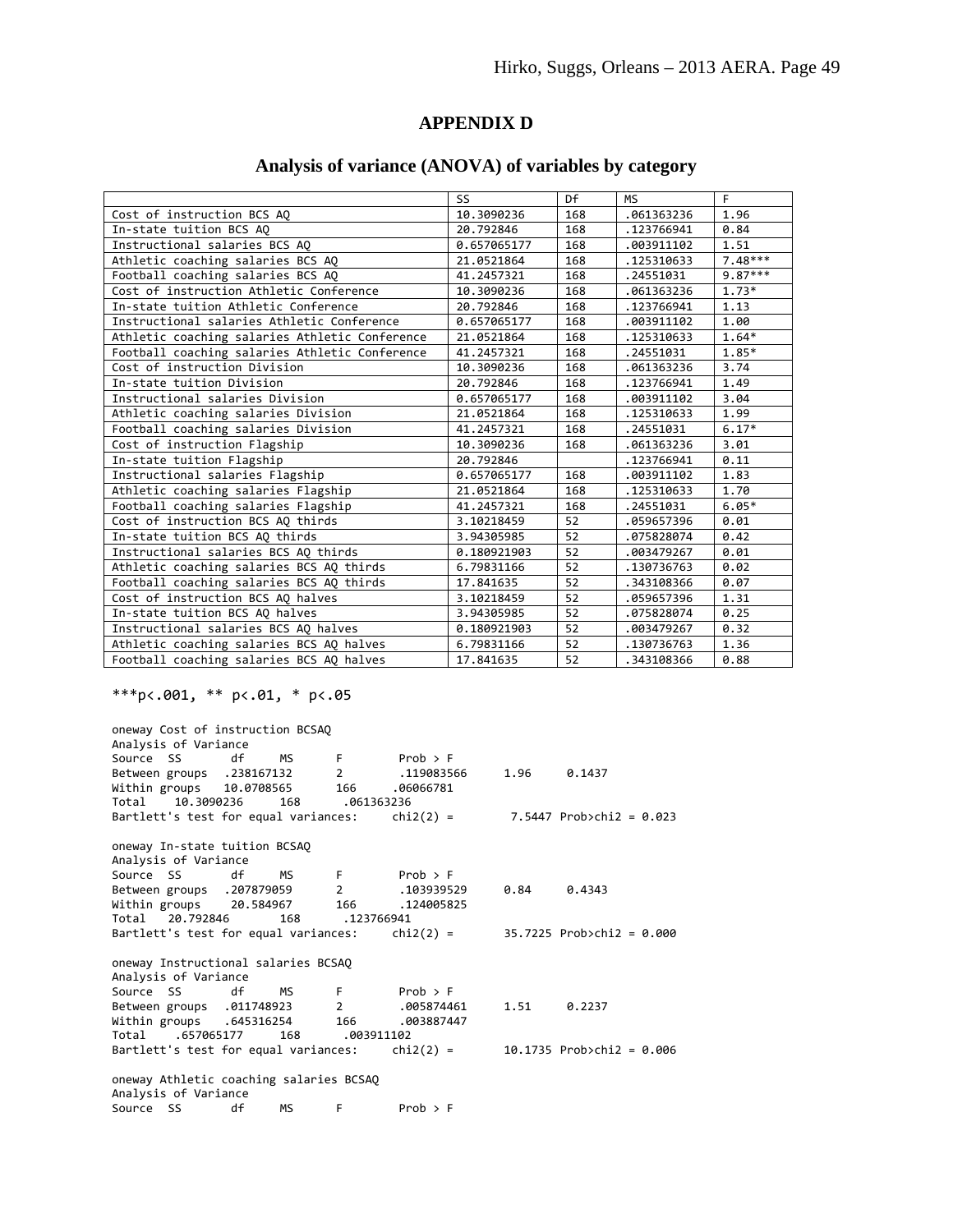Between groups 1.74024147 2 .870120733 7.48 0.0008 Within groups 19.3119449 166 .116337018 Total 21.0521864 168 .125310633 Bartlett's test for equal variances:  $chi(2) = 7.2126$  Prob>chi2 = 0.027 oneway Football coaching salaries BCSAQ Analysis of Variance Source SS df MS F Prob > F<br>Between groups 4.38351016 2 2.19175508 Between groups 4.38351016 2 2.19175508 9.87 0.0001<br>Within groups 36.8622219 166 222061578 Within groups  $36.8622219$ Total 41.2457321 168 .24551031 Bartlett's test for equal variances:  $\qquad$ chi2(2) = 15.8373 Prob>chi2 = 0.000 oneway Expenses BCSAQ Analysis of Variance Source SS df MS F Prob > F Between groups .593106317 2 .296553159 3.01 0.0523 Within groups 15.888435 161 .098685932 Total 16.4815414 163 .101113751  $chi2(2) = 12.5686$  Prob>chi2 = 0.002 . oneway Cost of instruction AthleticConference Analysis of Variance Source SS df MS F Prob > F<br>Between groups 2.39551068 25 .095820427<br>Within groups 7.01356383 Between groups 2.39551068 25 .095820427 1.73 0.0244 Within groups 7.91351293 143 .055339251 Total 10.3090236 168 .061363236 Bartlett's test for equal variances: chi2(22) = 30.3483 Prob>chi2 = 0.110 note: Bartlett's test performed on cells with positive variance: 3 singleobservation cells not used oneway In‐state tuition AthleticConference Analysis of Variance Source SS df MS F Prob > F<br>Between groups 3.43772395 25 .137508958 Between groups 3.43772395 25 .137508958 1.13 0.3143<br>Within groups 17.3551221 143 .12136449 Within groups 17.3551221 143 .12136449<br>Total 20.792846 168 .123766941 Total 20.792846 168 Bartlett's test for equal variances:  $\frac{chi(22)}{2}$  = 96.1600 Prob>chi2 = 0.000 note: Bartlett's test performed on cells with positive variance: 3 singleobservation cells not used oneway Instructional salaries AthleticConference Analysis of Variance Source SS df MS F Prob > F Between groups .098085948 25 .003923438 1.00 0.4665 Within groups .558979229 143 .003908946 Total .657065177 168 .003911102 Bartlett's test for equal variances: chi2(22) =  $50.0186$  Prob>chi2 =  $0.001$ note: Bartlett's test performed on cells with positive variance: 3 singleobservation cells not used oneway Athletic coaching salaries AthleticConference Analysis of Variance Source SS df MS F Prob > F Between groups 4.69351282 25 .187740513 1.64 0.0380 Within groups 16.3586736 143 .114396319 Total 21.0521864 168 .125310633<br>Bartlett's test for equal variances: chi2(22) = Bartlett's test for equal variances: chi2(22) = 57.9450 Prob>chi2 = 0.000 note: Bartlett's test performed on cells with positive variance: 3 singleobservation cells not used oneway Football coaching salaries AthleticConference Analysis of Variance Source SS df MS F Prob > F Between groups 10.0801873 25 .403207492 1.85 0.0134 Within groups 31.1655448 143 .217940873 Total 41.2457321 168 .24551031 Bartlett's test for equal variances: chi2(22) = 65.0842 Prob>chi2 = 0.000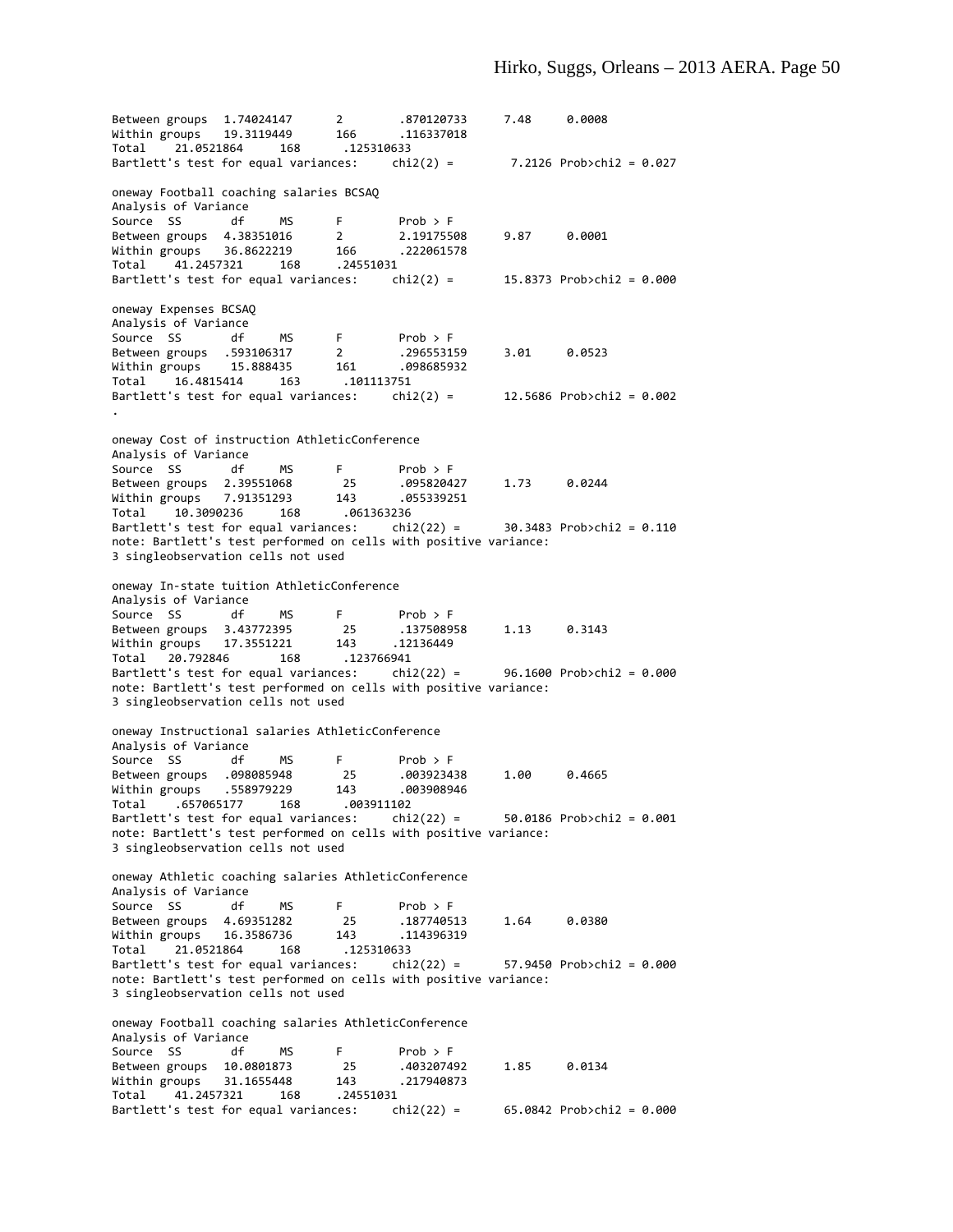note: Bartlett's test performed on cells with positive variance: 3 singleobservation cells not used oneway Expenses AthleticConference Analysis of Variance Source SS df MS F Prob > F<br>Between groups 3.48313796 25 .139325518<br>Within groups 12.9984034 Between groups 3.48313796 25 .139325518 1.48 0.0812 Within groups 12.9984034 138 .094191329 Total 16.4815414 163 .101113751 Bartlett's test for equal variances: chi2(22) = 42.4485 Prob>chi2 = 0.006 note: Bartlett's test performed on cells with positive variance: 3 singleobservation cells not used . oneway Cost of instruction Division Analysis of Variance Source SS df MS F Prob > F<br>Between groups .226012576 1 .226012576 Between groups .226012576 1 .226012576 3.74 0.0547 Within groups 10.083011 167 .060377312 Total 10.3090236 168 .061363236 Bartlett's test for equal variances:  $\text{chi}(1) = 4.5187 \text{ Prob } \times \text{hi} = 0.034$ oneway In‐state tuition Division Analysis of Variance Source SS df MS F Prob > F Between groups .184293067 1 .184293067 1.49 0.2234 Within groups  $20.608553$ Total 20.792846 168 .123766941 Bartlett's test for equal variances:  $chi(1) = 16.2553$  Prob>chi2 = 0.000 oneway Instructional salaries Division Analysis of Variance Source SS df MS F Prob > F<br>Between groups .011743263 1 .011743263 Between groups .011743263 1 .011743263 3.04 0.0831 Within groups .645321914 167 .003864203 Total .657065177 168 .003911102  $chi2(1) = 7.7682$  Prob>chi2 = 0.005 oneway Athletic coaching salaries Division Analysis of Variance Source SS df MS F Prob > F<br>Between groups .247378016 1 .247378016<br>Within groups 20.8048084 167 Between groups .247378016 1 .247378016 1.99 0.1607 Within groups 20.8048084 167 .124579691 Total 21.0521864 168 .125310633  $chi2(1) = 0.5669$  Prob>chi2 = 0.451 oneway Football coaching salaries Division Analysis of Variance Source SS df MS F Prob > F<br>Between groups 1.47029819 1 1.47029819 Between groups 1.47029819 1 1.47029819 6.17 0.0140<br>Within groups 39.7754339 167 .238176251 Within groups 39.7754339 167 .238176251 Total 41.2457321 168 .24551031 Bartlett's test for equal variances:  $\text{chi}(1) = 1.1772 \text{ Prob } \times \text{hi} = 0.278$ oneway Expenses Division Analysis of Variance Source SS and def MS F Prob > F<br>Between groups .542211698 1 .542211698 Between groups .542211698 1 .542211698 5.51 0.0201 Within groups 15.9393297 162 .098390924 Total 16.4815414 163 .101113751  $chi2(1) = 11.3161$  Prob>chi2 = 0.001 . oneway Cost of instruction Flagship Analysis of Variance Source SS df MS F Prob > F<br>Between groups .182808012 1 .182808012 Between groups .182808012 1 .182808012 3.01 0.0843 Within groups 10.1262156 167 .060636022 1. 1 102000012<br>4. 167 10.1262156 168 Mithin groups<br>7061363236 168 .061363236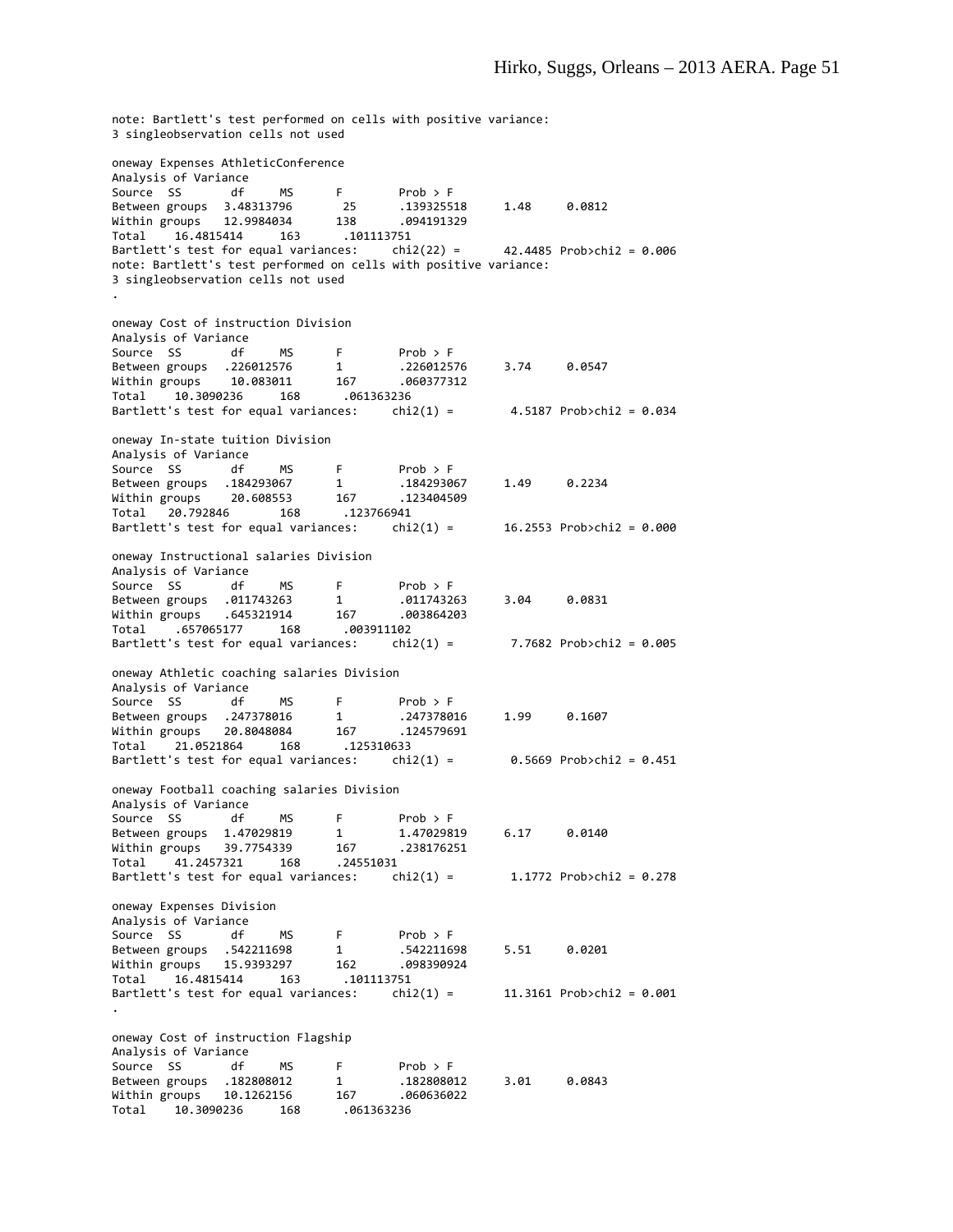Bartlett's test for equal variances: chi2(1) =  $0.3551$  Prob>chi2 = 0.551 oneway In‐state tuition Flagship Analysis of Variance Source SS df MS F Prob > F Between groups .013925624 1 .013925624 0.11 0.7384 Within groups 20.7789204 167 .124424673 Total 20.792846 168 .123766941 Bartlett's test for equal variances: chi2(1) = 5.6946 Prob>chi2 = 0.017 oneway Instructional salaries Flagship Analysis of Variance Source SS df MS F Prob > F Between groups .007137471 1 .007137471 1.83 0.1775 Within groups .649927707 167 .003891783 Total .657065177 168 .003911102 Bartlett's test for equal variances:  $\text{chi}(1) = 0.1283 \text{ Prob} \times \text{chi}(2) = 0.720$ oneway Athletic coaching salaries Flagship Analysis of Variance Source SS df MS F Prob > F Between groups .211665948 1 .211665948 1.70 0.1946 Within groups 20.8405204 167 .124793536 Total 21.0521864 168 .125310633 chi2(1) =  $3.6726$  Prob>chi2 = 0.055 oneway Football coaching salaries Flagship Analysis of Variance Source SS df MS F Prob > F Between groups 1.44311152 1 1.44311152 6.05 0.0149 Within groups 39.8026206 167 .238339045 Total 41.2457321 168 .24551031 Bartlett's test for equal variances:  $chi(1) = 8.5032$  Prob>chi2 = 0.004 oneway Expenses Flagship Analysis of Variance Source SS df MS F Prob > F Between groups .170117284 1 .170117284 1.69 0.1955 Within groups 16.3114241 162 .100687803 Total 16.4815414 163 .101113751  $chi2(1) = 15.8946$  Prob>chi2 = 0.000 . oneway Cost of instruction BCSAQthirds Analysis of Variance Source SS df MS F Prob > F<br>Between groups .000405751 1 .00040575 Between groups .000405751 1 .000405751 0.01 0.9352 Within groups 3.10177884 51 .060819193 Total 3.10218459 52 .059657396 Bartlett's test for equal variances:  $chi(1) = 0.5517$  Prob>chi2 = 0.458 oneway In‐state tuition BCSAQthirds Analysis of Variance Source SS df MS F Prob > F<br>Between groups .032429127 1 .032429127 Between groups .032429127 1 .032429127 0.42 0.5184 Within groups 3.91063072 51 .076679034 Total 3.94305985 52 .075828074 Bartlett's test for equal variances:  $\text{chi}(1) = 4.2926 \text{ Prob} \times \text{chi} 2 = 0.038$ oneway Instructional salaries BCSAQthirds Analysis of Variance Source SS df MS F Prob > F Between groups .000049852 1 .000049852 0.01 0.9061<br>Within groups .180872051 51 .003546511 Within groups .180872051 51 .003546511 Total .180921903 52 .003479267 Bartlett's test for equal variances:  $\text{chi}(1) = 0.1546 \text{ Prob }$ oneway Athletic coaching salaries BCSAQthirds Analysis of Variance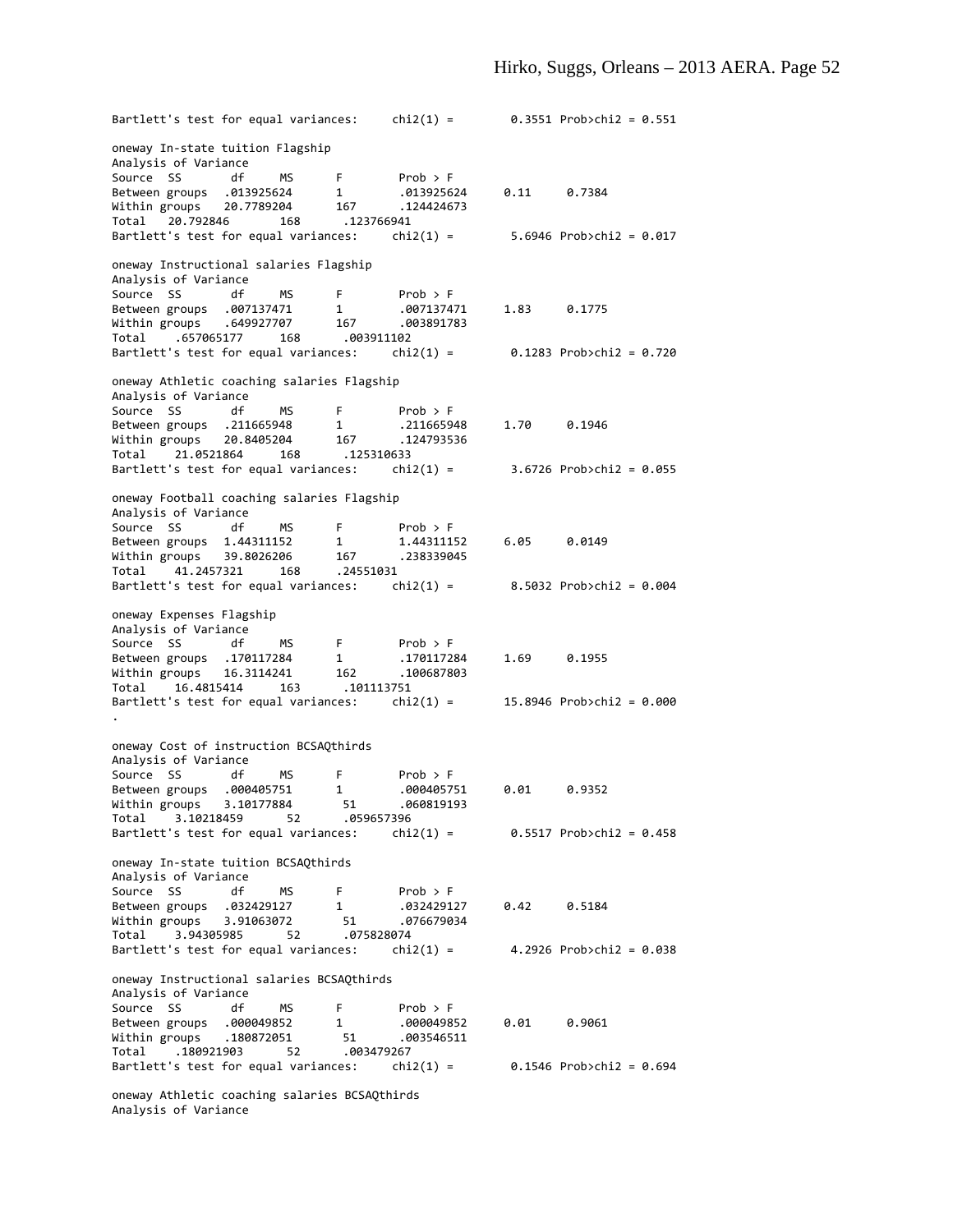Source SS df MS F Prob > F Between groups .002014549 1 .002014549 0.02 0.9026 Within groups 6.79629711 51 .133260728 Total 6.79831166 52 .130736763 Bartlett's test for equal variances:  $chi(1) = 2.4194$  Prob>chi2 = 0.120 oneway Football coaching salaries BCSAQthirds Analysis of Variance Source SS df MS F Prob > F Between groups .024622945 1 .024622945 0.07 0.7917 Within groups 17.8170121 51 .349353178 Total 17.841635 52 .343108366 Bartlett's test for equal variances:  $chi(1) = 1.9382$  Prob>chi2 = 0.164 oneway Expenses BCSAQthirds Analysis of Variance Source SS df MS F Prob > F Between groups .152884673 1 .152884673 2.78 0.1017 Within groups 2.8070872 51 .055040925 Total 2.95997187 52 .056922536 Bartlett's test for equal variances:  $\text{chi}(1) = 0.3697 \text{ Prob} \times \text{chi}(2) = 0.543$ . oneway Cost of instruction BCSAQhalf Analysis of Variance Source SS df MS F Prob > F Between groups .07797579 1 .07797579 1.31 0.2568 Within groups 3.0242088 51 .059298212 Total 3.10218459 52 .059657396 Bartlett's test for equal variances:  $\text{chi}(1) = 0.2879 \text{ Prob } \text{chi}(2) = 0.592$ oneway In‐state tuition BCSAQhalf Analysis of Variance Source SS df MS F Prob > F Between groups .019151815 1 .019151815 0.25 0.6200 Within groups 3.92390803 51 .076939373 Total 3.94305985 52 .075828074 Bartlett's test for equal variances:  $\text{chi}(1) = 9.2229 \text{ Prob} \times \text{chi} 2 = 0.002$ oneway Instructional salaries BCSAQhalf Analysis of Variance Source SS df MS F Prob > F Between groups .001121174 1 .001121174 0.32 0.5753 Within groups .179800729 51 .003525504 Total .180921903 52 .003479267 Bartlett's test for equal variances: chi2(1) =  $0.3148$  Prob>chi2 = 0.575 oneway Athletic coaching salaries BCSAQhalf Analysis of Variance Source SS df MS F Prob > F Between groups .176976219 1 .176976219 1.36 0.2484 Within groups 6.62133544 51 .129830107 Total 6.79831166 52 .130736763 Bartlett's test for equal variances:  $\text{chi}(1) = 7.5332 \text{ Prob} \times \text{chi} = 0.006$ oneway Football coaching salaries BCSAQhalf Analysis of Variance Source SS df MS F Prob > F Between groups .301630649 1 .301630649 0.88 0.3534 Within groups 17.5400044 51 .343921654 Total 17.841635 52 .343108366 Bartlett's test for equal variances:  $\text{chi}(1) = 2.1855 \text{ Prob} \times \text{chi} 2 = 0.139$ oneway Expenses BCSAQhalf Analysis of Variance Source SS df MS F Prob > F Between groups .120611828 1 .120611828 2.17 0.1472 Within groups 2.83936004 51 .055673726 Total 2.95997187 52 .056922536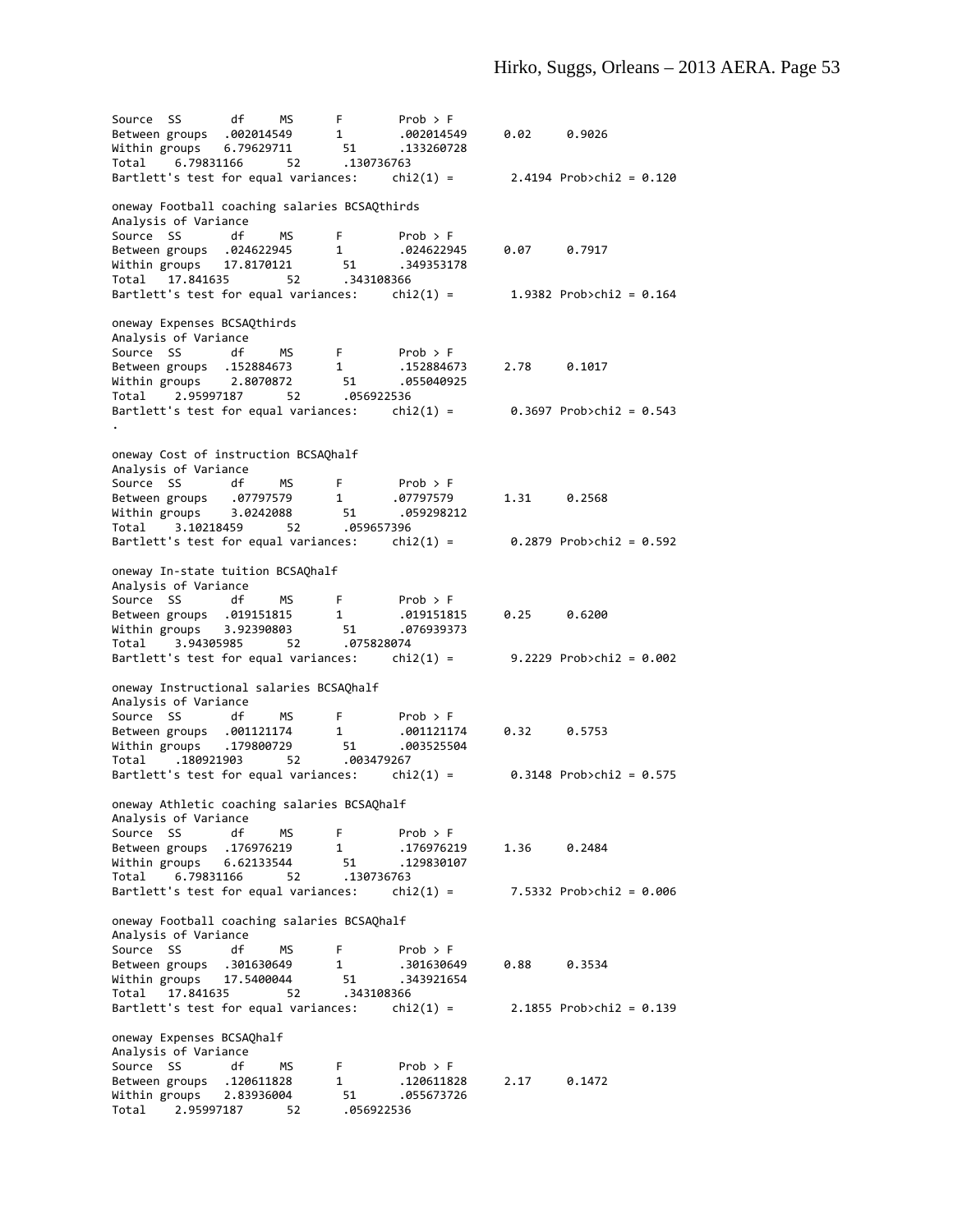Bartlett's test for equal variances:  $chi(1) = 0.4837$  Prob>chi2 = 0.487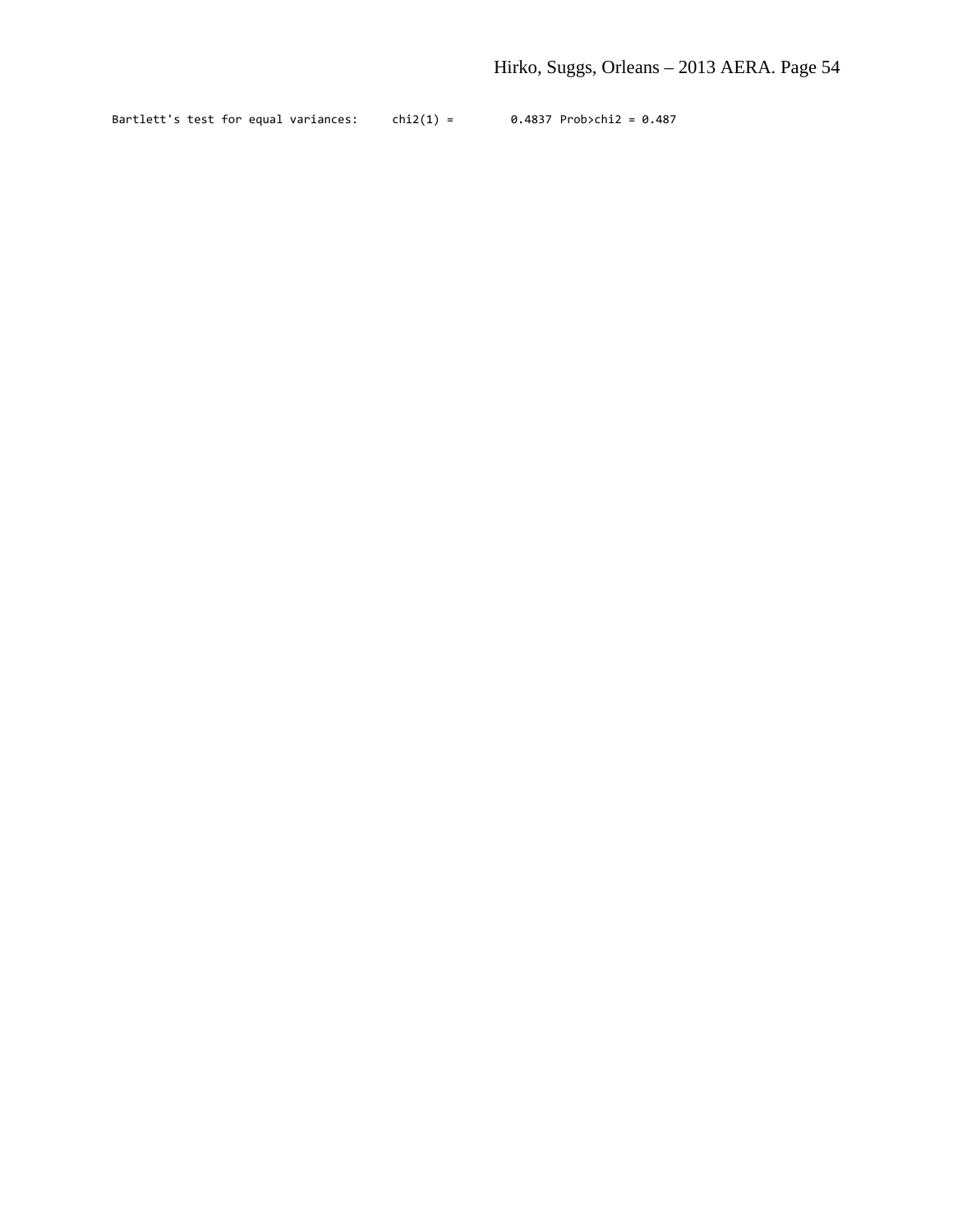#### **APPENDIX E**

#### **Paired t-tests of instructional salaries and football salaries by category**

```
. ttest istotal==fbtotal
Paired t test
            ‐‐‐‐‐‐‐‐‐‐‐‐‐‐‐‐‐‐‐‐‐‐‐‐‐‐‐‐‐‐‐‐‐‐‐‐‐‐‐‐‐‐‐‐‐‐‐‐‐‐‐‐‐‐‐‐‐‐‐‐‐‐‐‐‐‐‐‐‐‐‐‐‐‐‐‐‐‐ 
Variable | Obs    Mean  Std. Err.  Std. Dev.    [95% Conf. Interval]
         ‐‐‐‐‐‐‐‐‐+‐‐‐‐‐‐‐‐‐‐‐‐‐‐‐‐‐‐‐‐‐‐‐‐‐‐‐‐‐‐‐‐‐‐‐‐‐‐‐‐‐‐‐‐‐‐‐‐‐‐‐‐‐‐‐‐‐‐‐‐‐‐‐‐‐‐‐‐ 
istotal |   169  .1505425  .0048107  .0625388  .1410453  .1600397
fbtotal |   169  .7275765  .0381146   .49549  .6523312  .8028218
         ‐‐‐‐‐‐‐‐‐+‐‐‐‐‐‐‐‐‐‐‐‐‐‐‐‐‐‐‐‐‐‐‐‐‐‐‐‐‐‐‐‐‐‐‐‐‐‐‐‐‐‐‐‐‐‐‐‐‐‐‐‐‐‐‐‐‐‐‐‐‐‐‐‐‐‐‐‐ 
   diff |   169  ‐.577034  .0382667  .4974667  ‐.6525795  ‐.5014885
‐‐‐‐‐‐‐‐‐‐‐‐‐‐‐‐‐‐‐‐‐‐‐‐‐‐‐‐‐‐‐‐‐‐‐‐‐‐‐‐‐‐‐‐‐‐‐‐‐‐‐‐‐‐‐‐‐‐‐‐‐‐‐‐‐‐‐‐‐‐‐‐‐‐‐‐‐‐ 
  mean(diff) = mean(istotal - fbtotal)Ho: mean(diff) = 0 degrees of freedom = 168
Ha: mean(diff) \langle 0 \rangle Ha: mean(diff) != 0 Ha: mean(diff) > 0
Pr(T < t) = 0.0000 Pr(|T| > |t|) = 0.0000 Pr(T > t) = 1.0000. by AthleticConference, sort: ttest istotal==fbtotal
‐‐‐‐‐‐‐‐‐‐‐‐‐‐‐‐‐‐‐‐‐‐‐‐‐‐‐‐‐‐‐‐‐‐‐‐‐‐‐‐‐‐‐‐‐‐‐‐‐‐‐‐‐‐‐‐‐‐‐‐‐‐‐‐‐‐‐‐‐‐‐‐‐‐‐‐‐‐‐‐‐‐‐‐‐‐‐‐‐‐‐‐‐‐‐‐‐‐‐‐‐‐‐‐‐‐
      ‐‐‐‐‐‐‐‐‐‐‐‐‐‐‐‐‐‐‐‐‐‐‐‐‐‐‐‐‐‐‐‐‐‐‐‐‐‐‐‐‐‐‐‐‐‐‐‐‐‐‐‐‐‐‐‐‐‐‐‐‐‐‐‐‐‐‐‐‐‐‐‐‐‐‐‐‐‐‐ 
‐> AthleticConference = America East
Paired t test
‐‐‐‐‐‐‐‐‐‐‐‐‐‐‐‐‐‐‐‐‐‐‐‐‐‐‐‐‐‐‐‐‐‐‐‐‐‐‐‐‐‐‐‐‐‐‐‐‐‐‐‐‐‐‐‐‐‐‐‐‐‐‐‐‐‐‐‐‐‐‐‐‐‐‐‐‐‐ 
Variable | Obs    Mean  Std. Err.  Std. Dev.    [95% Conf. Interval]
‐‐‐‐‐‐‐‐‐+‐‐‐‐‐‐‐‐‐‐‐‐‐‐‐‐‐‐‐‐‐‐‐‐‐‐‐‐‐‐‐‐‐‐‐‐‐‐‐‐‐‐‐‐‐‐‐‐‐‐‐‐‐‐‐‐‐‐‐‐‐‐‐‐‐‐‐‐ 
istotal |    3  .2290526  .0258913   .044845  .1176513  .3404538
fbtotal |    3  .5404583  .1269138  .2198211  ‐.0056075  1.086524
‐‐‐‐‐‐‐‐‐+‐‐‐‐‐‐‐‐‐‐‐‐‐‐‐‐‐‐‐‐‐‐‐‐‐‐‐‐‐‐‐‐‐‐‐‐‐‐‐‐‐‐‐‐‐‐‐‐‐‐‐‐‐‐‐‐‐‐‐‐‐‐‐‐‐‐‐‐ 
   diff |    3  ‐.3114057   .116516  .2018117  ‐.8127338  .1899223
‐‐‐‐‐‐‐‐‐‐‐‐‐‐‐‐‐‐‐‐‐‐‐‐‐‐‐‐‐‐‐‐‐‐‐‐‐‐‐‐‐‐‐‐‐‐‐‐‐‐‐‐‐‐‐‐‐‐‐‐‐‐‐‐‐‐‐‐‐‐‐‐‐‐‐‐‐‐ 
mean(diff) = mean(istotal - fbtotal) t = -2.6726<br>Ho: mean(diff) = 0 degrees of freedom = 2
                                degrees of freedom = 2Ha: mean(diff) < 0      Ha: mean(diff) != 0      Ha: mean(diff) > 0
Pr(T < t) = 0.0581 Pr(|T| > |t|) = 0.1161 Pr(T > t) = 0.9419‐‐‐‐‐‐‐‐‐‐‐‐‐‐‐‐‐‐‐‐‐‐‐‐‐‐‐‐‐‐‐‐‐‐‐‐‐‐‐‐‐‐‐‐‐‐‐‐‐‐‐‐‐‐‐‐‐‐‐‐‐‐‐‐‐‐‐‐‐‐‐‐‐‐‐‐‐‐‐‐‐‐‐‐‐‐‐‐‐‐‐‐‐‐‐‐‐‐‐‐‐‐‐‐‐‐
‐‐‐‐‐‐‐‐‐‐‐‐‐‐‐‐‐‐‐‐‐‐‐‐‐‐‐‐‐‐‐‐‐‐‐‐‐‐‐‐‐‐‐‐‐‐‐‐‐‐‐‐‐‐‐‐‐‐‐‐‐‐‐‐‐‐‐‐‐‐‐‐‐‐‐‐‐‐‐ 
‐> AthleticConference = Atlantic 10
Paired t test
‐‐‐‐‐‐‐‐‐‐‐‐‐‐‐‐‐‐‐‐‐‐‐‐‐‐‐‐‐‐‐‐‐‐‐‐‐‐‐‐‐‐‐‐‐‐‐‐‐‐‐‐‐‐‐‐‐‐‐‐‐‐‐‐‐‐‐‐‐‐‐‐‐‐‐‐‐‐ 
Variable | Obs    Mean  Std. Err.  Std. Dev.    [95% Conf. Interval]
       ‐‐‐‐‐‐‐‐‐+‐‐‐‐‐‐‐‐‐‐‐‐‐‐‐‐‐‐‐‐‐‐‐‐‐‐‐‐‐‐‐‐‐‐‐‐‐‐‐‐‐‐‐‐‐‐‐‐‐‐‐‐‐‐‐‐‐‐‐‐‐‐‐‐‐‐‐‐ 
istotal |    2  .1096218  .0092957  .0131461  ‐.0084911  .2277348
fbtotal |    2   .166148  .0427623   .060475  ‐.3771982  .7094942
‐‐‐‐‐‐‐‐‐+‐‐‐‐‐‐‐‐‐‐‐‐‐‐‐‐‐‐‐‐‐‐‐‐‐‐‐‐‐‐‐‐‐‐‐‐‐‐‐‐‐‐‐‐‐‐‐‐‐‐‐‐‐‐‐‐‐‐‐‐‐‐‐‐‐‐‐‐ 
   diff |    2  ‐.0565262   .052058  .0736211  ‐.7179853   .604933
‐‐‐‐‐‐‐‐‐‐‐‐‐‐‐‐‐‐‐‐‐‐‐‐‐‐‐‐‐‐‐‐‐‐‐‐‐‐‐‐‐‐‐‐‐‐‐‐‐‐‐‐‐‐‐‐‐‐‐‐‐‐‐‐‐‐‐‐‐‐‐‐‐‐‐‐‐‐ 
  mean(diff) = mean(istotal - fbtotal)Ho: mean(diff) = \theta degrees of freedom = \thetaHa: mean(diff) < 0 Ha: mean(diff) != 0 Ha: mean(diff) > 0
Pr(T < t) = 0.2369 Pr(|T| > |t|) = 0.4738 Pr(T > t) = 0.7631‐‐‐‐‐‐‐‐‐‐‐‐‐‐‐‐‐‐‐‐‐‐‐‐‐‐‐‐‐‐‐‐‐‐‐‐‐‐‐‐‐‐‐‐‐‐‐‐‐‐‐‐‐‐‐‐‐‐‐‐‐‐‐‐‐‐‐‐‐‐‐‐‐‐‐‐‐‐‐‐‐‐‐‐‐‐‐‐‐‐‐‐‐‐‐‐‐‐‐‐‐‐‐‐‐‐
‐‐‐‐‐‐‐‐‐‐‐‐‐‐‐‐‐‐‐‐‐‐‐‐‐‐‐‐‐‐‐‐‐‐‐‐‐‐‐‐‐‐‐‐‐‐‐‐‐‐‐‐‐‐‐‐‐‐‐‐‐‐‐‐‐‐‐‐‐‐‐‐‐‐‐‐‐‐‐ 
‐> AthleticConference = Atlantic Coast
Paired t test
‐‐‐‐‐‐‐‐‐‐‐‐‐‐‐‐‐‐‐‐‐‐‐‐‐‐‐‐‐‐‐‐‐‐‐‐‐‐‐‐‐‐‐‐‐‐‐‐‐‐‐‐‐‐‐‐‐‐‐‐‐‐‐‐‐‐‐‐‐‐‐‐‐‐‐‐‐‐
```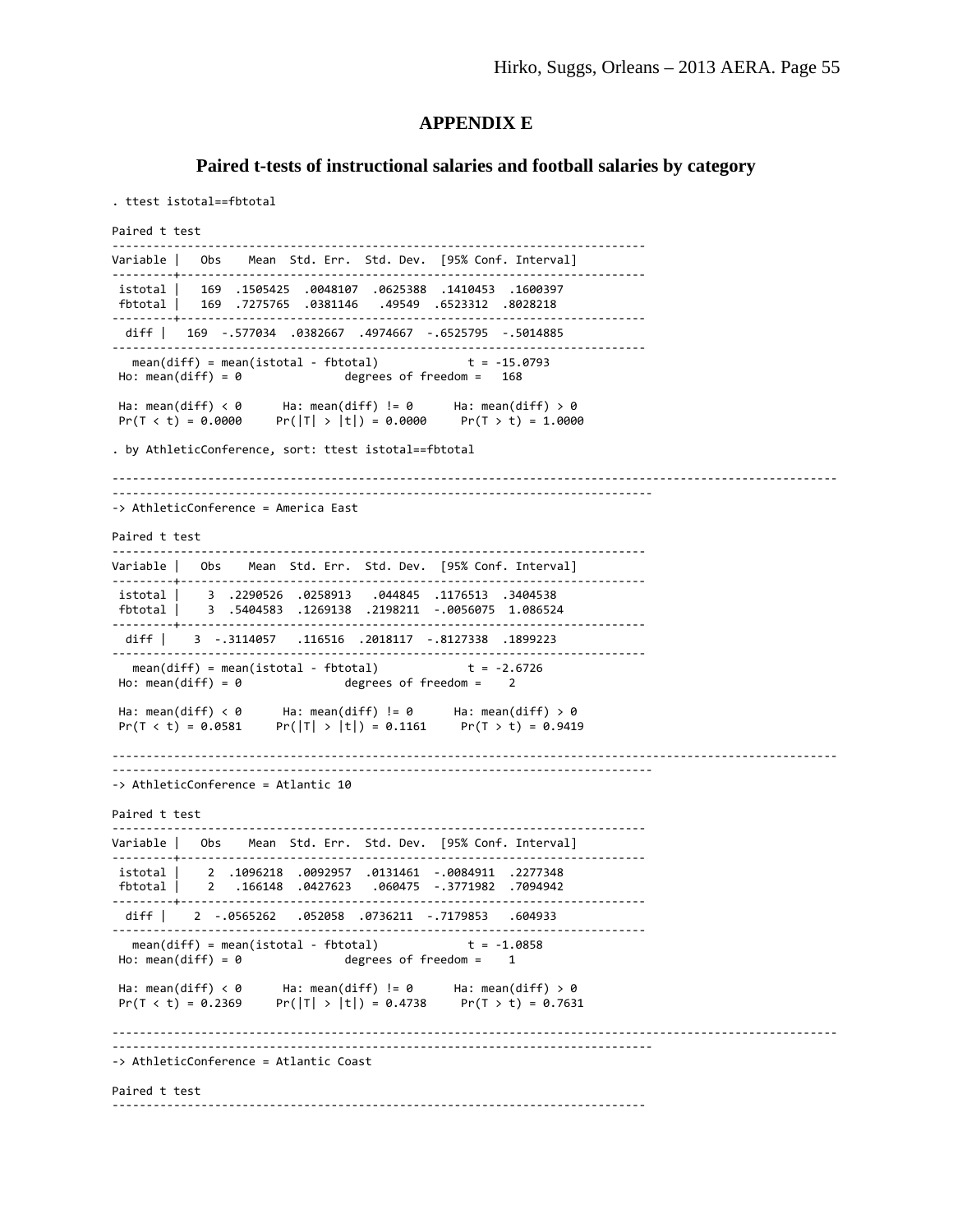Variable | Obs Mean Std. Err. Std. Dev. [95% Conf. Interval] ‐‐‐‐‐‐‐‐‐+‐‐‐‐‐‐‐‐‐‐‐‐‐‐‐‐‐‐‐‐‐‐‐‐‐‐‐‐‐‐‐‐‐‐‐‐‐‐‐‐‐‐‐‐‐‐‐‐‐‐‐‐‐‐‐‐‐‐‐‐‐‐‐‐‐‐‐‐ istotal | 8 .1535649 .0133898 .0378721 .1219031 .1852268 fbtotal | 8 1.122014 .1812514 .5126564 .6934227 1.550606 ‐‐‐‐‐‐‐‐‐+‐‐‐‐‐‐‐‐‐‐‐‐‐‐‐‐‐‐‐‐‐‐‐‐‐‐‐‐‐‐‐‐‐‐‐‐‐‐‐‐‐‐‐‐‐‐‐‐‐‐‐‐‐‐‐‐‐‐‐‐‐‐‐‐‐‐‐‐ diff | 8 ‐.9684492 .1756596 .4968405 ‐1.383818 ‐.5530802 ‐‐‐‐‐‐‐‐‐‐‐‐‐‐‐‐‐‐‐‐‐‐‐‐‐‐‐‐‐‐‐‐‐‐‐‐‐‐‐‐‐‐‐‐‐‐‐‐‐‐‐‐‐‐‐‐‐‐‐‐‐‐‐‐‐‐‐‐‐‐‐‐‐‐‐‐‐‐ mean(diff) = mean(istotal - fbtotal)  $t = -5.5132$ <br>Ho: mean(diff) = 0 degrees of freedom = 7 degrees of freedom  $=$ Ha: mean(diff) < 0 Ha: mean(diff) != 0 Ha: mean(diff) > 0  $Pr(|T| > |t|) = 0.0009$   $Pr(T > t) = 0.9996$ ‐‐‐‐‐‐‐‐‐‐‐‐‐‐‐‐‐‐‐‐‐‐‐‐‐‐‐‐‐‐‐‐‐‐‐‐‐‐‐‐‐‐‐‐‐‐‐‐‐‐‐‐‐‐‐‐‐‐‐‐‐‐‐‐‐‐‐‐‐‐‐‐‐‐‐‐‐‐‐‐‐‐‐‐‐‐‐‐‐‐‐‐‐‐‐‐‐‐‐‐‐‐‐‐‐‐ ‐‐‐‐‐‐‐‐‐‐‐‐‐‐‐‐‐‐‐‐‐‐‐‐‐‐‐‐‐‐‐‐‐‐‐‐‐‐‐‐‐‐‐‐‐‐‐‐‐‐‐‐‐‐‐‐‐‐‐‐‐‐‐‐‐‐‐‐‐‐‐‐‐‐‐‐‐‐‐ ‐> AthleticConference = Big East Paired t test ‐‐‐‐‐‐‐‐‐‐‐‐‐‐‐‐‐‐‐‐‐‐‐‐‐‐‐‐‐‐‐‐‐‐‐‐‐‐‐‐‐‐‐‐‐‐‐‐‐‐‐‐‐‐‐‐‐‐‐‐‐‐‐‐‐‐‐‐‐‐‐‐‐‐‐‐‐‐ Variable | Obs Mean Std. Err. Std. Dev. [95% Conf. Interval] ‐‐‐‐‐‐‐‐‐+‐‐‐‐‐‐‐‐‐‐‐‐‐‐‐‐‐‐‐‐‐‐‐‐‐‐‐‐‐‐‐‐‐‐‐‐‐‐‐‐‐‐‐‐‐‐‐‐‐‐‐‐‐‐‐‐‐‐‐‐‐‐‐‐‐‐‐‐ istotal | 6 .1582679 .0279676 .0685063 .086375 .2301608 fbtotal | 6 1.197774 .1421459 .3481848 .8323768 1.563172 ‐‐‐‐‐‐‐‐‐+‐‐‐‐‐‐‐‐‐‐‐‐‐‐‐‐‐‐‐‐‐‐‐‐‐‐‐‐‐‐‐‐‐‐‐‐‐‐‐‐‐‐‐‐‐‐‐‐‐‐‐‐‐‐‐‐‐‐‐‐‐‐‐‐‐‐‐‐ diff | 6 ‐1.039506 .1396768 .3421368 ‐1.398557 ‐.6804559 ‐‐‐‐‐‐‐‐‐‐‐‐‐‐‐‐‐‐‐‐‐‐‐‐‐‐‐‐‐‐‐‐‐‐‐‐‐‐‐‐‐‐‐‐‐‐‐‐‐‐‐‐‐‐‐‐‐‐‐‐‐‐‐‐‐‐‐‐‐‐‐‐‐‐‐‐‐‐ mean(diff) = mean(istotal - fbtotal)  $t = -7.4422$ <br>Ho: mean(diff) = 0 degrees of freedom = 5 degrees of freedom  $=$ Ha: mean(diff) < 0 Ha: mean(diff) != 0 Ha: mean(diff) > 0  $Pr(T < t) = 0.0003$   $Pr(|T| > |t|) = 0.0007$   $Pr(T > t) = 0.9997$ ‐‐‐‐‐‐‐‐‐‐‐‐‐‐‐‐‐‐‐‐‐‐‐‐‐‐‐‐‐‐‐‐‐‐‐‐‐‐‐‐‐‐‐‐‐‐‐‐‐‐‐‐‐‐‐‐‐‐‐‐‐‐‐‐‐‐‐‐‐‐‐‐‐‐‐‐‐‐‐‐‐‐‐‐‐‐‐‐‐‐‐‐‐‐‐‐‐‐‐‐‐‐‐‐‐‐ ‐‐‐‐‐‐‐‐‐‐‐‐‐‐‐‐‐‐‐‐‐‐‐‐‐‐‐‐‐‐‐‐‐‐‐‐‐‐‐‐‐‐‐‐‐‐‐‐‐‐‐‐‐‐‐‐‐‐‐‐‐‐‐‐‐‐‐‐‐‐‐‐‐‐‐‐‐‐‐ ‐> AthleticConference = Big Sky Paired t test ‐‐‐‐‐‐‐‐‐‐‐‐‐‐‐‐‐‐‐‐‐‐‐‐‐‐‐‐‐‐‐‐‐‐‐‐‐‐‐‐‐‐‐‐‐‐‐‐‐‐‐‐‐‐‐‐‐‐‐‐‐‐‐‐‐‐‐‐‐‐‐‐‐‐‐‐‐‐ Variable | Obs Mean Std. Err. Std. Dev. [95% Conf. Interval] ‐‐‐‐‐‐‐‐‐+‐‐‐‐‐‐‐‐‐‐‐‐‐‐‐‐‐‐‐‐‐‐‐‐‐‐‐‐‐‐‐‐‐‐‐‐‐‐‐‐‐‐‐‐‐‐‐‐‐‐‐‐‐‐‐‐‐‐‐‐‐‐‐‐‐‐‐‐ istotal | 10 .1395548 .0138461 .0437852 .1082328 .1708769 fbtotal | 10 .4951663 .1060881 .3354801 .2551783 .7351543 ‐‐‐‐‐‐‐‐‐+‐‐‐‐‐‐‐‐‐‐‐‐‐‐‐‐‐‐‐‐‐‐‐‐‐‐‐‐‐‐‐‐‐‐‐‐‐‐‐‐‐‐‐‐‐‐‐‐‐‐‐‐‐‐‐‐‐‐‐‐‐‐‐‐‐‐‐‐ diff | 10 ‐.3556115 .1049672 .3319354 ‐.5930638 ‐.1181591 ‐‐‐‐‐‐‐‐‐‐‐‐‐‐‐‐‐‐‐‐‐‐‐‐‐‐‐‐‐‐‐‐‐‐‐‐‐‐‐‐‐‐‐‐‐‐‐‐‐‐‐‐‐‐‐‐‐‐‐‐‐‐‐‐‐‐‐‐‐‐‐‐‐‐‐‐‐‐ mean(diff) = mean(istotal - fbtotal)  $t = -3.3878$ <br>Ho: mean(diff) = 0 degrees of freedom = 9  $degrees$  of freedom = Ha: mean(diff)  $\langle \theta \rangle$  Ha: mean(diff) != 0 Ha: mean(diff) > 0  $Pr(T < t) = 0.0040$   $Pr(|T| > |t|) = 0.0080$   $Pr(T > t) = 0.9960$ ‐‐‐‐‐‐‐‐‐‐‐‐‐‐‐‐‐‐‐‐‐‐‐‐‐‐‐‐‐‐‐‐‐‐‐‐‐‐‐‐‐‐‐‐‐‐‐‐‐‐‐‐‐‐‐‐‐‐‐‐‐‐‐‐‐‐‐‐‐‐‐‐‐‐‐‐‐‐‐‐‐‐‐‐‐‐‐‐‐‐‐‐‐‐‐‐‐‐‐‐‐‐‐‐‐‐ ‐‐‐‐‐‐‐‐‐‐‐‐‐‐‐‐‐‐‐‐‐‐‐‐‐‐‐‐‐‐‐‐‐‐‐‐‐‐‐‐‐‐‐‐‐‐‐‐‐‐‐‐‐‐‐‐‐‐‐‐‐‐‐‐‐‐‐‐‐‐‐‐‐‐‐‐‐‐‐ ‐> AthleticConference = Big South Paired t test ‐‐‐‐‐‐‐‐‐‐‐‐‐‐‐‐‐‐‐‐‐‐‐‐‐‐‐‐‐‐‐‐‐‐‐‐‐‐‐‐‐‐‐‐‐‐‐‐‐‐‐‐‐‐‐‐‐‐‐‐‐‐‐‐‐‐‐‐‐‐‐‐‐‐‐‐‐‐ Variable | Obs Mean Std. Err. Std. Dev. [95% Conf. Interval] ‐‐‐‐‐‐‐‐‐+‐‐‐‐‐‐‐‐‐‐‐‐‐‐‐‐‐‐‐‐‐‐‐‐‐‐‐‐‐‐‐‐‐‐‐‐‐‐‐‐‐‐‐‐‐‐‐‐‐‐‐‐‐‐‐‐‐‐‐‐‐‐‐‐‐‐‐‐ istotal | 3 .1520735 .0480871 .0832893 ‐.0548286 .3589755 fbtotal | 3 .7508452 .14761 .2556679 .1157308 1.38596 ‐‐‐‐‐‐‐‐‐+‐‐‐‐‐‐‐‐‐‐‐‐‐‐‐‐‐‐‐‐‐‐‐‐‐‐‐‐‐‐‐‐‐‐‐‐‐‐‐‐‐‐‐‐‐‐‐‐‐‐‐‐‐‐‐‐‐‐‐‐‐‐‐‐‐‐‐‐ diff | 3 ‐.5987717 .1254874 .2173505 ‐1.1387 ‐.0588431 ……………………………………………………………………………………… mean(diff) = mean(istotal - fbtotal)  $t = -4.7716$  $Ho: mean(diff) = 0$  degrees of freedom = 2 Ha: mean(diff) < 0 Ha: mean(diff) != 0 Ha: mean(diff) > 0 Pr(T < t) = 0.0206 Pr(|T| > |t|) = 0.0412 Pr(T > t) = 0.9794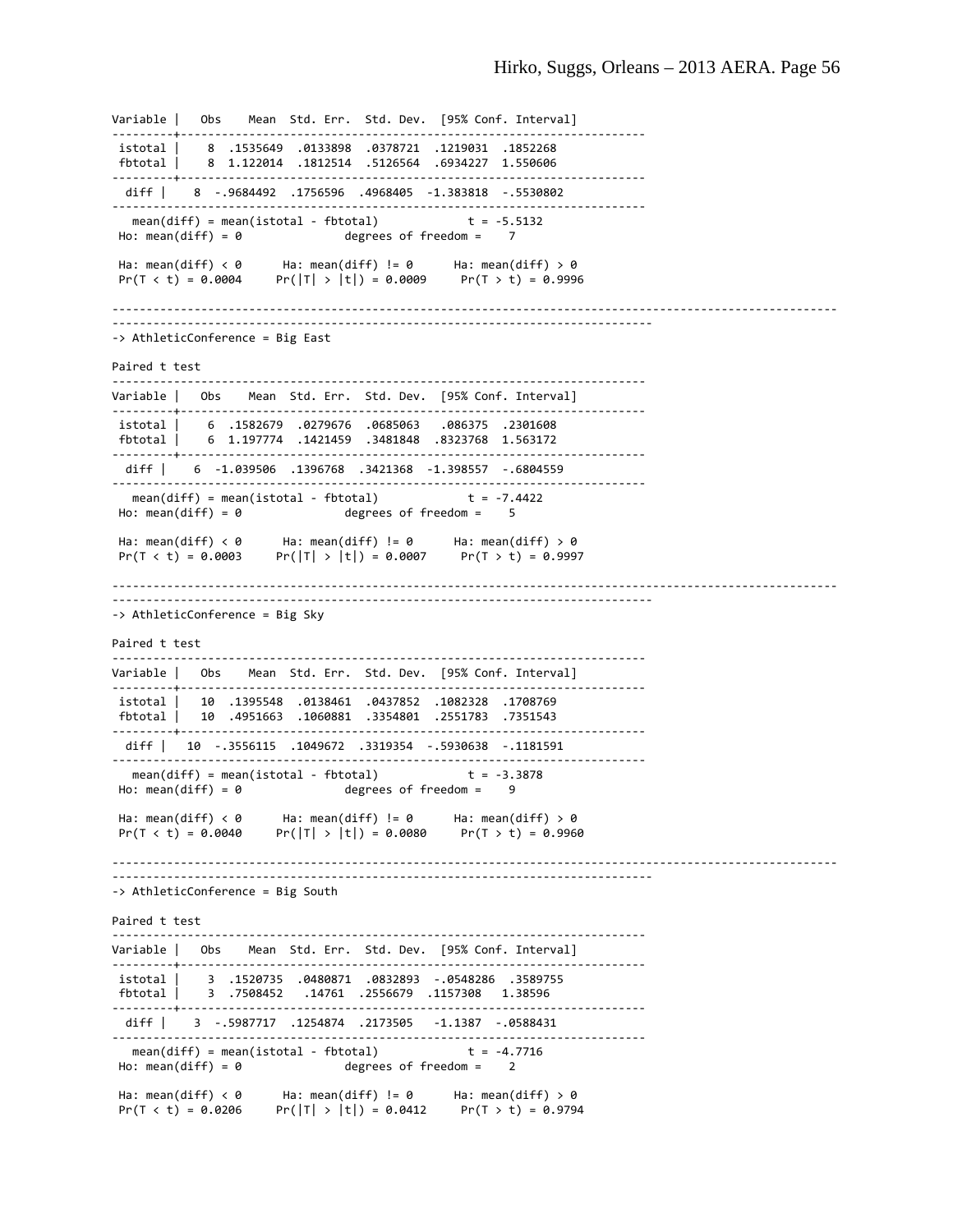‐‐‐‐‐‐‐‐‐‐‐‐‐‐‐‐‐‐‐‐‐‐‐‐‐‐‐‐‐‐‐‐‐‐‐‐‐‐‐‐‐‐‐‐‐‐‐‐‐‐‐‐‐‐‐‐‐‐‐‐‐‐‐‐‐‐‐‐‐‐‐‐‐‐‐‐‐‐‐‐‐‐‐‐‐‐‐‐‐‐‐‐‐‐‐‐‐‐‐‐‐‐‐‐‐‐ ‐‐‐‐‐‐‐‐‐‐‐‐‐‐‐‐‐‐‐‐‐‐‐‐‐‐‐‐‐‐‐‐‐‐‐‐‐‐‐‐‐‐‐‐‐‐‐‐‐‐‐‐‐‐‐‐‐‐‐‐‐‐‐‐‐‐‐‐‐‐‐‐‐‐‐‐‐‐‐ ‐> AthleticConference = Big Ten Paired t test ‐‐‐‐‐‐‐‐‐‐‐‐‐‐‐‐‐‐‐‐‐‐‐‐‐‐‐‐‐‐‐‐‐‐‐‐‐‐‐‐‐‐‐‐‐‐‐‐‐‐‐‐‐‐‐‐‐‐‐‐‐‐‐‐‐‐‐‐‐‐‐‐‐‐‐‐‐‐ Variable | Obs Mean Std. Err. Std. Dev. [95% Conf. Interval] ‐‐‐‐‐‐‐‐‐+‐‐‐‐‐‐‐‐‐‐‐‐‐‐‐‐‐‐‐‐‐‐‐‐‐‐‐‐‐‐‐‐‐‐‐‐‐‐‐‐‐‐‐‐‐‐‐‐‐‐‐‐‐‐‐‐‐‐‐‐‐‐‐‐‐‐‐‐ istotal | 10 .1596304 .0231161 .0730997 .107338 .2119227 fbtotal | 10 .6908367 .0728105 .230247 .5261279 .8555454 **・----------------------------------** diff | 10 ‐.5312063 .0752795 .2380546 ‐.7015003 ‐.3609123 ‐‐‐‐‐‐‐‐‐‐‐‐‐‐‐‐‐‐‐‐‐‐‐‐‐‐‐‐‐‐‐‐‐‐‐‐‐‐‐‐‐‐‐‐‐‐‐‐‐‐‐‐‐‐‐‐‐‐‐‐‐‐‐‐‐‐‐‐‐‐‐‐‐‐‐‐‐‐ mean(diff) = mean(istotal - fbtotal)<br>Ho: mean(diff) = 0 degrees degrees of freedom = Ha: mean(diff) < 0 Ha: mean(diff) != 0 Ha: mean(diff) > 0  $Pr(T < t) = 0.0000$   $Pr(|T| > |t|) = 0.0001$   $Pr(T > t) = 1.0000$ ‐‐‐‐‐‐‐‐‐‐‐‐‐‐‐‐‐‐‐‐‐‐‐‐‐‐‐‐‐‐‐‐‐‐‐‐‐‐‐‐‐‐‐‐‐‐‐‐‐‐‐‐‐‐‐‐‐‐‐‐‐‐‐‐‐‐‐‐‐‐‐‐‐‐‐‐‐‐‐‐‐‐‐‐‐‐‐‐‐‐‐‐‐‐‐‐‐‐‐‐‐‐‐‐‐‐ ‐‐‐‐‐‐‐‐‐‐‐‐‐‐‐‐‐‐‐‐‐‐‐‐‐‐‐‐‐‐‐‐‐‐‐‐‐‐‐‐‐‐‐‐‐‐‐‐‐‐‐‐‐‐‐‐‐‐‐‐‐‐‐‐‐‐‐‐‐‐‐‐‐‐‐‐‐‐‐ ‐> AthleticConference = Big Twelve Paired t test ‐‐‐‐‐‐‐‐‐‐‐‐‐‐‐‐‐‐‐‐‐‐‐‐‐‐‐‐‐‐‐‐‐‐‐‐‐‐‐‐‐‐‐‐‐‐‐‐‐‐‐‐‐‐‐‐‐‐‐‐‐‐‐‐‐‐‐‐‐‐‐‐‐‐‐‐‐‐ Variable | Obs Mean Std. Err. Std. Dev. [95% Conf. Interval] ‐‐‐‐‐‐‐‐‐+‐‐‐‐‐‐‐‐‐‐‐‐‐‐‐‐‐‐‐‐‐‐‐‐‐‐‐‐‐‐‐‐‐‐‐‐‐‐‐‐‐‐‐‐‐‐‐‐‐‐‐‐‐‐‐‐‐‐‐‐‐‐‐‐‐‐‐‐ istotal | 10 .1702095 .0133785 .0423065 .1399453 .2004737 9412951. 3914416. 3843211. 6663684. 10 .6663684 | fbtotal ‐‐‐‐‐‐‐‐‐+‐‐‐‐‐‐‐‐‐‐‐‐‐‐‐‐‐‐‐‐‐‐‐‐‐‐‐‐‐‐‐‐‐‐‐‐‐‐‐‐‐‐‐‐‐‐‐‐‐‐‐‐‐‐‐‐‐‐‐‐‐‐‐‐‐‐‐‐ diff | 10 ‐.4961589 .1207401 .3818136 ‐.7692919 ‐.2230259 ‐‐‐‐‐‐‐‐‐‐‐‐‐‐‐‐‐‐‐‐‐‐‐‐‐‐‐‐‐‐‐‐‐‐‐‐‐‐‐‐‐‐‐‐‐‐‐‐‐‐‐‐‐‐‐‐‐‐‐‐‐‐‐‐‐‐‐‐‐‐‐‐‐‐‐‐‐‐ mean(diff) = mean(istotal ‐ fbtotal) t = ‐4.1093  $Ho: mean(diff) = 0$  degrees of freedom = 9 Ha: mean(diff)  $\langle 0 \rangle$  Ha: mean(diff) != 0 Ha: mean(diff) > 0  $Pr(T < t) = 0.0013$   $Pr(|T| > |t|) = 0.0026$   $Pr(T > t) = 0.9987$ ‐‐‐‐‐‐‐‐‐‐‐‐‐‐‐‐‐‐‐‐‐‐‐‐‐‐‐‐‐‐‐‐‐‐‐‐‐‐‐‐‐‐‐‐‐‐‐‐‐‐‐‐‐‐‐‐‐‐‐‐‐‐‐‐‐‐‐‐‐‐‐‐‐‐‐‐‐‐‐‐‐‐‐‐‐‐‐‐‐‐‐‐‐‐‐‐‐‐‐‐‐‐‐‐‐‐ ‐‐‐‐‐‐‐‐‐‐‐‐‐‐‐‐‐‐‐‐‐‐‐‐‐‐‐‐‐‐‐‐‐‐‐‐‐‐‐‐‐‐‐‐‐‐‐‐‐‐‐‐‐‐‐‐‐‐‐‐‐‐‐‐‐‐‐‐‐‐‐‐‐‐‐‐‐‐‐ ‐> AthleticConference = Colonial Athletic Paired t test ‐‐‐‐‐‐‐‐‐‐‐‐‐‐‐‐‐‐‐‐‐‐‐‐‐‐‐‐‐‐‐‐‐‐‐‐‐‐‐‐‐‐‐‐‐‐‐‐‐‐‐‐‐‐‐‐‐‐‐‐‐‐‐‐‐‐‐‐‐‐‐‐‐‐‐‐‐‐ Variable | Obs Mean Std. Err. Std. Dev. [95% Conf. Interval] ‐‐‐‐‐‐‐‐‐+‐‐‐‐‐‐‐‐‐‐‐‐‐‐‐‐‐‐‐‐‐‐‐‐‐‐‐‐‐‐‐‐‐‐‐‐‐‐‐‐‐‐‐‐‐‐‐‐‐‐‐‐‐‐‐‐‐‐‐‐‐‐‐‐‐‐‐‐ istotal | 4 .119446 .0134009 .0268018 .0767985 .1620936 fbtotal | 4 .7073632 .2276754 .4553509 ‐.0172016 1.431928 …………………………………………………………………………………………… diff | 4 ‐.5879172 .2330261 .4660523 ‐1.32951 .153676 ‐‐‐‐‐‐‐‐‐‐‐‐‐‐‐‐‐‐‐‐‐‐‐‐‐‐‐‐‐‐‐‐‐‐‐‐‐‐‐‐‐‐‐‐‐‐‐‐‐‐‐‐‐‐‐‐‐‐‐‐‐‐‐‐‐‐‐‐‐‐‐‐‐‐‐‐‐‐ mean(diff) = mean(istotal - fbtotal)  $t = -2.5230$ <br>Ho: mean(diff) = 0 degrees of freedom = 3 degrees of freedom =  $3$ Ha: mean(diff) < 0 Ha: mean(diff) != 0 Ha: mean(diff) > 0 Pr(T < t) = 0.0430 Pr(|T| > |t|) = 0.0860 Pr(T > t) = 0.9570 ‐‐‐‐‐‐‐‐‐‐‐‐‐‐‐‐‐‐‐‐‐‐‐‐‐‐‐‐‐‐‐‐‐‐‐‐‐‐‐‐‐‐‐‐‐‐‐‐‐‐‐‐‐‐‐‐‐‐‐‐‐‐‐‐‐‐‐‐‐‐‐‐‐‐‐‐‐‐‐‐‐‐‐‐‐‐‐‐‐‐‐‐‐‐‐‐‐‐‐‐‐‐‐‐‐‐ ‐‐‐‐‐‐‐‐‐‐‐‐‐‐‐‐‐‐‐‐‐‐‐‐‐‐‐‐‐‐‐‐‐‐‐‐‐‐‐‐‐‐‐‐‐‐‐‐‐‐‐‐‐‐‐‐‐‐‐‐‐‐‐‐‐‐‐‐‐‐‐‐‐‐‐‐‐‐‐ ‐> AthleticConference = Conference USA Paired t test ‐‐‐‐‐‐‐‐‐‐‐‐‐‐‐‐‐‐‐‐‐‐‐‐‐‐‐‐‐‐‐‐‐‐‐‐‐‐‐‐‐‐‐‐‐‐‐‐‐‐‐‐‐‐‐‐‐‐‐‐‐‐‐‐‐‐‐‐‐‐‐‐‐‐‐‐‐‐ Variable | Obs Mean Std. Err. Std. Dev. [95% Conf. Interval] ‐‐‐‐‐‐‐‐‐+‐‐‐‐‐‐‐‐‐‐‐‐‐‐‐‐‐‐‐‐‐‐‐‐‐‐‐‐‐‐‐‐‐‐‐‐‐‐‐‐‐‐‐‐‐‐‐‐‐‐‐‐‐‐‐‐‐‐‐‐‐‐‐‐‐‐‐‐ istotal | 8 .1521077 .0109626 .0310069 .1261853 .1780301 fbtotal | 8 .5456963 .059856 .1692983 .4041594 .6872332 ‐‐‐‐‐‐‐‐‐+‐‐‐‐‐‐‐‐‐‐‐‐‐‐‐‐‐‐‐‐‐‐‐‐‐‐‐‐‐‐‐‐‐‐‐‐‐‐‐‐‐‐‐‐‐‐‐‐‐‐‐‐‐‐‐‐‐‐‐‐‐‐‐‐‐‐‐‐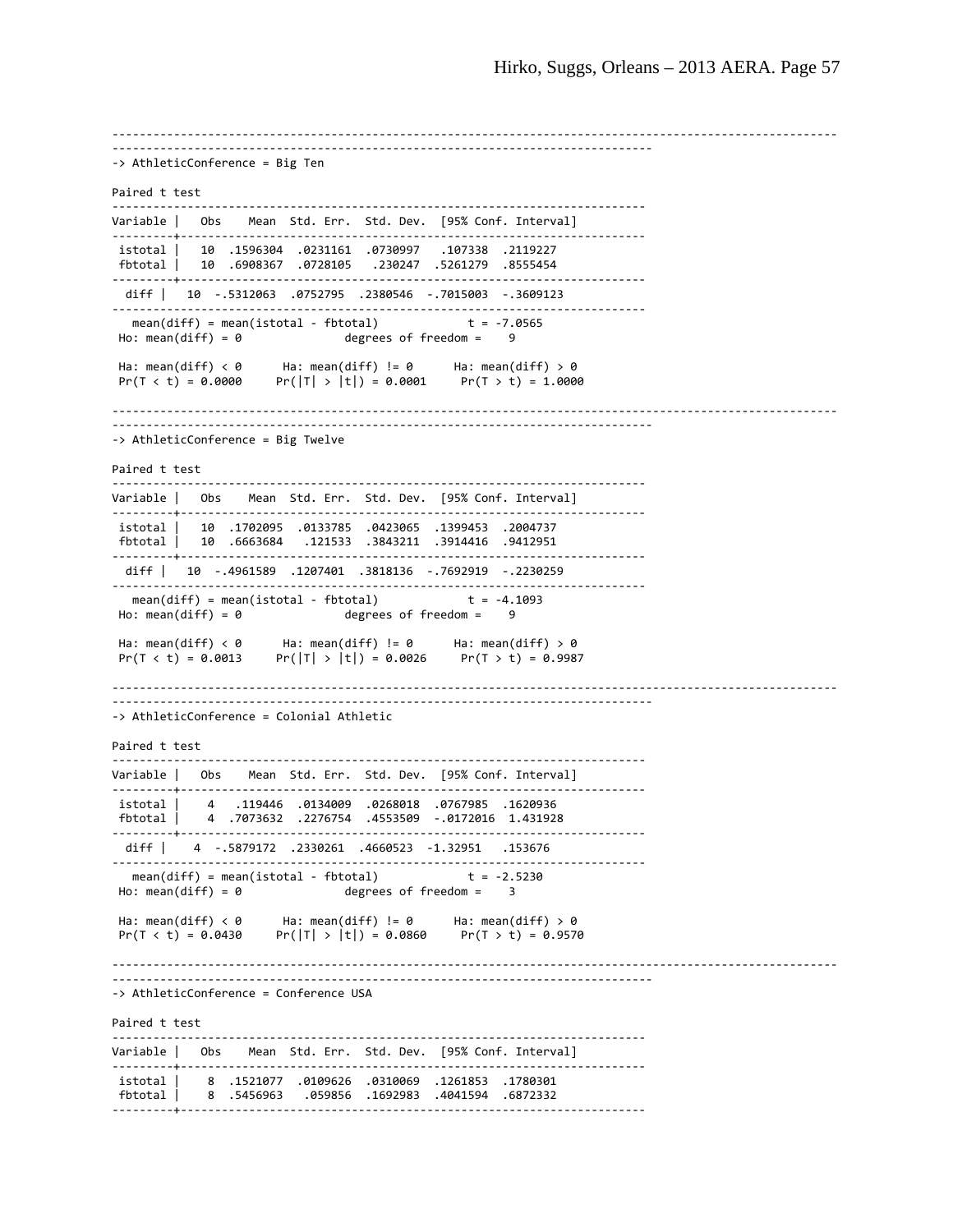diff | 8 ‐.3935886 .0577974 .1634759 ‐.5302578 ‐.2569193 ‐‐‐‐‐‐‐‐‐‐‐‐‐‐‐‐‐‐‐‐‐‐‐‐‐‐‐‐‐‐‐‐‐‐‐‐‐‐‐‐‐‐‐‐‐‐‐‐‐‐‐‐‐‐‐‐‐‐‐‐‐‐‐‐‐‐‐‐‐‐‐‐‐‐‐‐‐‐ mean(diff) = mean(istotal - fbtotal)  $t = -6.8098$  $Ho: mean(diff) = 0$  degrees of freedom = 7 Ha: mean(diff) < 0  $\overline{a}$  Ha: mean(diff) != 0  $\overline{a}$  Ha: mean(diff) > 0  $Pr(T < t) = 0.0001$   $Pr(|T| > |t|) = 0.0003$   $Pr(T > t) = 0.9999$ ‐‐‐‐‐‐‐‐‐‐‐‐‐‐‐‐‐‐‐‐‐‐‐‐‐‐‐‐‐‐‐‐‐‐‐‐‐‐‐‐‐‐‐‐‐‐‐‐‐‐‐‐‐‐‐‐‐‐‐‐‐‐‐‐‐‐‐‐‐‐‐‐‐‐‐‐‐‐‐‐‐‐‐‐‐‐‐‐‐‐‐‐‐‐‐‐‐‐‐‐‐‐‐‐‐‐ ‐‐‐‐‐‐‐‐‐‐‐‐‐‐‐‐‐‐‐‐‐‐‐‐‐‐‐‐‐‐‐‐‐‐‐‐‐‐‐‐‐‐‐‐‐‐‐‐‐‐‐‐‐‐‐‐‐‐‐‐‐‐‐‐‐‐‐‐‐‐‐‐‐‐‐‐‐‐‐ ‐> AthleticConference = Great West Paired t test ‐‐‐‐‐‐‐‐‐‐‐‐‐‐‐‐‐‐‐‐‐‐‐‐‐‐‐‐‐‐‐‐‐‐‐‐‐‐‐‐‐‐‐‐‐‐‐‐‐‐‐‐‐‐‐‐‐‐‐‐‐‐‐‐‐‐‐‐‐‐‐‐‐‐‐‐‐‐ Variable | Obs Mean Std. Err. Std. Dev. [95% Conf. Interval] ‐‐‐‐‐‐‐‐‐+‐‐‐‐‐‐‐‐‐‐‐‐‐‐‐‐‐‐‐‐‐‐‐‐‐‐‐‐‐‐‐‐‐‐‐‐‐‐‐‐‐‐‐‐‐‐‐‐‐‐‐‐‐‐‐‐‐‐‐‐‐‐‐‐‐‐‐‐ istotal | 1 .2256791 . . . . fbtotal | 1 .4705843 . . . . . . ‐‐‐‐‐‐‐‐‐+‐‐‐‐‐‐‐‐‐‐‐‐‐‐‐‐‐‐‐‐‐‐‐‐‐‐‐‐‐‐‐‐‐‐‐‐‐‐‐‐‐‐‐‐‐‐‐‐‐‐‐‐‐‐‐‐‐‐‐‐‐‐‐‐‐‐‐‐ diff | 1 -.2449052 . . . . ‐‐‐‐‐‐‐‐‐‐‐‐‐‐‐‐‐‐‐‐‐‐‐‐‐‐‐‐‐‐‐‐‐‐‐‐‐‐‐‐‐‐‐‐‐‐‐‐‐‐‐‐‐‐‐‐‐‐‐‐‐‐‐‐‐‐‐‐‐‐‐‐‐‐‐‐‐‐ mean(diff) = mean(istotal ‐ fbtotal) t = .  $Ho: mean(diff) = 0$  degrees of freedom =  $0$ Ha: mean(diff) < 0 Ha: mean(diff) != 0 Ha: mean(diff) > 0  $Pr(T < t) =$  .  $Pr(|T| > |t|) =$  .  $Pr(T > t) =$ ‐‐‐‐‐‐‐‐‐‐‐‐‐‐‐‐‐‐‐‐‐‐‐‐‐‐‐‐‐‐‐‐‐‐‐‐‐‐‐‐‐‐‐‐‐‐‐‐‐‐‐‐‐‐‐‐‐‐‐‐‐‐‐‐‐‐‐‐‐‐‐‐‐‐‐‐‐‐‐‐‐‐‐‐‐‐‐‐‐‐‐‐‐‐‐‐‐‐‐‐‐‐‐‐‐‐ ‐‐‐‐‐‐‐‐‐‐‐‐‐‐‐‐‐‐‐‐‐‐‐‐‐‐‐‐‐‐‐‐‐‐‐‐‐‐‐‐‐‐‐‐‐‐‐‐‐‐‐‐‐‐‐‐‐‐‐‐‐‐‐‐‐‐‐‐‐‐‐‐‐‐‐‐‐‐‐ ‐> AthleticConference = Horizon League Paired t test ‐‐‐‐‐‐‐‐‐‐‐‐‐‐‐‐‐‐‐‐‐‐‐‐‐‐‐‐‐‐‐‐‐‐‐‐‐‐‐‐‐‐‐‐‐‐‐‐‐‐‐‐‐‐‐‐‐‐‐‐‐‐‐‐‐‐‐‐‐‐‐‐‐‐‐‐‐‐ Variable | Obs Mean Std. Err. Std. Dev. [95% Conf. Interval] ‐‐‐‐‐‐‐‐‐+‐‐‐‐‐‐‐‐‐‐‐‐‐‐‐‐‐‐‐‐‐‐‐‐‐‐‐‐‐‐‐‐‐‐‐‐‐‐‐‐‐‐‐‐‐‐‐‐‐‐‐‐‐‐‐‐‐‐‐‐‐‐‐‐‐‐‐‐ istotal | 1 .1083704 . . . .  $fbototal$  | 1.526169 . ‐‐‐‐‐‐‐‐‐+‐‐‐‐‐‐‐‐‐‐‐‐‐‐‐‐‐‐‐‐‐‐‐‐‐‐‐‐‐‐‐‐‐‐‐‐‐‐‐‐‐‐‐‐‐‐‐‐‐‐‐‐‐‐‐‐‐‐‐‐‐‐‐‐‐‐‐‐ diff | 1 -1.417799 . . . ‐‐‐‐‐‐‐‐‐‐‐‐‐‐‐‐‐‐‐‐‐‐‐‐‐‐‐‐‐‐‐‐‐‐‐‐‐‐‐‐‐‐‐‐‐‐‐‐‐‐‐‐‐‐‐‐‐‐‐‐‐‐‐‐‐‐‐‐‐‐‐‐‐‐‐‐‐‐ mean(diff) = mean(istotal ‐ fbtotal) t = .  $Ho: mean(diff) = 0$  degrees of freedom =  $0$ Ha: mean(diff) < 0 Ha: mean(diff) != 0 Ha: mean(diff) > 0  $Pr(T < t) =$  .  $Pr(|T| > |t|) =$  .  $Pr(T > t) =$ ‐‐‐‐‐‐‐‐‐‐‐‐‐‐‐‐‐‐‐‐‐‐‐‐‐‐‐‐‐‐‐‐‐‐‐‐‐‐‐‐‐‐‐‐‐‐‐‐‐‐‐‐‐‐‐‐‐‐‐‐‐‐‐‐‐‐‐‐‐‐‐‐‐‐‐‐‐‐‐‐‐‐‐‐‐‐‐‐‐‐‐‐‐‐‐‐‐‐‐‐‐‐‐‐‐‐ ‐‐‐‐‐‐‐‐‐‐‐‐‐‐‐‐‐‐‐‐‐‐‐‐‐‐‐‐‐‐‐‐‐‐‐‐‐‐‐‐‐‐‐‐‐‐‐‐‐‐‐‐‐‐‐‐‐‐‐‐‐‐‐‐‐‐‐‐‐‐‐‐‐‐‐‐‐‐‐ ‐> AthleticConference = Mid‐American Paired t test ‐‐‐‐‐‐‐‐‐‐‐‐‐‐‐‐‐‐‐‐‐‐‐‐‐‐‐‐‐‐‐‐‐‐‐‐‐‐‐‐‐‐‐‐‐‐‐‐‐‐‐‐‐‐‐‐‐‐‐‐‐‐‐‐‐‐‐‐‐‐‐‐‐‐‐‐‐‐ Variable | Obs Mean Std. Err. Std. Dev. [95% Conf. Interval] ‐‐‐‐‐‐‐‐‐+‐‐‐‐‐‐‐‐‐‐‐‐‐‐‐‐‐‐‐‐‐‐‐‐‐‐‐‐‐‐‐‐‐‐‐‐‐‐‐‐‐‐‐‐‐‐‐‐‐‐‐‐‐‐‐‐‐‐‐‐‐‐‐‐‐‐‐‐ istotal | 12 .1562868 .0169199 .0586123 .1190463 .1935273 fbtotal | 12 .6482342 .0719137 .2491163 .4899532 .8065152 ‐‐‐‐‐‐‐‐‐+‐‐‐‐‐‐‐‐‐‐‐‐‐‐‐‐‐‐‐‐‐‐‐‐‐‐‐‐‐‐‐‐‐‐‐‐‐‐‐‐‐‐‐‐‐‐‐‐‐‐‐‐‐‐‐‐‐‐‐‐‐‐‐‐‐‐‐‐ diff | 12 ‐.4919474 .0682234 .2363328 ‐.6421061 ‐.3417887 ‐‐‐‐‐‐‐‐‐‐‐‐‐‐‐‐‐‐‐‐‐‐‐‐‐‐‐‐‐‐‐‐‐‐‐‐‐‐‐‐‐‐‐‐‐‐‐‐‐‐‐‐‐‐‐‐‐‐‐‐‐‐‐‐‐‐‐‐‐‐‐‐‐‐‐‐‐‐ mean(diff) = mean(istotal ‐ fbtotal) t = ‐7.2108 degrees of freedom = Ha: mean(diff)  $\langle \theta \rangle$  Ha: mean(diff) != 0 Ha: mean(diff) > 0  $Pr(T < t) = 0.0000$   $Pr(|T| > |t|) = 0.0000$   $Pr(T > t) = 1.0000$ ‐‐‐‐‐‐‐‐‐‐‐‐‐‐‐‐‐‐‐‐‐‐‐‐‐‐‐‐‐‐‐‐‐‐‐‐‐‐‐‐‐‐‐‐‐‐‐‐‐‐‐‐‐‐‐‐‐‐‐‐‐‐‐‐‐‐‐‐‐‐‐‐‐‐‐‐‐‐‐‐‐‐‐‐‐‐‐‐‐‐‐‐‐‐‐‐‐‐‐‐‐‐‐‐‐‐ ‐‐‐‐‐‐‐‐‐‐‐‐‐‐‐‐‐‐‐‐‐‐‐‐‐‐‐‐‐‐‐‐‐‐‐‐‐‐‐‐‐‐‐‐‐‐‐‐‐‐‐‐‐‐‐‐‐‐‐‐‐‐‐‐‐‐‐‐‐‐‐‐‐‐‐‐‐‐‐ ‐> AthleticConference = Mid‐Eastern Athletic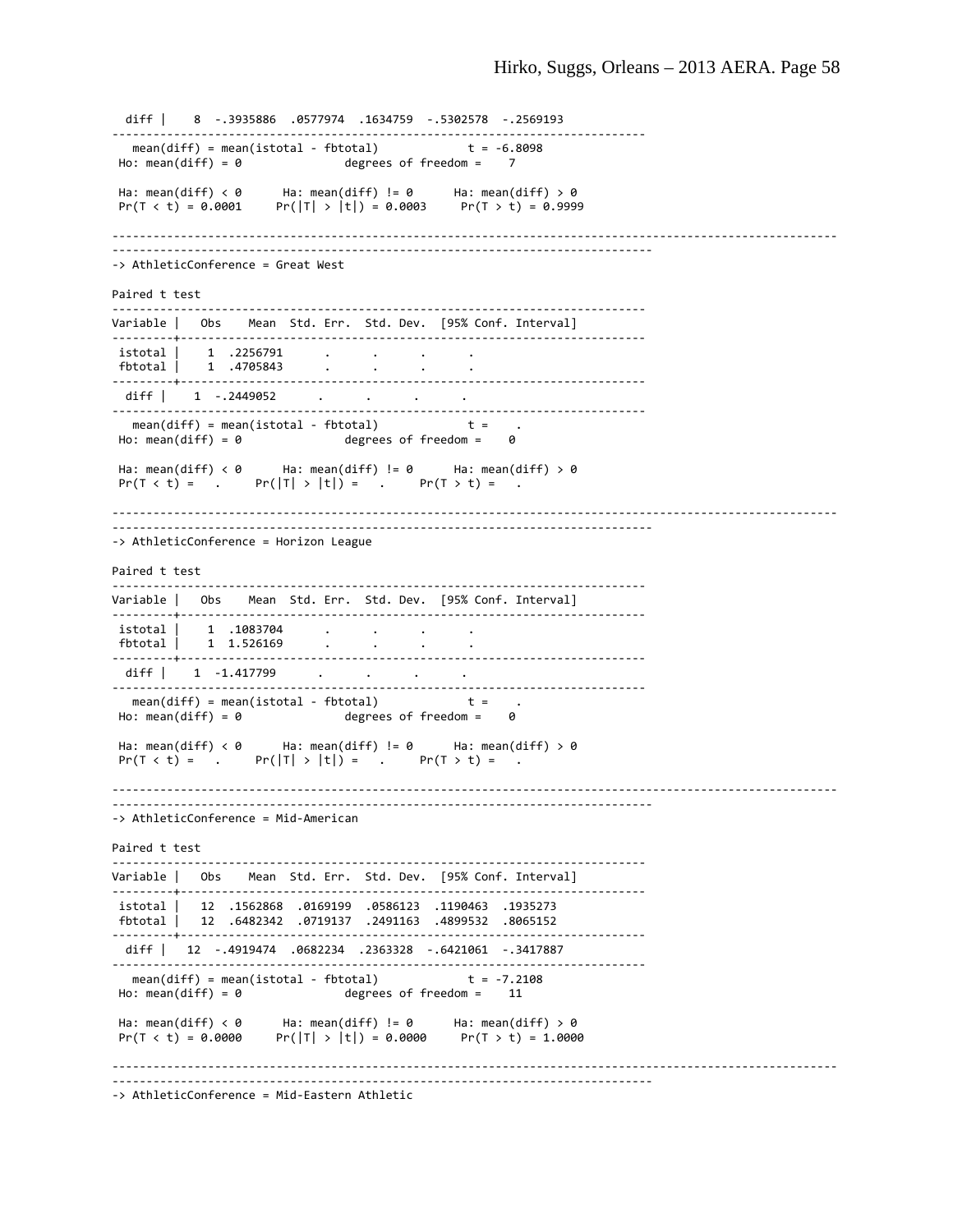Paired t test ‐‐‐‐‐‐‐‐‐‐‐‐‐‐‐‐‐‐‐‐‐‐‐‐‐‐‐‐‐‐‐‐‐‐‐‐‐‐‐‐‐‐‐‐‐‐‐‐‐‐‐‐‐‐‐‐‐‐‐‐‐‐‐‐‐‐‐‐‐‐‐‐‐‐‐‐‐‐ Variable | Obs Mean Std. Err. Std. Dev. [95% Conf. Interval] ‐‐‐‐‐‐‐‐‐+‐‐‐‐‐‐‐‐‐‐‐‐‐‐‐‐‐‐‐‐‐‐‐‐‐‐‐‐‐‐‐‐‐‐‐‐‐‐‐‐‐‐‐‐‐‐‐‐‐‐‐‐‐‐‐‐‐‐‐‐‐‐‐‐‐‐‐‐ istotal | 7 .1119361 .0247172 .0653956 .0514553 .1724169 fbtotal | 7 .7104197 .1781201 .4712614 .2745756 1.146264 ----------------------------------- diff | 7 ‐.5984837 .1865578 .4935855 ‐1.054974 ‐.1419932 ‐‐‐‐‐‐‐‐‐‐‐‐‐‐‐‐‐‐‐‐‐‐‐‐‐‐‐‐‐‐‐‐‐‐‐‐‐‐‐‐‐‐‐‐‐‐‐‐‐‐‐‐‐‐‐‐‐‐‐‐‐‐‐‐‐‐‐‐‐‐‐‐‐‐‐‐‐‐ mean(diff) = mean(istotal - fbtotal)  $t = -3.2080$  $Ho: mean(diff) = 0$  degrees of freedom =  $6$ Ha: mean(diff) < 0  $\qquad$  Ha: mean(diff) != 0  $\qquad$  Ha: mean(diff) > 0  $Pr(T < t) = 0.0092$   $Pr(|T| > |t|) = 0.0184$   $Pr(T > t) = 0.9908$ ‐‐‐‐‐‐‐‐‐‐‐‐‐‐‐‐‐‐‐‐‐‐‐‐‐‐‐‐‐‐‐‐‐‐‐‐‐‐‐‐‐‐‐‐‐‐‐‐‐‐‐‐‐‐‐‐‐‐‐‐‐‐‐‐‐‐‐‐‐‐‐‐‐‐‐‐‐‐‐‐‐‐‐‐‐‐‐‐‐‐‐‐‐‐‐‐‐‐‐‐‐‐‐‐‐‐ ‐‐‐‐‐‐‐‐‐‐‐‐‐‐‐‐‐‐‐‐‐‐‐‐‐‐‐‐‐‐‐‐‐‐‐‐‐‐‐‐‐‐‐‐‐‐‐‐‐‐‐‐‐‐‐‐‐‐‐‐‐‐‐‐‐‐‐‐‐‐‐‐‐‐‐‐‐‐‐ ‐> AthleticConference = Missouri Valley Paired t test ‐‐‐‐‐‐‐‐‐‐‐‐‐‐‐‐‐‐‐‐‐‐‐‐‐‐‐‐‐‐‐‐‐‐‐‐‐‐‐‐‐‐‐‐‐‐‐‐‐‐‐‐‐‐‐‐‐‐‐‐‐‐‐‐‐‐‐‐‐‐‐‐‐‐‐‐‐‐ Variable | Obs Mean Std. Err. Std. Dev. [95% Conf. Interval] ‐‐‐‐‐‐‐‐‐+‐‐‐‐‐‐‐‐‐‐‐‐‐‐‐‐‐‐‐‐‐‐‐‐‐‐‐‐‐‐‐‐‐‐‐‐‐‐‐‐‐‐‐‐‐‐‐‐‐‐‐‐‐‐‐‐‐‐‐‐‐‐‐‐‐‐‐‐ istotal | 5 .1767129 .0190482 .042593 .1238267 .2295991 fbtotal | 5 .5545831 .0977309 .2185329 .2832387 .8259276 ‐‐‐‐‐‐‐‐‐+‐‐‐‐‐‐‐‐‐‐‐‐‐‐‐‐‐‐‐‐‐‐‐‐‐‐‐‐‐‐‐‐‐‐‐‐‐‐‐‐‐‐‐‐‐‐‐‐‐‐‐‐‐‐‐‐‐‐‐‐‐‐‐‐‐‐‐‐ diff | 5 ‐.3778702 .1012325 .2263627 ‐.6589366 ‐.0968038 ‐‐‐‐‐‐‐‐‐‐‐‐‐‐‐‐‐‐‐‐‐‐‐‐‐‐‐‐‐‐‐‐‐‐‐‐‐‐‐‐‐‐‐‐‐‐‐‐‐‐‐‐‐‐‐‐‐‐‐‐‐‐‐‐‐‐‐‐‐‐‐‐‐‐‐‐‐‐ mean(diff) = mean(istotal ‐ fbtotal) t = ‐3.7327  $Ho: mean(diff) = 0$  degrees of freedom = Ha: mean(diff) < 0 Ha: mean(diff) != 0 Ha: mean(diff) > 0  $Pr(T < t) = 0.0101$   $Pr(|T| > |t|) = 0.0202$   $Pr(T > t) = 0.9899$ ‐‐‐‐‐‐‐‐‐‐‐‐‐‐‐‐‐‐‐‐‐‐‐‐‐‐‐‐‐‐‐‐‐‐‐‐‐‐‐‐‐‐‐‐‐‐‐‐‐‐‐‐‐‐‐‐‐‐‐‐‐‐‐‐‐‐‐‐‐‐‐‐‐‐‐‐‐‐‐‐‐‐‐‐‐‐‐‐‐‐‐‐‐‐‐‐‐‐‐‐‐‐‐‐‐‐ ‐‐‐‐‐‐‐‐‐‐‐‐‐‐‐‐‐‐‐‐‐‐‐‐‐‐‐‐‐‐‐‐‐‐‐‐‐‐‐‐‐‐‐‐‐‐‐‐‐‐‐‐‐‐‐‐‐‐‐‐‐‐‐‐‐‐‐‐‐‐‐‐‐‐‐‐‐‐‐ ‐> AthleticConference = Mountain West Paired t test ‐‐‐‐‐‐‐‐‐‐‐‐‐‐‐‐‐‐‐‐‐‐‐‐‐‐‐‐‐‐‐‐‐‐‐‐‐‐‐‐‐‐‐‐‐‐‐‐‐‐‐‐‐‐‐‐‐‐‐‐‐‐‐‐‐‐‐‐‐‐‐‐‐‐‐‐‐‐ Variable | Obs Mean Std. Err. Std. Dev. [95% Conf. Interval] ‐‐‐‐‐‐‐‐‐+‐‐‐‐‐‐‐‐‐‐‐‐‐‐‐‐‐‐‐‐‐‐‐‐‐‐‐‐‐‐‐‐‐‐‐‐‐‐‐‐‐‐‐‐‐‐‐‐‐‐‐‐‐‐‐‐‐‐‐‐‐‐‐‐‐‐‐‐ istotal | 7 .1698487 .0136608 .0361431 .1364219 .2032755 fbtotal | 7 .6892187 .1943081 .514091 .2137638 1.164674 ‐‐‐‐‐‐‐‐‐+‐‐‐‐‐‐‐‐‐‐‐‐‐‐‐‐‐‐‐‐‐‐‐‐‐‐‐‐‐‐‐‐‐‐‐‐‐‐‐‐‐‐‐‐‐‐‐‐‐‐‐‐‐‐‐‐‐‐‐‐‐‐‐‐‐‐‐‐ diff | 7 ‐.5193701 .1951981 .5164457 ‐.9970026 ‐.0417375 ‐‐‐‐‐‐‐‐‐‐‐‐‐‐‐‐‐‐‐‐‐‐‐‐‐‐‐‐‐‐‐‐‐‐‐‐‐‐‐‐‐‐‐‐‐‐‐‐‐‐‐‐‐‐‐‐‐‐‐‐‐‐‐‐‐‐‐‐‐‐‐‐‐‐‐‐‐‐ mean(diff) = mean(istotal - fbtotal)  $t = -2.6607$ <br>Ho: mean(diff) = 0 degrees of freedom = 6  $degrees$  of freedom =  $6$ Ha: mean(diff) < 0 Ha: mean(diff) != 0 Ha: mean(diff) > 0  $Pr(|T| > |t|) = 0.0375$ ‐‐‐‐‐‐‐‐‐‐‐‐‐‐‐‐‐‐‐‐‐‐‐‐‐‐‐‐‐‐‐‐‐‐‐‐‐‐‐‐‐‐‐‐‐‐‐‐‐‐‐‐‐‐‐‐‐‐‐‐‐‐‐‐‐‐‐‐‐‐‐‐‐‐‐‐‐‐‐‐‐‐‐‐‐‐‐‐‐‐‐‐‐‐‐‐‐‐‐‐‐‐‐‐‐‐ ‐‐‐‐‐‐‐‐‐‐‐‐‐‐‐‐‐‐‐‐‐‐‐‐‐‐‐‐‐‐‐‐‐‐‐‐‐‐‐‐‐‐‐‐‐‐‐‐‐‐‐‐‐‐‐‐‐‐‐‐‐‐‐‐‐‐‐‐‐‐‐‐‐‐‐‐‐‐‐ ‐> AthleticConference = Northeast Paired t test ‐‐‐‐‐‐‐‐‐‐‐‐‐‐‐‐‐‐‐‐‐‐‐‐‐‐‐‐‐‐‐‐‐‐‐‐‐‐‐‐‐‐‐‐‐‐‐‐‐‐‐‐‐‐‐‐‐‐‐‐‐‐‐‐‐‐‐‐‐‐‐‐‐‐‐‐‐‐ Variable | Obs Mean Std. Err. Std. Dev. [95% Conf. Interval] ………………………………………………………………………………………… istotal | 1 .1732363 . . . . fbtotal | 1 .5086548 . . . . . . ‐‐‐‐‐‐‐‐‐+‐‐‐‐‐‐‐‐‐‐‐‐‐‐‐‐‐‐‐‐‐‐‐‐‐‐‐‐‐‐‐‐‐‐‐‐‐‐‐‐‐‐‐‐‐‐‐‐‐‐‐‐‐‐‐‐‐‐‐‐‐‐‐‐‐‐‐‐ diff | 1 -.3354185 . . . ‐‐‐‐‐‐‐‐‐‐‐‐‐‐‐‐‐‐‐‐‐‐‐‐‐‐‐‐‐‐‐‐‐‐‐‐‐‐‐‐‐‐‐‐‐‐‐‐‐‐‐‐‐‐‐‐‐‐‐‐‐‐‐‐‐‐‐‐‐‐‐‐‐‐‐‐‐‐ mean(diff) = mean(istotal ‐ fbtotal) t = . Ho: mean(diff) =  $0$  degrees of freedom =  $0$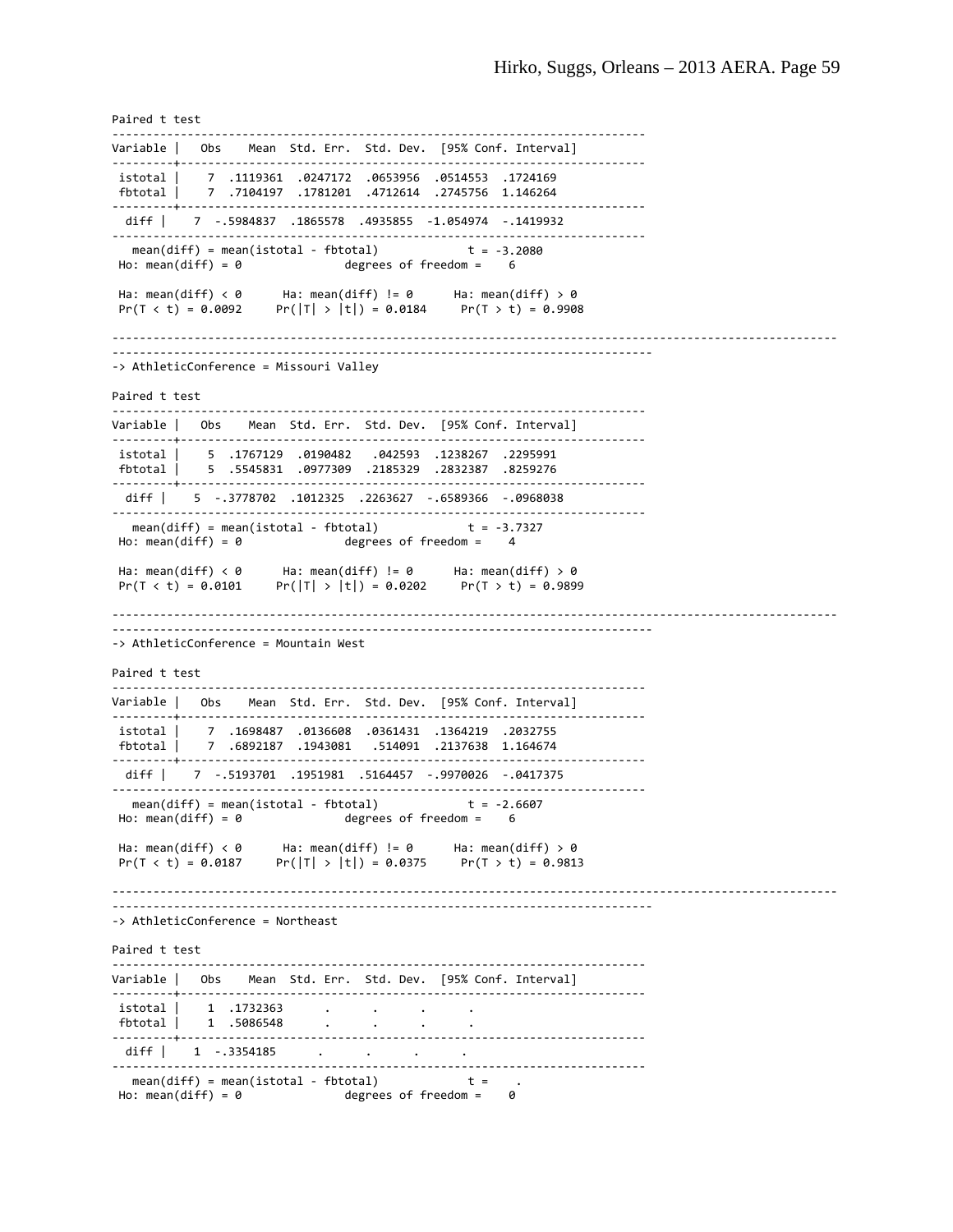```
Ha: mean(diff) < 0      Ha: mean(diff) != 0      Ha: mean(diff) > 0
Pr(T < t) = . Pr(|T| > |t|) = . Pr(T > t) =‐‐‐‐‐‐‐‐‐‐‐‐‐‐‐‐‐‐‐‐‐‐‐‐‐‐‐‐‐‐‐‐‐‐‐‐‐‐‐‐‐‐‐‐‐‐‐‐‐‐‐‐‐‐‐‐‐‐‐‐‐‐‐‐‐‐‐‐‐‐‐‐‐‐‐‐‐‐‐‐‐‐‐‐‐‐‐‐‐‐‐‐‐‐‐‐‐‐‐‐‐‐‐‐‐‐
‐‐‐‐‐‐‐‐‐‐‐‐‐‐‐‐‐‐‐‐‐‐‐‐‐‐‐‐‐‐‐‐‐‐‐‐‐‐‐‐‐‐‐‐‐‐‐‐‐‐‐‐‐‐‐‐‐‐‐‐‐‐‐‐‐‐‐‐‐‐‐‐‐‐‐‐‐‐‐ 
‐> AthleticConference = Ohio Valley
Paired t test
‐‐‐‐‐‐‐‐‐‐‐‐‐‐‐‐‐‐‐‐‐‐‐‐‐‐‐‐‐‐‐‐‐‐‐‐‐‐‐‐‐‐‐‐‐‐‐‐‐‐‐‐‐‐‐‐‐‐‐‐‐‐‐‐‐‐‐‐‐‐‐‐‐‐‐‐‐‐ 
Variable | Obs    Mean  Std. Err.  Std. Dev.    [95% Conf. Interval]
‐‐‐‐‐‐‐‐‐+‐‐‐‐‐‐‐‐‐‐‐‐‐‐‐‐‐‐‐‐‐‐‐‐‐‐‐‐‐‐‐‐‐‐‐‐‐‐‐‐‐‐‐‐‐‐‐‐‐‐‐‐‐‐‐‐‐‐‐‐‐‐‐‐‐‐‐‐ 
 istotal |   10  .0939508  .0142536  .0450739  .0617069  .1261948
 fbtotal |   10  .5495329  .0927446   .293284  .3397302  .7593357
‐‐‐‐‐‐‐‐‐+‐‐‐‐‐‐‐‐‐‐‐‐‐‐‐‐‐‐‐‐‐‐‐‐‐‐‐‐‐‐‐‐‐‐‐‐‐‐‐‐‐‐‐‐‐‐‐‐‐‐‐‐‐‐‐‐‐‐‐‐‐‐‐‐‐‐‐‐ 
   diff |   10  ‐.4555821  .0899451  .2844314  ‐.659052  ‐.2521121
‐‐‐‐‐‐‐‐‐‐‐‐‐‐‐‐‐‐‐‐‐‐‐‐‐‐‐‐‐‐‐‐‐‐‐‐‐‐‐‐‐‐‐‐‐‐‐‐‐‐‐‐‐‐‐‐‐‐‐‐‐‐‐‐‐‐‐‐‐‐‐‐‐‐‐‐‐‐ 
   mean(diff) = mean(istotal ‐ fbtotal)             t = ‐5.0651
                                 degrees of freedom = 9Ha: mean(diff) < 0      Ha: mean(diff) != 0      Ha: mean(diff) > 0
Pr(T < t) = 0.0003 Pr(|T| > |t|) = 0.0007 Pr(T > t) = 0.9997‐‐‐‐‐‐‐‐‐‐‐‐‐‐‐‐‐‐‐‐‐‐‐‐‐‐‐‐‐‐‐‐‐‐‐‐‐‐‐‐‐‐‐‐‐‐‐‐‐‐‐‐‐‐‐‐‐‐‐‐‐‐‐‐‐‐‐‐‐‐‐‐‐‐‐‐‐‐‐‐‐‐‐‐‐‐‐‐‐‐‐‐‐‐‐‐‐‐‐‐‐‐‐‐‐‐
‐‐‐‐‐‐‐‐‐‐‐‐‐‐‐‐‐‐‐‐‐‐‐‐‐‐‐‐‐‐‐‐‐‐‐‐‐‐‐‐‐‐‐‐‐‐‐‐‐‐‐‐‐‐‐‐‐‐‐‐‐‐‐‐‐‐‐‐‐‐‐‐‐‐‐‐‐‐‐ 
‐> AthleticConference = Pacific Ten
Paired t test
             ‐‐‐‐‐‐‐‐‐‐‐‐‐‐‐‐‐‐‐‐‐‐‐‐‐‐‐‐‐‐‐‐‐‐‐‐‐‐‐‐‐‐‐‐‐‐‐‐‐‐‐‐‐‐‐‐‐‐‐‐‐‐‐‐‐‐‐‐‐‐‐‐‐‐‐‐‐‐ 
Variable | Obs Mean Std. Err. Std. Dev. [95% Conf. Interval]
        ‐‐‐‐‐‐‐‐‐+‐‐‐‐‐‐‐‐‐‐‐‐‐‐‐‐‐‐‐‐‐‐‐‐‐‐‐‐‐‐‐‐‐‐‐‐‐‐‐‐‐‐‐‐‐‐‐‐‐‐‐‐‐‐‐‐‐‐‐‐‐‐‐‐‐‐‐‐ 
 istotal |    8  .1461471  .0352993  .0998414  .0626776  .2296166
 fbtotal |    8  .9098294   .311095  .8799095  .1742067  1.645452
‐‐‐‐‐‐‐‐‐+‐‐‐‐‐‐‐‐‐‐‐‐‐‐‐‐‐‐‐‐‐‐‐‐‐‐‐‐‐‐‐‐‐‐‐‐‐‐‐‐‐‐‐‐‐‐‐‐‐‐‐‐‐‐‐‐‐‐‐‐‐‐‐‐‐‐‐‐ 
   diff |    8  ‐.7636823  .3042446  .8605338  ‐1.483107  ‐.0442581
‐‐‐‐‐‐‐‐‐‐‐‐‐‐‐‐‐‐‐‐‐‐‐‐‐‐‐‐‐‐‐‐‐‐‐‐‐‐‐‐‐‐‐‐‐‐‐‐‐‐‐‐‐‐‐‐‐‐‐‐‐‐‐‐‐‐‐‐‐‐‐‐‐‐‐‐‐‐ 
     mean(diff) = mean(istotal ‐ fbtotal)             t = ‐2.5101
Ho: mean(diff) = \theta degrees of freedom =
Ha: mean(diff) \langle 0 \rangle Ha: mean(diff) != 0 Ha: mean(diff) > 0
Pr(T < t) = 0.0202 Pr(|T| > |t|) = 0.0404 Pr(T > t) = 0.9798‐‐‐‐‐‐‐‐‐‐‐‐‐‐‐‐‐‐‐‐‐‐‐‐‐‐‐‐‐‐‐‐‐‐‐‐‐‐‐‐‐‐‐‐‐‐‐‐‐‐‐‐‐‐‐‐‐‐‐‐‐‐‐‐‐‐‐‐‐‐‐‐‐‐‐‐‐‐‐‐‐‐‐‐‐‐‐‐‐‐‐‐‐‐‐‐‐‐‐‐‐‐‐‐‐‐
‐‐‐‐‐‐‐‐‐‐‐‐‐‐‐‐‐‐‐‐‐‐‐‐‐‐‐‐‐‐‐‐‐‐‐‐‐‐‐‐‐‐‐‐‐‐‐‐‐‐‐‐‐‐‐‐‐‐‐‐‐‐‐‐‐‐‐‐‐‐‐‐‐‐‐‐‐‐‐ 
‐> AthleticConference = SOUTH
Paired t test
‐‐‐‐‐‐‐‐‐‐‐‐‐‐‐‐‐‐‐‐‐‐‐‐‐‐‐‐‐‐‐‐‐‐‐‐‐‐‐‐‐‐‐‐‐‐‐‐‐‐‐‐‐‐‐‐‐‐‐‐‐‐‐‐‐‐‐‐‐‐‐‐‐‐‐‐‐‐ 
Variable | Obs    Mean  Std. Err.  Std. Dev.    [95% Conf. Interval]
‐‐‐‐‐‐‐‐‐+‐‐‐‐‐‐‐‐‐‐‐‐‐‐‐‐‐‐‐‐‐‐‐‐‐‐‐‐‐‐‐‐‐‐‐‐‐‐‐‐‐‐‐‐‐‐‐‐‐‐‐‐‐‐‐‐‐‐‐‐‐‐‐‐‐‐‐‐ 
istotal | 5 .1466985 .0251687 .0562788 .0768191 .2165779
fbtotal |    5  .5102629  .1125123  .2515851  .1978788  .8226471
       ‐‐‐‐‐‐‐‐‐+‐‐‐‐‐‐‐‐‐‐‐‐‐‐‐‐‐‐‐‐‐‐‐‐‐‐‐‐‐‐‐‐‐‐‐‐‐‐‐‐‐‐‐‐‐‐‐‐‐‐‐‐‐‐‐‐‐‐‐‐‐‐‐‐‐‐‐‐ 
   diff |    5  ‐.3635645  .1264053  .2826509  ‐.714522  ‐.012607
‐‐‐‐‐‐‐‐‐‐‐‐‐‐‐‐‐‐‐‐‐‐‐‐‐‐‐‐‐‐‐‐‐‐‐‐‐‐‐‐‐‐‐‐‐‐‐‐‐‐‐‐‐‐‐‐‐‐‐‐‐‐‐‐‐‐‐‐‐‐‐‐‐‐‐‐‐‐ 
  mean(diff) = mean(istotal - fbtotal)
Ho: mean(diff) = 0 degrees of freedom =
Ha: mean(diff) < 0      Ha: mean(diff) != 0      Ha: mean(diff) > 0
Pr(T < t) = 0.0226 Pr(|T| > |t|) = 0.0452 Pr(T > t) = 0.9774‐‐‐‐‐‐‐‐‐‐‐‐‐‐‐‐‐‐‐‐‐‐‐‐‐‐‐‐‐‐‐‐‐‐‐‐‐‐‐‐‐‐‐‐‐‐‐‐‐‐‐‐‐‐‐‐‐‐‐‐‐‐‐‐‐‐‐‐‐‐‐‐‐‐‐‐‐‐‐‐‐‐‐‐‐‐‐‐‐‐‐‐‐‐‐‐‐‐‐‐‐‐‐‐‐‐
‐‐‐‐‐‐‐‐‐‐‐‐‐‐‐‐‐‐‐‐‐‐‐‐‐‐‐‐‐‐‐‐‐‐‐‐‐‐‐‐‐‐‐‐‐‐‐‐‐‐‐‐‐‐‐‐‐‐‐‐‐‐‐‐‐‐‐‐‐‐‐‐‐‐‐‐‐‐‐ 
‐> AthleticConference = Southeastern
Paired t test
 ‐‐‐‐‐‐‐‐‐‐‐‐‐‐‐‐‐‐‐‐‐‐‐‐‐‐‐‐‐‐‐‐‐‐‐‐‐‐‐‐‐‐‐‐‐‐‐‐‐‐‐‐‐‐‐‐‐‐‐‐‐‐‐‐‐‐‐‐‐‐‐‐‐‐‐‐‐‐ 
Variable | Obs    Mean  Std. Err.  Std. Dev.    [95% Conf. Interval]
‐‐‐‐‐‐‐‐‐+‐‐‐‐‐‐‐‐‐‐‐‐‐‐‐‐‐‐‐‐‐‐‐‐‐‐‐‐‐‐‐‐‐‐‐‐‐‐‐‐‐‐‐‐‐‐‐‐‐‐‐‐‐‐‐‐‐‐‐‐‐‐‐‐‐‐‐‐ 
istotal |   11   .154729  .0097858  .0324558  .1329249  .1765331
```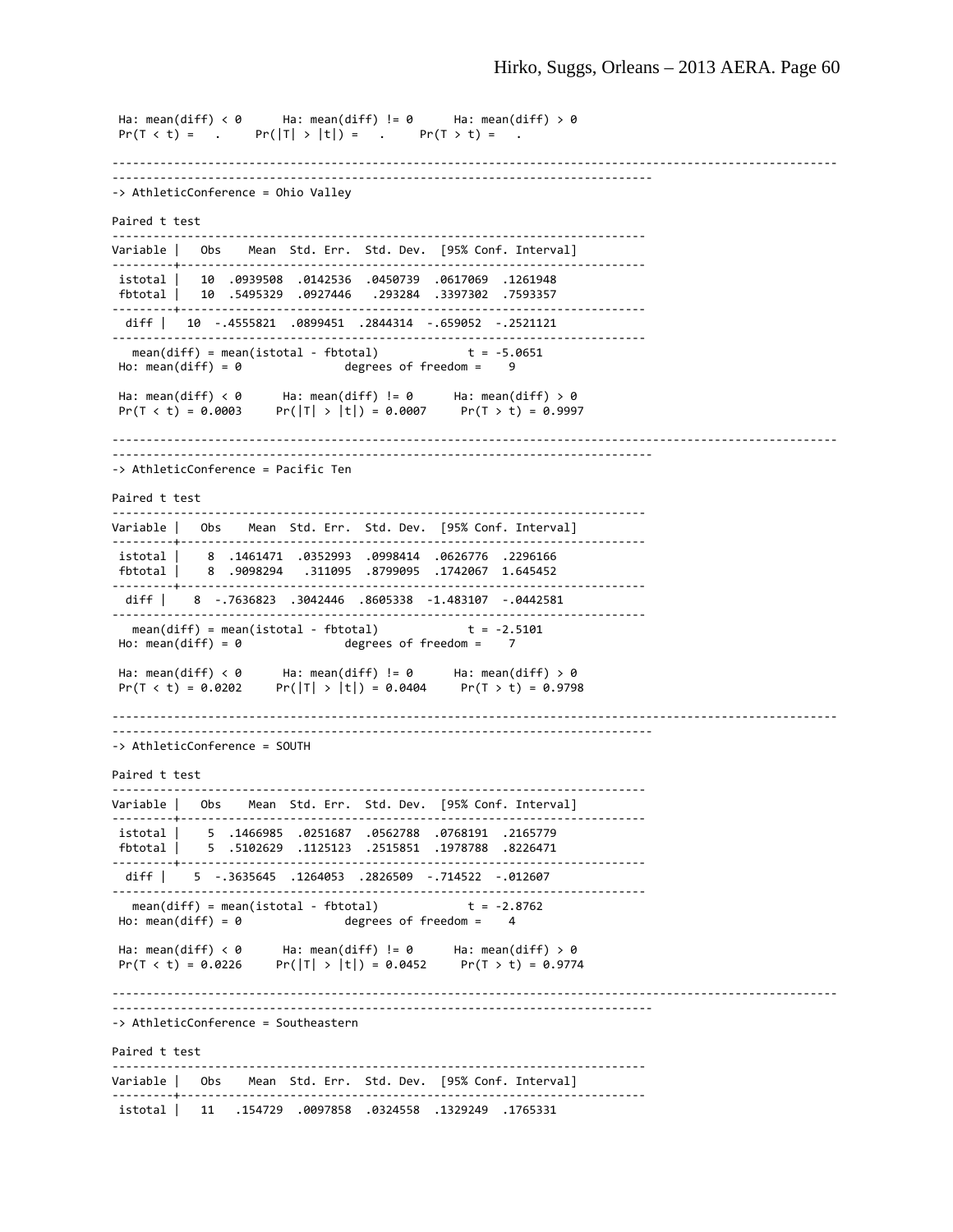fbtotal | 11 1.288728 .2094737 .6947457 .8219919 1.755465 ‐‐‐‐‐‐‐‐‐+‐‐‐‐‐‐‐‐‐‐‐‐‐‐‐‐‐‐‐‐‐‐‐‐‐‐‐‐‐‐‐‐‐‐‐‐‐‐‐‐‐‐‐‐‐‐‐‐‐‐‐‐‐‐‐‐‐‐‐‐‐‐‐‐‐‐‐‐ diff | 11 ‐1.133999 .2120657 .7033424 ‐1.606511 ‐.6614875 ‐‐‐‐‐‐‐‐‐‐‐‐‐‐‐‐‐‐‐‐‐‐‐‐‐‐‐‐‐‐‐‐‐‐‐‐‐‐‐‐‐‐‐‐‐‐‐‐‐‐‐‐‐‐‐‐‐‐‐‐‐‐‐‐‐‐‐‐‐‐‐‐‐‐‐‐‐‐  $mean(diff) = mean(istotal - fbtotal)$ Ho: mean(diff) =  $\theta$  degrees of freedom =  $10$ Ha: mean(diff) < 0 Ha: mean(diff) != 0 Ha: mean(diff) > 0 Pr(T < t) = 0.0002 Pr( $|T| > |t|$ ) = 0.0003 Pr(T > t) = 0.9998 ‐‐‐‐‐‐‐‐‐‐‐‐‐‐‐‐‐‐‐‐‐‐‐‐‐‐‐‐‐‐‐‐‐‐‐‐‐‐‐‐‐‐‐‐‐‐‐‐‐‐‐‐‐‐‐‐‐‐‐‐‐‐‐‐‐‐‐‐‐‐‐‐‐‐‐‐‐‐‐‐‐‐‐‐‐‐‐‐‐‐‐‐‐‐‐‐‐‐‐‐‐‐‐‐‐‐ ‐‐‐‐‐‐‐‐‐‐‐‐‐‐‐‐‐‐‐‐‐‐‐‐‐‐‐‐‐‐‐‐‐‐‐‐‐‐‐‐‐‐‐‐‐‐‐‐‐‐‐‐‐‐‐‐‐‐‐‐‐‐‐‐‐‐‐‐‐‐‐‐‐‐‐‐‐‐‐ ‐> AthleticConference = Southland Paired t test ‐‐‐‐‐‐‐‐‐‐‐‐‐‐‐‐‐‐‐‐‐‐‐‐‐‐‐‐‐‐‐‐‐‐‐‐‐‐‐‐‐‐‐‐‐‐‐‐‐‐‐‐‐‐‐‐‐‐‐‐‐‐‐‐‐‐‐‐‐‐‐‐‐‐‐‐‐‐ Variable | Obs Mean Std. Err. Std. Dev. [95% Conf. Interval] ‐‐‐‐‐‐‐‐‐+‐‐‐‐‐‐‐‐‐‐‐‐‐‐‐‐‐‐‐‐‐‐‐‐‐‐‐‐‐‐‐‐‐‐‐‐‐‐‐‐‐‐‐‐‐‐‐‐‐‐‐‐‐‐‐‐‐‐‐‐‐‐‐‐‐‐‐‐ istotal | 7 .133067 .0177492 .04696 .0896363 .1764977 fbtotal | 7 .6334808 .0930136 .246091 .4058847 .861077 ……………………………………………………………………………………… diff | 7 ‐.5004139 .1015303 .2686238 ‐.7488494 ‐.2519783 ‐‐‐‐‐‐‐‐‐‐‐‐‐‐‐‐‐‐‐‐‐‐‐‐‐‐‐‐‐‐‐‐‐‐‐‐‐‐‐‐‐‐‐‐‐‐‐‐‐‐‐‐‐‐‐‐‐‐‐‐‐‐‐‐‐‐‐‐‐‐‐‐‐‐‐‐‐‐  $mean(diff)$  = mean(istotal - fbtotal)  $Ho: mean(diff) = 0$  degrees of freedom =  $6$ Ha: mean(diff) < 0 Ha: mean(diff) != 0 Ha: mean(diff) > 0  $Pr(T < t) = 0.0013$   $Pr(|T| > |t|) = 0.0026$   $Pr(T > t) = 0.9987$ ‐‐‐‐‐‐‐‐‐‐‐‐‐‐‐‐‐‐‐‐‐‐‐‐‐‐‐‐‐‐‐‐‐‐‐‐‐‐‐‐‐‐‐‐‐‐‐‐‐‐‐‐‐‐‐‐‐‐‐‐‐‐‐‐‐‐‐‐‐‐‐‐‐‐‐‐‐‐‐‐‐‐‐‐‐‐‐‐‐‐‐‐‐‐‐‐‐‐‐‐‐‐‐‐‐‐ ‐‐‐‐‐‐‐‐‐‐‐‐‐‐‐‐‐‐‐‐‐‐‐‐‐‐‐‐‐‐‐‐‐‐‐‐‐‐‐‐‐‐‐‐‐‐‐‐‐‐‐‐‐‐‐‐‐‐‐‐‐‐‐‐‐‐‐‐‐‐‐‐‐‐‐‐‐‐‐ ‐> AthleticConference = Southwestern Athletic Paired t test ‐‐‐‐‐‐‐‐‐‐‐‐‐‐‐‐‐‐‐‐‐‐‐‐‐‐‐‐‐‐‐‐‐‐‐‐‐‐‐‐‐‐‐‐‐‐‐‐‐‐‐‐‐‐‐‐‐‐‐‐‐‐‐‐‐‐‐‐‐‐‐‐‐‐‐‐‐‐ Variable | Obs Mean Std. Err. Std. Dev. [95% Conf. Interval] …………↓………………………………………………… istotal | 10 .1548664 .042195 .1334323 .0594147 .2503181 fbtotal | 10 .7429603 .287578 .9094016 .0924136 1.393507 ‐‐‐‐‐‐‐‐‐+‐‐‐‐‐‐‐‐‐‐‐‐‐‐‐‐‐‐‐‐‐‐‐‐‐‐‐‐‐‐‐‐‐‐‐‐‐‐‐‐‐‐‐‐‐‐‐‐‐‐‐‐‐‐‐‐‐‐‐‐‐‐‐‐‐‐‐‐ diff | 10 ‐.5880939 .2960118 .9360716 ‐1.257719 .0815314 ‐‐‐‐‐‐‐‐‐‐‐‐‐‐‐‐‐‐‐‐‐‐‐‐‐‐‐‐‐‐‐‐‐‐‐‐‐‐‐‐‐‐‐‐‐‐‐‐‐‐‐‐‐‐‐‐‐‐‐‐‐‐‐‐‐‐‐‐‐‐‐‐‐‐‐‐‐‐ mean(diff) = mean(istotal ‐ fbtotal) t = ‐1.9867  $Ho: mean(diff) = 0$  degrees of freedom = Ha: mean(diff) < 0 Ha: mean(diff) != 0 Ha: mean(diff) > 0  $Pr(|T| > |t|) = 0.0782$ ‐‐‐‐‐‐‐‐‐‐‐‐‐‐‐‐‐‐‐‐‐‐‐‐‐‐‐‐‐‐‐‐‐‐‐‐‐‐‐‐‐‐‐‐‐‐‐‐‐‐‐‐‐‐‐‐‐‐‐‐‐‐‐‐‐‐‐‐‐‐‐‐‐‐‐‐‐‐‐‐‐‐‐‐‐‐‐‐‐‐‐‐‐‐‐‐‐‐‐‐‐‐‐‐‐‐ ‐‐‐‐‐‐‐‐‐‐‐‐‐‐‐‐‐‐‐‐‐‐‐‐‐‐‐‐‐‐‐‐‐‐‐‐‐‐‐‐‐‐‐‐‐‐‐‐‐‐‐‐‐‐‐‐‐‐‐‐‐‐‐‐‐‐‐‐‐‐‐‐‐‐‐‐‐‐‐ ‐> AthleticConference = Summit League Paired t test ‐‐‐‐‐‐‐‐‐‐‐‐‐‐‐‐‐‐‐‐‐‐‐‐‐‐‐‐‐‐‐‐‐‐‐‐‐‐‐‐‐‐‐‐‐‐‐‐‐‐‐‐‐‐‐‐‐‐‐‐‐‐‐‐‐‐‐‐‐‐‐‐‐‐‐‐‐‐ Variable | Obs Mean Std. Err. Std. Dev. [95% Conf. Interval] ‐‐‐‐‐‐‐‐‐+‐‐‐‐‐‐‐‐‐‐‐‐‐‐‐‐‐‐‐‐‐‐‐‐‐‐‐‐‐‐‐‐‐‐‐‐‐‐‐‐‐‐‐‐‐‐‐‐‐‐‐‐‐‐‐‐‐‐‐‐‐‐‐‐‐‐‐‐ istotal | 3 .1929792 .0517264 .0895928 ‐.0295816 .41554 fbtotal | 3 .8137984 .2592588 .4490495 ‐.3017023 1.929299 ‐‐‐‐‐‐‐‐‐+‐‐‐‐‐‐‐‐‐‐‐‐‐‐‐‐‐‐‐‐‐‐‐‐‐‐‐‐‐‐‐‐‐‐‐‐‐‐‐‐‐‐‐‐‐‐‐‐‐‐‐‐‐‐‐‐‐‐‐‐‐‐‐‐‐‐‐‐ diff | 3 ‐.6208192 .3061282 .5302296 ‐1.937983 .6963441 ‐‐‐‐‐‐‐‐‐‐‐‐‐‐‐‐‐‐‐‐‐‐‐‐‐‐‐‐‐‐‐‐‐‐‐‐‐‐‐‐‐‐‐‐‐‐‐‐‐‐‐‐‐‐‐‐‐‐‐‐‐‐‐‐‐‐‐‐‐‐‐‐‐‐‐‐‐‐ mean(diff) = mean(istotal - fbtotal)  $t = -2.0280$  $Ho: mean(diff) = 0$  degrees of freedom = 2 Ha: mean(diff)  $\langle \theta \rangle$  Ha: mean(diff) != 0 Ha: mean(diff) > 0  $Pr(T < t) = 0.0899$   $Pr(|T| > |t|) = 0.1797$   $Pr(T > t) = 0.9101$ ‐‐‐‐‐‐‐‐‐‐‐‐‐‐‐‐‐‐‐‐‐‐‐‐‐‐‐‐‐‐‐‐‐‐‐‐‐‐‐‐‐‐‐‐‐‐‐‐‐‐‐‐‐‐‐‐‐‐‐‐‐‐‐‐‐‐‐‐‐‐‐‐‐‐‐‐‐‐‐‐‐‐‐‐‐‐‐‐‐‐‐‐‐‐‐‐‐‐‐‐‐‐‐‐‐‐ ‐‐‐‐‐‐‐‐‐‐‐‐‐‐‐‐‐‐‐‐‐‐‐‐‐‐‐‐‐‐‐‐‐‐‐‐‐‐‐‐‐‐‐‐‐‐‐‐‐‐‐‐‐‐‐‐‐‐‐‐‐‐‐‐‐‐‐‐‐‐‐‐‐‐‐‐‐‐‐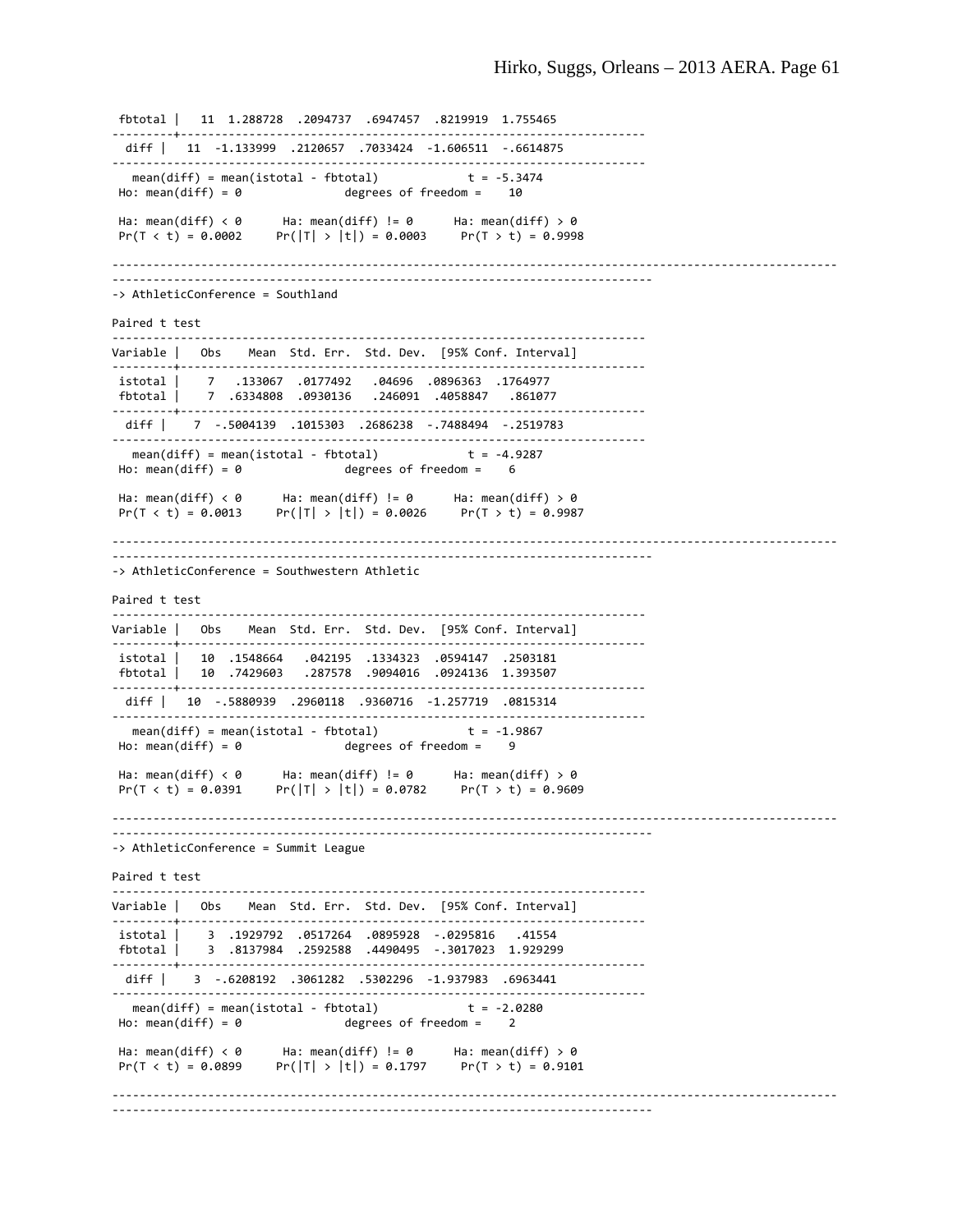‐> AthleticConference = Sun Belt Paired t test ‐‐‐‐‐‐‐‐‐‐‐‐‐‐‐‐‐‐‐‐‐‐‐‐‐‐‐‐‐‐‐‐‐‐‐‐‐‐‐‐‐‐‐‐‐‐‐‐‐‐‐‐‐‐‐‐‐‐‐‐‐‐‐‐‐‐‐‐‐‐‐‐‐‐‐‐‐‐ Variable | Obs Mean Std. Err. Std. Dev. [95% Conf. Interval] ‐‐‐‐‐‐‐‐‐+‐‐‐‐‐‐‐‐‐‐‐‐‐‐‐‐‐‐‐‐‐‐‐‐‐‐‐‐‐‐‐‐‐‐‐‐‐‐‐‐‐‐‐‐‐‐‐‐‐‐‐‐‐‐‐‐‐‐‐‐‐‐‐‐‐‐‐‐ istotal | 9 .161144 .0184883 .055465 .1185098 .2037781 fbtotal | 9 .7221555 .0891134 .2673402 .5166596 .9276513 ‐‐‐‐‐‐‐‐‐+‐‐‐‐‐‐‐‐‐‐‐‐‐‐‐‐‐‐‐‐‐‐‐‐‐‐‐‐‐‐‐‐‐‐‐‐‐‐‐‐‐‐‐‐‐‐‐‐‐‐‐‐‐‐‐‐‐‐‐‐‐‐‐‐‐‐‐‐ diff | 9 ‐.5610115 .0923418 .2770254 ‐.7739521 ‐.348071 ‐‐‐‐‐‐‐‐‐‐‐‐‐‐‐‐‐‐‐‐‐‐‐‐‐‐‐‐‐‐‐‐‐‐‐‐‐‐‐‐‐‐‐‐‐‐‐‐‐‐‐‐‐‐‐‐‐‐‐‐‐‐‐‐‐‐‐‐‐‐‐‐‐‐‐‐‐‐ mean(diff) = mean(istotal - fbtotal)  $t = -6.0754$  $Ho: mean(diff) = 0$  degrees of freedom =  $8$ Ha: mean(diff) < 0 Ha: mean(diff) != 0 Ha: mean(diff) > 0  $Pr(T < t) = 0.0001$   $Pr(|T| > |t|) = 0.0003$   $Pr(T > t) = 0.9999$ ‐‐‐‐‐‐‐‐‐‐‐‐‐‐‐‐‐‐‐‐‐‐‐‐‐‐‐‐‐‐‐‐‐‐‐‐‐‐‐‐‐‐‐‐‐‐‐‐‐‐‐‐‐‐‐‐‐‐‐‐‐‐‐‐‐‐‐‐‐‐‐‐‐‐‐‐‐‐‐‐‐‐‐‐‐‐‐‐‐‐‐‐‐‐‐‐‐‐‐‐‐‐‐‐‐‐ ‐‐‐‐‐‐‐‐‐‐‐‐‐‐‐‐‐‐‐‐‐‐‐‐‐‐‐‐‐‐‐‐‐‐‐‐‐‐‐‐‐‐‐‐‐‐‐‐‐‐‐‐‐‐‐‐‐‐‐‐‐‐‐‐‐‐‐‐‐‐‐‐‐‐‐‐‐‐‐ ‐> AthleticConference = Western Athletic Paired t test ‐‐‐‐‐‐‐‐‐‐‐‐‐‐‐‐‐‐‐‐‐‐‐‐‐‐‐‐‐‐‐‐‐‐‐‐‐‐‐‐‐‐‐‐‐‐‐‐‐‐‐‐‐‐‐‐‐‐‐‐‐‐‐‐‐‐‐‐‐‐‐‐‐‐‐‐‐‐ Variable | Obs Mean Std. Err. Std. Dev. [95% Conf. Interval] ‐‐‐‐‐‐‐‐‐+‐‐‐‐‐‐‐‐‐‐‐‐‐‐‐‐‐‐‐‐‐‐‐‐‐‐‐‐‐‐‐‐‐‐‐‐‐‐‐‐‐‐‐‐‐‐‐‐‐‐‐‐‐‐‐‐‐‐‐‐‐‐‐‐‐‐‐‐ istotal | 8 .1524991 .0153071 .043295 .1163035 .1886946 fbtotal | 8 .4640087 .1335918 .3778547 .1481142 .7799031 ‐‐‐‐‐‐‐‐‐+‐‐‐‐‐‐‐‐‐‐‐‐‐‐‐‐‐‐‐‐‐‐‐‐‐‐‐‐‐‐‐‐‐‐‐‐‐‐‐‐‐‐‐‐‐‐‐‐‐‐‐‐‐‐‐‐‐‐‐‐‐‐‐‐‐‐‐‐ diff | 8 ‐.3115096 .1264433 .3576356 ‐.6105004 ‐.0125188 ………………………………………………………………… mean(diff) = mean(istotal ‐ fbtotal) t = ‐2.4636 degrees of freedom = Ha: mean(diff) < 0 Ha: mean(diff) != 0 Ha: mean(diff) > 0  $Pr(T < t) = 0.0216$   $Pr(|T| > |t|) = 0.0432$   $Pr(T > t) = 0.9784$ . by Division, sort: ttest istotal==fbtotal ‐‐‐‐‐‐‐‐‐‐‐‐‐‐‐‐‐‐‐‐‐‐‐‐‐‐‐‐‐‐‐‐‐‐‐‐‐‐‐‐‐‐‐‐‐‐‐‐‐‐‐‐‐‐‐‐‐‐‐‐‐‐‐‐‐‐‐‐‐‐‐‐‐‐‐‐‐‐‐‐‐‐‐‐‐‐‐‐‐‐‐‐‐‐‐‐‐‐‐‐‐‐‐‐‐‐ ‐‐‐‐‐‐‐‐‐‐‐‐‐‐‐‐‐‐‐‐‐‐‐‐‐‐‐‐‐‐‐‐‐‐‐‐‐‐‐‐‐‐‐‐‐‐‐‐‐‐‐‐‐‐‐‐‐‐‐‐‐‐‐‐‐‐‐‐‐‐‐‐‐‐‐‐‐‐‐ ‐> Division = FBS Paired t test ‐‐‐‐‐‐‐‐‐‐‐‐‐‐‐‐‐‐‐‐‐‐‐‐‐‐‐‐‐‐‐‐‐‐‐‐‐‐‐‐‐‐‐‐‐‐‐‐‐‐‐‐‐‐‐‐‐‐‐‐‐‐‐‐‐‐‐‐‐‐‐‐‐‐‐‐‐‐ Variable | Obs Mean Std. Err. Std. Dev. [95% Conf. Interval] ‐‐‐‐‐‐‐‐‐+‐‐‐‐‐‐‐‐‐‐‐‐‐‐‐‐‐‐‐‐‐‐‐‐‐‐‐‐‐‐‐‐‐‐‐‐‐‐‐‐‐‐‐‐‐‐‐‐‐‐‐‐‐‐‐‐‐‐‐‐‐‐‐‐‐‐‐‐ istotal | 97 .1577243 .005411 .053292 .1469835 .168465 fbtotal | 97 .8079365 .0519907 .5120495 .7047357 .9111373 ‐‐‐‐‐‐‐‐‐+‐‐‐‐‐‐‐‐‐‐‐‐‐‐‐‐‐‐‐‐‐‐‐‐‐‐‐‐‐‐‐‐‐‐‐‐‐‐‐‐‐‐‐‐‐‐‐‐‐‐‐‐‐‐‐‐‐‐‐‐‐‐‐‐‐‐‐‐ diff | 97 ‐.6502122 .0516995 .5091812 ‐.7528349 ‐.5475895 ‐‐‐‐‐‐‐‐‐‐‐‐‐‐‐‐‐‐‐‐‐‐‐‐‐‐‐‐‐‐‐‐‐‐‐‐‐‐‐‐‐‐‐‐‐‐‐‐‐‐‐‐‐‐‐‐‐‐‐‐‐‐‐‐‐‐‐‐‐‐‐‐‐‐‐‐‐‐ mean(diff) = mean(istotal ‐ fbtotal) t = ‐12.5768  $Ho: mean(diff) = 0$  degrees of freedom =  $96$ Ha: mean(diff) < 0 Ha: mean(diff) != 0 Ha: mean(diff) > 0  $Pr(T < t) = 0.0000$   $Pr(|T| > |t|) = 0.0000$   $Pr(T > t) = 1.0000$ ‐‐‐‐‐‐‐‐‐‐‐‐‐‐‐‐‐‐‐‐‐‐‐‐‐‐‐‐‐‐‐‐‐‐‐‐‐‐‐‐‐‐‐‐‐‐‐‐‐‐‐‐‐‐‐‐‐‐‐‐‐‐‐‐‐‐‐‐‐‐‐‐‐‐‐‐‐‐‐‐‐‐‐‐‐‐‐‐‐‐‐‐‐‐‐‐‐‐‐‐‐‐‐‐‐‐ ‐‐‐‐‐‐‐‐‐‐‐‐‐‐‐‐‐‐‐‐‐‐‐‐‐‐‐‐‐‐‐‐‐‐‐‐‐‐‐‐‐‐‐‐‐‐‐‐‐‐‐‐‐‐‐‐‐‐‐‐‐‐‐‐‐‐‐‐‐‐‐‐‐‐‐‐‐‐‐ ‐> Division = FCS Paired t test ‐‐‐‐‐‐‐‐‐‐‐‐‐‐‐‐‐‐‐‐‐‐‐‐‐‐‐‐‐‐‐‐‐‐‐‐‐‐‐‐‐‐‐‐‐‐‐‐‐‐‐‐‐‐‐‐‐‐‐‐‐‐‐‐‐‐‐‐‐‐‐‐‐‐‐‐‐‐ Variable | Obs Mean Std. Err. Std. Dev. [95% Conf. Interval] ‐‐‐‐‐‐‐‐‐+‐‐‐‐‐‐‐‐‐‐‐‐‐‐‐‐‐‐‐‐‐‐‐‐‐‐‐‐‐‐‐‐‐‐‐‐‐‐‐‐‐‐‐‐‐‐‐‐‐‐‐‐‐‐‐‐‐‐‐‐‐‐‐‐‐‐‐‐ istotal | 72 .1408671 .0085383 .0724499 .1238422 .157892 fbtotal | 72 .6193138 .0534505 .4535423 .5127365 .725891 ‐‐‐‐‐‐‐‐‐+‐‐‐‐‐‐‐‐‐‐‐‐‐‐‐‐‐‐‐‐‐‐‐‐‐‐‐‐‐‐‐‐‐‐‐‐‐‐‐‐‐‐‐‐‐‐‐‐‐‐‐‐‐‐‐‐‐‐‐‐‐‐‐‐‐‐‐‐ diff | 72 ‐.4784467 .0550053 .4667351 ‐.5881241 ‐.3687693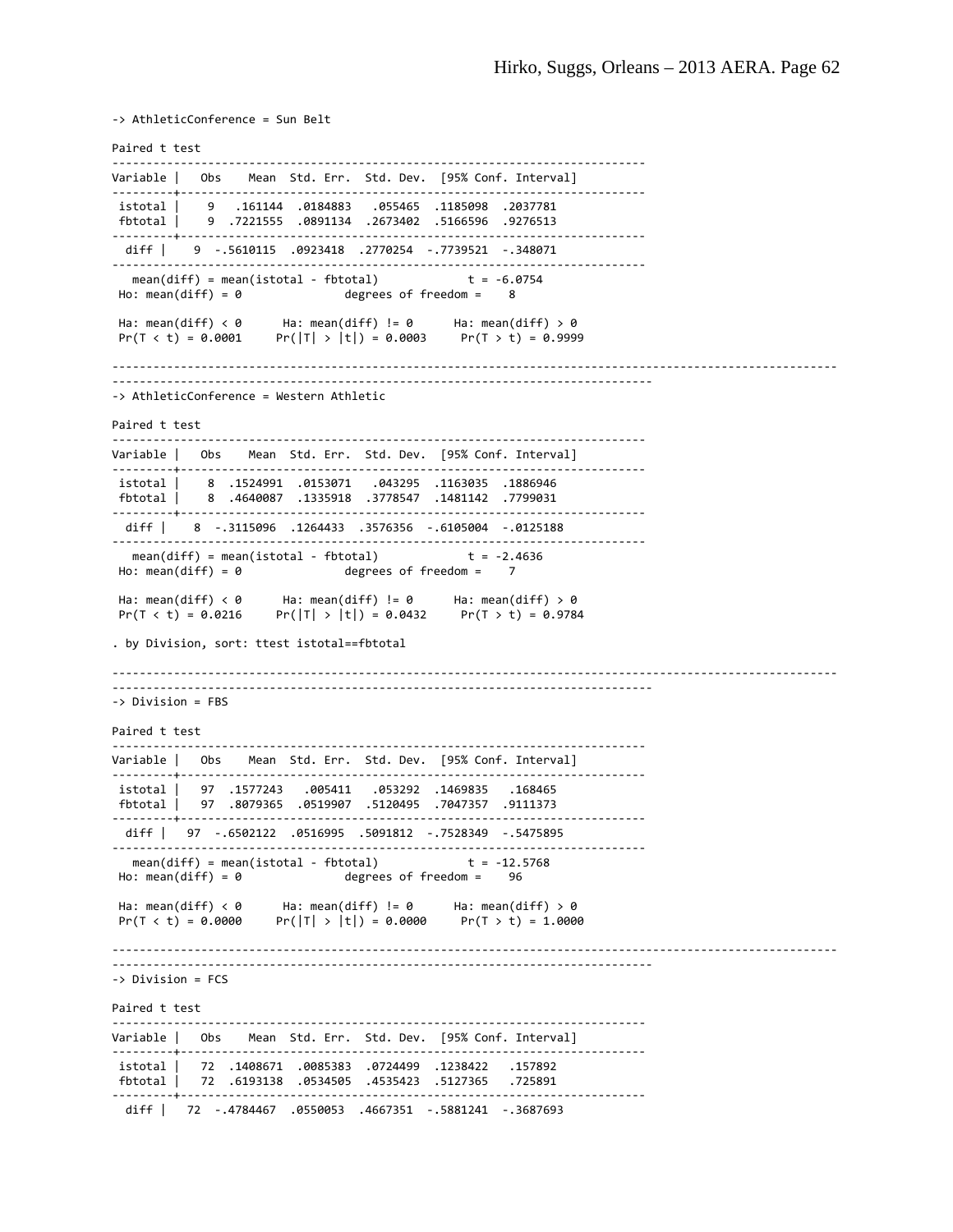```
‐‐‐‐‐‐‐‐‐‐‐‐‐‐‐‐‐‐‐‐‐‐‐‐‐‐‐‐‐‐‐‐‐‐‐‐‐‐‐‐‐‐‐‐‐‐‐‐‐‐‐‐‐‐‐‐‐‐‐‐‐‐‐‐‐‐‐‐‐‐‐‐‐‐‐‐‐‐ 
  mean(diff) = mean(istotal - fbtotal) t = -8.6982Ho: mean(diff) = \theta degrees of freedom = \theta 71
Ha: mean(diff) < 0      Ha: mean(diff) != 0      Ha: mean(diff) > 0
Pr(T < t) = 0.0000 Pr(|T| > |t|) = 0.0000 Pr(T > t) = 1.0000. by BCSAQ, sort: ttest istotal==fbtotal
‐‐‐‐‐‐‐‐‐‐‐‐‐‐‐‐‐‐‐‐‐‐‐‐‐‐‐‐‐‐‐‐‐‐‐‐‐‐‐‐‐‐‐‐‐‐‐‐‐‐‐‐‐‐‐‐‐‐‐‐‐‐‐‐‐‐‐‐‐‐‐‐‐‐‐‐‐‐‐‐‐‐‐‐‐‐‐‐‐‐‐‐‐‐‐‐‐‐‐‐‐‐‐‐‐‐
‐‐‐‐‐‐‐‐‐‐‐‐‐‐‐‐‐‐‐‐‐‐‐‐‐‐‐‐‐‐‐‐‐‐‐‐‐‐‐‐‐‐‐‐‐‐‐‐‐‐‐‐‐‐‐‐‐‐‐‐‐‐‐‐‐‐‐‐‐‐‐‐‐‐‐‐‐‐‐ 
\rightarrow BCSAQ = AQ
Paired t test
 ‐‐‐‐‐‐‐‐‐‐‐‐‐‐‐‐‐‐‐‐‐‐‐‐‐‐‐‐‐‐‐‐‐‐‐‐‐‐‐‐‐‐‐‐‐‐‐‐‐‐‐‐‐‐‐‐‐‐‐‐‐‐‐‐‐‐‐‐‐‐‐‐‐‐‐‐‐‐ 
Variable | Obs Mean Std. Err. Std. Dev. [95% Conf. Interval]
‐‐‐‐‐‐‐‐‐+‐‐‐‐‐‐‐‐‐‐‐‐‐‐‐‐‐‐‐‐‐‐‐‐‐‐‐‐‐‐‐‐‐‐‐‐‐‐‐‐‐‐‐‐‐‐‐‐‐‐‐‐‐‐‐‐‐‐‐‐‐‐‐‐‐‐‐‐ 
istotal |   53  .1575042  .0081023  .0589853  .1412458  .1737625
fbtotal |   53  .9658388  .0804596  .5857545  .8043849  1.127293
‐‐‐‐‐‐‐‐‐+‐‐‐‐‐‐‐‐‐‐‐‐‐‐‐‐‐‐‐‐‐‐‐‐‐‐‐‐‐‐‐‐‐‐‐‐‐‐‐‐‐‐‐‐‐‐‐‐‐‐‐‐‐‐‐‐‐‐‐‐‐‐‐‐‐‐‐‐ 
   diff |   53  ‐.8083346  .0801774    .5837  ‐.9692223  ‐.647447
‐‐‐‐‐‐‐‐‐‐‐‐‐‐‐‐‐‐‐‐‐‐‐‐‐‐‐‐‐‐‐‐‐‐‐‐‐‐‐‐‐‐‐‐‐‐‐‐‐‐‐‐‐‐‐‐‐‐‐‐‐‐‐‐‐‐‐‐‐‐‐‐‐‐‐‐‐‐ 
  mean(diff) = mean(istotal - fbtotal) t = -10.0818Ho: mean(diff) = 0 degrees of freedom = 52Ha: mean(diff) < 0 Ha: mean(diff) != 0 Ha: mean(diff) > 0
Pr(T < t) = 0.0000 Pr(|T| > |t|) = 0.0000 Pr(T > t) = 1.0000‐‐‐‐‐‐‐‐‐‐‐‐‐‐‐‐‐‐‐‐‐‐‐‐‐‐‐‐‐‐‐‐‐‐‐‐‐‐‐‐‐‐‐‐‐‐‐‐‐‐‐‐‐‐‐‐‐‐‐‐‐‐‐‐‐‐‐‐‐‐‐‐‐‐‐‐‐‐‐‐‐‐‐‐‐‐‐‐‐‐‐‐‐‐‐‐‐‐‐‐‐‐‐‐‐‐
          ‐‐‐‐‐‐‐‐‐‐‐‐‐‐‐‐‐‐‐‐‐‐‐‐‐‐‐‐‐‐‐‐‐‐‐‐‐‐‐‐‐‐‐‐‐‐‐‐‐‐‐‐‐‐‐‐‐‐‐‐‐‐‐‐‐‐‐‐‐‐‐‐‐‐‐‐‐‐‐ 
‐> BCSAQ = n/a
Paired t test
‐‐‐‐‐‐‐‐‐‐‐‐‐‐‐‐‐‐‐‐‐‐‐‐‐‐‐‐‐‐‐‐‐‐‐‐‐‐‐‐‐‐‐‐‐‐‐‐‐‐‐‐‐‐‐‐‐‐‐‐‐‐‐‐‐‐‐‐‐‐‐‐‐‐‐‐‐‐ 
Variable | Obs    Mean  Std. Err.  Std. Dev.    [95% Conf. Interval]
‐‐‐‐‐‐‐‐‐+‐‐‐‐‐‐‐‐‐‐‐‐‐‐‐‐‐‐‐‐‐‐‐‐‐‐‐‐‐‐‐‐‐‐‐‐‐‐‐‐‐‐‐‐‐‐‐‐‐‐‐‐‐‐‐‐‐‐‐‐‐‐‐‐‐‐‐‐ 
istotal |   72  .1408671  .0085383  .0724499  .1238422   .157892
fbtotal |   72  .6193138  .0534505  .4535423  .5127365   .725891
‐‐‐‐‐‐‐‐‐+‐‐‐‐‐‐‐‐‐‐‐‐‐‐‐‐‐‐‐‐‐‐‐‐‐‐‐‐‐‐‐‐‐‐‐‐‐‐‐‐‐‐‐‐‐‐‐‐‐‐‐‐‐‐‐‐‐‐‐‐‐‐‐‐‐‐‐‐ 
   diff |   72  ‐.4784467  .0550053  .4667351  ‐.5881241  ‐.3687693
‐‐‐‐‐‐‐‐‐‐‐‐‐‐‐‐‐‐‐‐‐‐‐‐‐‐‐‐‐‐‐‐‐‐‐‐‐‐‐‐‐‐‐‐‐‐‐‐‐‐‐‐‐‐‐‐‐‐‐‐‐‐‐‐‐‐‐‐‐‐‐‐‐‐‐‐‐‐ 
  mean(diff) = mean(istotal - fbtotal)Ho: mean(diff) = 0 degrees of freedom =
Ha: mean(diff) \langle \theta \rangle Ha: mean(diff) != 0 Ha: mean(diff) > 0
Pr(T < t) = 0.0000 Pr(|T| > |t|) = 0.0000 Pr(T > t) = 1.0000‐‐‐‐‐‐‐‐‐‐‐‐‐‐‐‐‐‐‐‐‐‐‐‐‐‐‐‐‐‐‐‐‐‐‐‐‐‐‐‐‐‐‐‐‐‐‐‐‐‐‐‐‐‐‐‐‐‐‐‐‐‐‐‐‐‐‐‐‐‐‐‐‐‐‐‐‐‐‐‐‐‐‐‐‐‐‐‐‐‐‐‐‐‐‐‐‐‐‐‐‐‐‐‐‐‐
‐‐‐‐‐‐‐‐‐‐‐‐‐‐‐‐‐‐‐‐‐‐‐‐‐‐‐‐‐‐‐‐‐‐‐‐‐‐‐‐‐‐‐‐‐‐‐‐‐‐‐‐‐‐‐‐‐‐‐‐‐‐‐‐‐‐‐‐‐‐‐‐‐‐‐‐‐‐‐ 
\rightarrow BCSAQ = noAQ
Paired t test
‐‐‐‐‐‐‐‐‐‐‐‐‐‐‐‐‐‐‐‐‐‐‐‐‐‐‐‐‐‐‐‐‐‐‐‐‐‐‐‐‐‐‐‐‐‐‐‐‐‐‐‐‐‐‐‐‐‐‐‐‐‐‐‐‐‐‐‐‐‐‐‐‐‐‐‐‐‐ 
Variable | Obs    Mean  Std. Err.  Std. Dev.    [95% Conf. Interval]
‐‐‐‐‐‐‐‐‐+‐‐‐‐‐‐‐‐‐‐‐‐‐‐‐‐‐‐‐‐‐‐‐‐‐‐‐‐‐‐‐‐‐‐‐‐‐‐‐‐‐‐‐‐‐‐‐‐‐‐‐‐‐‐‐‐‐‐‐‐‐‐‐‐‐‐‐‐ 
 istotal |   44  .1579894  .0069625  .0461837  .1439482  .1720305
 fbtotal |   44  .6177359   .048311   .320459  .5203075  .7151644
‐‐‐‐‐‐‐‐‐+‐‐‐‐‐‐‐‐‐‐‐‐‐‐‐‐‐‐‐‐‐‐‐‐‐‐‐‐‐‐‐‐‐‐‐‐‐‐‐‐‐‐‐‐‐‐‐‐‐‐‐‐‐‐‐‐‐‐‐‐‐‐‐‐‐‐‐‐ 
   diff |   44  ‐.4597465  .0474032  .3144374  ‐.5553442  ‐.3641488
……………………………………………………………………………………………
     mean(diff) = mean(istotal ‐ fbtotal)             t = ‐9.6986
Ho: mean(diff) = \theta degrees of freedom = 43
Ha: mean(diff) < 0      Ha: mean(diff) != 0      Ha: mean(diff) > 0
                    Pr(|T| > |t|) = 0.0000 Pr(T > t) = 1.0000
```
. by Flagship, sort: ttest istotal==fbtotal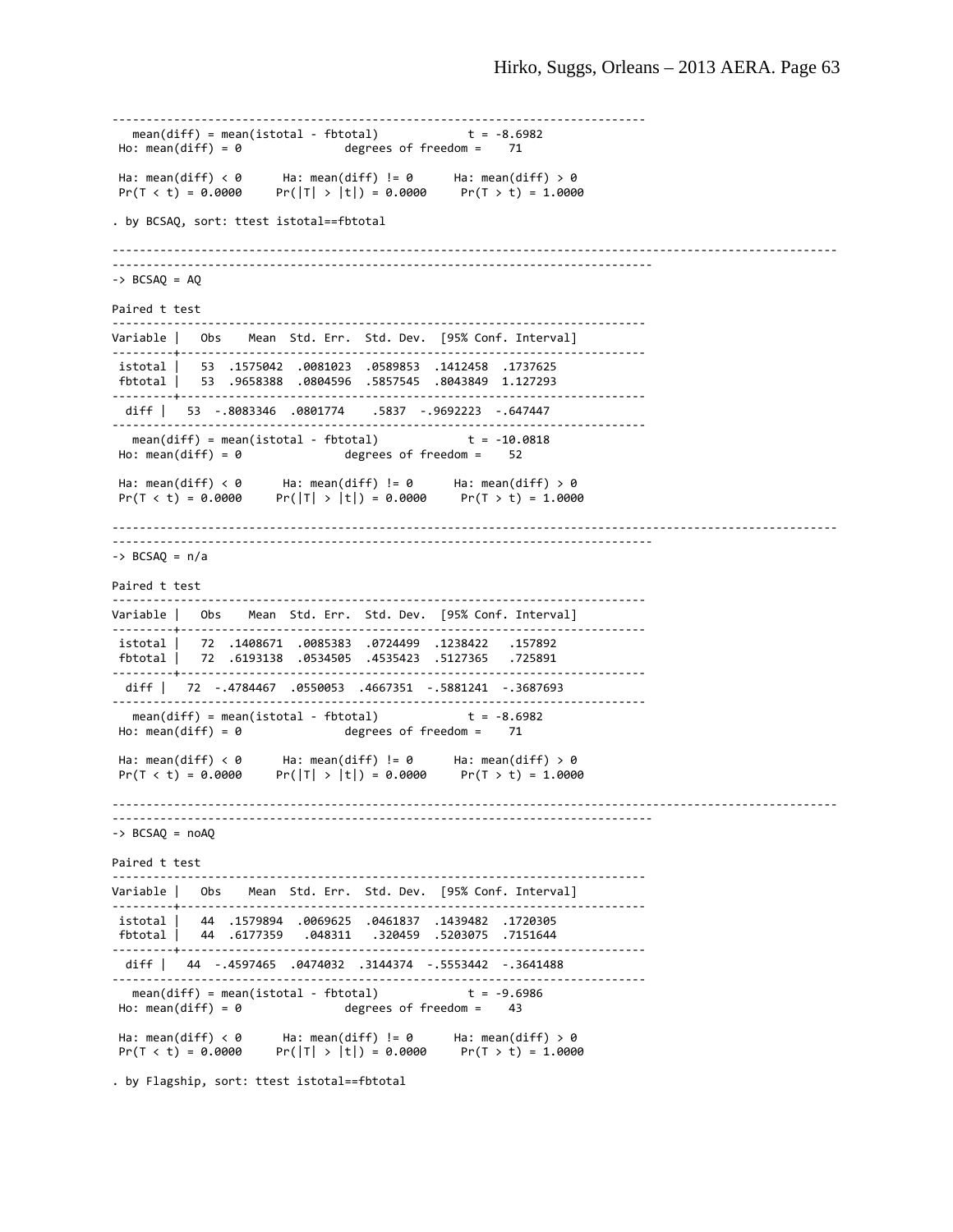‐‐‐‐‐‐‐‐‐‐‐‐‐‐‐‐‐‐‐‐‐‐‐‐‐‐‐‐‐‐‐‐‐‐‐‐‐‐‐‐‐‐‐‐‐‐‐‐‐‐‐‐‐‐‐‐‐‐‐‐‐‐‐‐‐‐‐‐‐‐‐‐‐‐‐‐‐‐‐‐‐‐‐‐‐‐‐‐‐‐‐‐‐‐‐‐‐‐‐‐‐‐‐‐‐‐ ‐‐‐‐‐‐‐‐‐‐‐‐‐‐‐‐‐‐‐‐‐‐‐‐‐‐‐‐‐‐‐‐‐‐‐‐‐‐‐‐‐‐‐‐‐‐‐‐‐‐‐‐‐‐‐‐‐‐‐‐‐‐‐‐‐‐‐‐‐‐‐‐‐‐‐‐‐‐‐ ‐> Flagship = no Paired t test ‐‐‐‐‐‐‐‐‐‐‐‐‐‐‐‐‐‐‐‐‐‐‐‐‐‐‐‐‐‐‐‐‐‐‐‐‐‐‐‐‐‐‐‐‐‐‐‐‐‐‐‐‐‐‐‐‐‐‐‐‐‐‐‐‐‐‐‐‐‐‐‐‐‐‐‐‐‐ Variable | Obs Mean Std. Err. Std. Dev. [95% Conf. Interval] ‐‐‐‐‐‐‐‐‐+‐‐‐‐‐‐‐‐‐‐‐‐‐‐‐‐‐‐‐‐‐‐‐‐‐‐‐‐‐‐‐‐‐‐‐‐‐‐‐‐‐‐‐‐‐‐‐‐‐‐‐‐‐‐‐‐‐‐‐‐‐‐‐‐‐‐‐‐ istotal | 126 .146746 .0056197 .063081 .135624 .1578681 fbtotal | 126 .6735937 .0388082 .435621 .5967874 .7503999 ‐‐‐‐‐‐‐‐‐+‐‐‐‐‐‐‐‐‐‐‐‐‐‐‐‐‐‐‐‐‐‐‐‐‐‐‐‐‐‐‐‐‐‐‐‐‐‐‐‐‐‐‐‐‐‐‐‐‐‐‐‐‐‐‐‐‐‐‐‐‐‐‐‐‐‐‐‐ diff | 126 ‐.5268476 .0393484 .441685 ‐.6047231 ‐.4489722 ‐‐‐‐‐‐‐‐‐‐‐‐‐‐‐‐‐‐‐‐‐‐‐‐‐‐‐‐‐‐‐‐‐‐‐‐‐‐‐‐‐‐‐‐‐‐‐‐‐‐‐‐‐‐‐‐‐‐‐‐‐‐‐‐‐‐‐‐‐‐‐‐‐‐‐‐‐‐ mean(diff) = mean(istotal ‐ fbtotal) t = ‐13.3893 Ho:  $mean(diff) = 0$  degrees of freedom = 125 Ha: mean(diff) < 0 Ha: mean(diff) != 0 Ha: mean(diff) > 0  $Pr(T < t) = 0.0000$   $Pr(|T| > |t|) = 0.0000$   $Pr(T > t) = 1.0000$ ‐‐‐‐‐‐‐‐‐‐‐‐‐‐‐‐‐‐‐‐‐‐‐‐‐‐‐‐‐‐‐‐‐‐‐‐‐‐‐‐‐‐‐‐‐‐‐‐‐‐‐‐‐‐‐‐‐‐‐‐‐‐‐‐‐‐‐‐‐‐‐‐‐‐‐‐‐‐‐‐‐‐‐‐‐‐‐‐‐‐‐‐‐‐‐‐‐‐‐‐‐‐‐‐‐‐ ‐‐‐‐‐‐‐‐‐‐‐‐‐‐‐‐‐‐‐‐‐‐‐‐‐‐‐‐‐‐‐‐‐‐‐‐‐‐‐‐‐‐‐‐‐‐‐‐‐‐‐‐‐‐‐‐‐‐‐‐‐‐‐‐‐‐‐‐‐‐‐‐‐‐‐‐‐‐‐ ‐> Flagship = yes Paired t test ‐‐‐‐‐‐‐‐‐‐‐‐‐‐‐‐‐‐‐‐‐‐‐‐‐‐‐‐‐‐‐‐‐‐‐‐‐‐‐‐‐‐‐‐‐‐‐‐‐‐‐‐‐‐‐‐‐‐‐‐‐‐‐‐‐‐‐‐‐‐‐‐‐‐‐‐‐‐ Variable | Obs Mean Std. Err. Std. Dev. [95% Conf. Interval] ‐‐‐‐‐‐‐‐‐+‐‐‐‐‐‐‐‐‐‐‐‐‐‐‐‐‐‐‐‐‐‐‐‐‐‐‐‐‐‐‐‐‐‐‐‐‐‐‐‐‐‐‐‐‐‐‐‐‐‐‐‐‐‐‐‐‐‐‐‐‐‐‐‐‐‐‐‐ istotal | 43 .161667 .00919 .0602626 .1431209 .1802131 fbtotal | 43 .8857587 .0943648 .6187913 .6953229 1.076195 ‐‐‐‐‐‐‐‐‐+‐‐‐‐‐‐‐‐‐‐‐‐‐‐‐‐‐‐‐‐‐‐‐‐‐‐‐‐‐‐‐‐‐‐‐‐‐‐‐‐‐‐‐‐‐‐‐‐‐‐‐‐‐‐‐‐‐‐‐‐‐‐‐‐‐‐‐‐ diff | 43 ‐.7240917 .0939549 .6161034 ‐.9137004 ‐.5344831 ‐‐‐‐‐‐‐‐‐‐‐‐‐‐‐‐‐‐‐‐‐‐‐‐‐‐‐‐‐‐‐‐‐‐‐‐‐‐‐‐‐‐‐‐‐‐‐‐‐‐‐‐‐‐‐‐‐‐‐‐‐‐‐‐‐‐‐‐‐‐‐‐‐‐‐‐‐‐ mean(diff) = mean(istotal - fbtotal)<br>Ho: mean(diff) = 0 degrees degrees of freedom = Ha: mean(diff)  $\langle 0 \rangle$  Ha: mean(diff) != 0 Ha: mean(diff) > 0  $Pr(T < t) = 0.0000$   $Pr(|T| > |t|) = 0.0000$   $Pr(T > t) = 1.0000$ . by BCSAQthirds, sort: ttest istotal==fbtotal ‐‐‐‐‐‐‐‐‐‐‐‐‐‐‐‐‐‐‐‐‐‐‐‐‐‐‐‐‐‐‐‐‐‐‐‐‐‐‐‐‐‐‐‐‐‐‐‐‐‐‐‐‐‐‐‐‐‐‐‐‐‐‐‐‐‐‐‐‐‐‐‐‐‐‐‐‐‐‐‐‐‐‐‐‐‐‐‐‐‐‐‐‐‐‐‐‐‐‐‐‐‐‐‐‐‐ ‐‐‐‐‐‐‐‐‐‐‐‐‐‐‐‐‐‐‐‐‐‐‐‐‐‐‐‐‐‐‐‐‐‐‐‐‐‐‐‐‐‐‐‐‐‐‐‐‐‐‐‐‐‐‐‐‐‐‐‐‐‐‐‐‐‐‐‐‐‐‐‐‐‐‐‐‐‐‐ ‐> BCSAQthirds = Paired t test ‐‐‐‐‐‐‐‐‐‐‐‐‐‐‐‐‐‐‐‐‐‐‐‐‐‐‐‐‐‐‐‐‐‐‐‐‐‐‐‐‐‐‐‐‐‐‐‐‐‐‐‐‐‐‐‐‐‐‐‐‐‐‐‐‐‐‐‐‐‐‐‐‐‐‐‐‐‐ Variable | Obs Mean Std. Err. Std. Dev. [95% Conf. Interval] ‐‐‐‐‐‐‐‐‐+‐‐‐‐‐‐‐‐‐‐‐‐‐‐‐‐‐‐‐‐‐‐‐‐‐‐‐‐‐‐‐‐‐‐‐‐‐‐‐‐‐‐‐‐‐‐‐‐‐‐‐‐‐‐‐‐‐‐‐‐‐‐‐‐‐‐‐‐ istotal | 116 .1473617 .0059508 .0640924 .1355743 .1591492 fbtotal | 116 .6187153 .0377602 .4066903 .5439195 .6935111 ‐‐‐‐‐‐‐‐‐+‐‐‐‐‐‐‐‐‐‐‐‐‐‐‐‐‐‐‐‐‐‐‐‐‐‐‐‐‐‐‐‐‐‐‐‐‐‐‐‐‐‐‐‐‐‐‐‐‐‐‐‐‐‐‐‐‐‐‐‐‐‐‐‐‐‐‐‐ diff | 116 ‐.4713535 .0384557 .4141807 ‐.5475269 ‐.3951802 ‐‐‐‐‐‐‐‐‐‐‐‐‐‐‐‐‐‐‐‐‐‐‐‐‐‐‐‐‐‐‐‐‐‐‐‐‐‐‐‐‐‐‐‐‐‐‐‐‐‐‐‐‐‐‐‐‐‐‐‐‐‐‐‐‐‐‐‐‐‐‐‐‐‐‐‐‐‐ mean(diff) = mean(istotal ‐ fbtotal) t = ‐12.2570  $Ho: mean(diff) = 0$  degrees of freedom = 115 Ha: mean(diff) < 0  $\overline{a}$  Ha: mean(diff) != 0  $\overline{a}$  Ha: mean(diff) > 0  $Pr(T < t) = 0.0000$   $Pr(|T| > |t|) = 0.0000$   $Pr(T > t) = 1.0000$ ‐‐‐‐‐‐‐‐‐‐‐‐‐‐‐‐‐‐‐‐‐‐‐‐‐‐‐‐‐‐‐‐‐‐‐‐‐‐‐‐‐‐‐‐‐‐‐‐‐‐‐‐‐‐‐‐‐‐‐‐‐‐‐‐‐‐‐‐‐‐‐‐‐‐‐‐‐‐‐‐‐‐‐‐‐‐‐‐‐‐‐‐‐‐‐‐‐‐‐‐‐‐‐‐‐‐ ‐‐‐‐‐‐‐‐‐‐‐‐‐‐‐‐‐‐‐‐‐‐‐‐‐‐‐‐‐‐‐‐‐‐‐‐‐‐‐‐‐‐‐‐‐‐‐‐‐‐‐‐‐‐‐‐‐‐‐‐‐‐‐‐‐‐‐‐‐‐‐‐‐‐‐‐‐‐‐ ‐> BCSAQthirds = bottomthirds Paired t test ‐‐‐‐‐‐‐‐‐‐‐‐‐‐‐‐‐‐‐‐‐‐‐‐‐‐‐‐‐‐‐‐‐‐‐‐‐‐‐‐‐‐‐‐‐‐‐‐‐‐‐‐‐‐‐‐‐‐‐‐‐‐‐‐‐‐‐‐‐‐‐‐‐‐‐‐‐‐ Variable | Obs Mean Std. Err. Std. Dev. [95% Conf. Interval] ‐‐‐‐‐‐‐‐‐+‐‐‐‐‐‐‐‐‐‐‐‐‐‐‐‐‐‐‐‐‐‐‐‐‐‐‐‐‐‐‐‐‐‐‐‐‐‐‐‐‐‐‐‐‐‐‐‐‐‐‐‐‐‐‐‐‐‐‐‐‐‐‐‐‐‐‐‐ istotal | 35 .1568087 .0103372 .061156 .1358009 .1778165 fbtotal | 35 .9812961 .108571 .6423149 .7606533 1.201939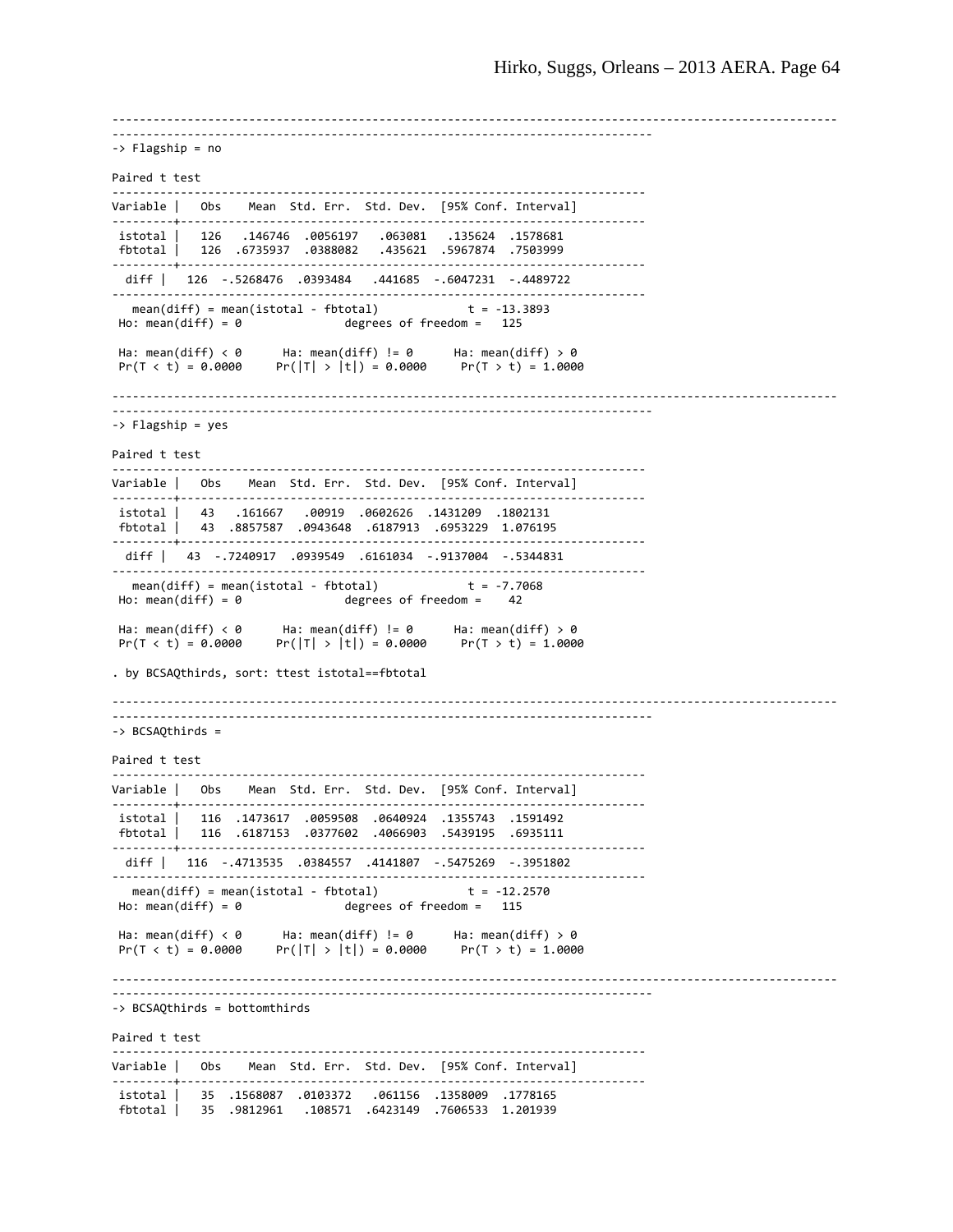```
‐‐‐‐‐‐‐‐‐+‐‐‐‐‐‐‐‐‐‐‐‐‐‐‐‐‐‐‐‐‐‐‐‐‐‐‐‐‐‐‐‐‐‐‐‐‐‐‐‐‐‐‐‐‐‐‐‐‐‐‐‐‐‐‐‐‐‐‐‐‐‐‐‐‐‐‐‐ 
   diff |   35  ‐.8244875  .1072072  .6342461  ‐1.042359  ‐.6066163
‐‐‐‐‐‐‐‐‐‐‐‐‐‐‐‐‐‐‐‐‐‐‐‐‐‐‐‐‐‐‐‐‐‐‐‐‐‐‐‐‐‐‐‐‐‐‐‐‐‐‐‐‐‐‐‐‐‐‐‐‐‐‐‐‐‐‐‐‐‐‐‐‐‐‐‐‐‐ 
   mean(diff) = mean(istotal ‐ fbtotal)             t = ‐7.6906
                                degrees of freedom = 34
Ha: mean(diff) < 0      Ha: mean(diff) != 0      Ha: mean(diff) > 0
                       Pr(|T| > |t|) = 0.0000‐‐‐‐‐‐‐‐‐‐‐‐‐‐‐‐‐‐‐‐‐‐‐‐‐‐‐‐‐‐‐‐‐‐‐‐‐‐‐‐‐‐‐‐‐‐‐‐‐‐‐‐‐‐‐‐‐‐‐‐‐‐‐‐‐‐‐‐‐‐‐‐‐‐‐‐‐‐‐‐‐‐‐‐‐‐‐‐‐‐‐‐‐‐‐‐‐‐‐‐‐‐‐‐‐‐
‐‐‐‐‐‐‐‐‐‐‐‐‐‐‐‐‐‐‐‐‐‐‐‐‐‐‐‐‐‐‐‐‐‐‐‐‐‐‐‐‐‐‐‐‐‐‐‐‐‐‐‐‐‐‐‐‐‐‐‐‐‐‐‐‐‐‐‐‐‐‐‐‐‐‐‐‐‐‐ 
‐> BCSAQthirds = topthird
Paired t test
‐‐‐‐‐‐‐‐‐‐‐‐‐‐‐‐‐‐‐‐‐‐‐‐‐‐‐‐‐‐‐‐‐‐‐‐‐‐‐‐‐‐‐‐‐‐‐‐‐‐‐‐‐‐‐‐‐‐‐‐‐‐‐‐‐‐‐‐‐‐‐‐‐‐‐‐‐‐ 
Variable | Obs Mean Std. Err. Std. Dev. [95% Conf. Interval]
           ……………………………………………………………………………
istotal |   18  .1588566  .0132485  .0562088  .1309046  .1868085
fbtotal |   18  .9357829  .1112861   .472147  .7009897  1.170576
‐‐‐‐‐‐‐‐‐+‐‐‐‐‐‐‐‐‐‐‐‐‐‐‐‐‐‐‐‐‐‐‐‐‐‐‐‐‐‐‐‐‐‐‐‐‐‐‐‐‐‐‐‐‐‐‐‐‐‐‐‐‐‐‐‐‐‐‐‐‐‐‐‐‐‐‐‐ 
   diff |   18  ‐.7769263  .1145136  .4858402  ‐1.018529  ‐.5353237
‐‐‐‐‐‐‐‐‐‐‐‐‐‐‐‐‐‐‐‐‐‐‐‐‐‐‐‐‐‐‐‐‐‐‐‐‐‐‐‐‐‐‐‐‐‐‐‐‐‐‐‐‐‐‐‐‐‐‐‐‐‐‐‐‐‐‐‐‐‐‐‐‐‐‐‐‐‐ 
     mean(diff) = mean(istotal ‐ fbtotal)             t = ‐6.7846
Ho: mean(diff) = \theta degrees of freedom = 17
Ha: mean(diff) < 0 Ha: mean(diff) != 0 Ha: mean(diff) > 0
Pr(T < t) = 0.0000 Pr(|T| > |t|) = 0.0000 Pr(T > t) = 1.0000. by BCSAQhalf, sort: ttest istotal==fbtotal
 ‐‐‐‐‐‐‐‐‐‐‐‐‐‐‐‐‐‐‐‐‐‐‐‐‐‐‐‐‐‐‐‐‐‐‐‐‐‐‐‐‐‐‐‐‐‐‐‐‐‐‐‐‐‐‐‐‐‐‐‐‐‐‐‐‐‐‐‐‐‐‐‐‐‐‐‐‐‐‐‐‐‐‐‐‐‐‐‐‐‐‐‐‐‐‐‐‐‐‐‐‐‐‐‐‐‐
‐‐‐‐‐‐‐‐‐‐‐‐‐‐‐‐‐‐‐‐‐‐‐‐‐‐‐‐‐‐‐‐‐‐‐‐‐‐‐‐‐‐‐‐‐‐‐‐‐‐‐‐‐‐‐‐‐‐‐‐‐‐‐‐‐‐‐‐‐‐‐‐‐‐‐‐‐‐‐ 
‐> BCSAQhalf =  
Paired t test
‐‐‐‐‐‐‐‐‐‐‐‐‐‐‐‐‐‐‐‐‐‐‐‐‐‐‐‐‐‐‐‐‐‐‐‐‐‐‐‐‐‐‐‐‐‐‐‐‐‐‐‐‐‐‐‐‐‐‐‐‐‐‐‐‐‐‐‐‐‐‐‐‐‐‐‐‐‐ 
Variable | Obs    Mean  Std. Err.  Std. Dev.    [95% Conf. Interval]
‐‐‐‐‐‐‐‐‐+‐‐‐‐‐‐‐‐‐‐‐‐‐‐‐‐‐‐‐‐‐‐‐‐‐‐‐‐‐‐‐‐‐‐‐‐‐‐‐‐‐‐‐‐‐‐‐‐‐‐‐‐‐‐‐‐‐‐‐‐‐‐‐‐‐‐‐‐ 
istotal |   116  .1473617  .0059508  .0640924  .1355743  .1591492
fbtotal |   116  .6187153  .0377602  .4066903  .5439195  .6935111
       ‐‐‐‐‐‐‐‐‐+‐‐‐‐‐‐‐‐‐‐‐‐‐‐‐‐‐‐‐‐‐‐‐‐‐‐‐‐‐‐‐‐‐‐‐‐‐‐‐‐‐‐‐‐‐‐‐‐‐‐‐‐‐‐‐‐‐‐‐‐‐‐‐‐‐‐‐‐ 
   diff |   116  ‐.4713535  .0384557  .4141807  ‐.5475269  ‐.3951802
 ‐‐‐‐‐‐‐‐‐‐‐‐‐‐‐‐‐‐‐‐‐‐‐‐‐‐‐‐‐‐‐‐‐‐‐‐‐‐‐‐‐‐‐‐‐‐‐‐‐‐‐‐‐‐‐‐‐‐‐‐‐‐‐‐‐‐‐‐‐‐‐‐‐‐‐‐‐‐ 
mean(diff) = mean(istotal - fbtotal) t = -12.2570<br>Ho: mean(diff) = 0 degrees of freedom = 115
                                  degrees of freedom = 115Ha: mean(diff) < 0      Ha: mean(diff) != 0      Ha: mean(diff) > 0
                       Pr(|T| > |t|) = 0.0000‐‐‐‐‐‐‐‐‐‐‐‐‐‐‐‐‐‐‐‐‐‐‐‐‐‐‐‐‐‐‐‐‐‐‐‐‐‐‐‐‐‐‐‐‐‐‐‐‐‐‐‐‐‐‐‐‐‐‐‐‐‐‐‐‐‐‐‐‐‐‐‐‐‐‐‐‐‐‐‐‐‐‐‐‐‐‐‐‐‐‐‐‐‐‐‐‐‐‐‐‐‐‐‐‐‐
‐‐‐‐‐‐‐‐‐‐‐‐‐‐‐‐‐‐‐‐‐‐‐‐‐‐‐‐‐‐‐‐‐‐‐‐‐‐‐‐‐‐‐‐‐‐‐‐‐‐‐‐‐‐‐‐‐‐‐‐‐‐‐‐‐‐‐‐‐‐‐‐‐‐‐‐‐‐‐ 
‐> BCSAQhalf = bottomhalf
Paired t test
‐‐‐‐‐‐‐‐‐‐‐‐‐‐‐‐‐‐‐‐‐‐‐‐‐‐‐‐‐‐‐‐‐‐‐‐‐‐‐‐‐‐‐‐‐‐‐‐‐‐‐‐‐‐‐‐‐‐‐‐‐‐‐‐‐‐‐‐‐‐‐‐‐‐‐‐‐‐ 
Variable | Obs    Mean  Std. Err.  Std. Dev.    [95% Conf. Interval]
‐‐‐‐‐‐‐‐‐+‐‐‐‐‐‐‐‐‐‐‐‐‐‐‐‐‐‐‐‐‐‐‐‐‐‐‐‐‐‐‐‐‐‐‐‐‐‐‐‐‐‐‐‐‐‐‐‐‐‐‐‐‐‐‐‐‐‐‐‐‐‐‐‐‐‐‐‐ 
istotal |   25  .1526367  .0125628  .0628139  .1267083   .178565
fbtotal |   25   .886001  .0979005  .4895024  .6839443  1.088058
‐‐‐‐‐‐‐‐‐+‐‐‐‐‐‐‐‐‐‐‐‐‐‐‐‐‐‐‐‐‐‐‐‐‐‐‐‐‐‐‐‐‐‐‐‐‐‐‐‐‐‐‐‐‐‐‐‐‐‐‐‐‐‐‐‐‐‐‐‐‐‐‐‐‐‐‐‐ 
   diff |   25  ‐.7333643  .0985023  .4925116  ‐.9366631  ‐.5300655
‐‐‐‐‐‐‐‐‐‐‐‐‐‐‐‐‐‐‐‐‐‐‐‐‐‐‐‐‐‐‐‐‐‐‐‐‐‐‐‐‐‐‐‐‐‐‐‐‐‐‐‐‐‐‐‐‐‐‐‐‐‐‐‐‐‐‐‐‐‐‐‐‐‐‐‐‐‐ 
     mean(diff) = mean(istotal ‐ fbtotal)             t = ‐7.4451
Ho: mean(diff) = \theta degrees of freedom = 24
 Ha: mean(diff) < 0      Ha: mean(diff) != 0      Ha: mean(diff) > 0
 Pr(T < t) = 0.0000     Pr(|T| > |t|) = 0.0000     Pr(T > t) = 1.0000
```